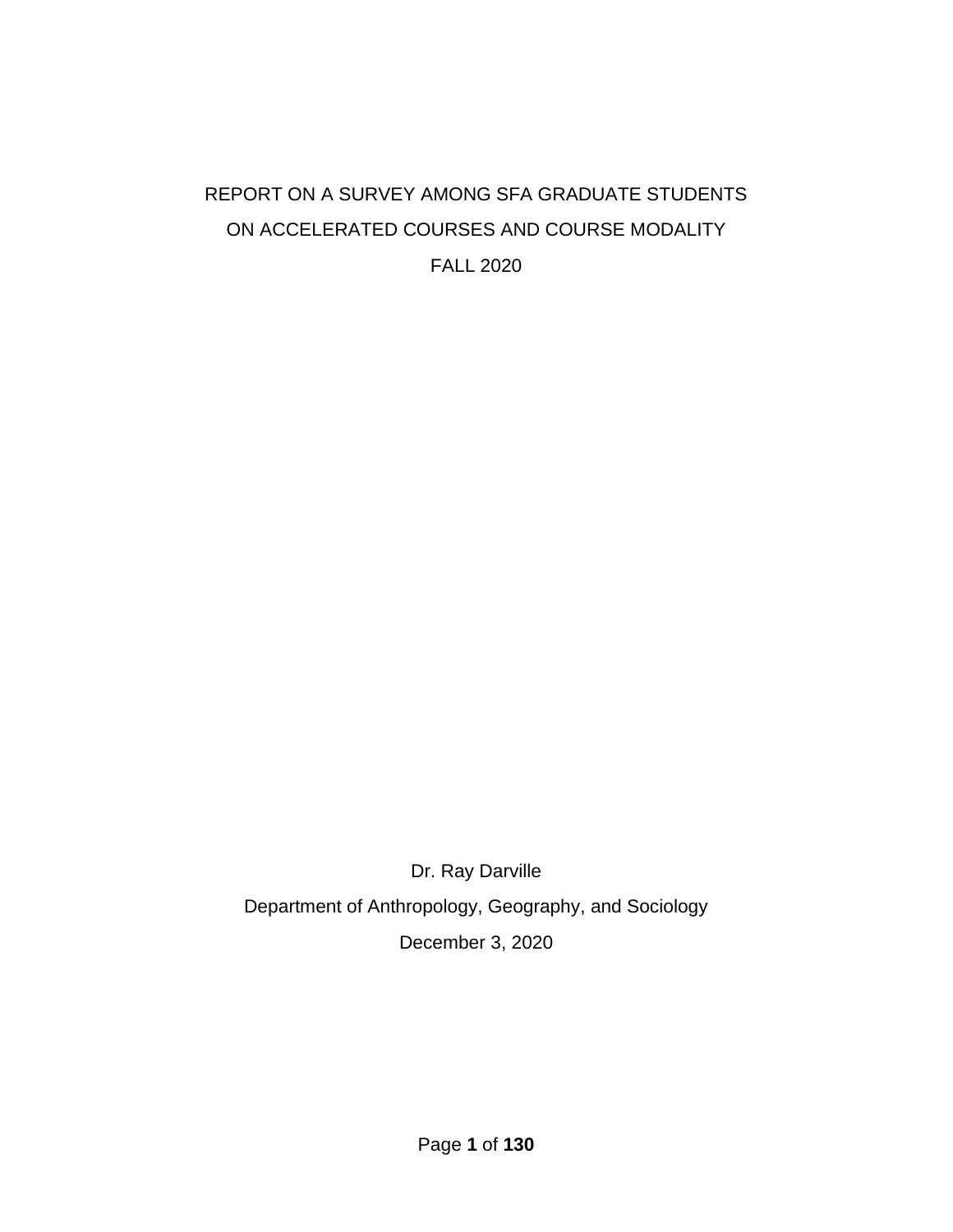#### **Executive Summary**

A survey was conducted during Fall, 2020 among currently enrolled graduate students ( $n = 1,633$ ) at SFA to receive their feedback focusing on course offerings especially course length and course modality. A total of 955 useable surveys, representing a response rate of almost 60%, were analyzed. Students clearly preferred 16-week courses compared to 8-week courses, but preference varied somewhat by college. Students having completed at least one 8-week course at time of survey were more likely to prefer 8-week courses compared to those who had not completed such a class. Furthermore, their top preference was for an online modality such that the top preferred preference was online courses (modality) that are 8-week courses (course length). Through two open-ended questions, these respondents provided hundreds of comments on their perceived advantages and disadvantages. Their top three key disadvantages were: (1) 8-week courses are too fast paced, rushed with too little time to complete work and learn appropriately, (2) 8-week courses have lower (or can have lower) quality of teaching and learning compared to 16-week courses, and (3) increased personal stress with feeling overwhelmed. They also provided key advantages to 8 week courses. The top three were: (1) improved teaching and learning, (2) faster course completion, and (3) faster graduation. Recommendations were made to push additional conversation and action about course length and modality.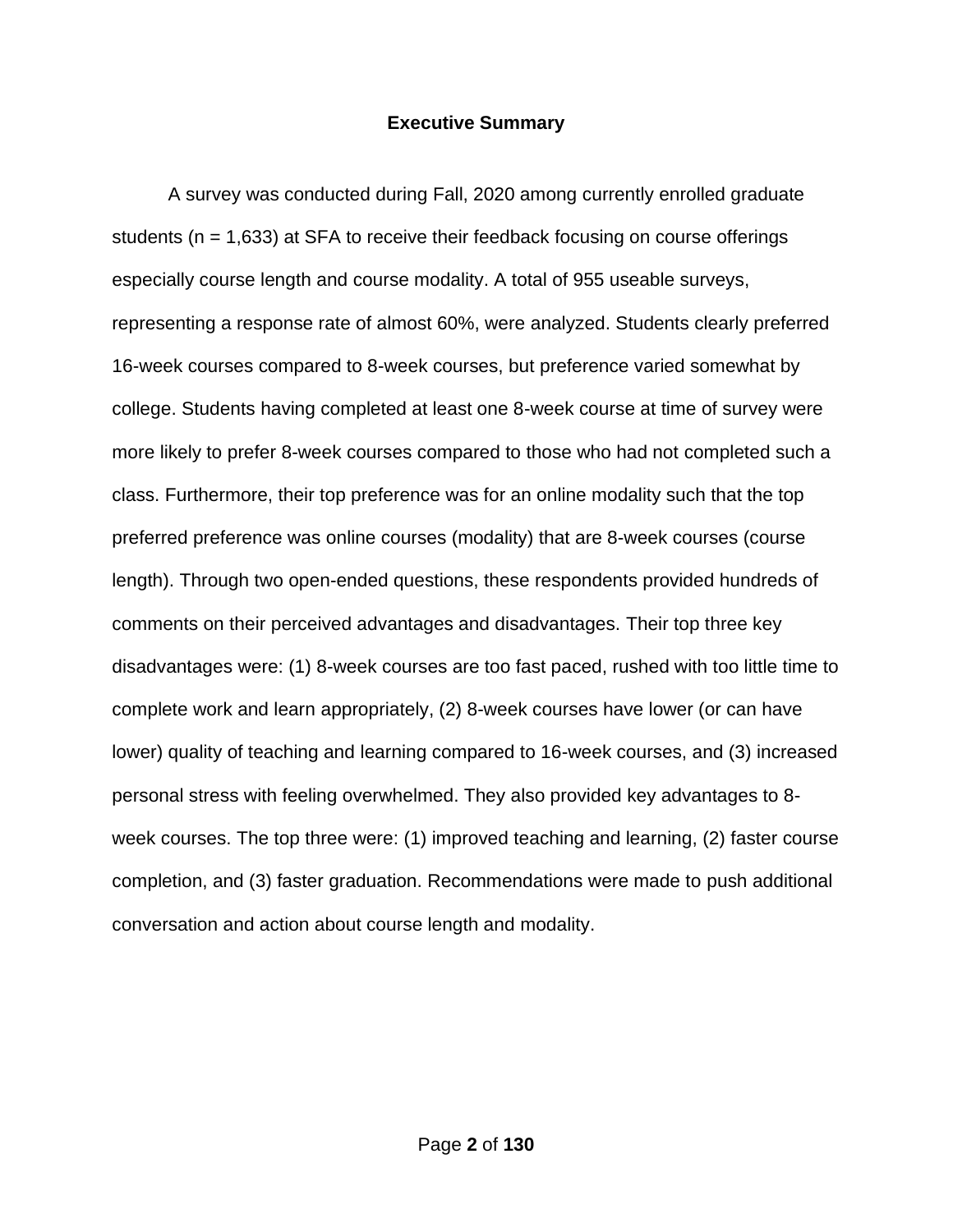#### **Introduction**

Higher education is changing quickly. With the development of COVID-19 during spring, 2020, these changes gave way to even more changes more quickly. University administrators and faculty must continue to intentionally consider how to deliver quality education in this new, and quickly evolving higher education environment.

Among other changes and proposed changes, SFA is now considering altering its traditional 16-week, standard fall/spring course length to a more compact 8-week term so that 8-week courses will increase in number across the university. Several advantages for both faculty and students to this shorter course length are believed to be true and now studied by others while some disadvantages are also known.

Obtaining feedback from our students should be part of these intentional considerations, especially when these large-scale changes are being considered. During Fall, the researcher was contacted by Dr Pauline Sampson (Dean of Research and Graduate Studies) to conduct a social survey of current graduate students at SFA to ascertain their experiences with and views toward course length and teaching modality. Thus, this was a very focused survey pertaining directly to limited considerations. The overall objective was to determine their experience with, perceptions of, and opinions toward 8-week (or reduced length, accelerated) courses at SFA.

Teaching courses in a compressed, or accelerated, format is not new. Austin Community College, for example, has been teaching courses in this length since the 1990s(http://www.sfasu.edu/docs/envisioned/acc-8wk-course-survey.pdf). Their research (from 1998) recommended an expansion of the number of 8-week courses,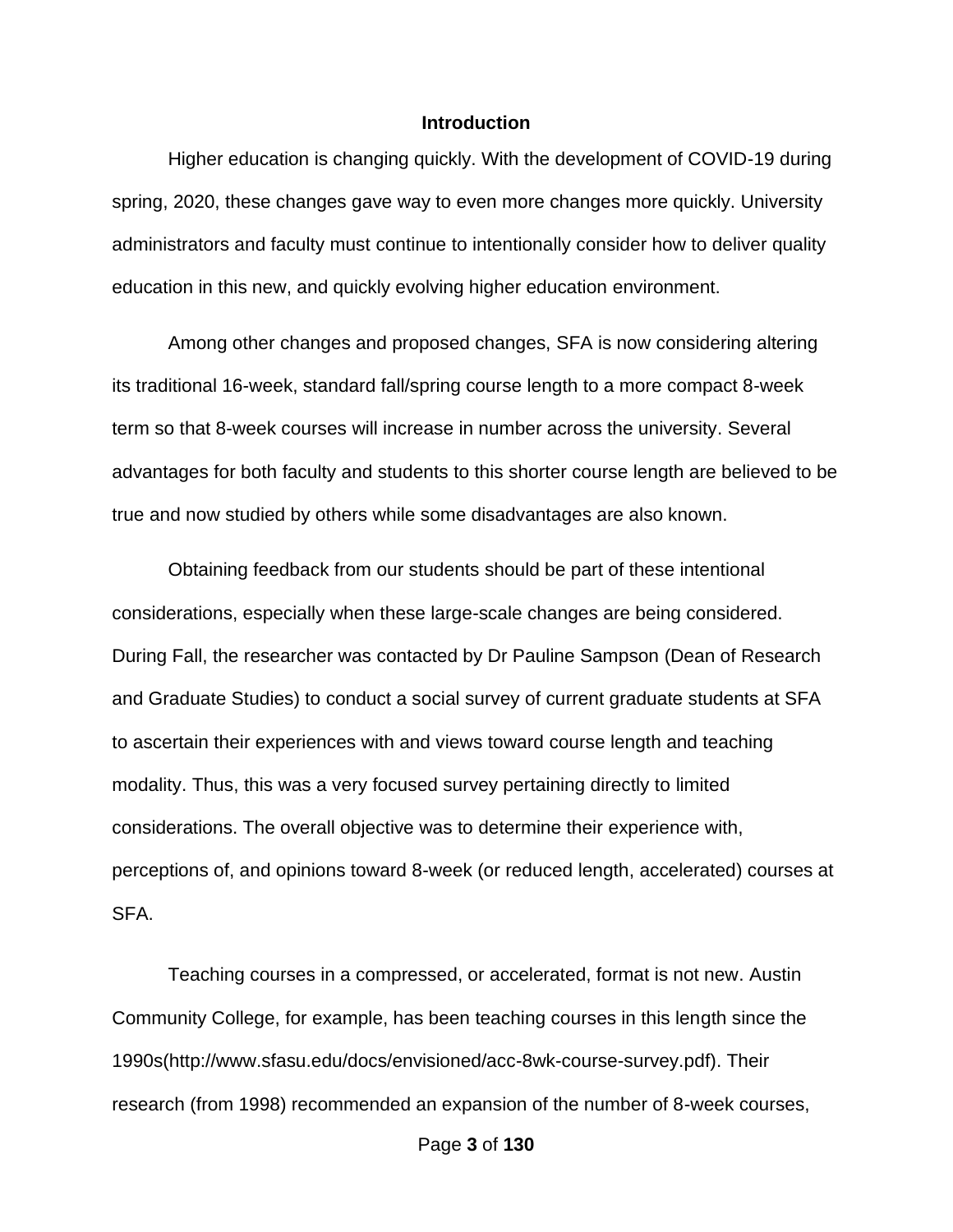offering them in more locations and with different class times. They found that these courses had many benefits such as: (1) flexibility in scheduling work or travel, (2) completing degree requirements more quickly, (3) providing students opportunities to get and stay more focused on course work compared to 16-week courses, and others. But, they also found students struggled with "keeping up" with the course schedule, finding sufficient time daily and weekly to perform well in the class, concerned about falling behind quickly, a compressed exam schedule, concern over whether learning would be retained, insufficient time to build relationships with other students and faculty, and other concerns.

Odessa College (Odessa College, 2017) found that moving to more 8-week courses had the following immediate effects: (1) increased enrollment, (2) increased rate of credit attainment toward a degree, (3) increased semester-to-semester persistence. Also, they found that these courses allowed more students to have access to federal financial aid and concluded "The transition to 8-week terms has done considerable good at minimal cost."

West Georgia University (Austin and Gustafson, 2006) also conducted an intensive valuation of the impact of course length on student learning. Several findings stand out for consideration here. First, they found that significant improvement in selected academic outcomes could not be explained by student characteristics (e.g., student SAT math score and SAT verbal score). This finding is consistent with others (Rayburn and Rayburn, 1999; Ewer, et.al., 2002).

Research in accelerated developmental courses also adds to our understanding of the efficacy of these courses in specific academic situations (Sheldon and Durdella,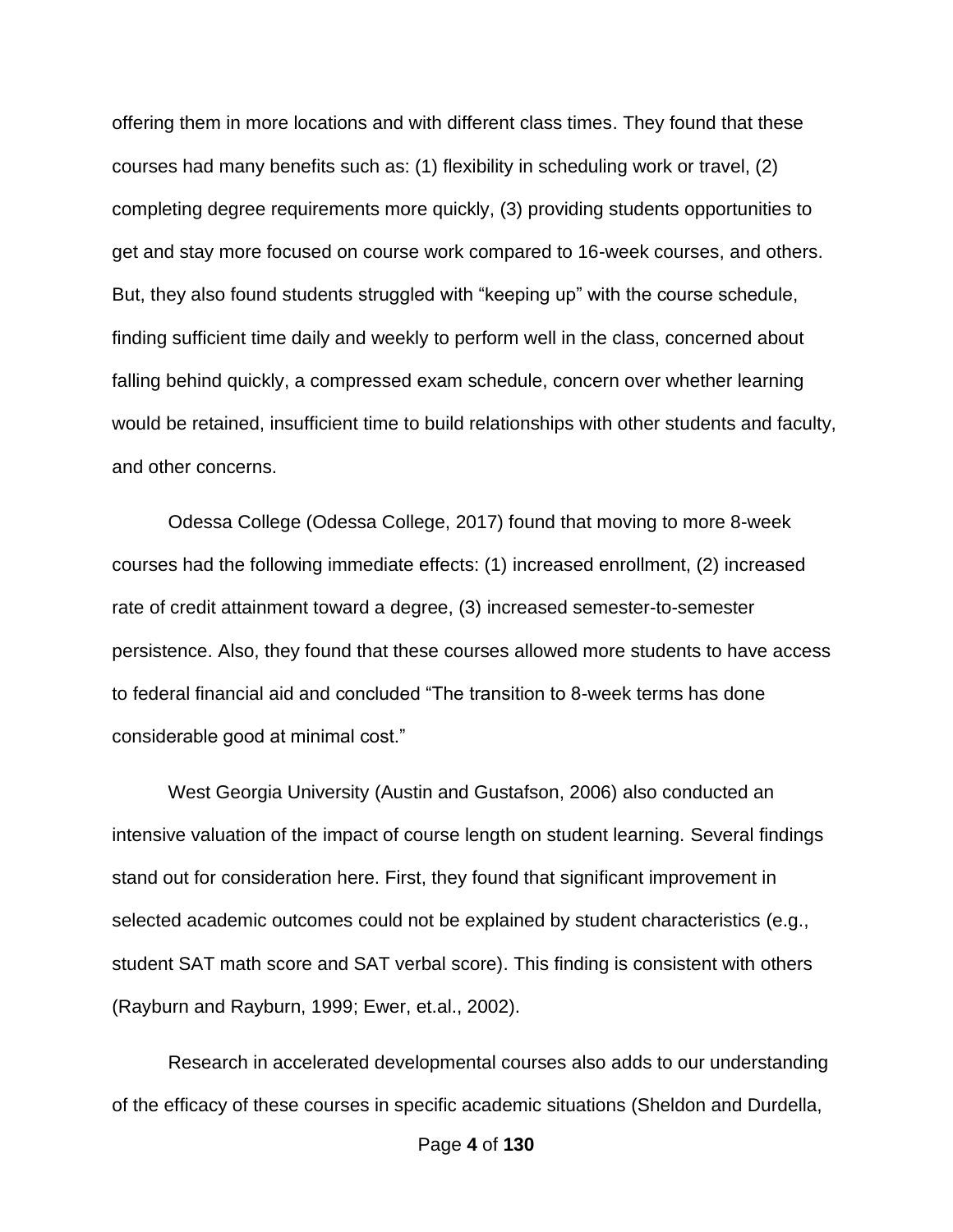2010). At a California community college, students enrolled in either a regular length developmental English, reading or math course or one that was 8 or fewer weeks long. Students in all age, gender, and ethnicity categories had greater levels of success than students registered for regular length courses even when controlling for social or academic characteristics of the students.

What is not seen much in literature is research involving graduate students. While evidence suggests student success and other benefits accrue with 8-week classes, there is little or no evidence that these accelerated courses have been studied among a population of current graduate students. Thus, based on selected research literature and the objective of this project, here are the questions to be addressed and answered through this study among currently enrolled SFA graduate students.

- 1. What is the preferred course length for graduate courses at SFA?
- 2. What is the preferred modality for graduate courses?
- 3. What are the relationships between their completion of an 8-week course and their course preferences?
- 4. Among those having completed an 8-week course, what is the level of satisfaction with that course or courses?
- 5. What factors are related to their satisfaction level?
- 6. What do these students view as advantages and disadvantages of 8-week courses?
- 7. What differences, if any, exist among students by college of the student's degree?

## **Methods**

Given time and other constraints as well as the advantages of an electronic

survey, a cross-sectional, brief social survey was conducted during the Fall, 2020

semester using Qualtrics, an electronic survey platform.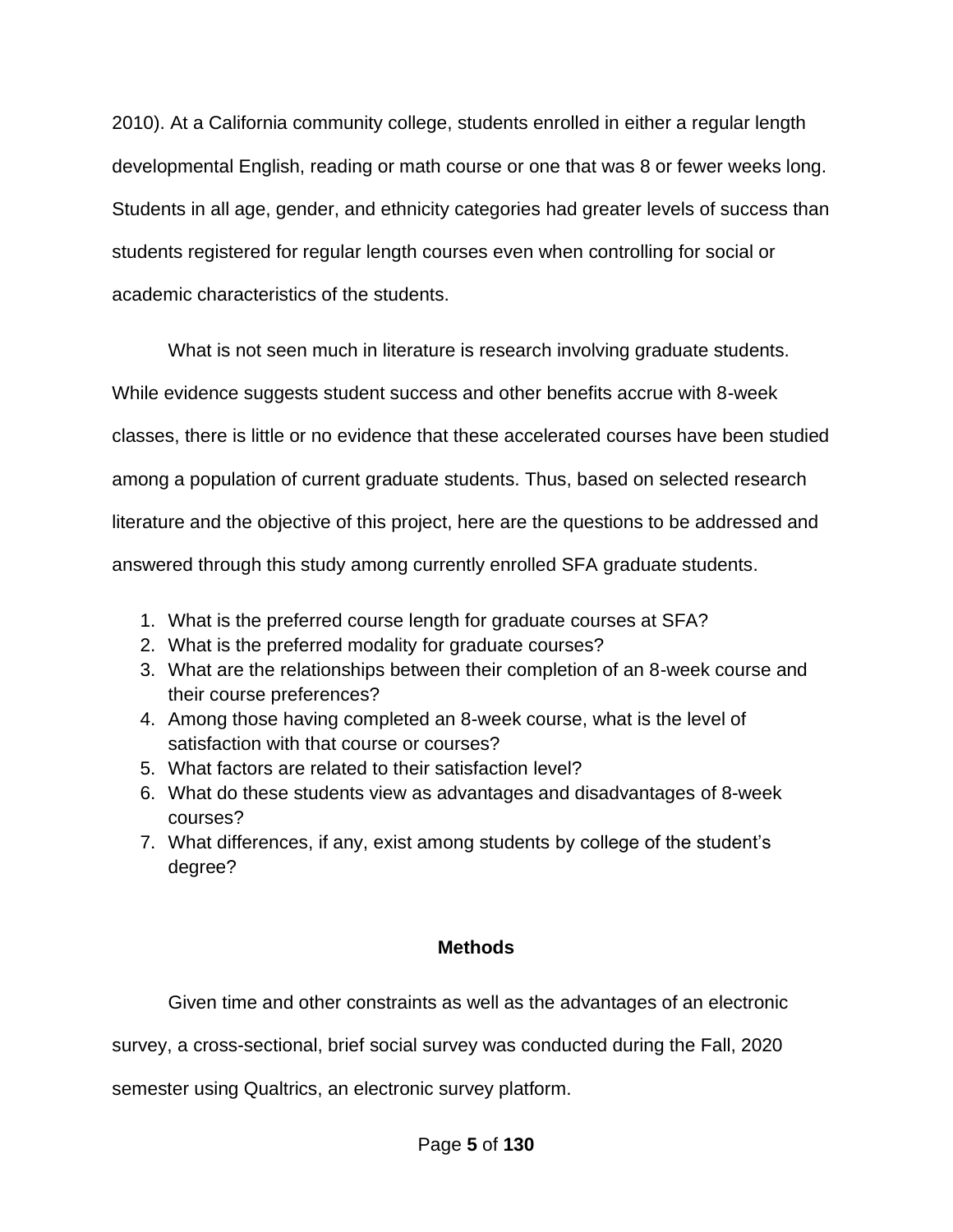## **Population**

The population for this study consisted of all currently enrolled graduate students (N = 1,633) at SFA during Fall, 2020. The list was provided by the Graduate School. Through the Office of Institutional Research (Table 1). The College of Education had the most students ( $n = 874$ ), representing over fifty percent (53.5%) of the population while the College of Fine Arts had the fewest students ( $n = 79, 4.8\%$ ). The population was compared to the sample very favorability. The colleges of business, fine arts, and liberal and applied were slightly over-represented in the sample while the colleges of education, forestry, and sciences and mathematics were slightly under-represented in the sample. The largest difference was in the college of sciences and mathematics while the smallest difference was associated with the college of education (-0.3%). Based on representation by college, the sample was considered representative.

| <b>College</b>         | <b>Number</b><br>Οf<br><b>Graduate</b><br><b>Students</b> | <b>Population</b><br><b>Percent</b> | <b>Number of</b><br><b>Survey</b><br><b>Responses</b> | <b>Sample</b><br><b>Valid</b><br><b>Percent</b> | <b>Difference</b><br>Sample to<br><b>Population</b><br>% |
|------------------------|-----------------------------------------------------------|-------------------------------------|-------------------------------------------------------|-------------------------------------------------|----------------------------------------------------------|
| <b>Business</b>        | 143                                                       | 8.8                                 | 77                                                    | 10.1                                            | 1.3                                                      |
| Education              | 874                                                       | 53.5                                | 407                                                   | 53.2                                            | $-0.3$                                                   |
| Fine Arts              | 79                                                        | 4.8                                 | 41                                                    | 5.4                                             | 0.6                                                      |
| Forestry               | 91                                                        | 5.6                                 | 38                                                    | 5.0                                             | $-0.6$                                                   |
| Liberal & Applied Arts | 287                                                       | 17.6                                | 141                                                   | 18.4                                            | 0.8                                                      |
| Sciences &             |                                                           |                                     |                                                       |                                                 |                                                          |
| <b>Mathematics</b>     | 159                                                       | 9.7                                 | 61                                                    | 8.0                                             | $-1.7$                                                   |
| Total                  | 1,633                                                     | 100.0                               | 765                                                   | 100                                             | 0.10                                                     |

Table 1. Graduate Student Population and Sample Counts by College

During fall 2020 semester, these graduate students were registered for a combined 10,917 semester credit hours (SFA Office of Institutional Research, Table 2). Their semester credit hours per student varied from a low of 1 to a high of 18 ( $M =$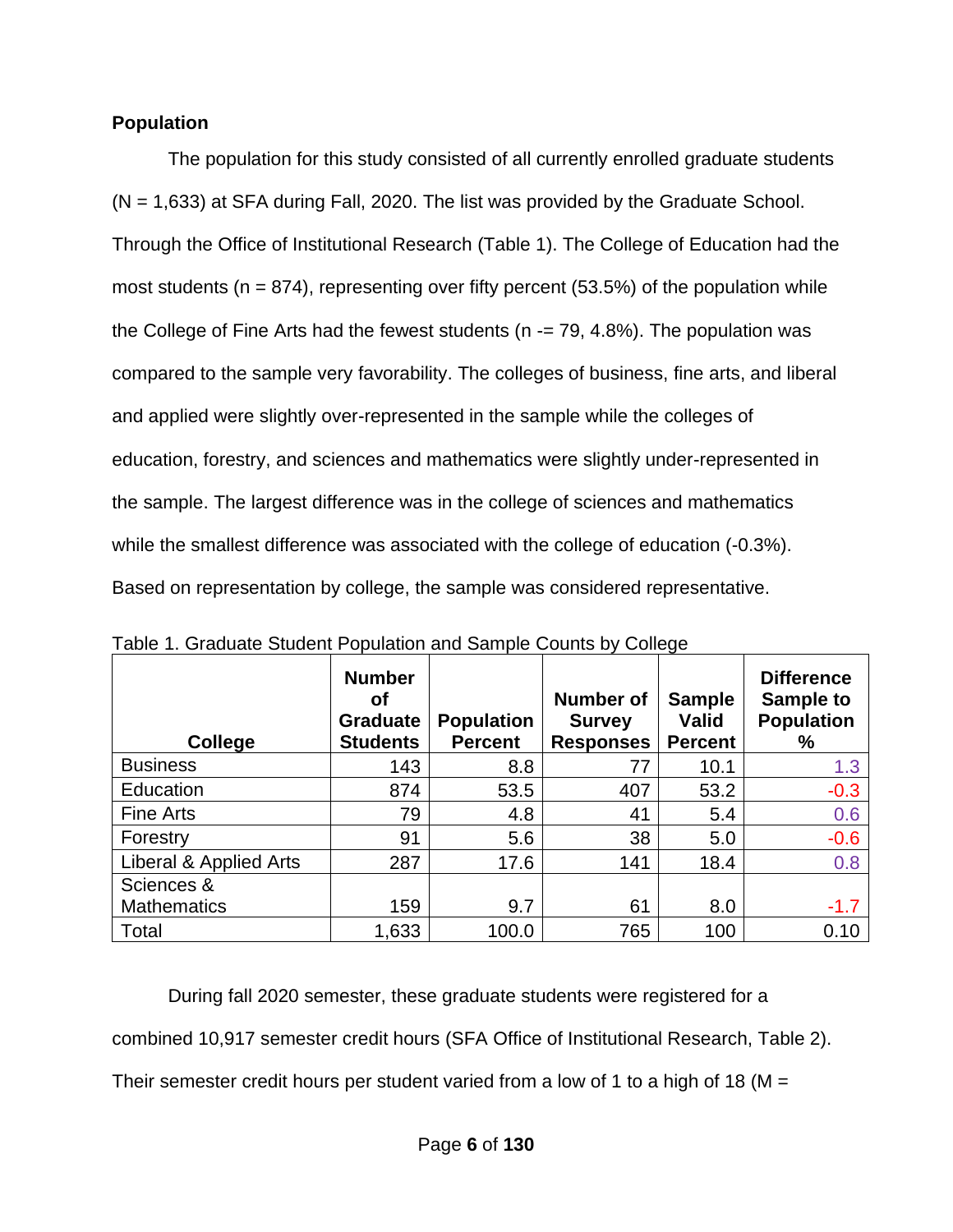7.10). About 85% were attempting 9 or fewer semester credit hours and over 60% were attempting 6 or fewer semester credit hours.

| <b>Semester</b><br><b>Credit</b><br><b>Attempted</b> | <b>Number of</b><br><b>Graduate</b><br><b>Students</b> | <b>Percent of</b><br>Grad<br><b>Students</b> | Total  | <b>Cumulative</b><br>% |
|------------------------------------------------------|--------------------------------------------------------|----------------------------------------------|--------|------------------------|
| 1                                                    | 70                                                     | 4.60%                                        | 70     | 4.60%                  |
| 2                                                    | 5                                                      | 0.30%                                        | 10     | 4.90%                  |
| 3                                                    | 161                                                    | 10.50%                                       | 483    | 15.40%                 |
| 4                                                    | 23                                                     | 1.50%                                        | 92     | 16.90%                 |
| 5                                                    | 4                                                      | 0.30%                                        | 20     | 17.20%                 |
| 6                                                    | 671                                                    | 43.60%                                       | 4026   | 60.80%                 |
| 7                                                    | 26                                                     | 1.70%                                        | 182    | 62.50%                 |
| 8                                                    | 19                                                     | 1.20%                                        | 152    | 63.70%                 |
| 9                                                    | 324                                                    | 21.10%                                       | 2916   | 84.80%                 |
| 10                                                   | 14                                                     | 0.90%                                        | 140    | 85.70%                 |
| 11                                                   | 31                                                     | 2.00%                                        | 341    | 87.70%                 |
| 12                                                   | 124                                                    | 8.10%                                        | 1488   | 95.80%                 |
| 13                                                   | 12                                                     | 0.80%                                        | 156    | 96.60%                 |
| 14                                                   | 10                                                     | 0.70%                                        | 140    | 97.30%                 |
| 15                                                   | 25                                                     | 1.60%                                        | 375    | 98.90%                 |
| 16                                                   | 8                                                      | 0.50%                                        | 128    | 99.40%                 |
| 18                                                   | 11                                                     | 0.70%                                        | 198    | 100.10%                |
| <b>Grand Total</b>                                   | 1,538                                                  |                                              | 10,917 |                        |

Table 2. Number of Semester Credit Hours Attempted by SFA Graduate Students

## **Survey Development**

The survey was developed and designed to address research objectives, answer research questions, and to be completed during the fall 2020 semester so that academic units could consider this information in planning for the fall, 2021 and subsequent semesters. The researcher developed a draft of the instrument after consultation with Dr. Sampson who provided feedback and recommendations. The survey was revised based on her comments. Then, the survey was created in Qualtrics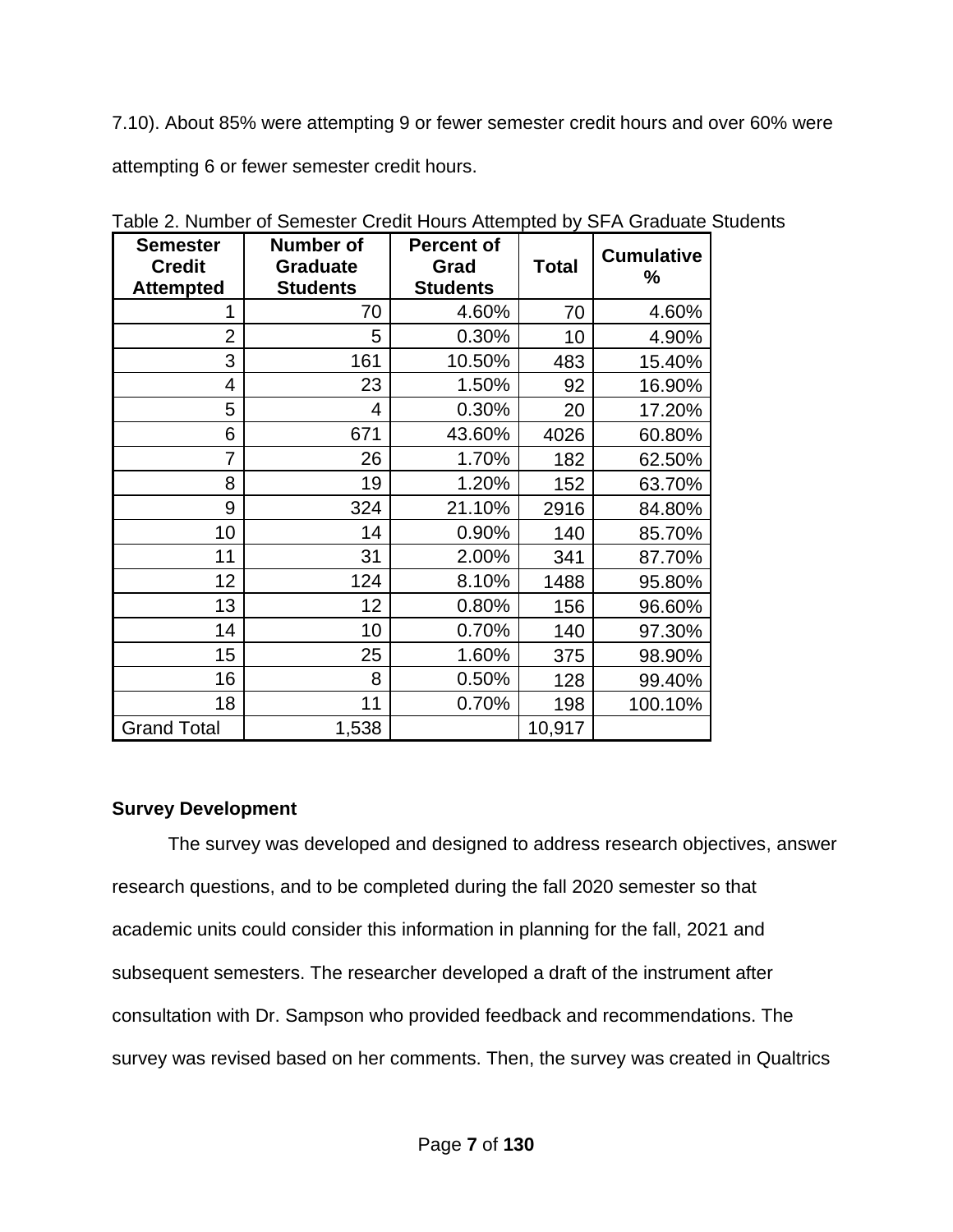(Qualtrics.sfasu.edu), a licensed product at SFA. The survey was then pilot tested, and a few additional changes were made.

Dr. Sampson wrote a cover letter to describe and explain the survey to the currently enrolled SFA graduate students. This was emailed to all graduate students (N  $= 1,633$ ) on October  $7<sup>th</sup>$ , 2020; her email included a link to the Qualtrics survey. Multiple follow-up emails were sent during the survey administration period, including ones sent by the respective college deans. A cumulative response rate graph (Figure 1) shows the response pattern. A total of 960 completed questionnaires were obtained with the final data file consisting of 955 cases, representing a response rate of 58.5%. It was clear that the survey reminder made a substantial difference in response rates. The survey was considered anonymous with no personal data entered or obtained.





The survey was available for completion for 31 days, closing on November  $7<sup>th</sup>$ , 2010. Following the deadline, the Qualtrics data file was downloaded into IBM SPSS Statistics (version 27) for data cleaning and management. After the data file was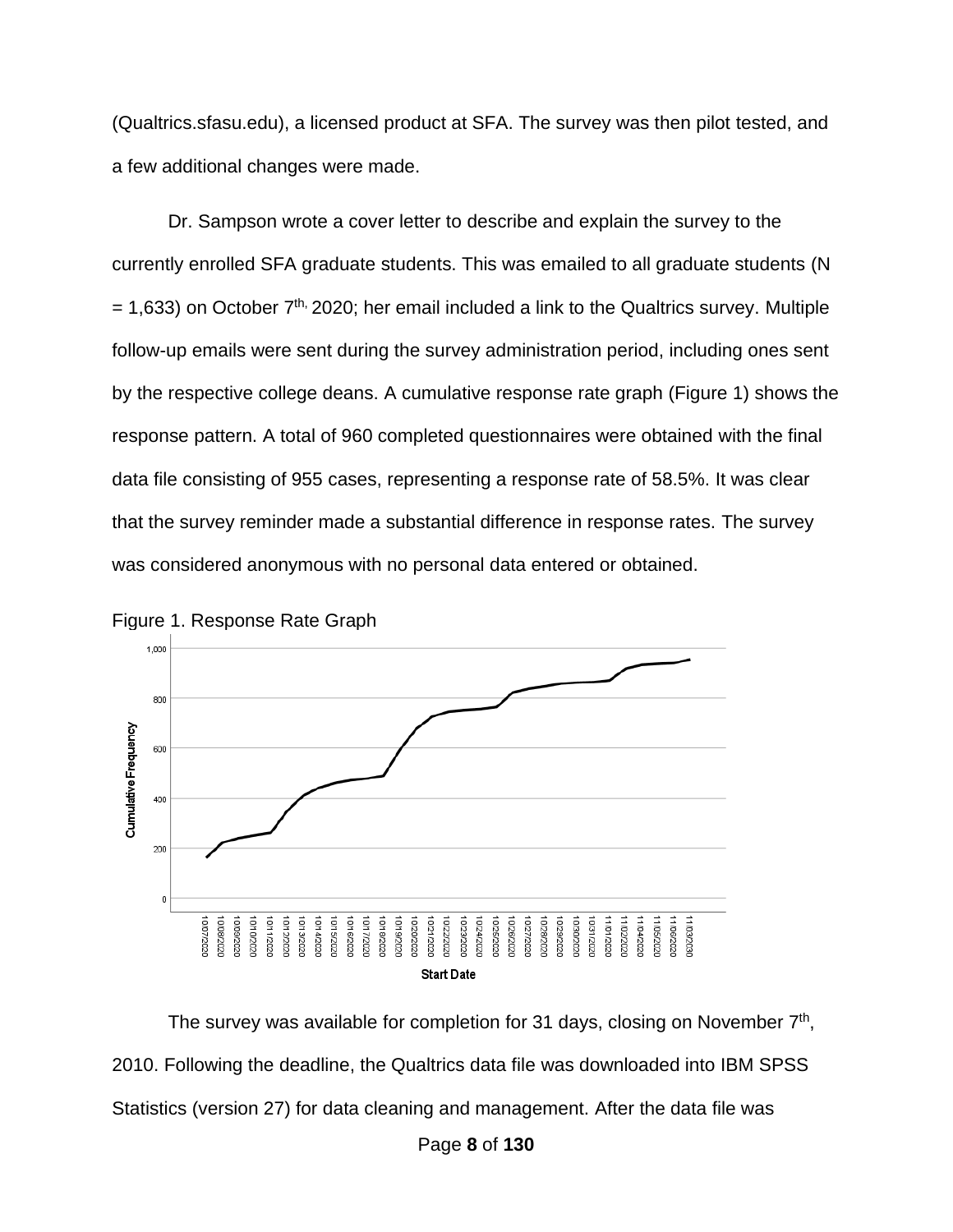examined and data cleaned, standard data analysis was conducted (Szafran, 2012) to answer research questions and to address research objectives.

## **Results**

## **Student Background**

Respondents came from all six colleges, almost in the same proportion as in the population (Table 3). Over 70% came from only two colleges (education and liberal and applied arts). Of note is that a substantial number of students did not answer the question on their college, perhaps to help maintain anonymity.

|  | Table 3. College of Respondents |
|--|---------------------------------|
|  |                                 |
|  |                                 |

|         |                                                             |           |         | Valid   | Cumulative |
|---------|-------------------------------------------------------------|-----------|---------|---------|------------|
|         |                                                             | Frequency | Percent | Percent | Percent    |
| Valid   | Nelson Rusche College of<br><b>Business</b>                 | 77        | 8.1     | 10.1    | 10.1       |
|         | James I. Perkins College of<br>Education                    | 407       | 42.6    | 53.2    | 63.3       |
|         | College of Fine Arts                                        | 41        | 4.3     | 5.4     | 68.6       |
|         | Arthur Temple College of<br><b>Forestry and Agriculture</b> | 38        | 4.0     | 5.0     | 73.6       |
|         | College of Liberal and Applied<br>Arts                      | 141       | 14.8    | 18.4    | 92.0       |
|         | College of Sciences and<br><b>Mathematics</b>               | 61        | 6.4     | 8.0     | 100.0      |
|         | Total                                                       | 765       | 80.1    | 100.0   |            |
| Missing | No Answer                                                   | 190       | 19.9    |         |            |
| Total   |                                                             | 955       | 100.0   |         |            |

Some 94.8% of respondents said they were in a Masters program while the remaining (5.2%) said they were in a doctoral program. Furthermore, some were in their first semester as a SFA graduate student while the maximum completed was 63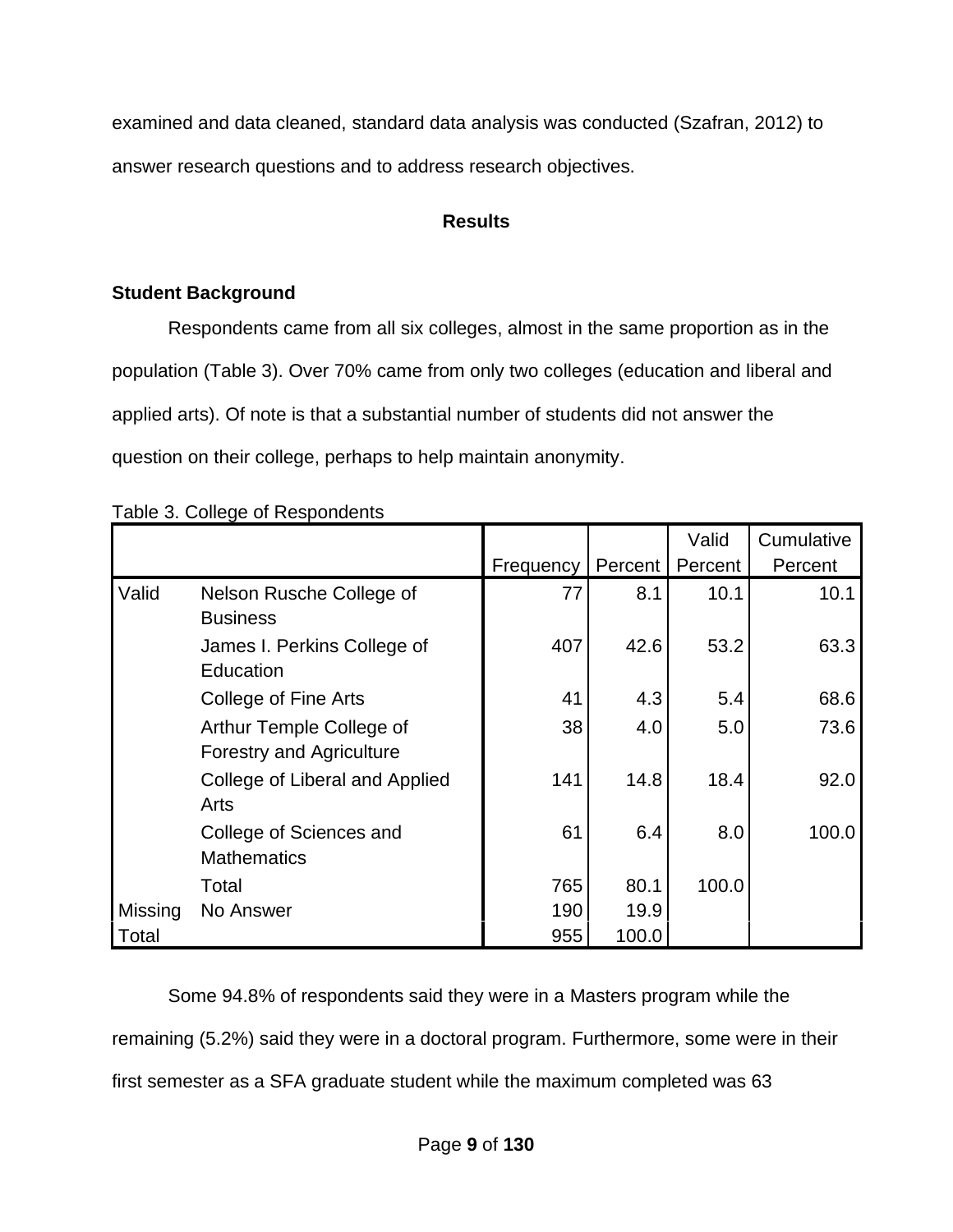semester credit hours. Mean completed hours was 13.89 (median = 12 SCH) and 90% had completed 30 or fewer semester credit hours. A few students (n =15) reported being registered for 0 SCH during fall, probably because they had withdrawn from their course or courses prior to the survey. For the fall, 2020 semester, the mean number of courses attempted was 2.59 (Median = 2 courses). Some 81.3% were attempting 3 or fewer courses during the semester.

|         |                |           |         | Valid   | Cumulative |
|---------|----------------|-----------|---------|---------|------------|
|         |                | Frequency | Percent | Percent | Percent    |
| Valid   | 0              | 15        | 1.6     | 1.6     | 1.6        |
|         |                | 132       | 13.8    | 14.0    | 15.6       |
|         | $\overline{2}$ | 363       | 38.0    | 38.5    | 54.1       |
|         | 3              | 256       | 26.8    | 27.2    | 81.3       |
|         | 4              | 111       | 11.6    | 11.8    | 93.1       |
|         | 5              | 27        | 2.8     | 2.9     | 96.0       |
|         | 6              | 30        | 3.1     | 3.2     | 99.2       |
|         |                | 8         | .8      | .8      | 100.0      |
|         | Total          | 942       | 98.6    | 100.0   |            |
| Missing | No Answer      | 13        | 1.4     |         |            |
| Total   |                | 955       | 100.0   |         |            |

Table 4. Number of Graduate Courses Attempted During Fall 2020

We also asked them to identify how many of their fall classes were 8-week courses. The number of 8-week courses ranged from 0 such courses (56.0%) to a high of 6 such courses. The mean was  $0.79$  8-week courses (SD = 1.063). Some  $95.6\%$ were registered for 2 or fewer of these accelerated courses. Then, we calculated the percent of 8-week cases of all their attempted courses. Percent ranged from 0% to 100%. Mean percent was 34.6% (SD = 41.71%). For one quarter of respondents, all of their courses this semester were 8-week courses.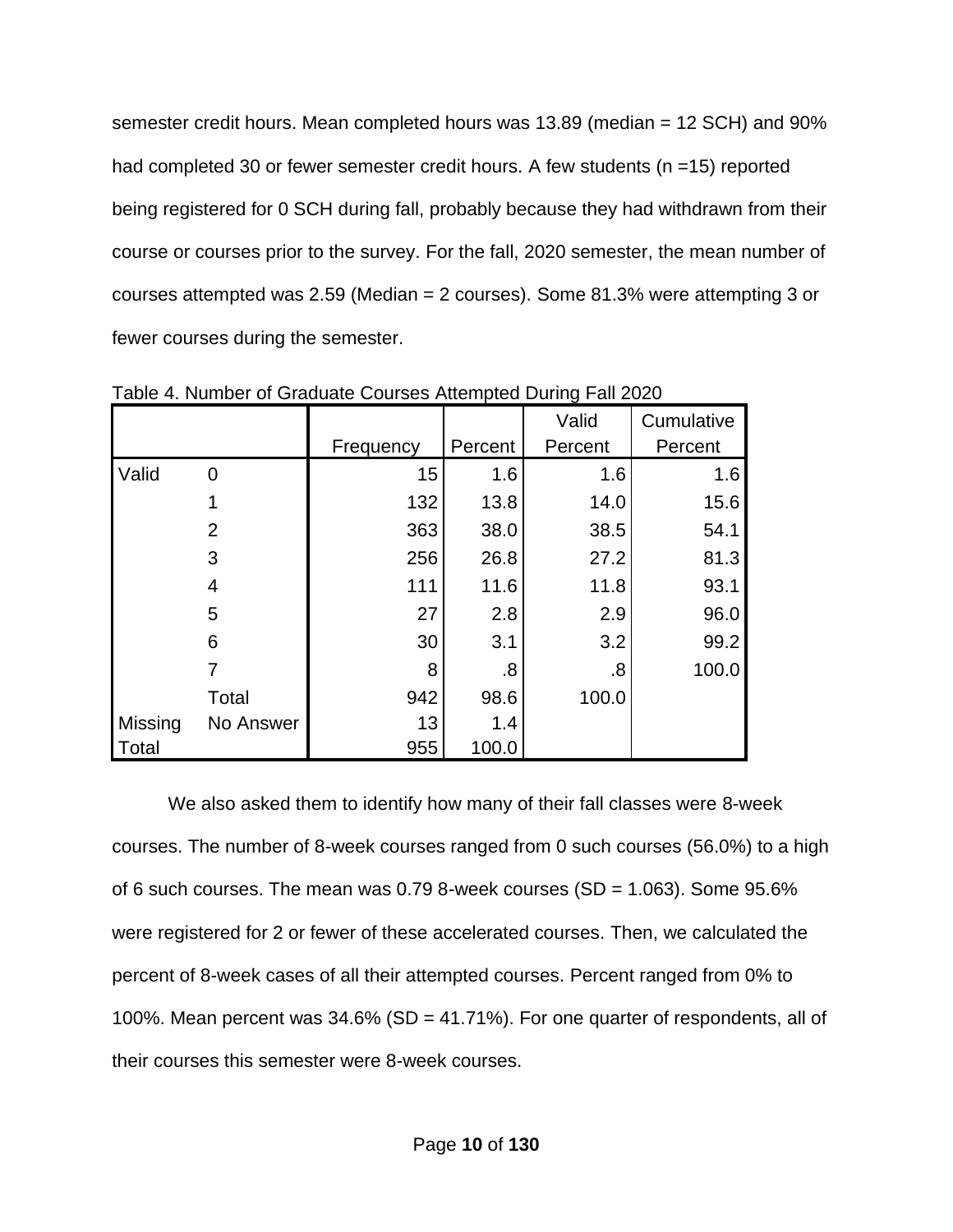Eight-week courses are relatively new on the SFA campus and thus we expected relatively few graduate students to have completed an eight-week course (Table 5). This is indeed what we found. Only 13.3% ( $n = 126$ ) of respondents said they had already completed at least one eight-week course by the time of survey; some students said they were scheduled for one later during the fall semester (Table 5). The likelihood of students having completed an 8-week course varied somewhat by college (Table 6), but not substantially; the relationship was weak ( $V = .038$ ). Students in the college of forestry and agriculture were most likely (15.8%) while college of fine arts students were least likely (9.8%).

|         |           |           |         | Valid   | Cumulative |
|---------|-----------|-----------|---------|---------|------------|
|         |           | Frequency | Percent | Percent | Percent    |
| Valid   | No        | 819       | 85.8    | 86.7    | 86.7       |
|         | Yes       | 126       | 13.2    | 13.3    | 100.0      |
|         | Total     | 945       | 99.0    | 100.0   |            |
| Missing | No Answer | 10        | 1.0     |         |            |
| Total   |           | 955       | 100.0   |         |            |

Table 5. Completed an 8-Week Graduate Course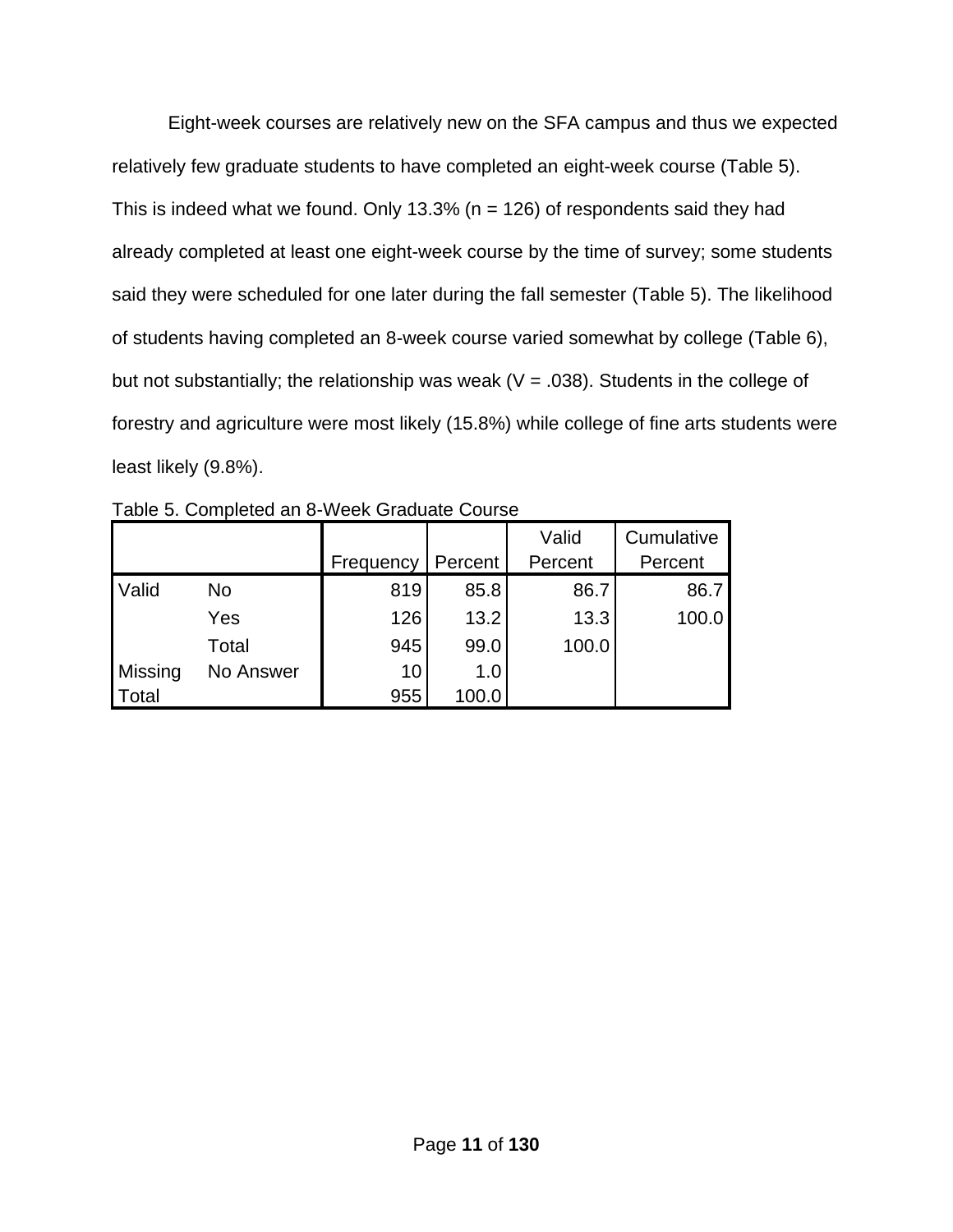|       |                                            |       | Completed an 8-<br><b>Week Graduate</b> |       |        |
|-------|--------------------------------------------|-------|-----------------------------------------|-------|--------|
|       |                                            |       | Course                                  |       | Total  |
|       |                                            |       | <b>No</b><br>Yes                        |       |        |
|       | College Nelson Rusche College of Business  | Count | 69                                      | 8     | 77     |
|       |                                            | $\%$  | 89.6%                                   | 10.4% | 100.0% |
|       | James I. Perkins College of Education      | Count | 353                                     | 53    | 406    |
|       |                                            | %     | 86.9%                                   | 13.1% | 100.0% |
|       | College of Fine Arts                       | Count | 37                                      | 4     | 41     |
|       |                                            | %     | 90.2%                                   | 9.8%  | 100.0% |
|       | Arthur Temple College of Forestry and      | Count | 32                                      | 6     | 38     |
|       | Agriculture                                | %     | 84.2%                                   | 15.8% | 100.0% |
|       | College of Liberal and Applied Arts        | Count | 124                                     | 17    | 141    |
|       |                                            | $\%$  | 87.9%                                   | 12.1% | 100.0% |
|       | <b>College of Sciences and Mathematics</b> | Count | 53                                      | 8     | 61     |
|       |                                            | %     | 86.9%                                   | 13.1% | 100.0% |
| Total |                                            | Count | 668                                     | 96    | 764    |
|       |                                            | ℅     | 87.4%                                   | 12.6% | 100.0% |

Table 6. Completed an 8-Week Graduate Course Crosstabulation by College

## **Student Preferences**

We asked students their preference for course length-8 weeks or 16 weeks

(Table 7). The large majority (65.5%,  $n = 609$ ) said they preferred the traditional 16-

week semester.

Table 7. Preferred Course Length

|                |           |           |         | Valid   | Cumulative |
|----------------|-----------|-----------|---------|---------|------------|
|                |           | Frequency | Percent | Percent | Percent    |
| <b>Valid</b>   | 8 weeks   | 321       | 33.6    | 34.5    | 34.5       |
|                | 16 weeks  | 609       | 63.8    | 65.5    | 100.0      |
|                | Total     | 930       | 97.4    | 100.0   |            |
| <b>Missing</b> | No Answer | 25        | 2.6     |         |            |
| Total          |           | 955       | 100.0   |         |            |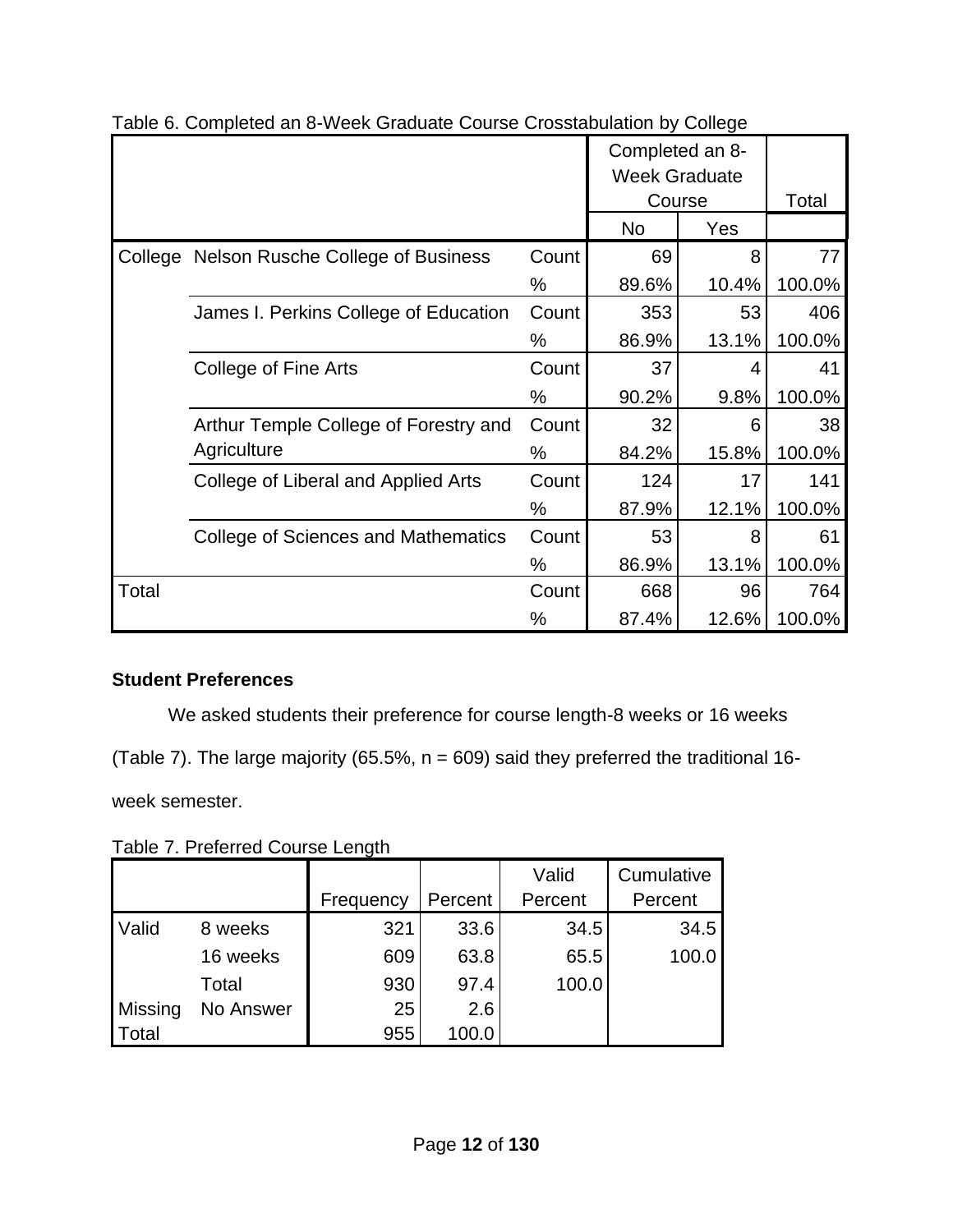Preference for course length varied by college (Table 8); overall, just over a third of students preferred 8-week courses while about two-thirds preferred the more traditional 16-week courses. Only 15.0% of fine arts students preferred 8-week courses while 43.9% of the College of Education students preferred 8-week courses. The relationship was moderate  $(V = 210)$ .

|         |                                          |       |        | <b>Preferred Course</b> |        |
|---------|------------------------------------------|-------|--------|-------------------------|--------|
|         |                                          |       | Length |                         | Total  |
|         |                                          |       | 8      | 16                      |        |
|         |                                          |       | weeks  | weeks                   |        |
| College | <b>Nelson Rusche College of Business</b> | Count | 20     | 56                      | 76     |
|         |                                          | ℅     | 26.3%  | 73.7%                   | 100.0% |
|         | James I. Perkins College of Education    | Count | 175    | 224                     | 399    |
|         |                                          | %     | 43.9%  | 56.1%                   | 100.0% |
|         | College of Fine Arts                     | Count | 6      | 34                      | 40     |
|         |                                          | %     | 15.0%  | 85.0%                   | 100.0% |
|         | Arthur Temple College of Forestry and    | Count | 9      | 29                      | 38     |
|         | Agriculture                              | %     | 23.7%  | 76.3%                   | 100.0% |
|         | College of Liberal and Applied Arts      | Count | 34     | 105                     | 139    |
|         |                                          | %     | 24.5%  | 75.5%                   | 100.0% |
|         | College of Sciences and Mathematics      | Count | 18     | 43                      | 61     |
|         |                                          | %     | 29.5%  | 70.5%                   | 100.0% |
| Total   |                                          | Count | 262    | 491                     | 753    |
|         |                                          | %     | 34.8%  | 65.2%                   | 100.0% |

Table 8. Preferred Course Length by College

Furthermore, we wanted to know if there was a relationship between preferred course length and whether the students were pursuing a Masters degree or a Doctorate (Table 9). Both groups preferred the 16-week course format, but there was a substantial difference in the strength of preference. Almost two-thirds (63.9%) of Masters students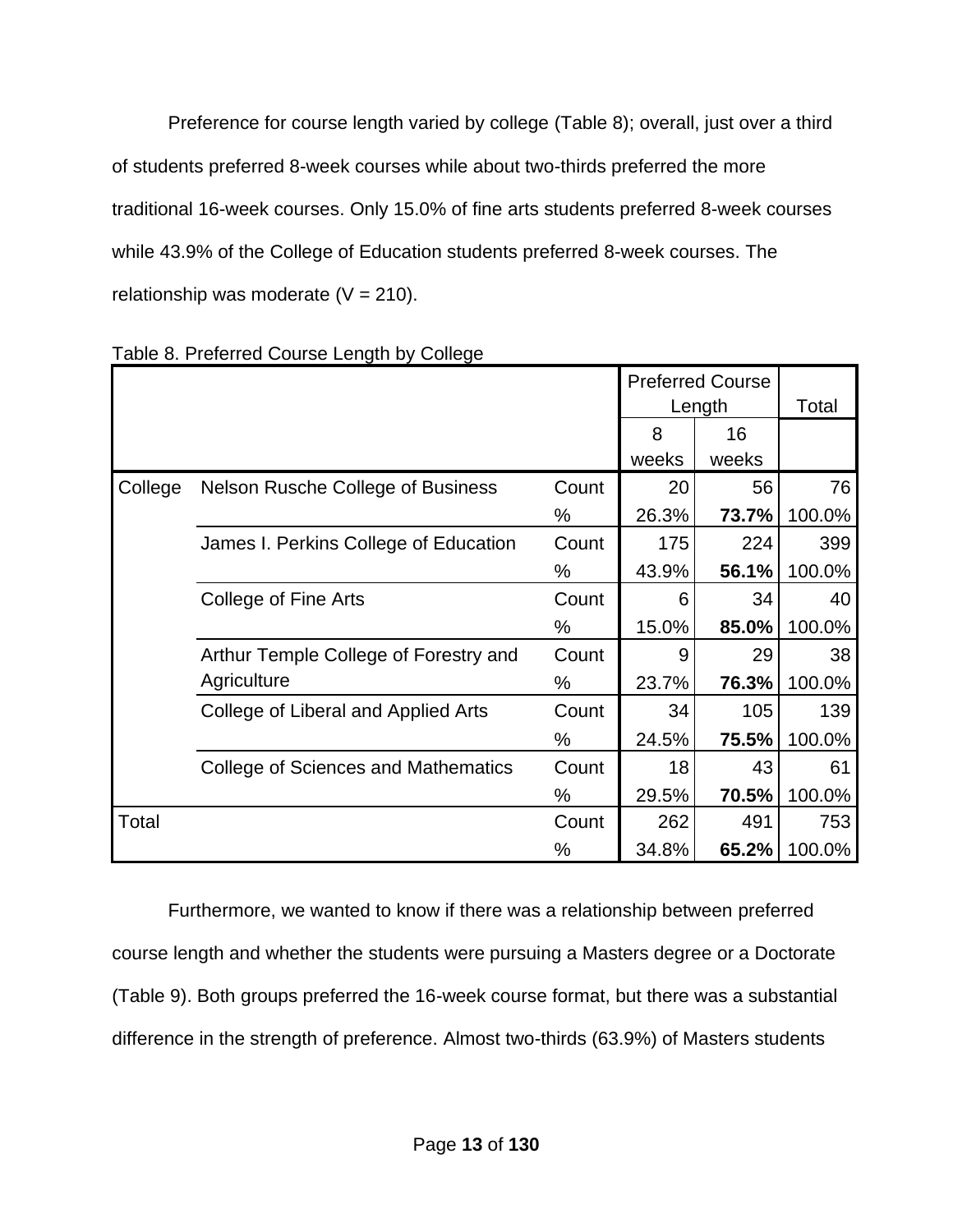preferred the 16-week format while 81.6% of Doctoral students preferred the longer course format. The relationship was weak ( $V = .081$ ).

|                         |         |       | Masters degree or<br><b>Doctoral Degree</b> |          |        |
|-------------------------|---------|-------|---------------------------------------------|----------|--------|
|                         |         |       | <b>Masters</b>                              | Doctoral | Total  |
| <b>Preferred Course</b> | 8 weeks | Count | 260                                         | 7        | 267    |
| Length                  |         | %     | 36.1%                                       | 18.4%    | 35.2%  |
|                         | 16      | Count | 460                                         | 31       | 491    |
|                         | weeks   | %     | 63.9%                                       | 81.6%    | 64.8%  |
| Total                   |         | Count | 720                                         | 38       | 758    |
|                         |         | %     | 100.0%                                      | 100.0%   | 100.0% |

Table 9. Preferred Course Length by Level of Graduate Degree

We then examined the relationship between their course length preference and whether they had completed at least one 8-week course. Results (Table 10) show that only 33.3% of those not completing a course preferred an 8-week course but this increased to 42.6% among those who had, representing an increase in almost 10%.

| Table 10. Relationship Between Preferred Course Length and Completion of an |  |
|-----------------------------------------------------------------------------|--|
| 8-Week Graduate Course                                                      |  |
|                                                                             |  |

|                         |               |       | Completed an 8-Week<br><b>Graduate Course</b> |        |        |
|-------------------------|---------------|-------|-----------------------------------------------|--------|--------|
|                         |               |       | <b>No</b>                                     | Yes    | Total  |
| <b>Preferred Course</b> | 8 weeks Count |       | 269                                           | 52     | 321    |
| Length                  |               | %     | 33.3%                                         | 42.6%  | 34.5%  |
|                         | 16            | Count | 539                                           | 70     | 609    |
|                         | weeks         | $\%$  | 66.7%                                         | 57.4%  | 65.5%  |
| Total                   |               | Count | 808                                           | 122    | 930    |
|                         |               | $\%$  | 100.0%                                        | 100.0% | 100.0% |

Furthermore, we wanted to know if more completed credit hours (more course experience at SFA) affected their preferred course length (Table 11). There was a weak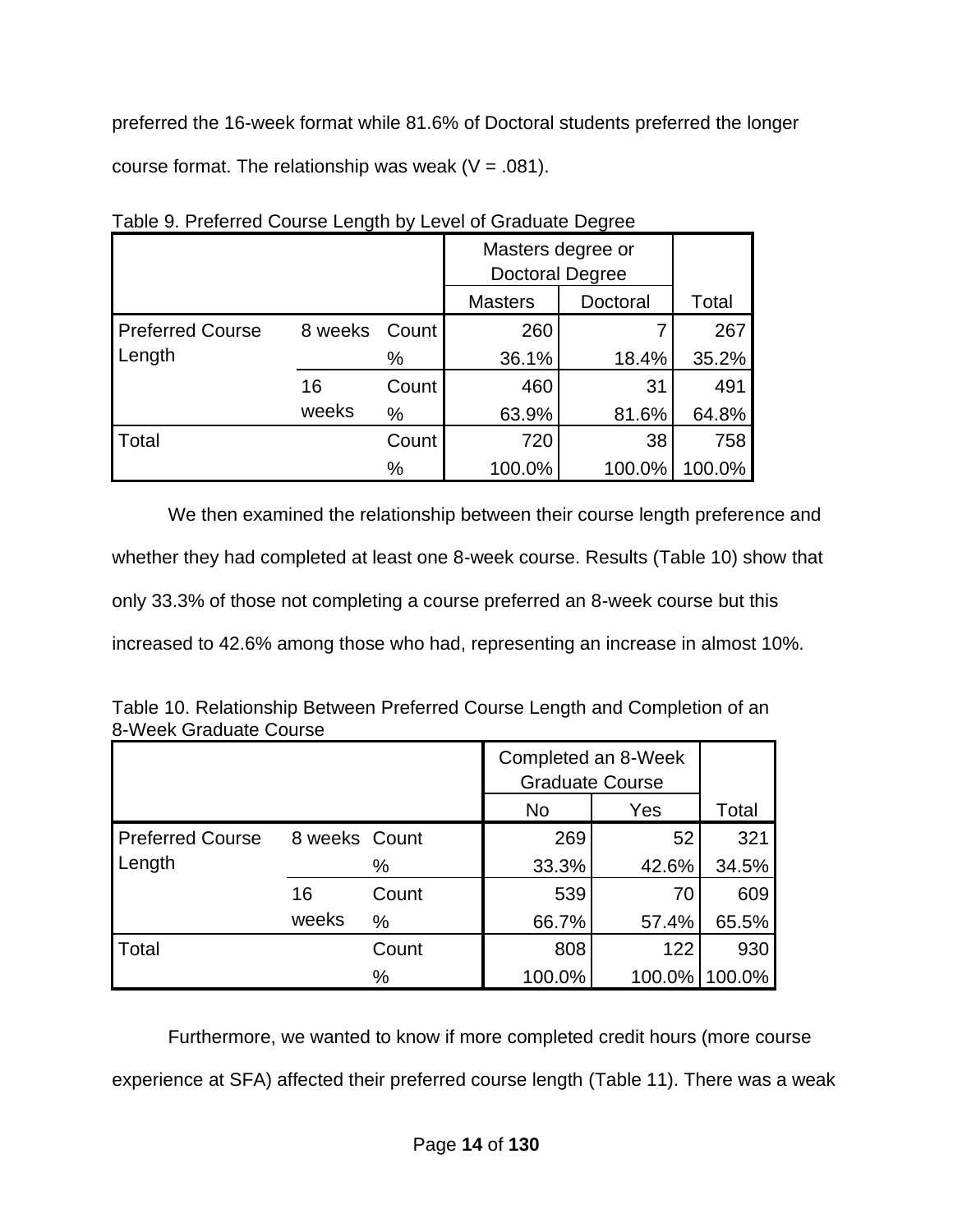relationship ( $V = .099$ ). Regardless of completed SCH, all groups preferred the 16 week course length, but preference varied somewhat by number of completed SCH. Some 32.3% of those who had completed 0 SCH preferred the 8-week course, while 42.8% of those with 1 to 12 completed SCH preferred the 8-week course length and 33.3% of those with 13 or more SCH preferred the 8-week course length.

|                         |         |       | <b>Completed SCH</b> |          |        |        |
|-------------------------|---------|-------|----------------------|----------|--------|--------|
|                         |         |       | 0                    | $1 - 12$ | 13-63  | Total  |
| <b>Preferred Course</b> | 8 weeks | Count | 41                   | 116      | 106    | 263    |
| Length                  |         | %     | 32.3%                | 42.8%    | 33.3%  | 36.7%  |
|                         | 16      | Count | 86                   | 155      | 212    | 453    |
|                         | weeks   | $\%$  | 67.7%                | 57.2%    | 66.7%  | 63.3%  |
| Total                   |         | Count | 127                  | 271      | 318    | 716    |
|                         |         | %     | 100.0%               | 100.0%   | 100.0% | 100.0% |

Table 11. Relationship Between Preferred Course Length and Completed Semester Credit Hours

And, finally, is there a relationship between course modality and preferred course length? We found a moderative relationship ( $V = .353$ ). For those preferring either the face-to-face or hybrid modality, the preferred course length was 16 weeks, but among those preferring online modality, the top preference (51.4%) was for 8 weeks (Table 12). Among all respondents, the top combination preference was online modality with 8 week course length (26.0%) while the least preferred combination was face-to-face modality with 8-week course length (3.8%).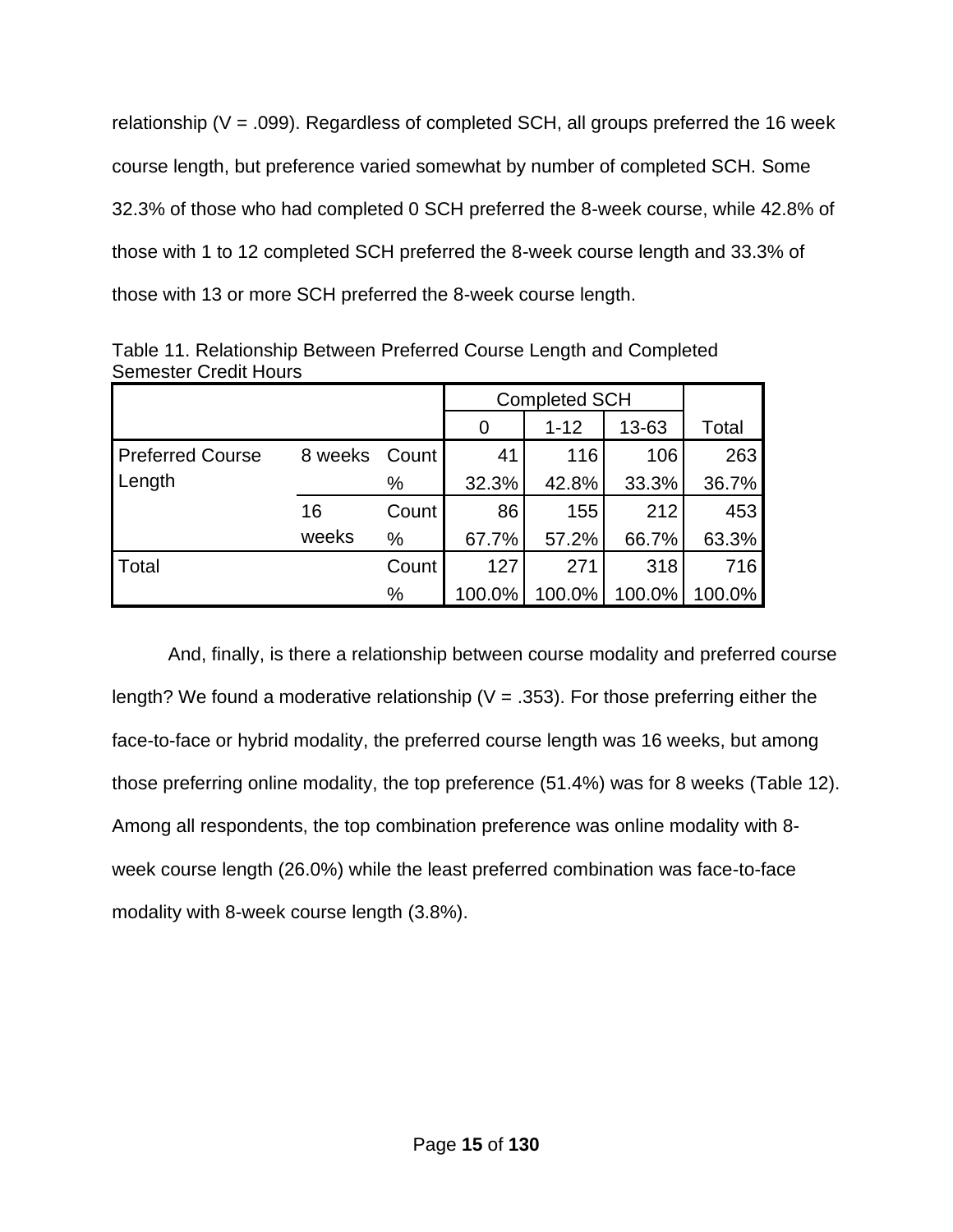|           |       |                        | <b>Preferred Course Modality</b> |        |        |       |
|-----------|-------|------------------------|----------------------------------|--------|--------|-------|
|           |       |                        | Face-to-                         |        |        |       |
|           |       |                        | Face                             | Hybrid | Online | Total |
| Preferred | 8     | Count                  | 29                               | 43     | 200    | 272   |
| Course    | weeks | % Preferred            | 13.2%                            | 26.7%  | 51.4%  | 35.4% |
| Length    |       | <b>Course Modality</b> |                                  |        |        |       |
|           |       | % Total                | 3.8%                             | 5.6%   | 26.0%  | 35.4% |
|           | 16    | Count                  | 190                              | 118    | 189    | 497   |
|           | weeks | % Preferred            | 86.8%                            | 73.3%  | 48.6%  | 64.6% |
|           |       | <b>Course Modality</b> |                                  |        |        |       |
|           |       | % Total                | 24.7%                            | 15.3%  | 24.6%  | 64.6% |
| Total     |       | Count                  | 219                              | 161    | 389    | 769   |
|           |       | % Preferred            | 100.0%                           | 100.0  | 100.0  | 100.0 |
|           |       | <b>Course Modality</b> |                                  | %      | %      | %     |
|           |       | % Total                | 28.5%                            | 20.9%  | 50.6%  | 100.0 |
|           |       |                        |                                  |        |        | ℅     |

Table 12. Relationship Between Preferred Course Length and Preferred Course Modality

## **Modality.**

Next, we asked about their preferred modality (face-to-face, hybrid, or online). Just over half (50.8%) preferred the online modality, while 28.5% preferred the face-to-face modality while only 20.8% preferred hybrid modality (Table 13).

Table 13. Preferred Modality of Courses

|         |               |           |         | Valid   | Cumulative |
|---------|---------------|-----------|---------|---------|------------|
|         |               | Frequency | Percent | Percent | Percent    |
| Valid   | Face-to-Face  | 222       | 23.2    | 28.5    | 28.5       |
|         | <b>Hybrid</b> | 162       | 17.0    | 20.8    | 49.2       |
|         | Online        | 396       | 41.5    | 50.8    | 100.0      |
|         | Total         | 780       | 81.7    | 100.0   |            |
| Missing | No Answer     | 175       | 18.3    |         |            |
| Total   |               | 955       | 100.0   |         |            |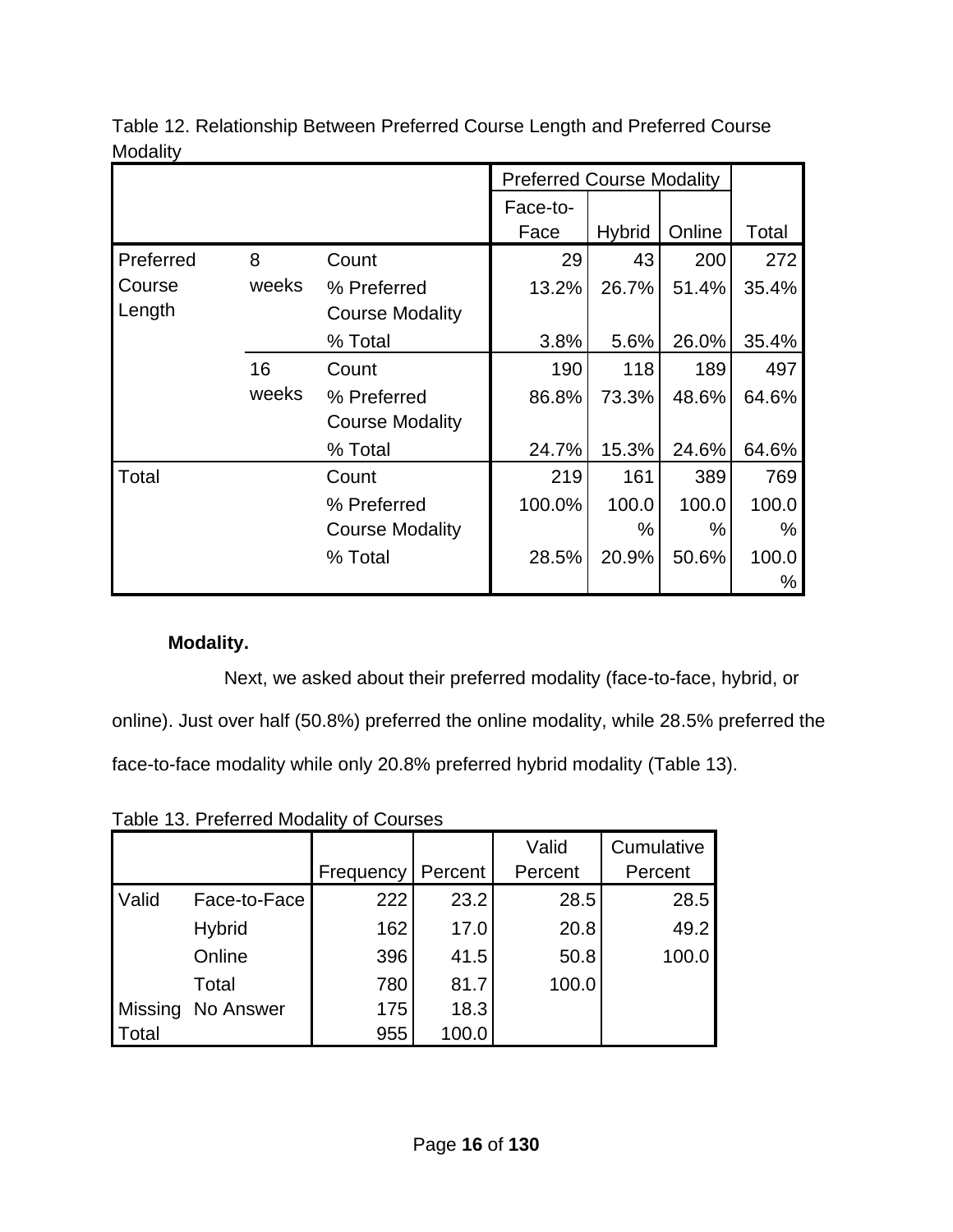We then looked at factors related to their modality preference (Table 14). First, we looked at college; modality preferred varied by college. Face-to-face modality was favored by students in business, fine arts, forestry and agriculture, and sciences and mathematics. The hybrid modality was favored by none of the colleges. Students in education, fine arts (tie with face-to-face), and liberal and applied arts favored online modality. The relationship was moderate  $(V = .240)$ .

|         |                                 |          |       | <b>Preferred Course Modality</b> |        |        |  |
|---------|---------------------------------|----------|-------|----------------------------------|--------|--------|--|
|         |                                 | Face-to- |       |                                  |        |        |  |
|         |                                 |          | Face  | <b>Hybrid</b>                    | Online |        |  |
| College | Nelson Rusche College of        | Count    | 40    | 21                               | 16     | 77     |  |
|         | <b>Business</b>                 | %        | 51.9% | 27.3%                            | 20.8%  | 100.0% |  |
|         | James I. Perkins College of     | Count    | 70    | 76                               | 257    | 403    |  |
|         | Education                       | %        | 17.4% | 18.9%                            | 63.8%  | 100.0% |  |
|         | College of Fine Arts            | Count    | 15    | 10                               | 15     | 40     |  |
|         |                                 | %        | 37.5% | 25.0%                            | 37.5%  | 100.0% |  |
|         | Arthur Temple College of        | Count    | 21    |                                  | 10     | 38     |  |
|         | <b>Forestry and Agriculture</b> | %        | 55.3% | 18.4%                            | 26.3%  | 100.0% |  |
|         | College of Liberal and Applied  | Count    | 47    | 29                               | 65     | 141    |  |
|         | Arts                            | %        | 33.3% | 20.6%                            | 46.1%  | 100.0% |  |
|         | College of Sciences and         | Count    | 25    | 15                               | 21     | 61     |  |
|         | <b>Mathematics</b>              | %        | 41.0% | 24.6%                            | 34.4%  | 100.0% |  |
| Total   |                                 | Count    | 218   | 158                              | 384    | 760    |  |
|         |                                 | %        | 28.7% | 20.8%                            | 50.5%  | 100.0% |  |

Table 14. Preferred Course Modality by College

Next, we examined the relationship between preferred course modality and whether they had ever completed an 8-week course (Table 15). The relationship was weak ( $V = .024$ ).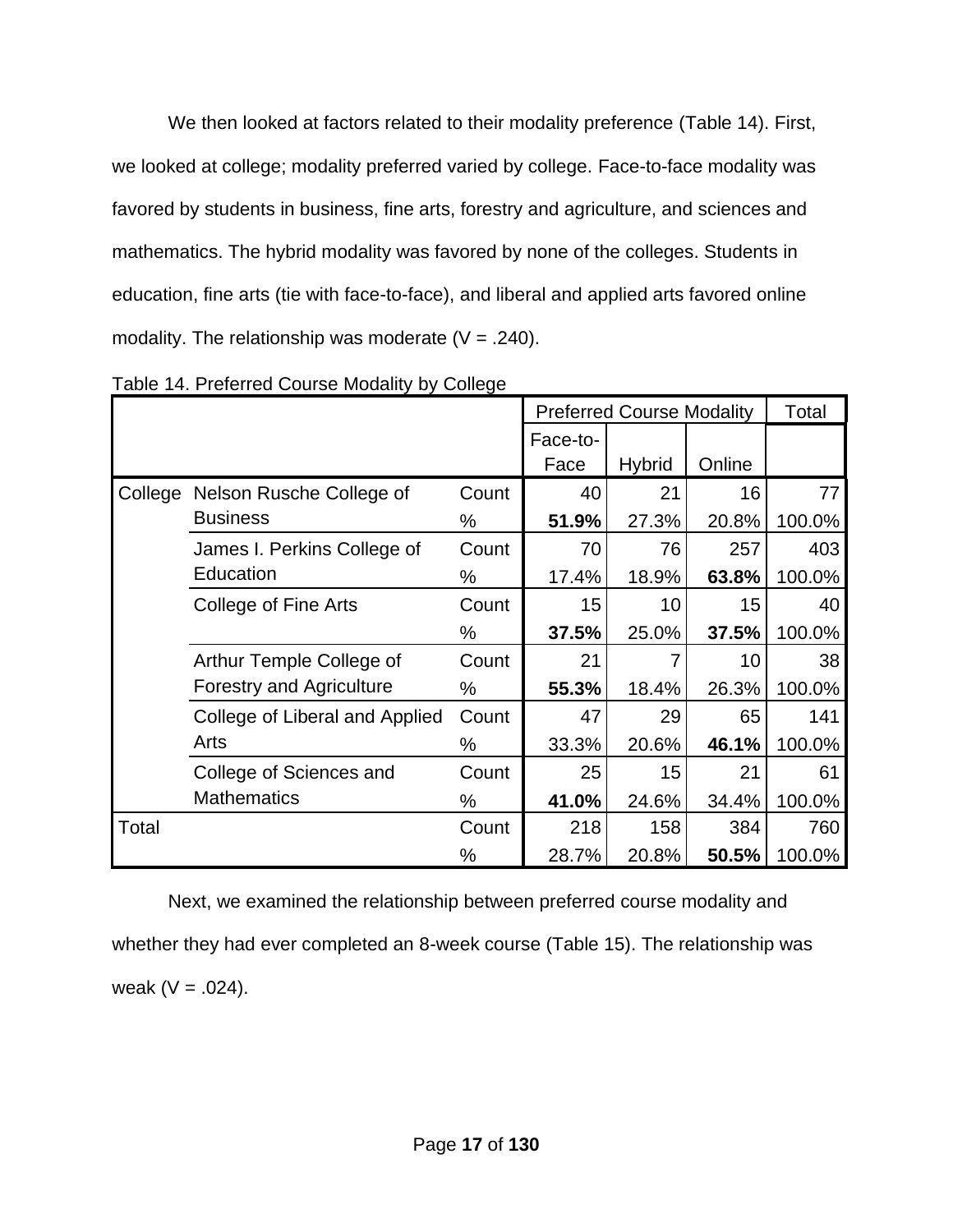|                                  |               |       | Completed an 8-<br><b>Week Graduate</b><br>Course |        |        |
|----------------------------------|---------------|-------|---------------------------------------------------|--------|--------|
|                                  |               |       |                                                   |        | Total  |
|                                  |               |       | <b>No</b>                                         | Yes    |        |
| <b>Preferred Course Modality</b> | Face-to-      | Count | 194                                               | 28     | 222    |
|                                  | Face          | %     | 28.5%                                             | 28.3%  | 28.5%  |
|                                  | <b>Hybrid</b> | Count | 139                                               | 23     | 162    |
|                                  |               | %     | 20.4%                                             | 23.2%  | 20.8%  |
|                                  | Online        | Count | 347                                               | 48     | 395    |
|                                  |               | %     | 51.0%                                             | 48.5%  | 50.7%  |
| <b>Total</b>                     |               | Count | 680                                               | 99     | 779    |
|                                  |               | %     | 100.0%                                            | 100.0% | 100.0% |

Table 15. Relationship Between Preferred Course Modality and Whether the Student had Completed an 8-Week Graduate Course

Recommend 8-Week Courses

As another measure of their preference for 8-week courses, we asked students to indicate if they would recommend this course format to other SFA graduate students (Table 16). Almost 60 percent (59.2%) said they would recommend them. Among those who had already completed at least one such course by the time of the survey, about 57.9 percent said they would recommend. We then looked at the data by college. A majority of students in three colleges would recommend these types of courses: business (61.2%), education (61.5%), and liberal and applied arts (58.0%) while a majority in the three other colleges (fine arts, forestry and agriculture, and sciences and mathematics) would not recommend 8-week courses.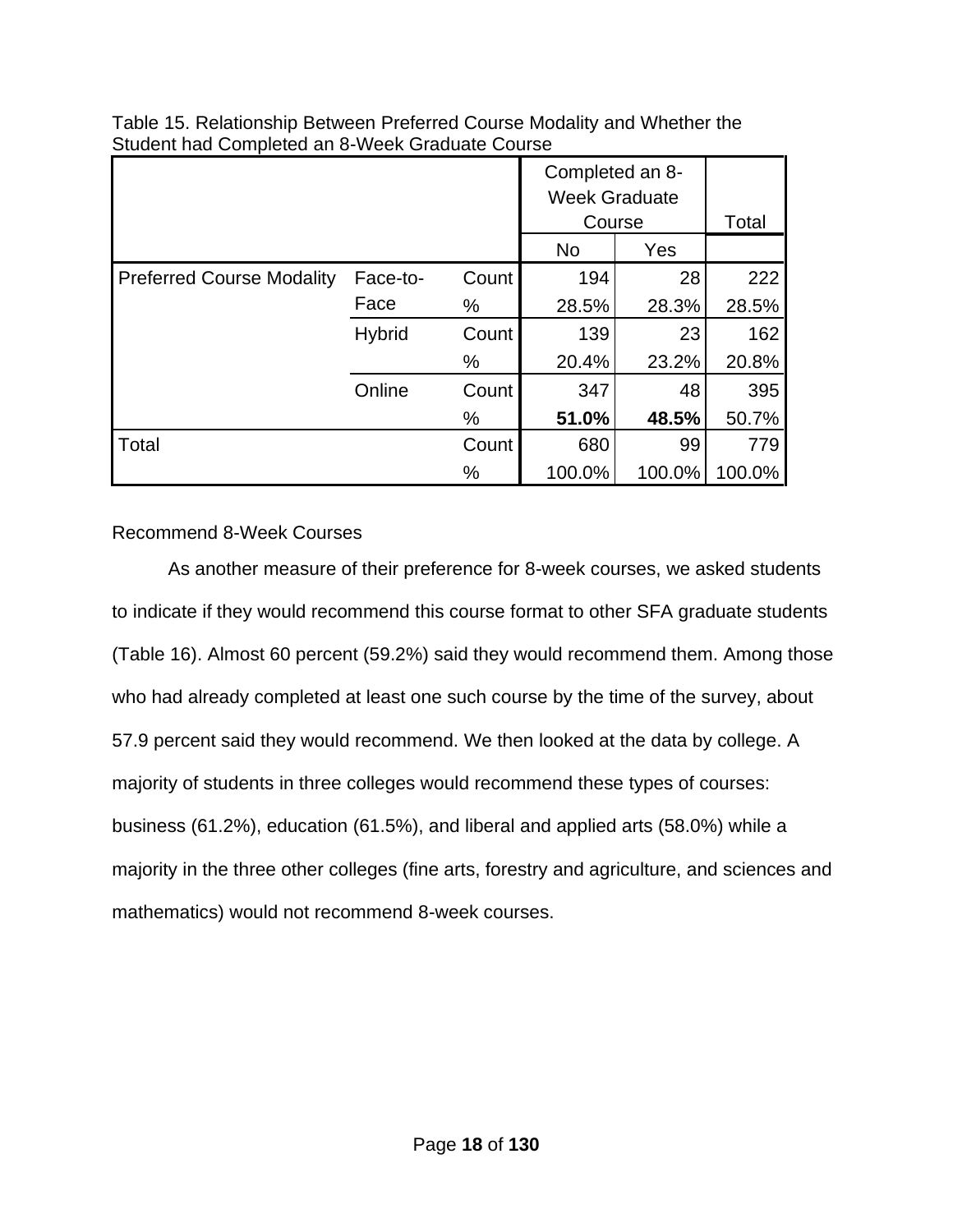|         |                                          |       | Recommend 8-week<br>courses to Other SFA |                          |        |
|---------|------------------------------------------|-------|------------------------------------------|--------------------------|--------|
|         |                                          |       |                                          | <b>Graduate Students</b> | Total  |
|         |                                          |       | <b>Not</b>                               |                          |        |
|         |                                          |       | Recommend                                | Recommend                |        |
| College | Nelson Rusche College of                 | Count | 26                                       | 41                       | 67     |
|         | <b>Business</b>                          | %     | 38.8%                                    | 61.2%                    | 100.0% |
|         | James I. Perkins College of<br>Education | Count | 129                                      | 206                      | 335    |
|         |                                          | $\%$  | 38.5%                                    | 61.5%                    | 100.0% |
|         | College of Fine Arts                     | Count | 19                                       | 15                       | 34     |
|         |                                          | %     | 55.9%                                    | 44.1%                    | 100.0% |
|         | Arthur Temple College of                 | Count | 17                                       | 12                       | 29     |
|         | <b>Forestry and Agriculture</b>          | %     | 58.6%                                    | 41.4%                    | 100.0% |
|         | College of Liberal and                   | Count | 47                                       | 65                       | 112    |
|         | <b>Applied Arts</b>                      | %     | 42.0%                                    | 58.0%                    | 100.0% |
|         | College of Sciences and                  | Count | 30                                       | 22                       | 52     |
|         | <b>Mathematics</b>                       | %     | 57.7%                                    | 42.3%                    | 100.0% |
| Total   |                                          | Count | 268                                      | 361                      | 629    |
|         |                                          | %     | 42.6%                                    | 57.4%                    | 100.0% |

Table 16. Recommend 8-week courses to Other SFA Graduate Students by College

## **Disadvantages to 8-Week Courses**

We gave these graduate students an open-ended question asking them to identify key disadvantages of 8-week courses. Their responses were coded into a limited number of categories (Table 17). In Table x, we show the responses of all respondents, whether or not they had completed an 8-week course at the time of survey and in Table x, we show the responses among only those students who answered the question and who had completed at least one 8-week course at the time of survey.

Among all respondents, almost two-thirds (62.6%) said the key disadvantage is that the course was fast, too fast, rushed, too concentrated with too little time to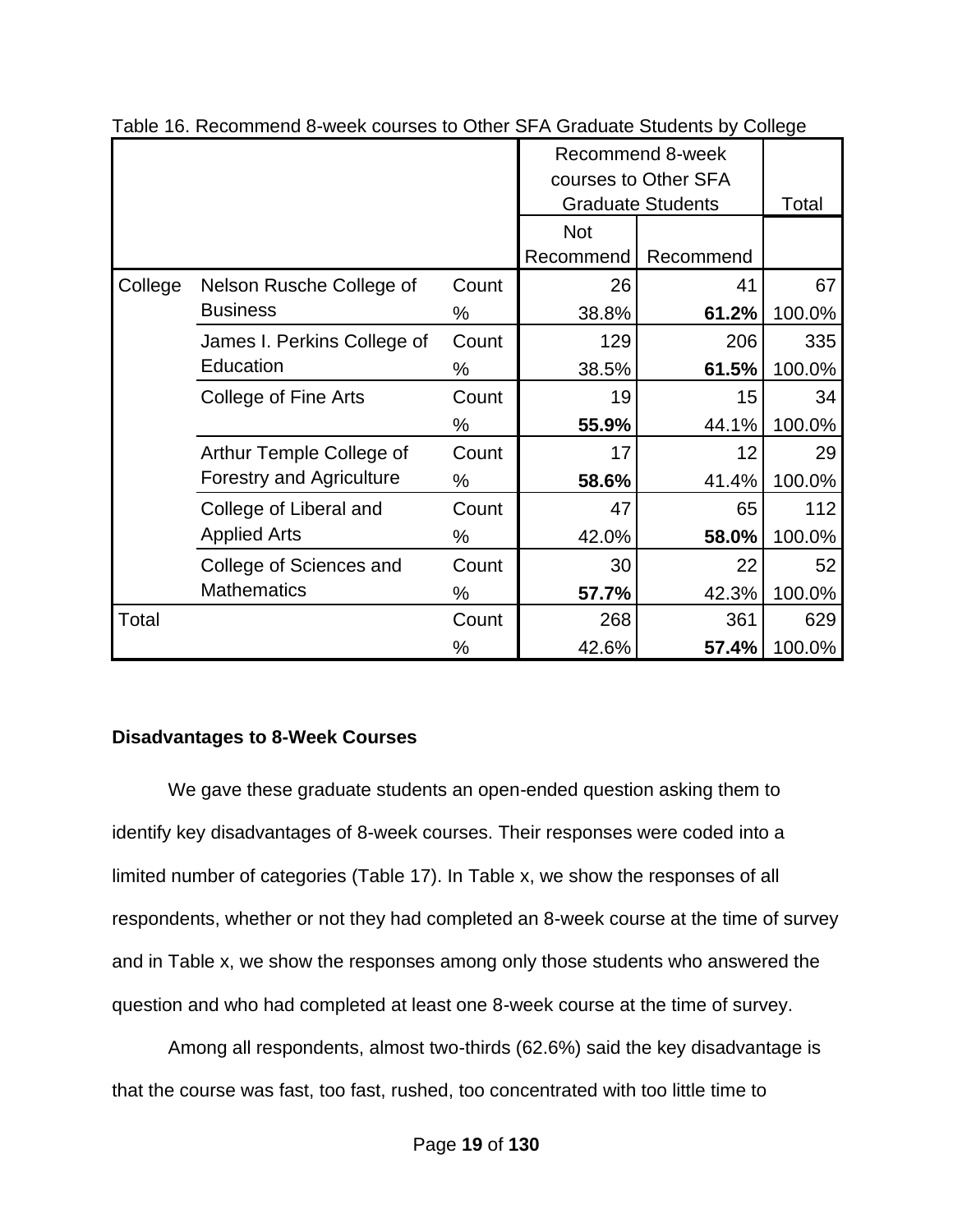complete required work in the course (Table 17). Additionally, 20.7% said that the 8 week format led to lower quality of teaching and learning. Some 7.9% said there was or would be an increased amount of stress with 8-week courses with some saying they were overwhelmed or would be overwhelmed in that course format. Of note here is that 4.5% of those replying to this question said they found no disadvantages.

|         |                           |           |         | Valid   | Cumulative |
|---------|---------------------------|-----------|---------|---------|------------|
|         |                           | Frequency | Percent | Percent | Percent    |
| Valid   | Too Fast Paced/Rushed/Too | 397       | 41.6    | 62.6    | 62.6       |
|         | <b>Little Time</b>        |           |         |         |            |
|         | Lower Quality of Teaching | 131       | 13.7    | 20.7    | 83.3       |
|         | and Learning              |           |         |         |            |
|         | Increased                 | 50        | 5.2     | 7.9     | 91.2       |
|         | Stress/Overwhelmed        |           |         |         |            |
|         | Difficult to Manage with  | 33        | 3.5     | 5.2     | 96.4       |
|         | <b>Other Obligations</b>  |           |         |         |            |
|         | <b>Other Concerns</b>     | 13        | 1.4     | 2.1     | 98.4       |
|         | <b>Big Adjustments</b>    | 6         | .6      | .9      | 99.4       |
|         | Can Take Fewer Courses at | 4         | .4      | .6      | 100.0      |
|         | a Time                    |           |         |         |            |
|         | Total                     | 634       | 66.4    | 100.0   |            |
| Missing | No Answer                 | 278       | 29.1    |         |            |
|         | No Disadvantages          | 43        | 4.5     |         |            |
|         | Total                     | 321       | 33.6    |         |            |
| Total   |                           | 955       | 100.0   |         |            |

|  |  | Table 17. Key Disadvantages of 8-Week Courses - All Respondents |  |
|--|--|-----------------------------------------------------------------|--|
|--|--|-----------------------------------------------------------------|--|

In the table below (Table 18), we show the responses for individuals selfidentifying that they had completed at least one 8-week course by survey time. The pattern of responses was like all respondents. Some 63.3% said the course was rushed, too fast, with too little time to complete work in the course; this outcome is slightly higher than the 62.6% among all respondents. And, an additional 19.0% said the course led to lower quality of teaching and learning, which is slightly less that the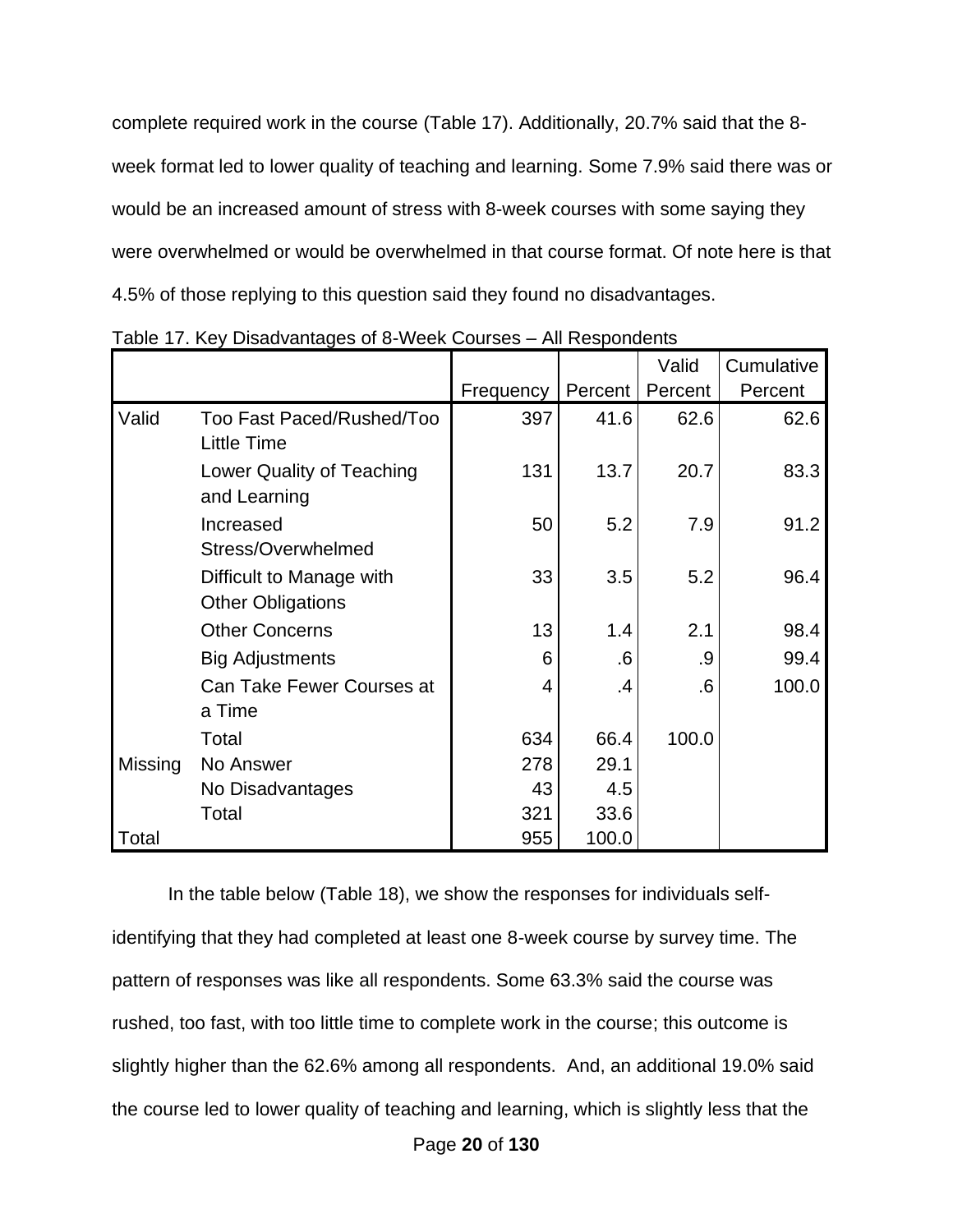20.7% among all respondents. And, some 4.8% said they did not see any

disadvantages, which is slightly higher than among all respondents.

|         |                                                      |                |         | Valid   | Cumulative |
|---------|------------------------------------------------------|----------------|---------|---------|------------|
|         |                                                      | Frequency      | Percent | Percent | Percent    |
| Valid   | Too Fast Paced/Rushed/Too<br><b>Little Time</b>      | 50             | 39.7    | 63.3    | 63.3       |
|         | Lower Quality of Teaching<br>and Learning            | 15             | 11.9    | 19.0    | 82.3       |
|         | Increased<br>Stress/Overwhelmed                      | 10             | 7.9     | 12.7    | 94.9       |
|         | Difficult to Manage with<br><b>Other Obligations</b> | $\overline{2}$ | 1.6     | 2.5     | 97.5       |
|         | Can Take Fewer Courses at<br>a Time                  |                | .8      | 1.3     | 98.7       |
|         | <b>Other Concerns</b>                                |                | .8      | 1.3     | 100.0      |
|         | Total                                                | 79             | 62.7    | 100.0   |            |
| Missing | No Answer                                            | 41             | 32.5    |         |            |
|         | No Disadvantages                                     | 6              | 4.8     |         |            |
|         | Total                                                | 47             | 37.3    |         |            |
| Total   |                                                      | 126            | 100.0   |         |            |

Table 18. Key Disadvantages of 8-Week Courses – Only Students Who Had Completed an 8-Week Course

## **Advantages of 8-Week Courses**

In an open-ended question, we asked respondents to identify one or more key advantages to 8-week courses (Table 19). Among all respondents, three answers comprised almost 90% of all responses: (1) almost a third (30.5%) provided improved teaching and learning as a key advantage. These answers included being able to focus on only one class at a time, to learn the material better, and other answers. (2) Another 29.3% said faster course completion was an advantage while 27.6% indicated that faster graduation was a key. Some 4.9% said there were no advantages to this course length.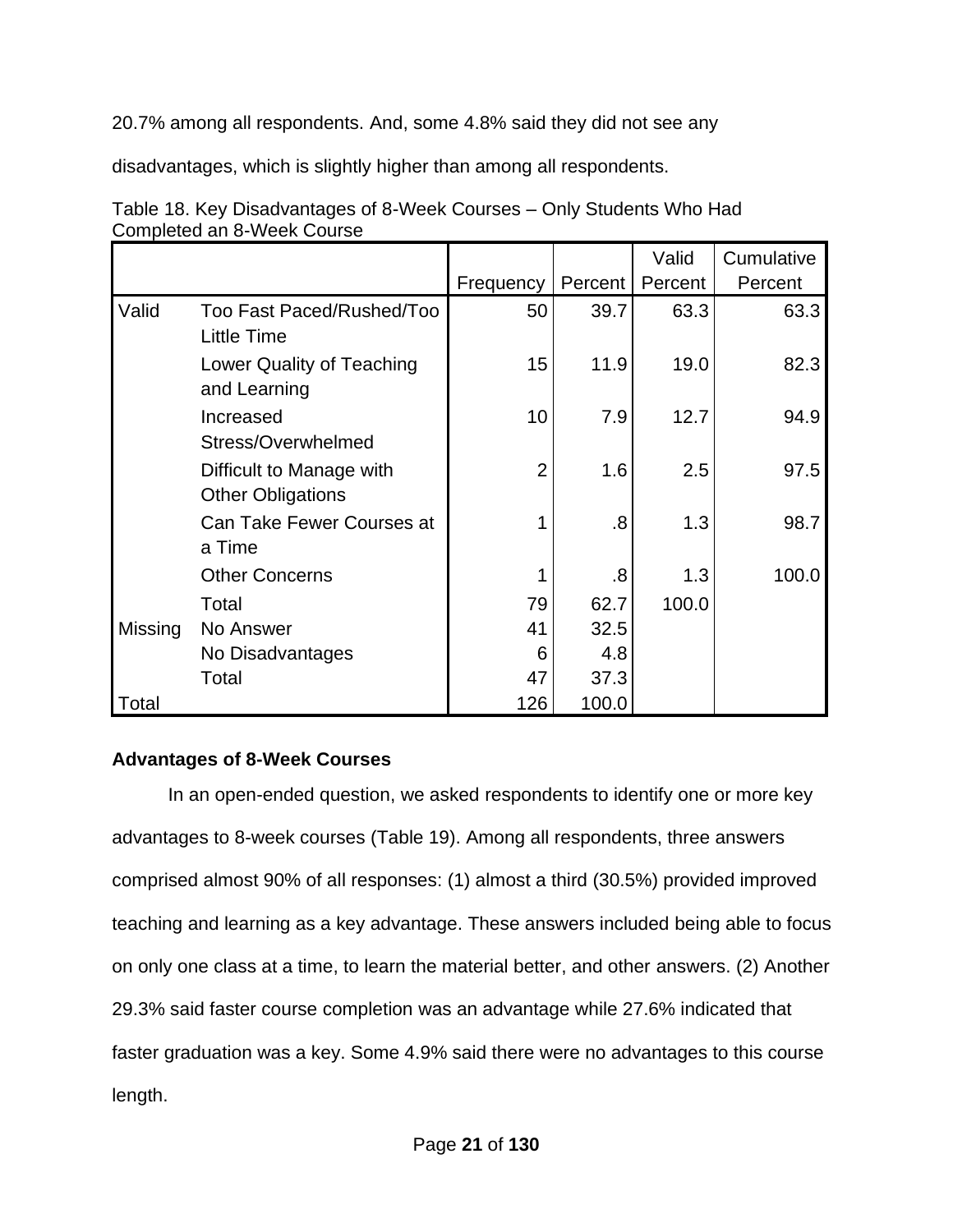|         |                                     |           |         | Valid   | Cumulative |
|---------|-------------------------------------|-----------|---------|---------|------------|
|         |                                     | Frequency | Percent | Percent | Percent    |
| Valid   | Improved Teaching and<br>Learning   | 199       | 20.8    | 30.5    | 30.5       |
|         | <b>Faster Course Completion</b>     | 191       | 20.0    | 29.3    | 59.8       |
|         | <b>Graduate Faster</b>              | 180       | 18.8    | 27.6    | 87.4       |
|         | No Advantages                       | 32        | 3.4     | 4.9     | 92.3       |
|         | <b>Helps with Personal Schedule</b> | 28        | 2.9     | 4.3     | 96.6       |
|         | <b>Enrollment Flexibility</b>       | 22        | 2.3     | 3.4     | 100.0      |
|         | Total                               | 652       | 68.3    | 100.0   |            |
| Missing | No Answer                           | 303       | 31.7    |         |            |
| Total   |                                     | 955       | 100.0   |         |            |

Table 19. Key Advantages of 8-week Courses – All Respondents

Among only those completing at least on 8-week, the responses were different (Table 20). In fact, the top three answered represented 96.5% of all respondents. Faster course completion was the number one answer provided (41.9%), graduating faster (29.1%) was number two, and improved teaching and learning (25.6%) was the third

most provided response.

| Table 20. Key Advantages of 8-Week Courses - Only Students Who Had Completed an |  |
|---------------------------------------------------------------------------------|--|
| 8-Week Course                                                                   |  |

|         |                                     |           |         | Valid   | Cumulative |
|---------|-------------------------------------|-----------|---------|---------|------------|
|         |                                     | Frequency | Percent | Percent | Percent    |
| Valid   | <b>Faster Course Completion</b>     | 36        | 28.6    | 41.9    | 41.9       |
|         | <b>Graduate Faster</b>              | 25        | 19.8    | 29.1    | 70.9       |
|         | Improved Teaching and               | 22        | 17.5    | 25.6    | 96.5       |
|         | Learning                            |           |         |         |            |
|         | <b>Helps with Personal Schedule</b> | 3         | 2.4     | 3.5     | 100.0      |
|         | Total                               | 86        | 68.3    | 100.0   |            |
| Missing | No Answer                           | 40        | 31.7    |         |            |
| Total   |                                     | 126       | 100.0   |         |            |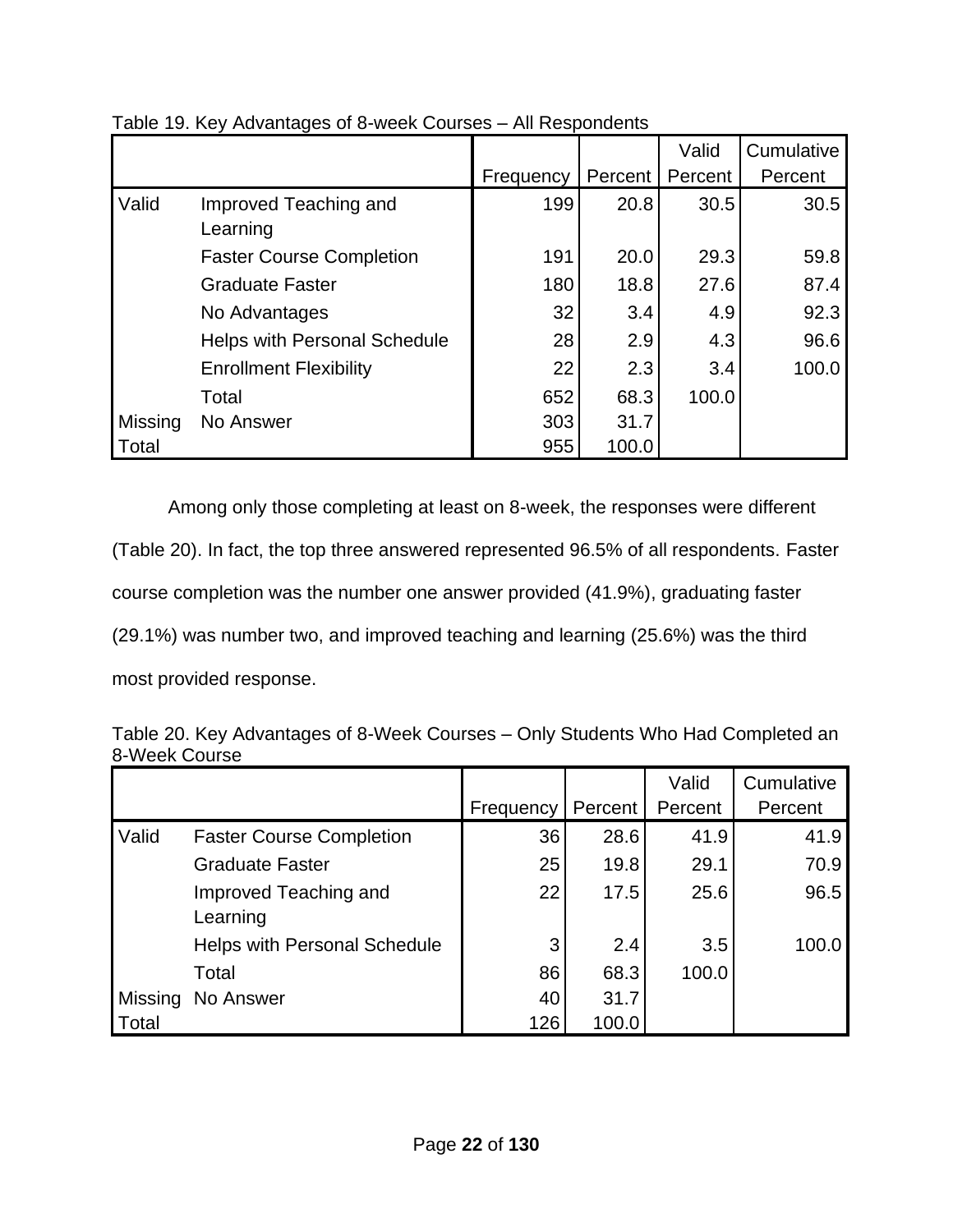#### **Conclusions**

#### **Summary of Findings**

About two-thirds of all respondents said they preferred the more traditional 16 week course length while only about a third said they preferred the compressed course length of only 8 weeks. Why is this the outcome? We are not entirely sure but believe this may be related to the relative inexperience with compressed course lengths, especially at the graduate level. Furthermore, we believe it is possible that many students do not fully or accurately know the benefits or advantages of such courses. However, this is unlikely given the results from the open-ended questions pertaining to advantages and disadvantages. The top three advantages indicated were improved teaching and learning, faster course completion, and graduate faster. There is some uncertainty remaining about whether graduate students understand these benefits. Of note here is that the response patterns between the total sample and only those who had completed an 8-week course were not the same, suggesting some uncertainty here. Furthermore, no one should forget the content of the COVID pandemic ongoing as data were being collected. The pandemic, now into its  $9<sup>th</sup>$  month in the United States has created financial, social, and physical hardship upon millions of Americans. It is quite likely that some responses to the survey were influenced by this context. Graduate students have jobs (or are looking for jobs), having family responsibilities, and other obligations such that an accelerated course format may be simply seen as "too much."

#### **Unanswered Questions and Discussion**

While this study provides some preliminary answers and results that can benefit the SFA graduate school, administrators, faculty, and graduate students, several questions should be raised.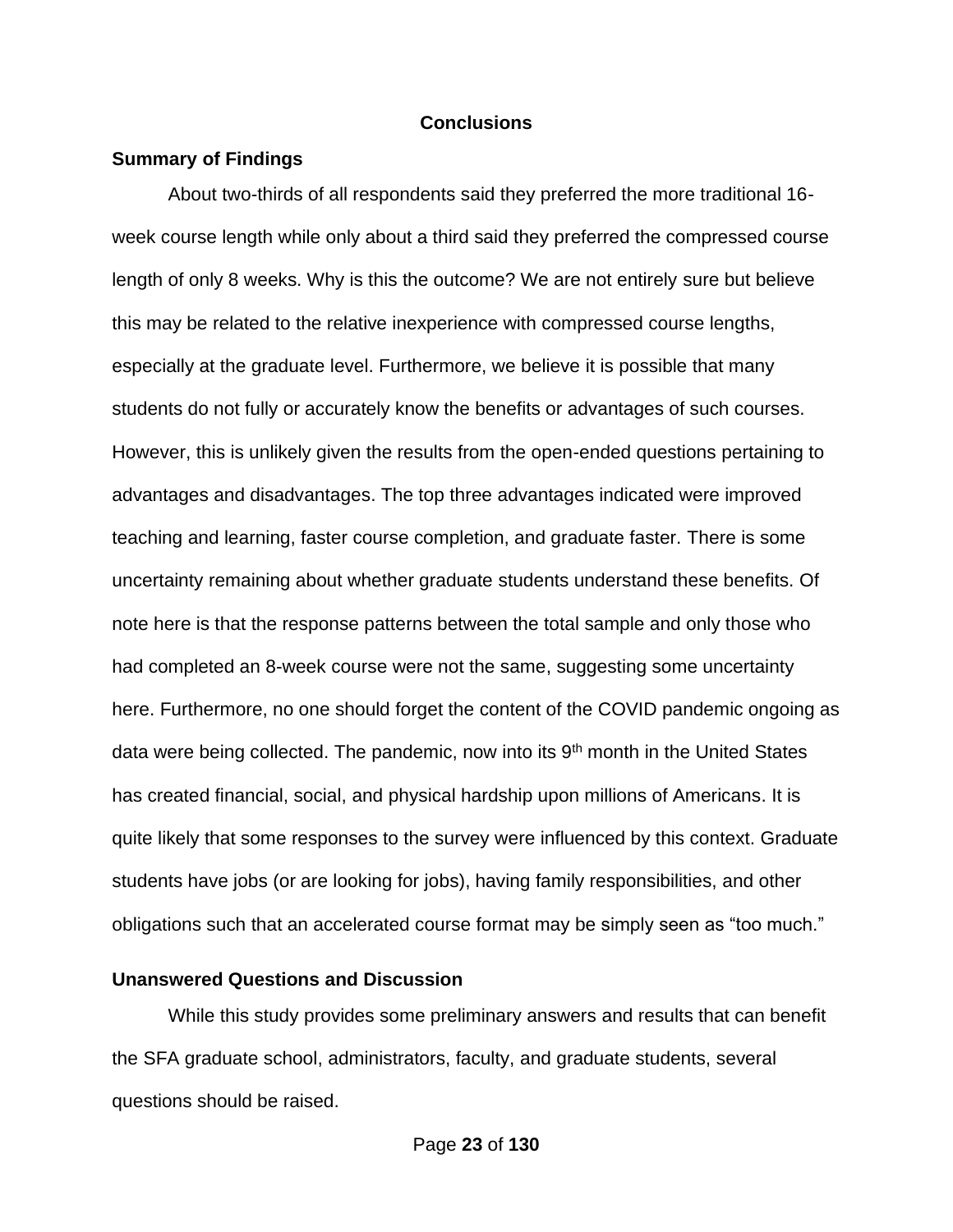- 1. Should SFA implement more 8-Week courses? The ultimate answer to this question lies with key administrators, unit heads, and faculty, and, to some degree, the needs, and desires of our graduate students. But, there is a clear national movement to offer more 8-week (and other length) courses, which is now some 30 years old. SFA has been late in moving to more flexibility course offerings, remaining relatively traditional in many ways.
- 2. How can SFA best implement more 8-Week courses without losing educational quality? This is one of the most important questions. Just to offer more 8-week courses only to follow a national trend seems like a hollow decision. Academic integrity and quality educational experiences must be at the forefront of all academic decisions. The answer to this question lies with others. SFA administrators and faculty should continue to review pertinent research and experiential literature. A cursory review of this literature suggests that much research has been completed and more is ongoing to inform our decisions.
- 3. What predictors help SFA administrators and faculty to better understand which students are successful in these courses? SFA administrators and faculty want graduate students to be successful. But, we also need to recognize that 8-week (or other length courses) should not be taken by all students and that not all courses should be offered in an accelerated format. While some literature suggests that 8-week courses can be successful, these outcomes do not necessarily suggest that they will be successful here. Advising is a key here. Developing and delivering effective 8-week courses is a must if we want our students to be successful.
- 4. How can SFA better communicate to its current and prospective students about the nature of 8-week courses? From literature, this seems to be a key. While some advantages and disadvantages seem intuitive (e.g., 8-week courses allow a student to finish a course more quickly than 16-week courses), these should be articulated clearly to students so that they (and faculty) can make appropriate decisions. Individual academic units, university marketing, and others should produce appropriate information to disseminate. Better informed students and faculty will very likely produce higher quality results.
- 5. Are the 8-week courses effective at SFA? Do they help students to graduate faster and to help increase persistence among current students? SFA administrators should develop a small set of key indicators (e.g. time to graduation, course drop rate, student withdrawal rate, semester credit hours generated, course and program grade distributions, student, and faculty satisfaction surveys). These indicators should be developed as soon as possible with the expectation that more accelerated courses are being developed and will be scheduled to be delivered. These data should go down to the department/program level with the idea that what works in one program may not be successful in another program.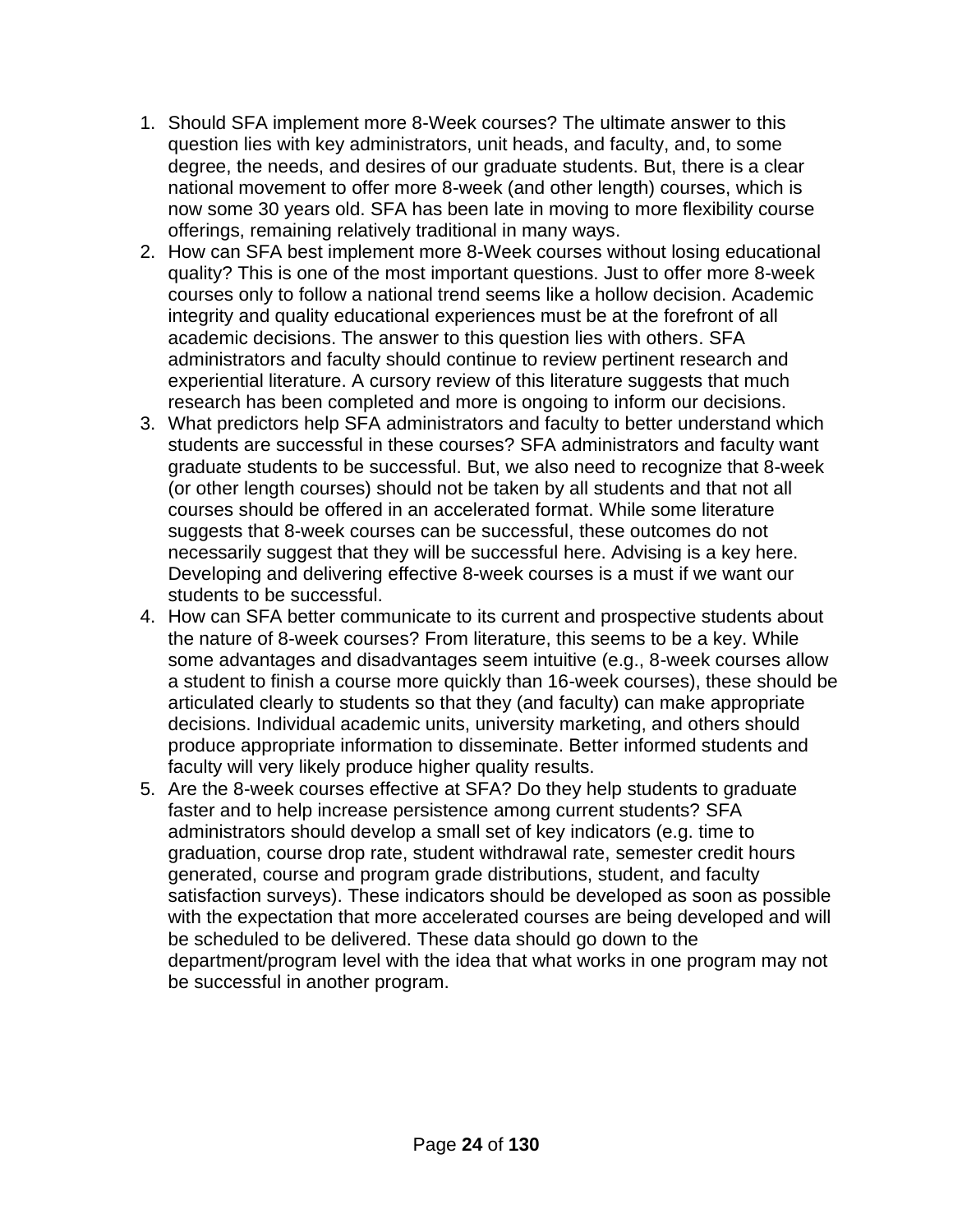#### **Final Recommendations**

Based on this study and its results, here are some recommendations for consideration of the Graduate Dean, Graduate School and Colleges to consider.

- 1. As was demonstrated well in the Austin Community College paper, student feedback and a better understanding of the outcomes of 8-week courses compared to 16-week courses should be undertaken systematically here at SFA. Just because 8-week courses are perceived to have benefits, does not necessarily suggest that SFA should adopt this course format without consideration of the consequences and possible outcomes. A substantial number of graduate students raised questions about such issues as feeling burned out, stressed out, and a decline in teaching and learning quality. A course that in 8 week format could be as effective as the same course taught in a 16-week format, perhaps even more effective, but data analytics should be brought to bear so that SFA makes data-informed decisions.
- 2. The writer of the ACC survey report noted, "it suggests the format is appropriate for some students, some faculty, and some courses…The right mix leads to success for students and satisfaction for faculty, and provides the community expanded access to educational opportunities. SFA, especially at the college and program level, needs to have a thorough conversation about 8-week courses. These types of courses are a key opportunity for SFA to become more flexible, more contemporary, but moving to more 8-week courses should be done with careful thought and planning to maximize the impact of these courses.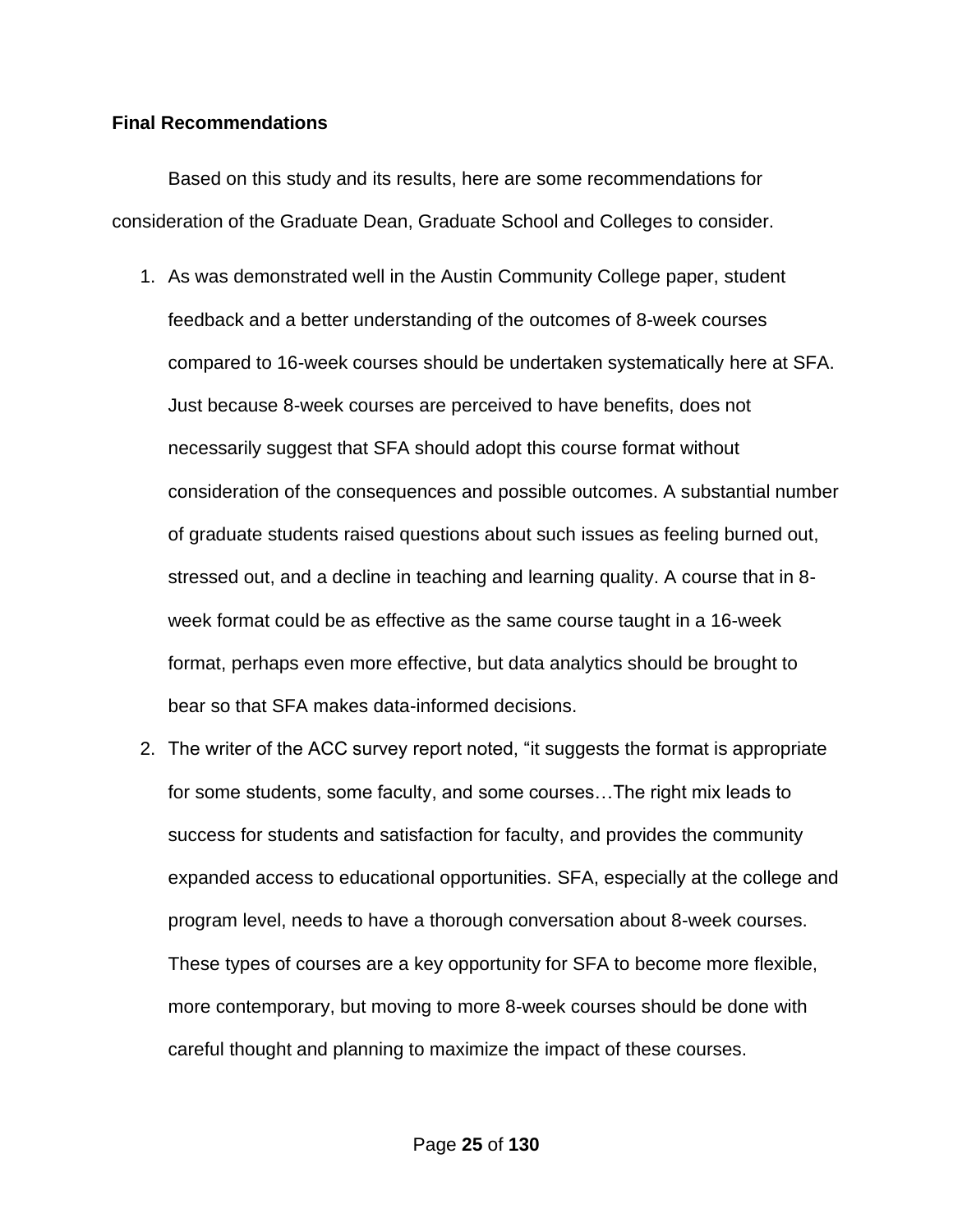- 3. SFA academic units should examine metrics associated with student success. For example, comparisons should be made, as possible, between the same courses (sections) taught in 8 weeks with those taught in 16 weeks. Furthermore, examination of student GPA, grade distributions should be conducted to see what effect, if any, is seen among students taking compressed format classes. This should include the number of registered students who drop 8-week classes and/or withdraw from school. The examination should also include an examination of course syllabi for assignments and other indications of teaching and learning quality. These metrics should also include time to graduation, number of semester credit hours generated, and others.
- 4. SFA should append to the required end-of-course surveys (student evaluation of courses) a small set of questions pertaining to student experience and satisfaction with 8-week courses. The Office of Institutional Effectiveness(OIE) has begun this initiative and should be commended for their proactive approach. As a beginning, reading the verbatim comments of graduate students surveyed through this project is crucial. These comments represent the first-of-its-kind feedback from our own students. Their voices should be heard with the aim of improving what SFA is already doing and with the goal of intentional planning for future course offerings.
- 5. It is apparent that there are differences across colleges about an array of issues related to 8-week courses. College deans and academic unit heads should carefully consider what is appropriate for their students. In other words, what might work well and be appropriate in one college might not work well and be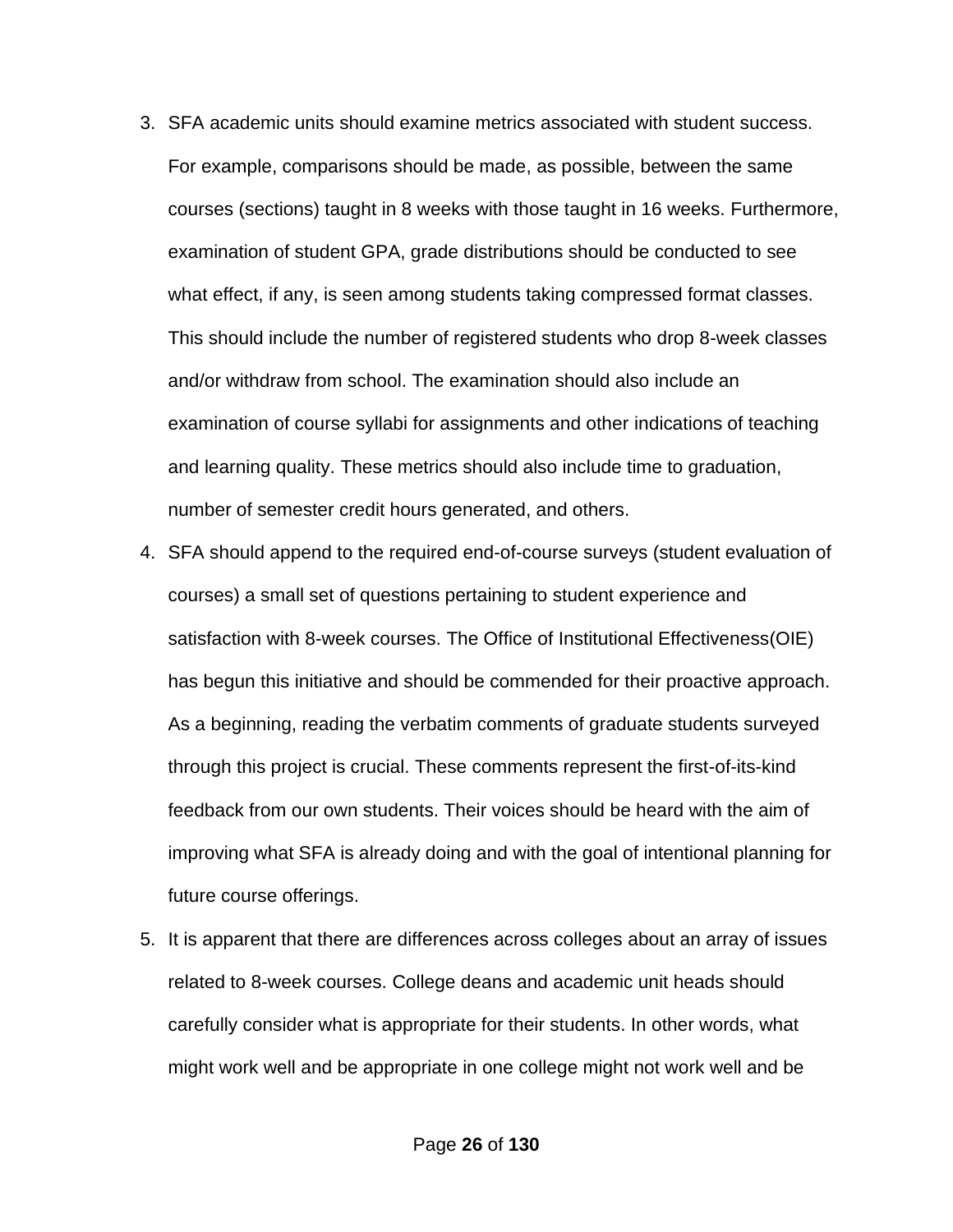appropriate in another college. Academic reorganization is underway, but because ultimately courses are taught by departments and programs, further research should not be delayed to better help ensure student success now.

- 6. SFA should create informational guides for students to better inform current and prospective students about this course format, its benefits, and challenges. Not all students can and will thrive in an 8-week format course. The more students understand the format (both advantages and disadvantages), the better choices they can make about which courses to take as 8-week courses, when to take them, and how to increase their likelihood of success.
- 7. Administrators should look more closely at research literature. Some have concluded that 8 weeks may not be the best length for accelerated courses, for example.
- 8. SFA should revise policies and procedures pertaining to 8-week course offerings to make sure the polices are appropriate and guide curriculum development.
- 9. Faculty should be given more support as they reconfigure their courses for this new format. It is not simply a matter of shrinking the course schedule in half (16 weeks to 8 weeks). Faculty need to be thoughtful about learning outcomes, demands on students, etc.
- 10.For a sequence of courses (e.g., ENGL 1301, 1302), consideration should be given to having the same instructor teach both 8-week courses so that there is more continuity and that the instructor has a greater opportunity to work with individual students in a more meaningful way.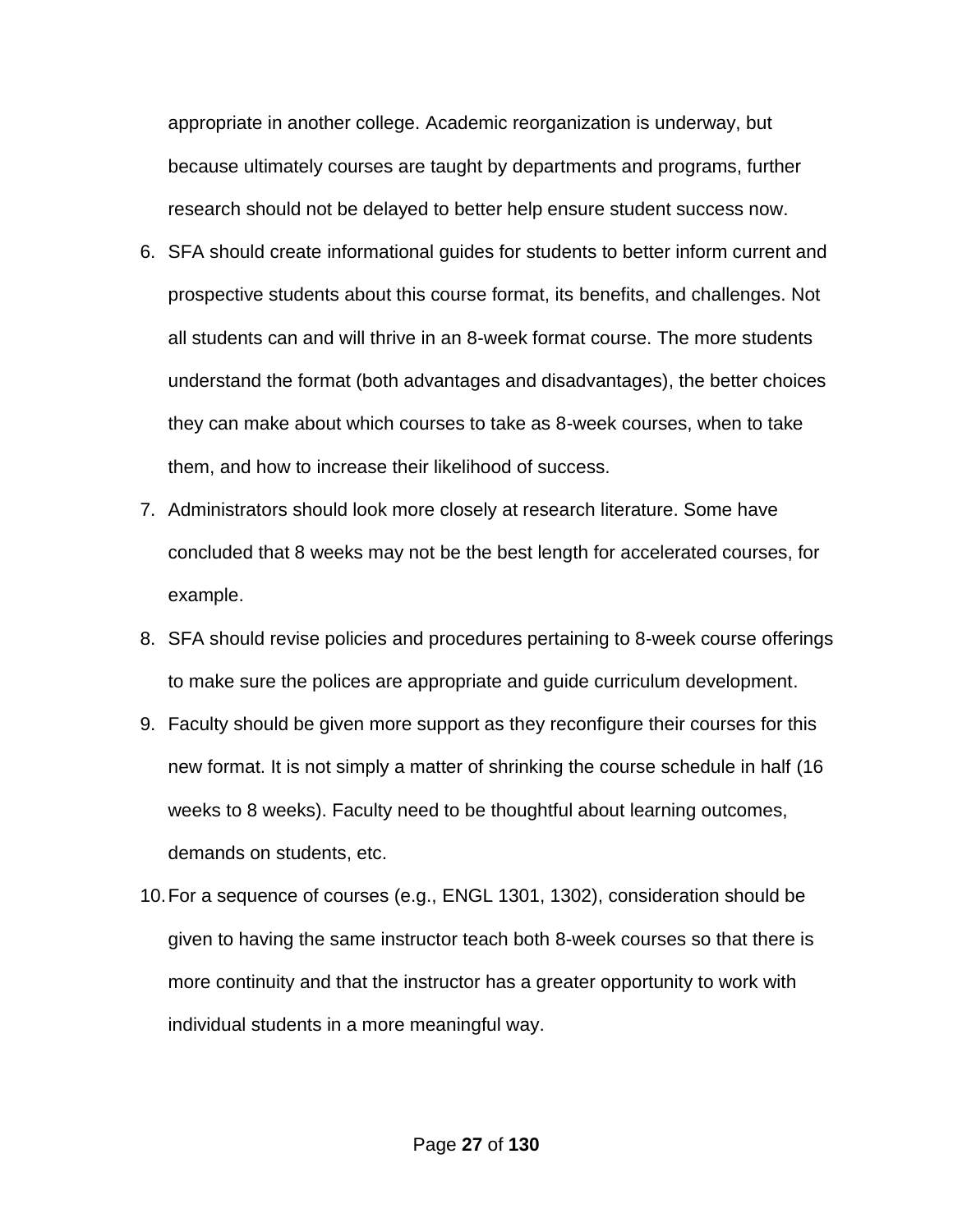11.Get feedback via surveys, focus groups, etc. from the faculty teaching the 8 week format. This will allow faculty to learn from each other and to better develop a best practices model of teaching these courses. This could be done through CTL or another appropriate office.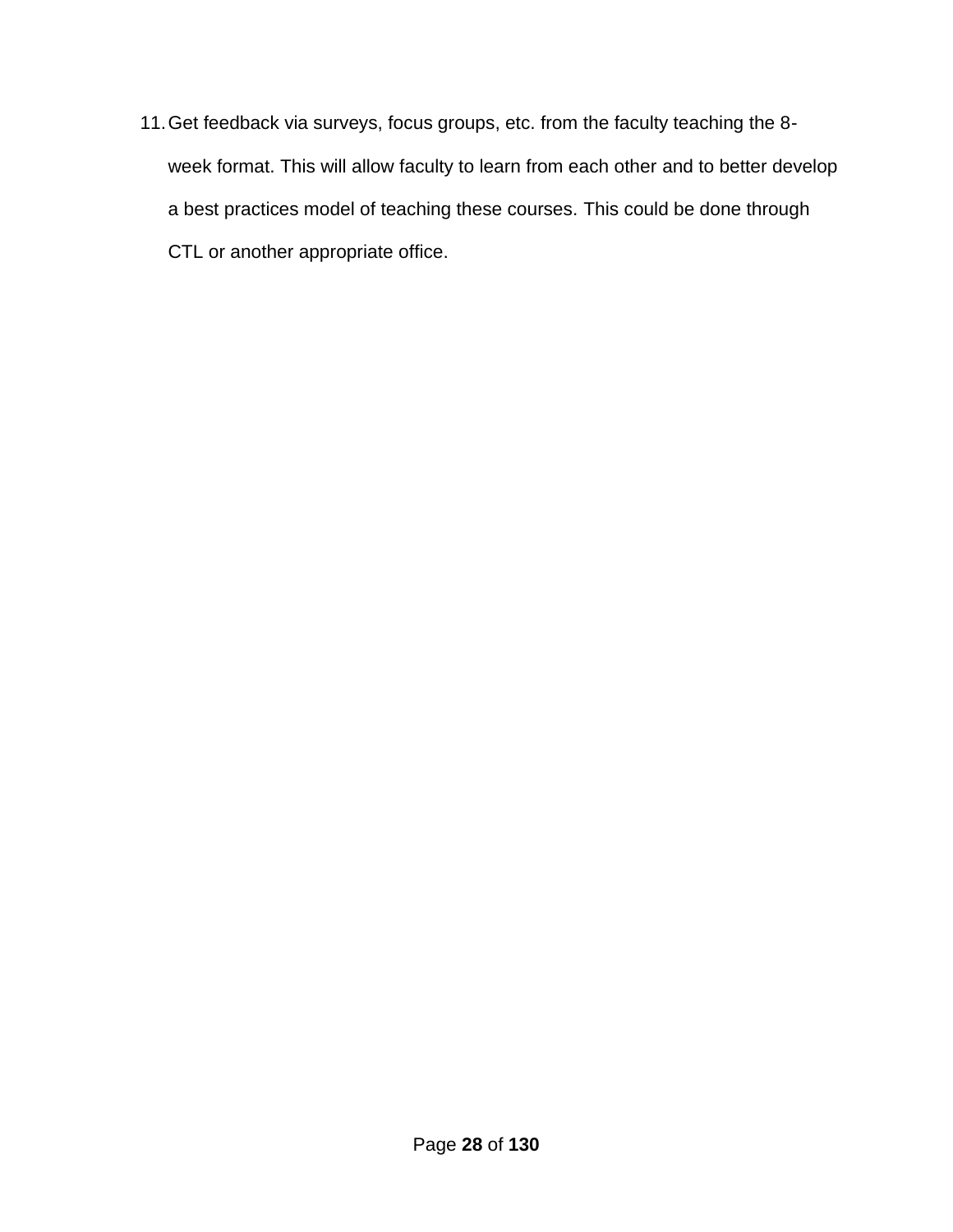#### References

- Austin, A. & L. Gustafson. (2006). Impact of Course Length on Student Learning. *Journal of Economics and Finance Education*. 5(1), 26-37.
- Ewer, S. O. Greer, W. Bridges, & B. Lewis. (2002). Class Length and Student Performance: An Extended Study. *International Advances in Economic Research* 8: 160-168.
- Odessa College. "Odessa College named finalist for THECB 2017 Star Award." 2017. Odessa College Website. https://www.odessa.edu/announcements/StarAwardFinalist.htm.
- Rayburn, L. G., & J. M. Rayburn. (1999). Impact on Course Length and Homework Assignments on Student Performance. *Journal of Education for Business* 74: 325-331.
- Sheldon, C.Q. & N.R. Durdella. (2010). Success Rates for Students Taking Compressed and Regular Length Developmental Courses in the Community College. *Community College Journal of Research and Practice*. 34, 39-54.
- Szafran, R. (2012). *Answering Questions Through Statistics*. Thousand Oaks, CA: Sage Publications.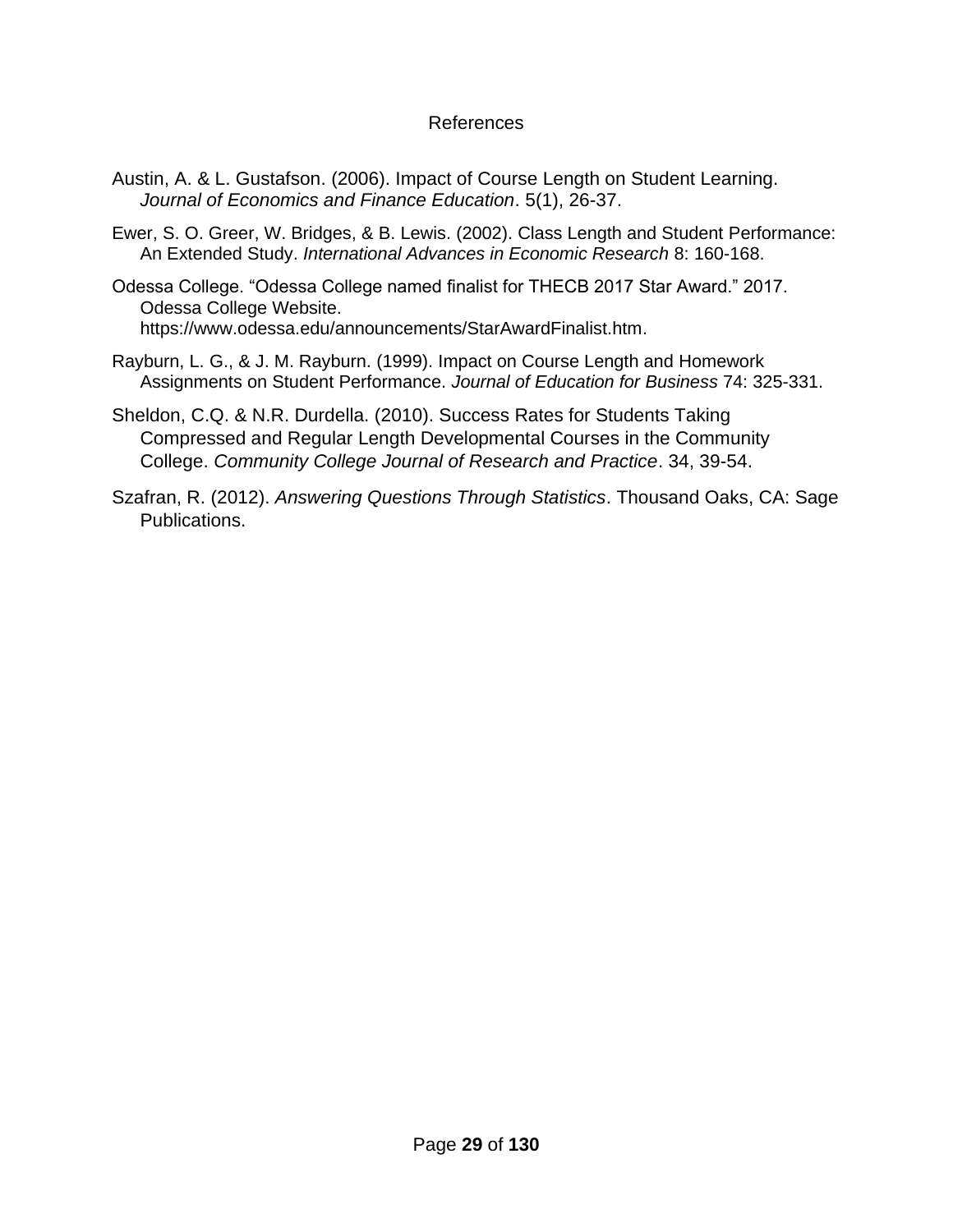## **Appendix A**

## **Survey Instrument**

# **SFA Graduate Student Survey Fall 2020**

Q1 We thank you for completing this short survey on the SFA graduate student experience. Please answer the questions below. Your answers are anonymous. You may skip any question and stop completing the survey at any time. But, we would very much like to get your responses to some important questions in order to provide a better graduate school experience here at SFA.

Q2 How many graduate courses at SFA are you registered for this semester?

Q4 How many of these are 8 weeks in course length?

Q5 Generally, what is your preferred course length here at SFA?

 $\bigcirc$  8 weeks (1)

 $\bigcirc$  16 weeks (2)

Q6 Prior to this semester, have you ever completed an 8-week graduate course at SFA?

 $\bigcirc$  No (1)

 $\bigcirc$  Yes (2)

*Display This Question:*

*If Prior to this semester, have you ever completed an 8-week graduate course at SFA? = Yes*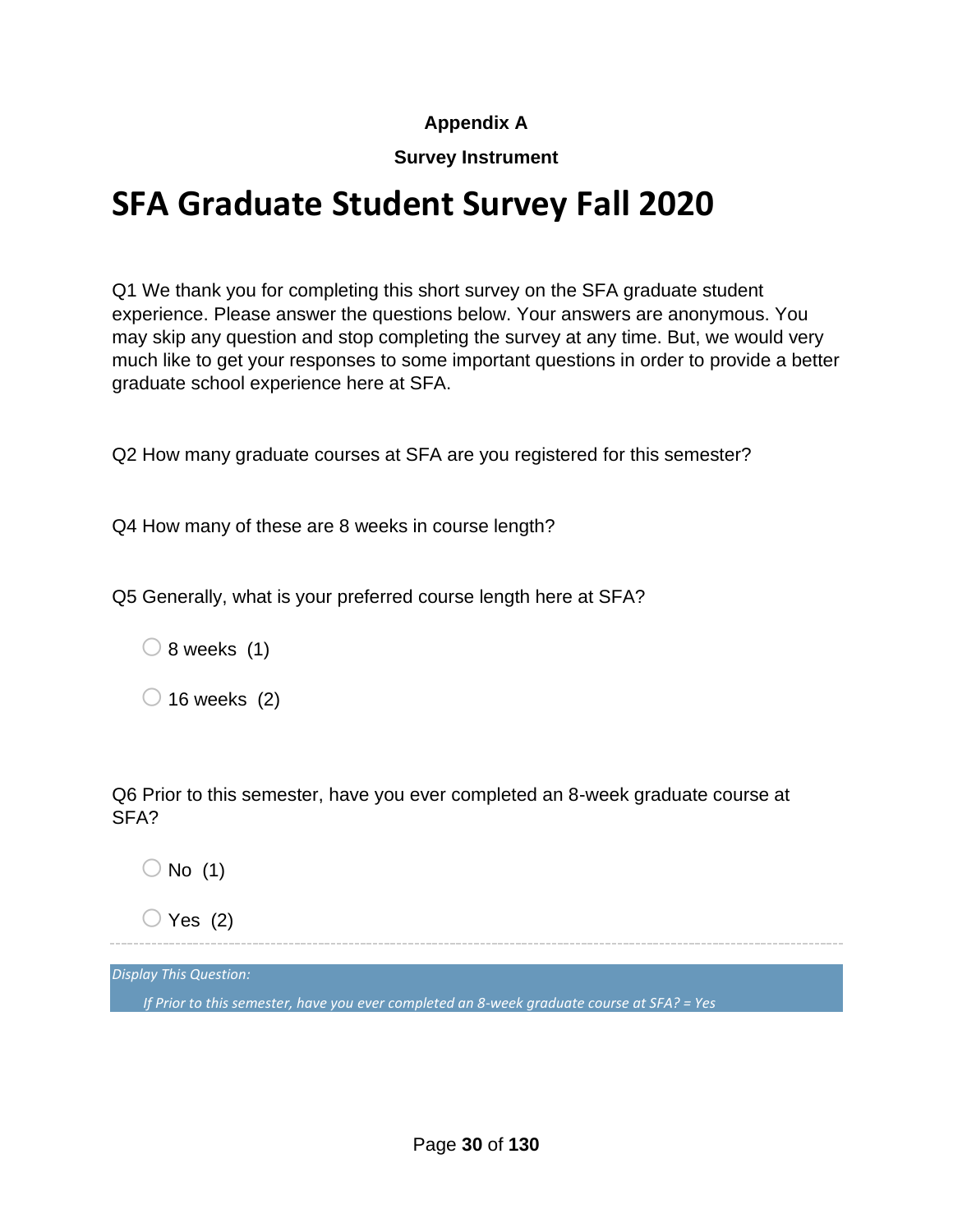Q7 In general, rate your level of satisfaction with the course or courses you completed that were in the 8-week course length.

| Extremely satisfied (1)                                                                    |
|--------------------------------------------------------------------------------------------|
| Moderately satisfied (2)                                                                   |
| Slightly satisfied (3)                                                                     |
| Neither satisfied nor dissatisfied (4)                                                     |
| Slightly dissatisfied (5)                                                                  |
| Moderately dissatisfied (6)                                                                |
| Extremely dissatisfied (7)                                                                 |
|                                                                                            |
| <b>Display This Question:</b>                                                              |
| If Prior to this semester, have you ever completed an 8-week graduate course at SFA? = Yes |
|                                                                                            |

Q8 Why did you give the rating that you gave for question 7? In the space below, please provide an explanation for your answer above.

Q9 What do you see as key advantages of 8-week courses?

Q10 What do you see as key disadvantages of 8-week courses?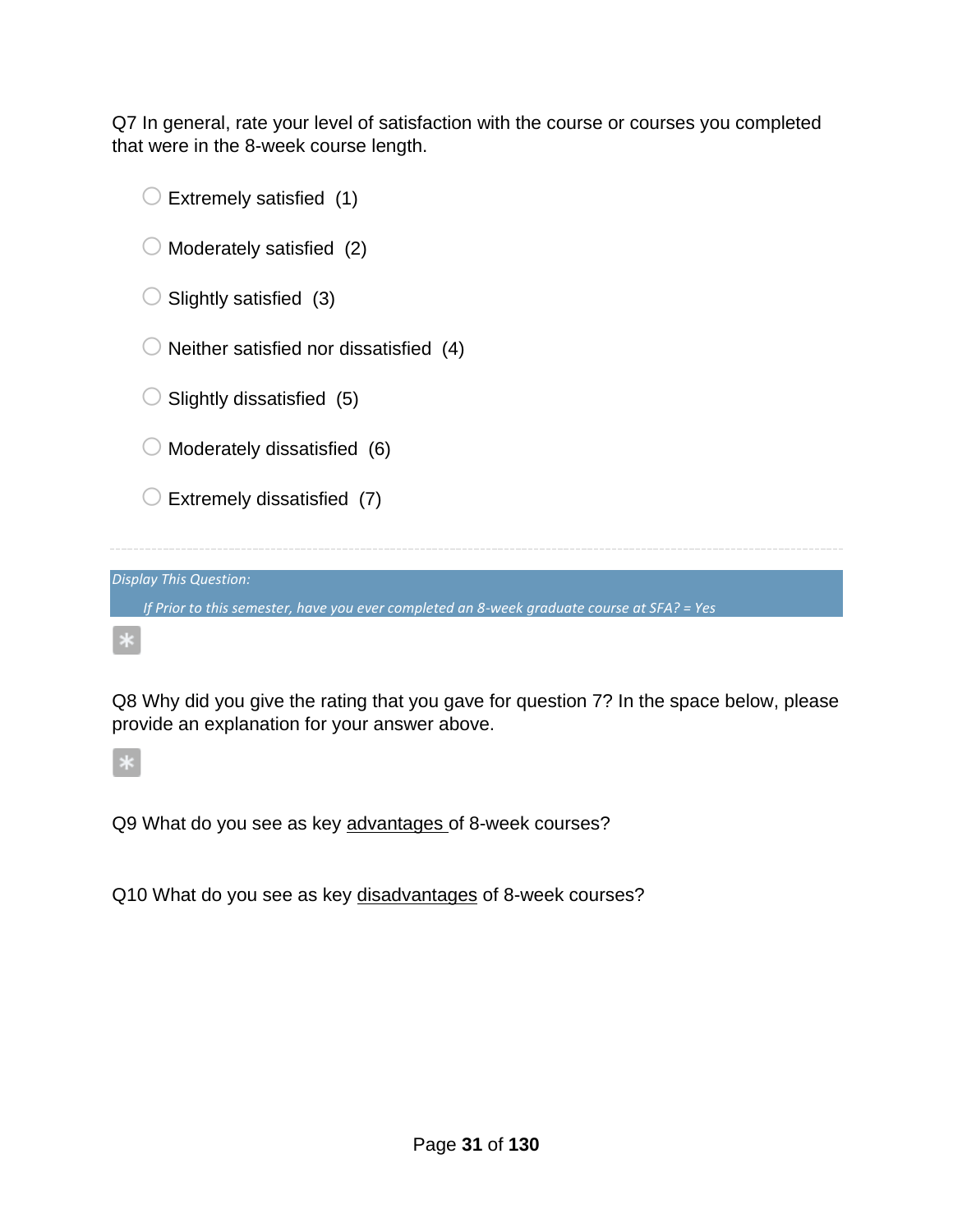Q11 Would you recommend or not recommend 8-week courses to other SFA graduate students?

 $\bigcirc$  No (1)

 $\bigcirc$  Yes (2)

Q12 Why do you recommend or not recommend 8-week courses to other SFA graduate students? In the space below, list up to three reasons why you would recommend or not recommend 8-week courses to other SFA graduate students.

Q19 What is your preferred modality when taking a graduate course at SFA?

 $\bigcirc$  Hybrid (2)

 $\bigcirc$  Online (3)

Q13 How many semester credit hours have you completed here at SFA toward your graduate degree?

Q14 Are you seeking a Masters degree or a Doctoral degree here at SFA?

 $\bigcirc$  Masters (1)

 $\bigcirc$  Doctoral (2)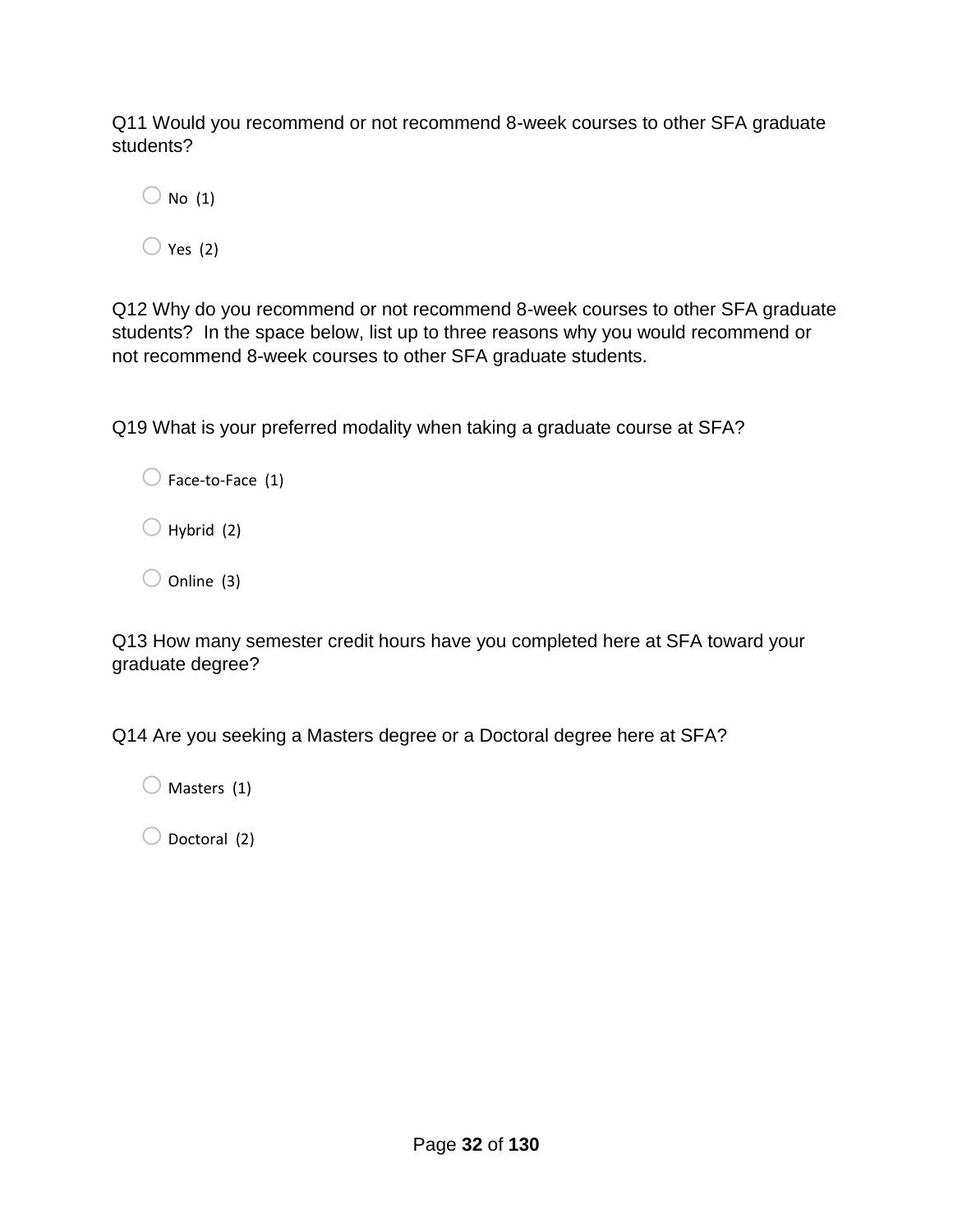Q15 Which college is your degree in?

- $\bigcirc$  Nelson Rusche College of Business (1)
- $\bigcirc$  James I. Perkins College of Education (2)
- $\bigcirc$  College of Fine Arts (3)
- $\bigcirc$  Arthur Temple College of Forestry and Agriculture (4)
- $\bigcirc$  College of Liberal and Applied Arts (5)
- $\bigcirc$  College of Sciences and Mathematics (6)

Q16 Are there other comments you would like to make to inform university administrators regarding graduate courses and curriculum? If so, please type your response below.

Q18 That's it. Thank you for completing this brief survey. Your answers are providing important information as SFA continues to innovate and meet the academic needs and interests of our students.

**End of Block: Default Question Block**

## **First Reminder Sent about 2 p.m. on 10/12/20**

Good day SFA Graduate Students,

Thank you to those who completed the SFA graduate survey last week on term lengths and modalities. If you have not completed the short 10 minute survey, please do so as your perceptions matter to us. Your answers are anonymous. This is voluntary.

If you have any questions or concerns, please contact me.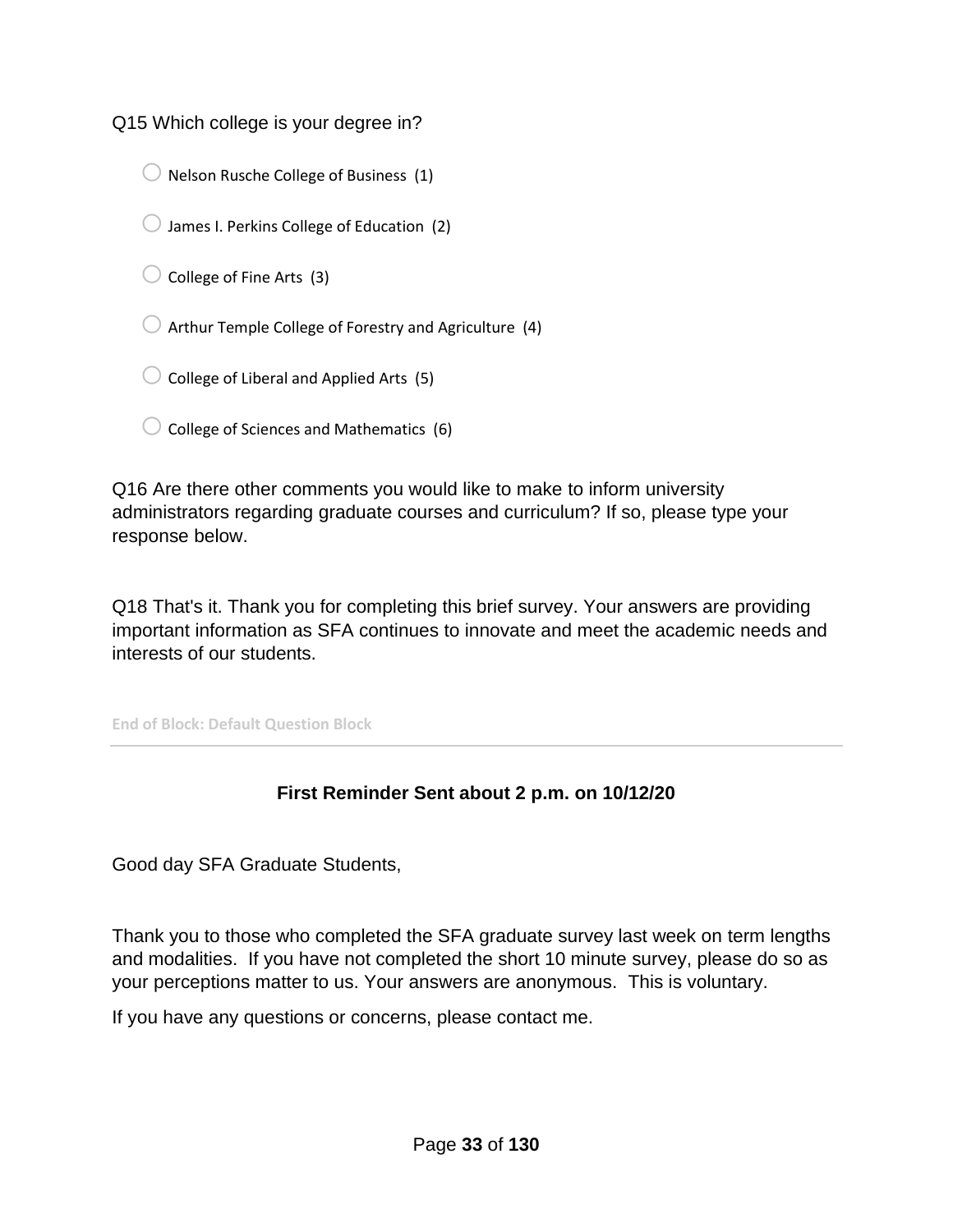To get started with this important survey, click on the link below or copy and paste the link into your browser. We look forward to getting your valuable responses.

[http://sfasu.qualtrics.com/jfe/form/SV\\_0weKYc5dOm2CdLL](http://sfasu.qualtrics.com/jfe/form/SV_0weKYc5dOm2CdLL)

*Pauline M. Sampson,* Ph.D.

Dean, Research and Graduate Studies

[sampsonp@sfasu.edu](mailto:sampsonp@sfasu.edu)

936-468-2807

10/16/20; placed 10/15/20

I wanted to let you know that yesterday we placed a reminder to complete the Graduate Survey on the Office of Research and Graduate Studies Facebook page.

*Pauline M. Sampson,* Ph.D.

Dean, Research and Graduate Studies

[sampsonp@sfasu.edu](mailto:sampsonp@sfasu.edu)

936-468-2807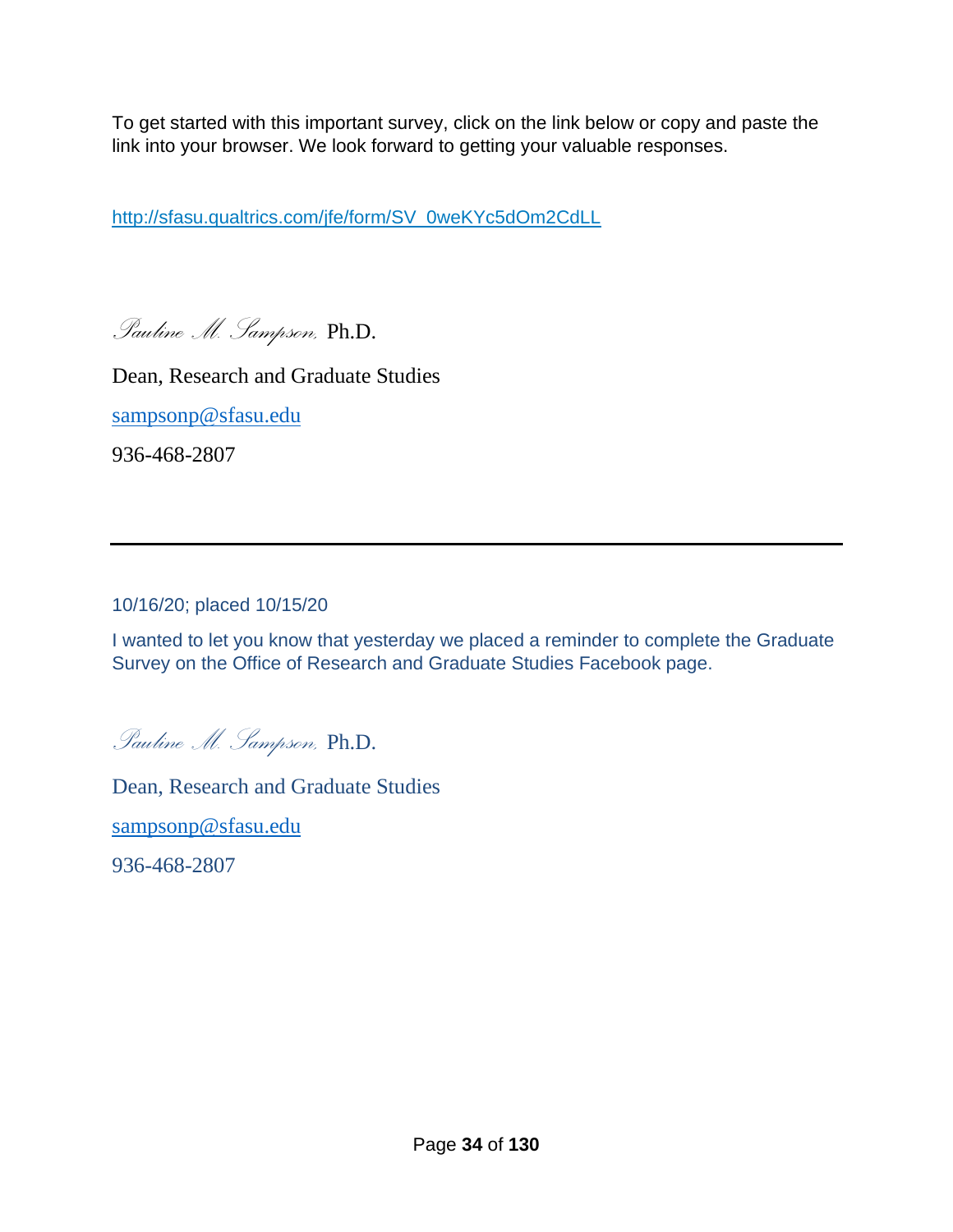## **Verbatim Responses**

## **Key Advantages to 8-Week Courses (alphabetical Order)**

- Allows for more enrollment flexibility
- fast efficient

- Faster overview of material - If a student's pace is fast, then it would be beneficial to progress faster

- Less stress during the first or second half of the semester - Ability to complete graduate program faster - Possibly provides an opportunity for professor and students to focus on core principles/objectives for modules rather than filling with not as necessary busy work.

- Quick, easier to stay focused.

- shorter time is very good for the efficiency principle of the assembly line education mindset

-can focus on one subject at a time

-Completing coursework faster, thus shortening time spent in college -Fast-pace to ensure no boredom or dull spots during classes

-fast -can start another class the second 8 weeks -chance to take more classes within a semester

-faster time allotted to complete more courses within one semester while not having to double up in one semester -considerably less stressful to finish a course during half the semester than finishing two courses at the same time for the entire semester -ideally more structured assignments that demonstrate the course objectives rather than assignments that are preparatory in nature to the final project

\* Students are able to start takings class during times that aren't August or January. This could open the door for when programs admit students. \* Students can graduate sooner from a program by taking some courses during an eight week term

8 week courses allow for a quicker turn around in terms of obtaining a degree.

8 week courses allow for students to take twice as many courses in the semester.

8 week courses help students who need flexible hours for other activity

8 week courses mainly would give the opportunity to complete courses towards a degree plan faster.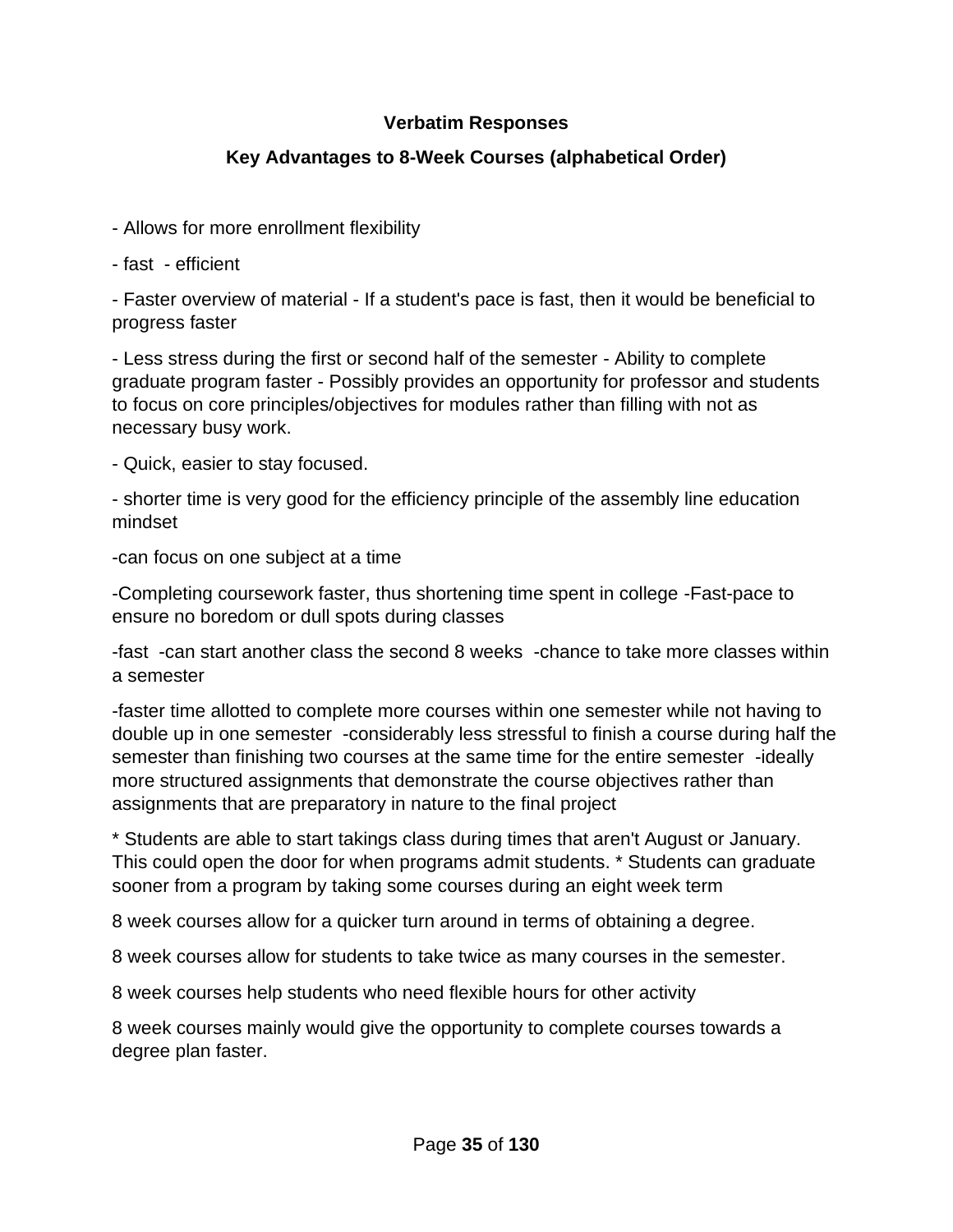8 week modules offer the opportunity to take courses consecutively instead of concurrently, allowing you to focus on one subject at a time.

8-week course could serve as an advantage if it would be considered an elective or assignments would be provided as additional readings. An 8 week course could serve greatly if it's a part of a cohort that everyone starts/completed together.

8-week courses provide much-needed flexibility for non-traditional students.

A big key advantage is that you are able to get a class done quicker.

A key advantage is that it definitely can help speed up your length of your program. If I take 2 classes per semester, or 6 credit hours fall and spring, and in summer, I'll be done in 1.5 years.

A key advantage of taking 8-week courses is not facing the endless college decisions, such as what classes to take and how to juggle them around work and personal life.

A key advantage to these courses is that it allows students to complete classes faster and get their degree sooner.

A quicker pace in class holds my attention better as there is no time to waste on unnecessary information. 8-week courses also allow the student to focus more on the subject matter because only 1 or 2 classes are being taken at once.

A shorter amount of time to accomplish the same thing

A shorter course schedule to work in with my work schedule.

A shorter time for completion of my degree.

A shorter version of obtaining a degree.

A student can finish with a course sooner.

Ability to better fit classes into my schedule. Ability to graduate earlier. Allows for greater flexibility and more options for us to decide how we would prefer to learn

Ability to complete degree requirements quickly. Fast pace learning leads to memory retention for me.

Ability to focus on one class at a time.

Ability to take a larger load in a short period

Ability to take additional courses within a full 16 week term (2 8 week courses per part of term) or to focus on one course at a time with two 8 weeks terms.

Ability to take more classes each semester and graduate sooner.

Ability to take more courses at once/spread them out as needed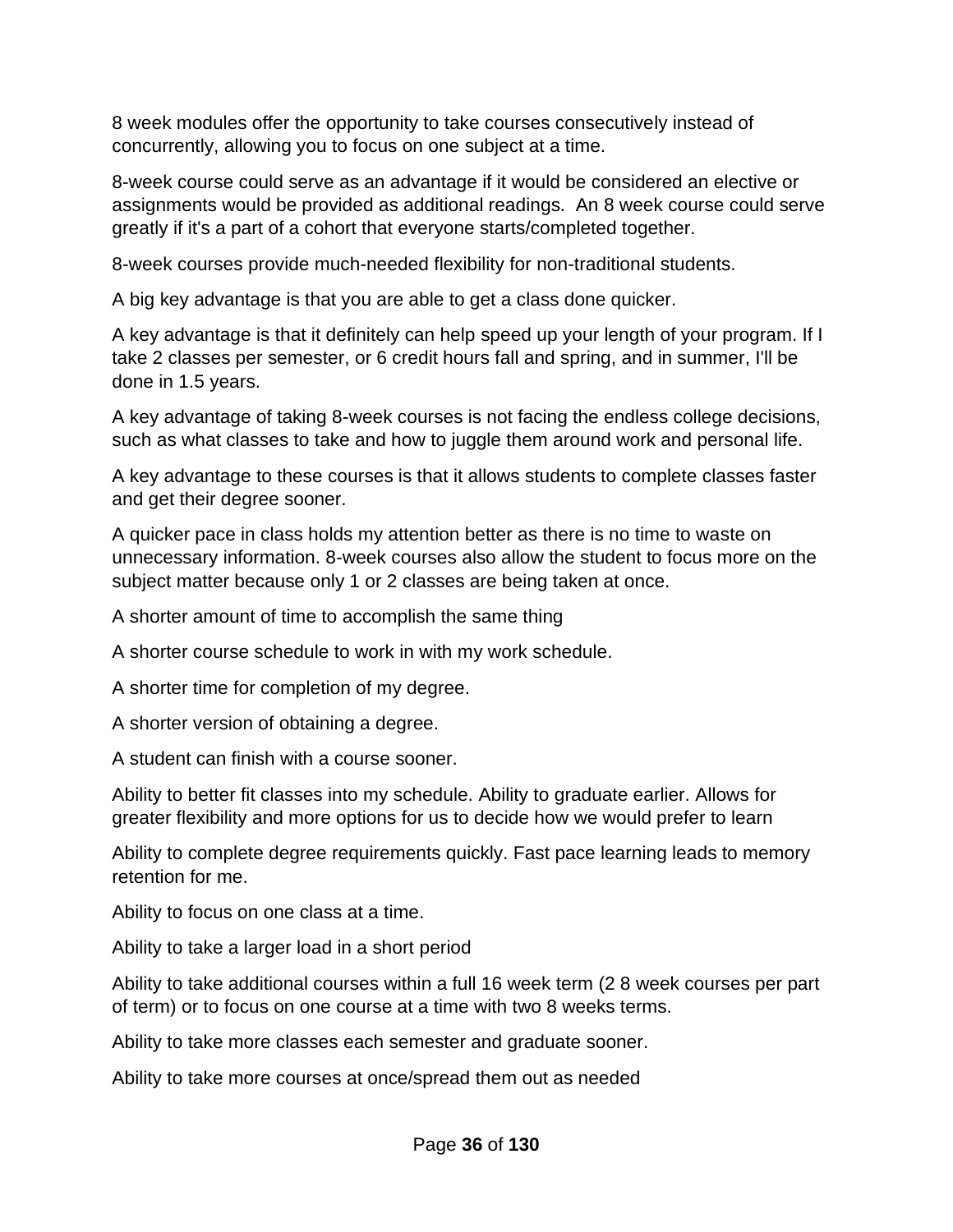Ability to take more courses. Ability to schedule time off if needed when not attending.

Ability to take more hours in a semester.

Able to complete courses at a faster rate

Able to finish a course at an earlier date and focusing on other remaining courses.

Able to focus on just one class at a time.

Able to focus on one class at a time.

Able to focus on one course at a time. Specific content.

Able to focus on only one course at a time.

Able to graduate sooner.

Able to learn quicker and get degrees faster overall when done properly and willingness to work on material

Able to only focus on one course at time and completing courses faster.

Able to take 1 course load at a time.

able to take the class in a quicker manner and have time to take another class or be able to spend time with family.

Ability to complete classes and degree plan faster

Accelerated learning & completion of course

Accelerated learning and pinpoint lecturing rather than broad general lectures

Accelerated study

Advantage is getting them over faster and having professors cut the unnecessary busy work out.

Advantages are learning the materials at a quicker pace with no busy work.

Advantages would be that the student is able to complete the course faster and with less time to forget the course material.

Allows for individual courses to be taken if you're taking 2 a semester.

Allows for more productivity.

Although the length of the course is shorter, I have enjoyed being able to focus on 1 course, rather than trying to juggle 2 course requirements, while working a full time job and caring for my family. I have also been providing remote instruction for students on my campus, therefore my work load has increased, so having only 1 college course has made it easier for me to meet deadlines.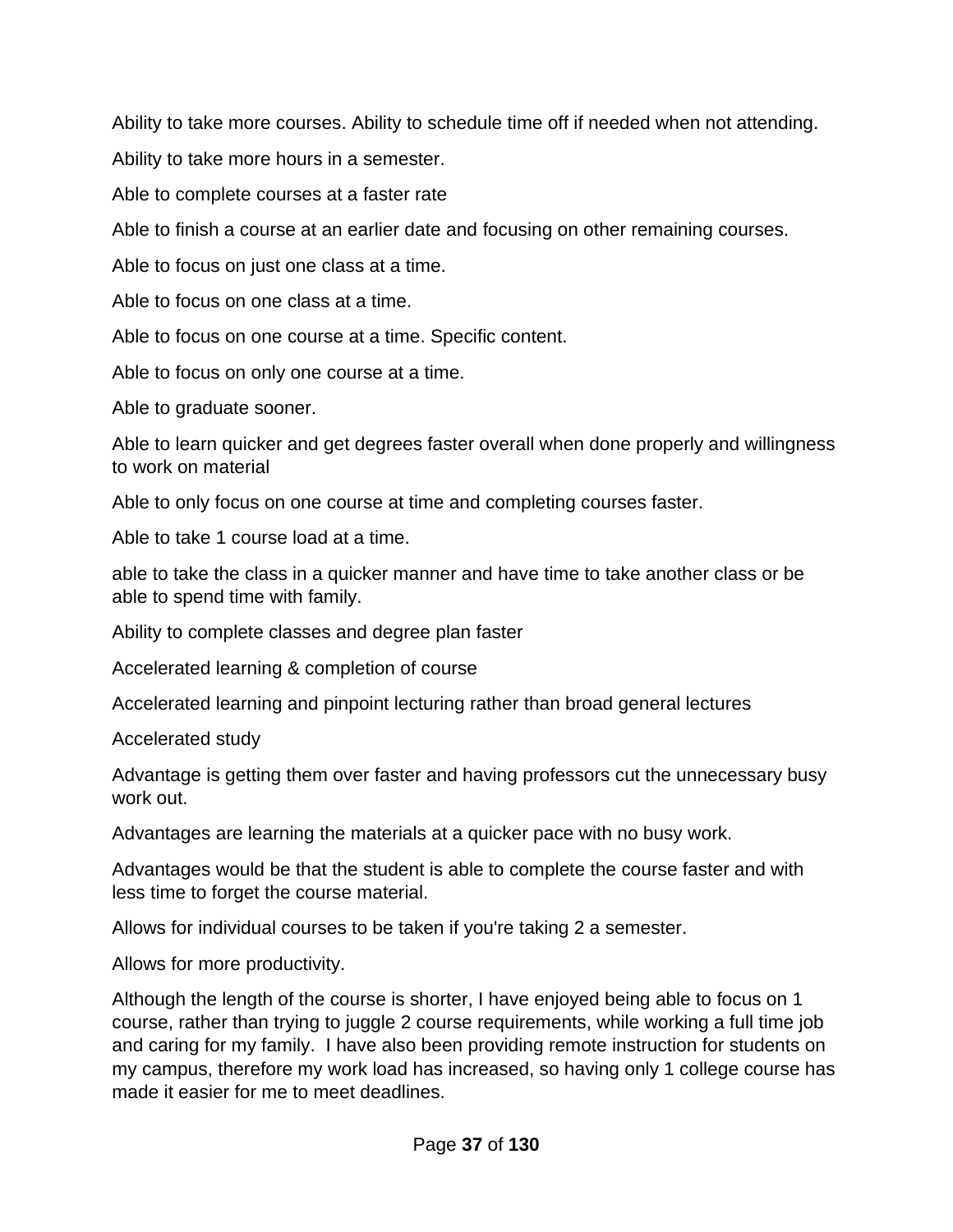An 8-week course requires utmost planning and execution for success. That automatically weeds out students who could potentially bring down the intensity and dedication required to complete each course.

An accelerated pace would be the advantage of 8-week courses

An advantage could be the opportunity to take more classes, especially ones that need to be taken in a specific order.

An advantage is not having the 2 classes consecutively

An advantage is the class is quick and to the point

As a graduate student, I can't see any advantages of taking an 8-week course except to introduce very basic concepts.

As a student who is also working full time as a teacher this enables me to keep a full course load but remove some of the added stress on my time.

As graduate students, it is easier for us to focus "full time" on 8-week courses vs. prolonging a full-time schedule and a full-time job throughout the semester.

At this point I see no advantages.

Attention to one set of dates and focusing on each assignment

Avoid the end-of-semester drag/losing motivation because burnt out from three months of work

Being able to attend more classes in a semester than with the 16 week courses

Being able to complete 2 courses in the same time frame (16 weeks)

Being able to complete a course quicker

Being able to complete a course quicker and staying more focused on the course itself.

being able to complete graduate courses at a faster pace.

Being able to complete more classes per semester.

Being able to complete more courses in a smaller amount of time

Being able to complete the course in a faster pace could be beneficial for some. Especially if you are just completing mostly readings and assignments.

Being able to finish a degree faster.

Being able to focus on each class individually during it's own 8 week run instead of balancing 2 16 week courses.

Being able to focus on one class at a time opposed to juggling two courses simultaneously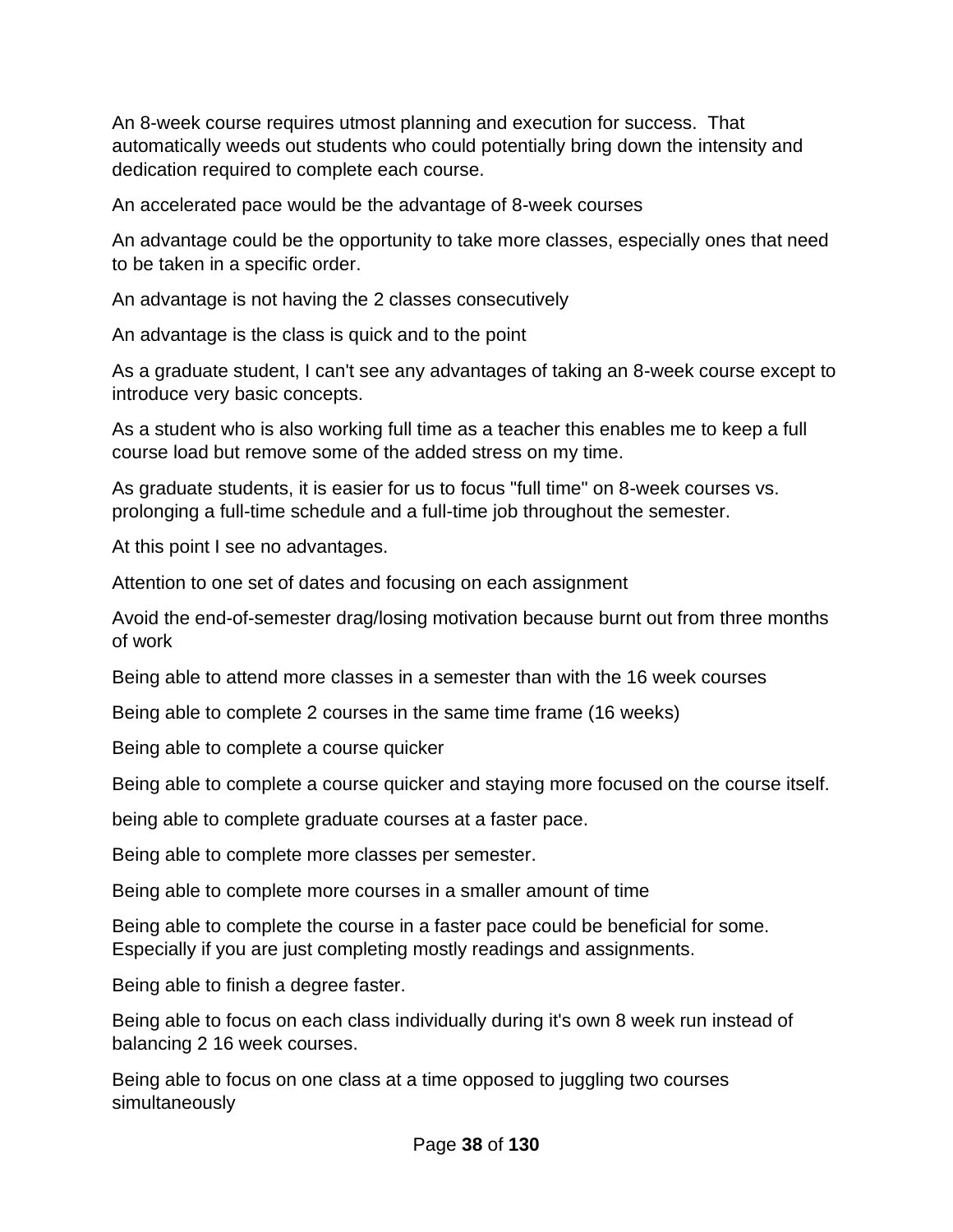Being able to focus on one class at a time was very advantageous. I do enjoy the book work, and the teachers have done a great job covering information different from what has been assigned in modules or readings. There's a lot less fluff to fill 16 weeks, and I like that!

Being able to get more classes in per semester.

Being able to graduate faster, for my case it allows me to graduate on time and start working faster.

Being able to graduate quicker

Being able to graduate quicker.

Being able to strictly focus on certain classes at a time. For example when all classes are 16 week courses you must focus all the was through the entire semester with multiple classes. If you have 8 week courses you only have to focus on the class in shorter lengths, but must be prepared to move a lot faster.

Being able to take get "ahead" and take two courses in one semester. Also easier to retain information, less time to learn more things - better use of class times

Being able to take more classes in a shorter amount of time to graduate faster.

Being able to take two courses in one semester

Being finished with the semester earlier, being able to finish more classes at one time.

Being more organized as a student, faster track to graduation, less time.

Better focus on one class at a time Increased learning because can prioritize the subject

Better time management with a full time job. More focus on just one course at a time.

Breaking up the practicum experience (the 15 hours per course)

Can finish courses at a quicker pace

Can fit more classes in

Can fit more classes into one semester

Can focus more on content due to less amount of courses at one time.

Can focus on less classes at one time.

Can get it over with quickly

Can give full focus on the current course, take a second course later in the semester, and still have taken a full load.

Can speed up the graduation process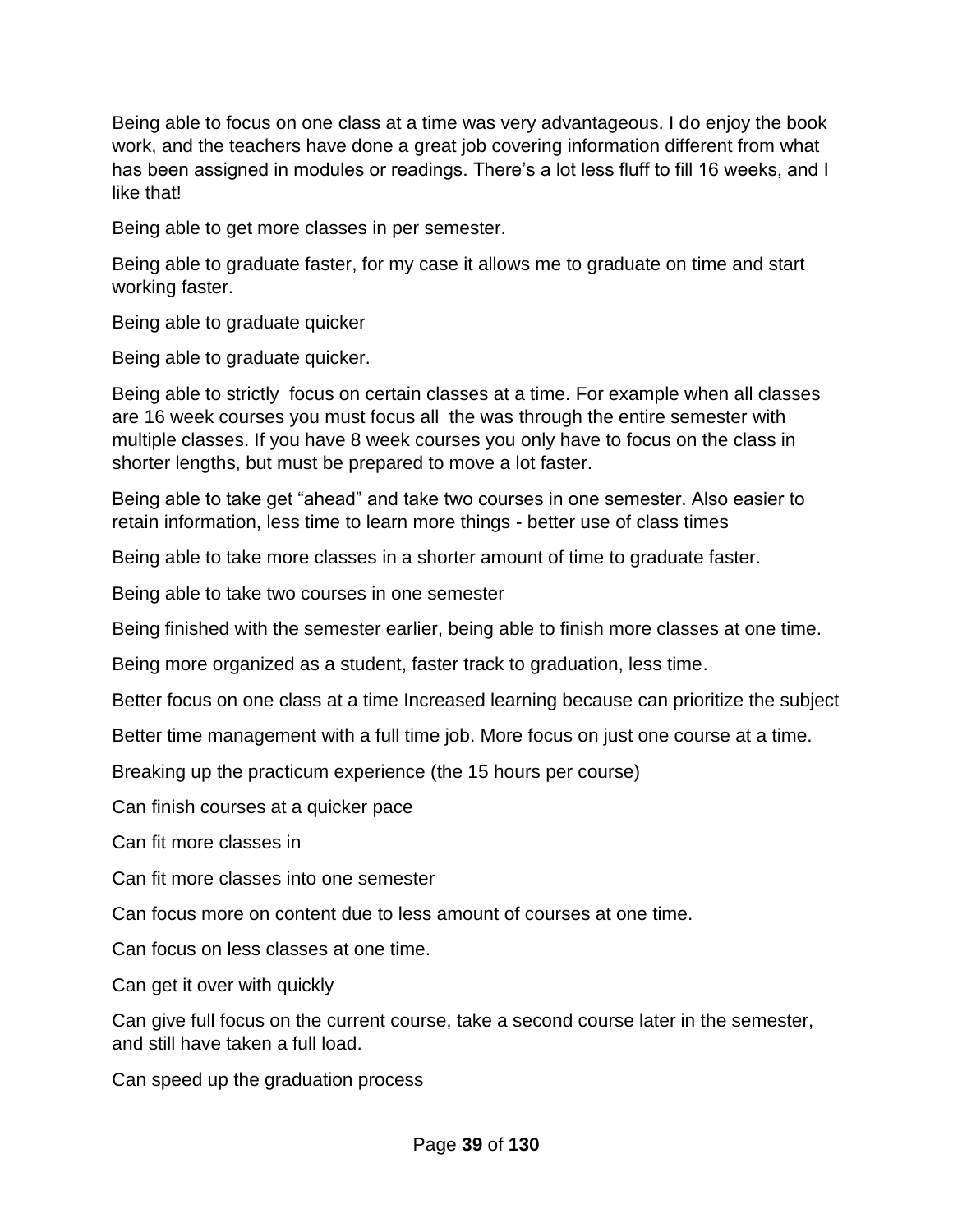Can still complete two courses per semester without the stress of overlapping deadlines.

Can take more classes in a shorter period of time. Graduating early. Accommodates those who need to finish early.

class completion earlier

Class is over faster.

Classes are done faster.

Classes end quicker

Complete course quickly.

Complete faster

Complete more classes in shorter amount of time, hopefully reduce cost.

Complete more courses faster

Complete the course quicker

Complete the courses sooner which hopefully means being able to complete the program faster.

Complete work sooner; provides a sense of urgency to get things done quickly and on time. Allows for focus on other life aspects for half of the semester.

Completing coursework in a short amount of time thus being able to complete degree quicker.

Completing degree coursework at a faster pace.

Completing more courses in a shorter amount of time. You can construct your school schedule to focus on one course at a time.

Completing my degree faster

Completing my program at a faster rate.

Completing the course sooner.

Completing the program earlier.

Completion of courses faster to graduate.

Completion of the course in 8 weeks rather than 16

Concentrated study, Ability to complete quicker, Limited time commitment

Concentrated. Forces the teacher to really focus on what is important.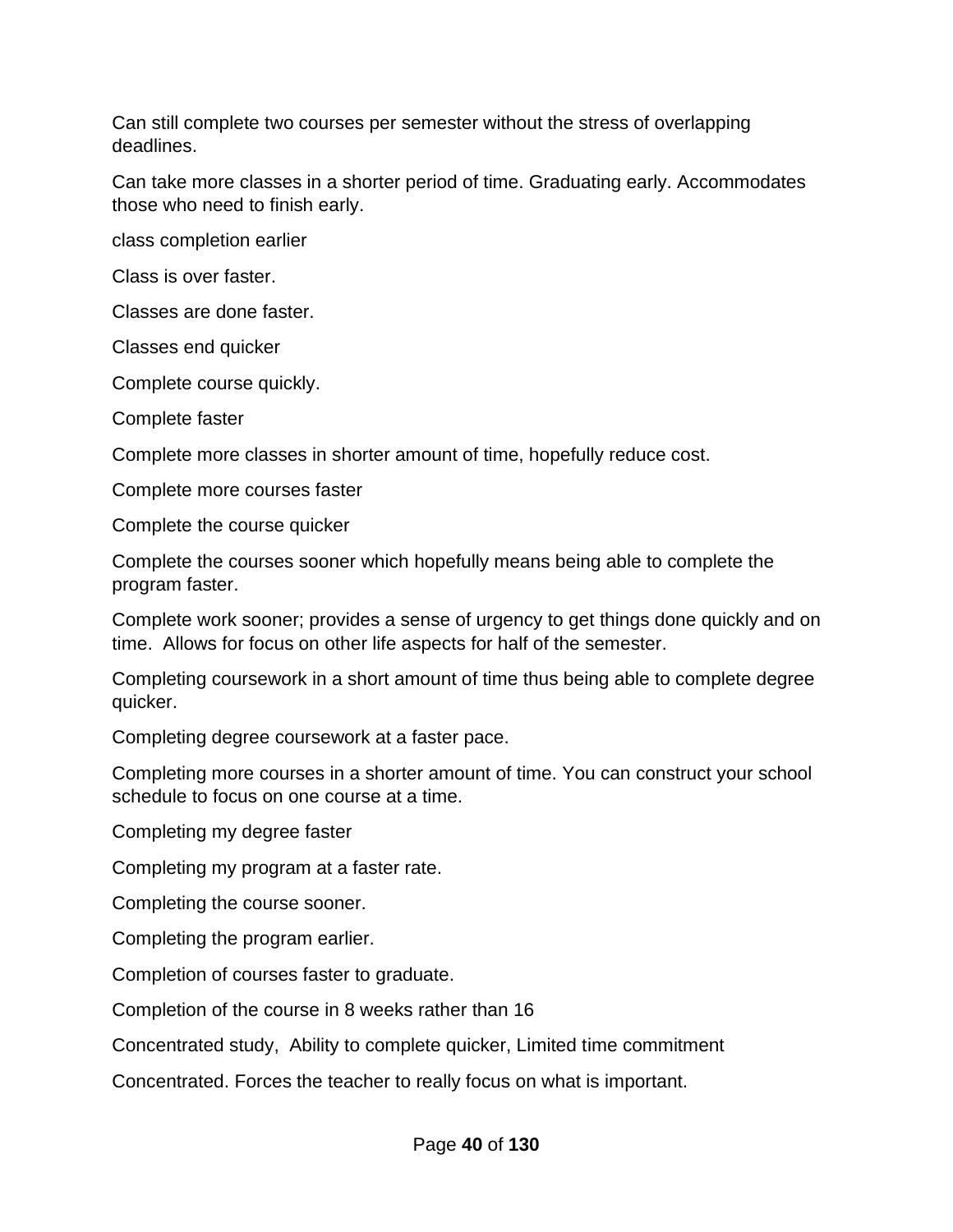Concentrating on 1 course over 8 weeks is more beneficial than 2 over 16 weeks.

Condensed materials focusing on what is NECESSARY to learn. Professors see it as imperative to get things done in an efficient way.

Content is concentrated and you learn a lot in a short amount of time.

Course is completed quickly

Course work gets done quicker and the possibility of taking more hours.

Decreasing the amount of time in the program, which could result in higher retention. Life gets in the way in some of our 3-5 year programs. Also, the academic load is already intense, graduate students are prepared for the work and can manage it.

Direct and to the point, more of a challenge

Doing 1 class at a time

Done quicker

Done quicker, more classes can be completed in a semester

Done with class sooner

During my time as an SFA graduate student, I do not think any of the courses I have taken should be 8-week courses. I do not know about other masters level curriculum and whether 8-week programs would be appropriate.

During this pandemic it could allow many students to focus more on their health, family, and safety.

Ease of tracking less courses at once

Easier 2nd half of the semester, ability to take more classes.

Easier retention/ short term memory/ able to push through

Easier to navigate one class in the online format.

**Efficient** 

Efficient in the long-run.

Eight week courses give you the opportunity to finish quicker.

Fast paced, shortened graduate program (time wise)

Fast-track course for students with time constraints

Faster classes so there isn't time for 'filler' assignments.

Faster completing class.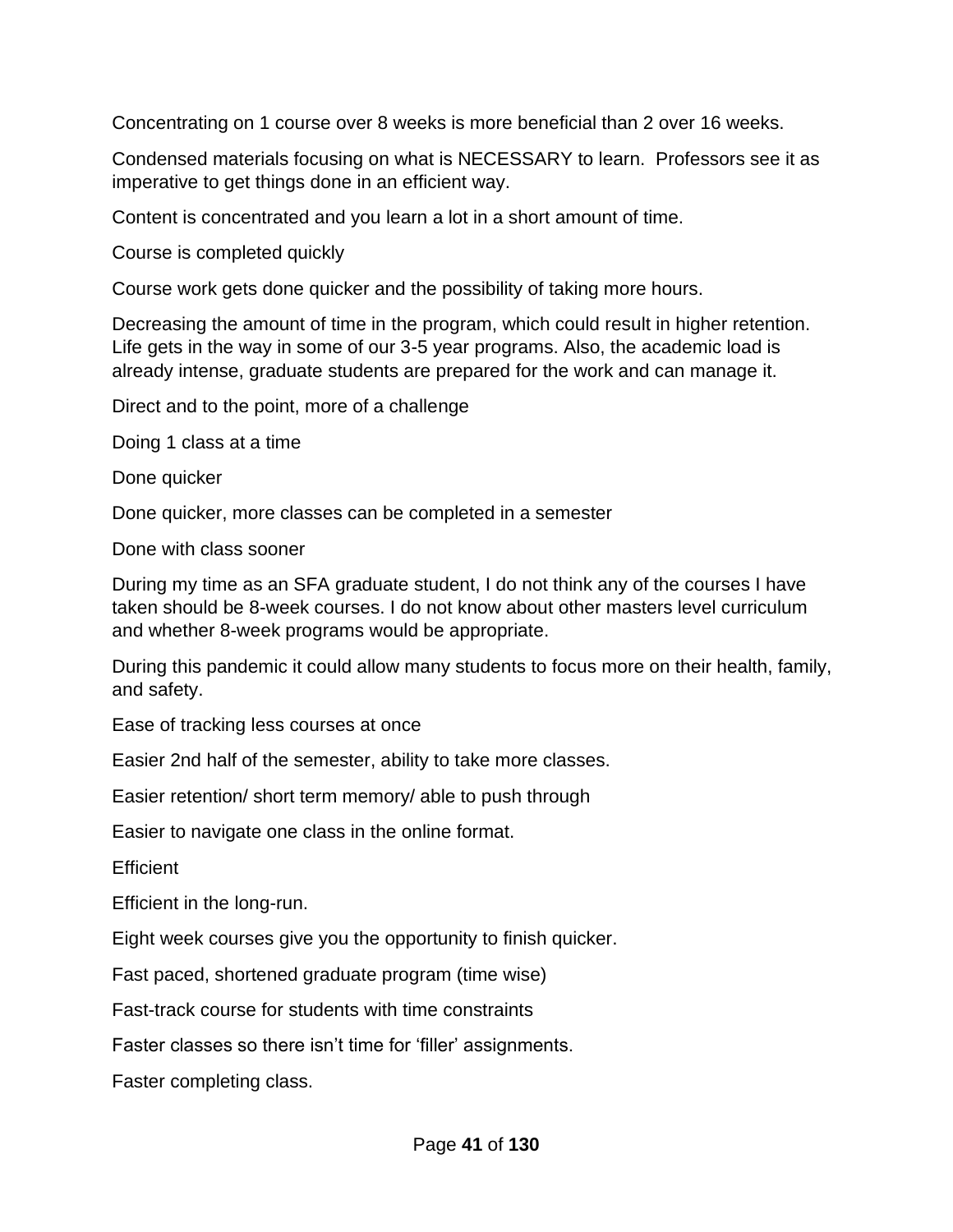Faster completion

Faster completion

Faster completion of class Can take more classes per semester

Faster completion of the program

Faster completion.

Faster completion.

Faster matriculation and entrance into the job force in a field in desperate need of school psychologists.

Faster no room for busy work

Faster pace Focused requirements Less filler material and/or course work

Faster pace to complete degree.

Faster pace when learning material. Allows students to focus in on main topics of subject.

Faster pace, allows time during semester to work on other objectives.

Faster paced

Faster progression through the program

Faster semester. More condensed essays/finals. Less to remember for finals.

Faster turn around get a lot accomplished in a shorter timespan.

Faster, shorter

finish course faster

Finish the class faster

Finish the course faster

Finishing classes quick

Finishing content more quickly More compressed time frame - I can see this being ideal for those who can devote more time daily vs someone who has less time daily.

Finishing my degree quicker.

Finishing program quicker

Finishing quicker

Finishing sooner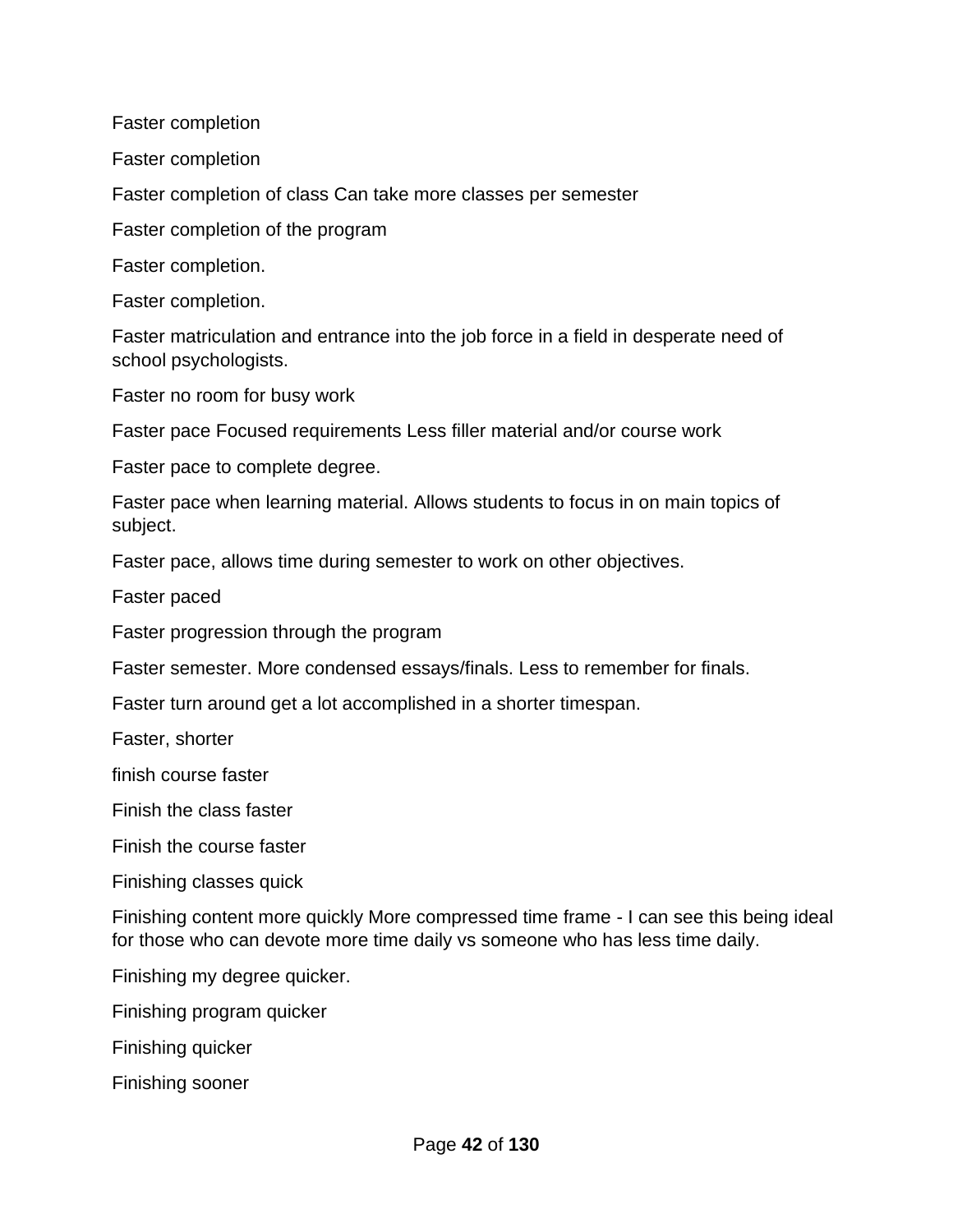Finishing sooner.

Finishing the program faster

Finishing your degree faster, utilizing time when you have it. Maybe the summer, maybe winter break are better times for someone to sit down and get a course done. It offers flexibility.

First 8wk classes are finished if COVID19 is worse with flu season.

Fit more classes into a semester

Flexibility

Flexibility and the ability to take a heavier course load.

Flexibility in scheduling, so that if I know I am going to be busy early or late in the semester, I can slot a graduate course into the half semester where I anticipate being less busy.

Focus on one course at a time

Focus on 1 content area. This provides the opportunity to not overload ourselves with too much information and retain the importance of each course.

Focus on a single course at a time. Consistent due dates and discussion time periods. More time with professor and weekly communication/zoom discussions.

Focus on a single course. In depth acquisition of knowledge. More course zoom sessions. Alignment of due dates for online content. It would eliminate busy work.

Focus on one class at a time Possibly get done sooner

Focus on one class, get it done.

Focus on one course at a time.

Focus on one course at a time.

Focus on ONE course.

Focus on one thing at a time Fits into an adult's schedule better, it's easier to adjust adult working/ family life to weeks than 16 weeks

focus on one thing at a time

Focus on the one class.

Focus on the topic and not have filler stuff to do in the class. Required courses completed sooner.

Focus, no time to procrastinate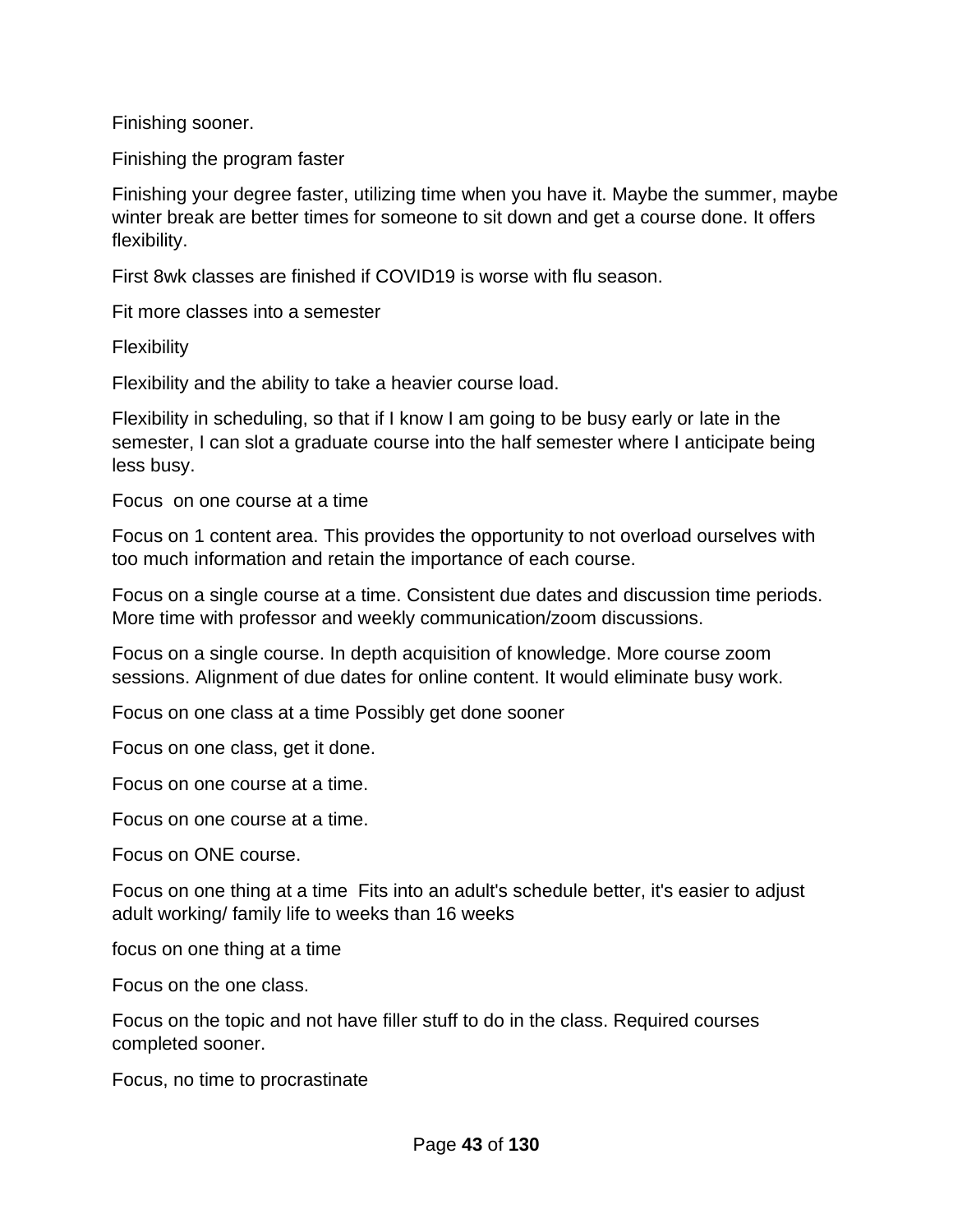Focused attention on specific content. No mixing of deadlines, etc.

Focusing on 1 course at a time.

Focusing on coursework for only 1 class at a time.

focusing on fewer courses at one time.

Focusing on one class at a time in an 8-week period could be easier than 3 courses over a semester. However, it would greatly depend on the content and workload of that class. Additionally, because we take three courses per semester, I have concerns regarding that third class.

Focusing on one class at a time is key here. This allows me to better manage my time and keep up with assignments and practicum activities.

Focusing on one class at a time. Completing the class at a faster pace.

Focusing on one class at a time.

Focusing on one topic at a time

For a graduate-level course, there are few advantages to such a short term. Perhaps brevity to suit one's lifestyle, but there are far more limitations to an 8-week schedule than there could ever be worthwhile advantages.

For beginning level classes, it gives students the ability to get basics out of the way without having to complete an entire semester on a subject that isn't their major.

For history graduate students, they would be able to quickly get through a reading list for independent studies.

For individuals who struggle academically, it can be easier to just knockout courses in a shorter period of time: as is my personal case with May-mester courses. I believe this is possibly a similar case.

For more general content courses, they make a lot of sense. I took a few in undergrad, but they are heavily dependent on the Professor.

For somebody like me, that works full time, I wanted to be done with grad school as soon as possible. Some classes offer work to be completed every two weeks. I would rather just do 8 weeks of work, than 16 weeks.

For working professionals, it is easier to stay on track

Frees up time in each semester to focus on work. Fast results.

From my experience this year, I do not see any advantages of an 8-week course.

Gave us a week time frame to read and submit assignments.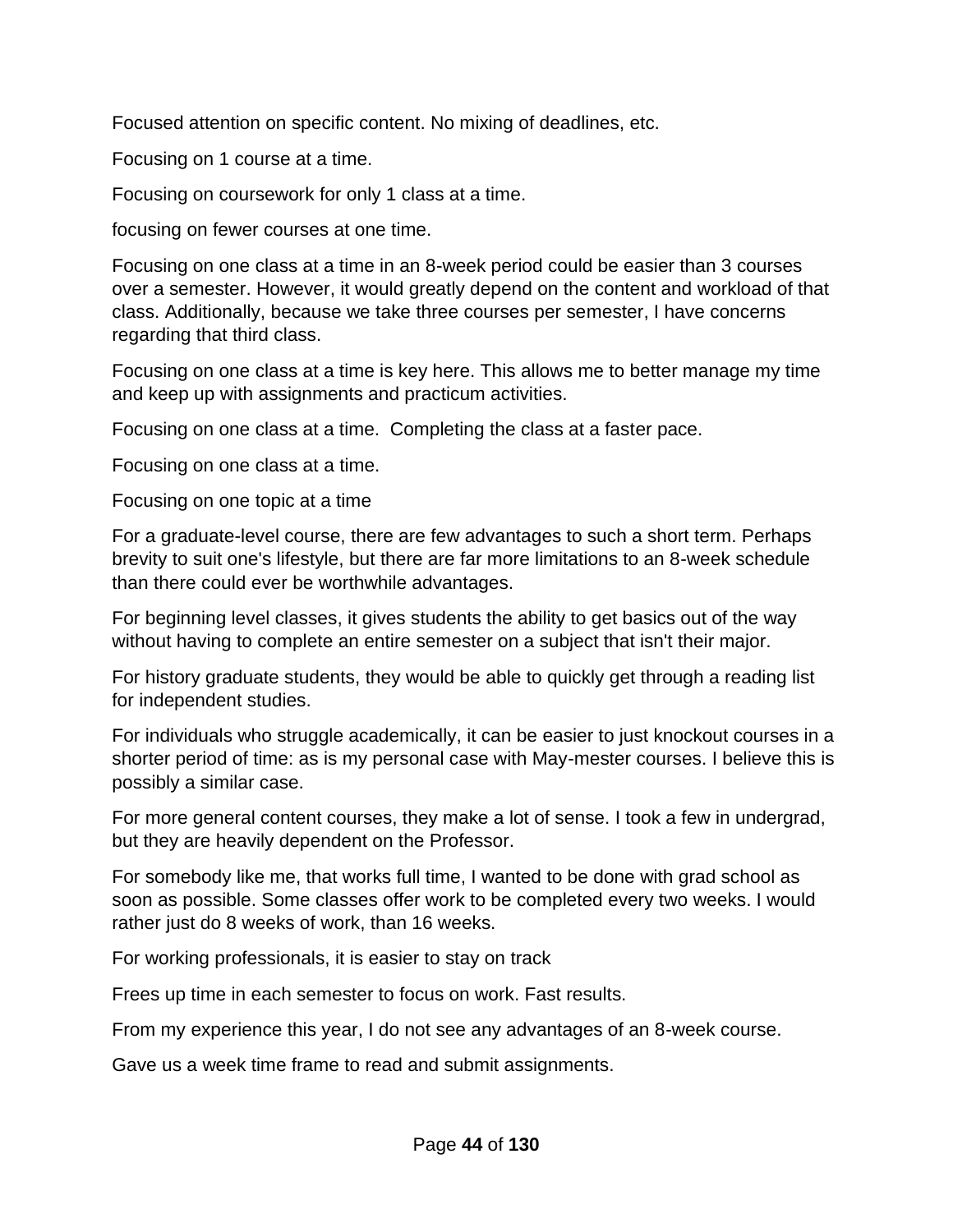Get done faster. However I have never participated in one so I do not see as many advantages. Might change if I ever took one

Get done quicker

Get done quicker

Get done sooner, better continuity of material (I assume)

Get it done faster

Get it over with

Get it over with quickly

Get the course over with quickly

Get the hours faster.

Get to know the courses faster and straight to the point.

Gets work over with more quickly

Getting classes "out of the way"

Getting done faster These courses would be good for students that are parents

Getting done with a class sooner so that you can focus more on research and/or other classes. In the case of Covid, limiting contact with other students.

Getting finished faster.

Getting it completed quicker and being able to just focus on that one course.

Getting it over with

Getting it over with sooner

Getting it over with.

Getting more classes done in a smaller amount of time.

Getting more credit hours finished during a semester to graduate faster

Getting the course done quicker.

Getting the credits done quicker and overall having less to do in the semester.

Getting things completed and finishing the course quickly.

Getting through classes faster. Taking more courses and graduating earlier.

Getting through the course work quicker is a nice transition

Gives Students a chance to complete more courses in a shorter period of time!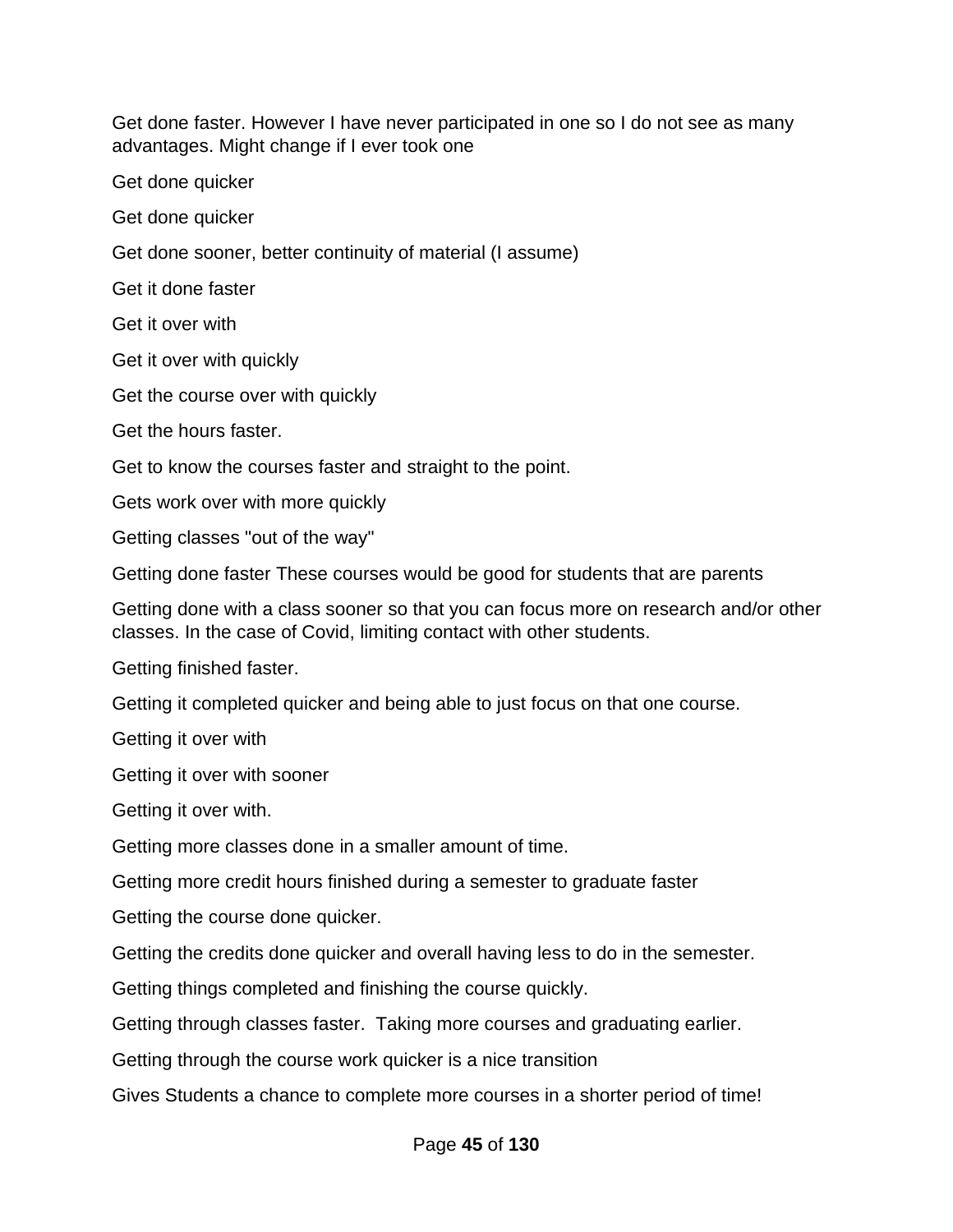Graduate & transition professionally sooner.

Graduate faster and less time to procrastinate

Graduate faster. Create a better relationship with the professor because students will definitely need to be in constant communication. More personal time and more time to gain practicum hours near the end of the program.

Graduating earlier

Graduating earlier

Graduating sooner for some students

Graduating sooner, focusing on one class at a time

Great opportunity for full time students that can manage the additional workload.

Greater concentration in subject

Have never taken one so i don't know

Having a 8 week course can allow me to graduate in a timely manner. With my work load, I am only able to take 2 classes at once. With the 8 week classes, I am able to take a 16 week class and two 8 week classes, 1 class the first 8 weeks and the 2nd class the 2nd 8 weeks, and still only be taking 2 classes at once. It is more feasible for those with another schedule to tend to along with academics.

Having a shorter semester.

Having an 8 week course class is a great advantage when you are busy with other things like work, caring for children or other class work. I had an important exam that I needed to concentrate on and having this 8 week course class really gave me time to concentrate on my exam and I did well!

Having an 8 week course helped in that I have the rest of the semester to focus on my Practicum.

Having never taken one its hard to say, but when I've taken shortened classes like Maymester I have found that its easier to keep up with the information since the classes are denser and faster which is more in keeping with my learning speed.

I am a part time student with lots of responsibilities, so I cannot take too many classes right now, but I am anxious to finish the chapter of my life as a student and move on to starting my career. With shorter courses, I can stay part time and still graduate faster.

I am able to finish the classes early and I don't feel tied down all semester with work and school.

I am able to focus on one course at a time, but will still be able to complete two courses in one semester.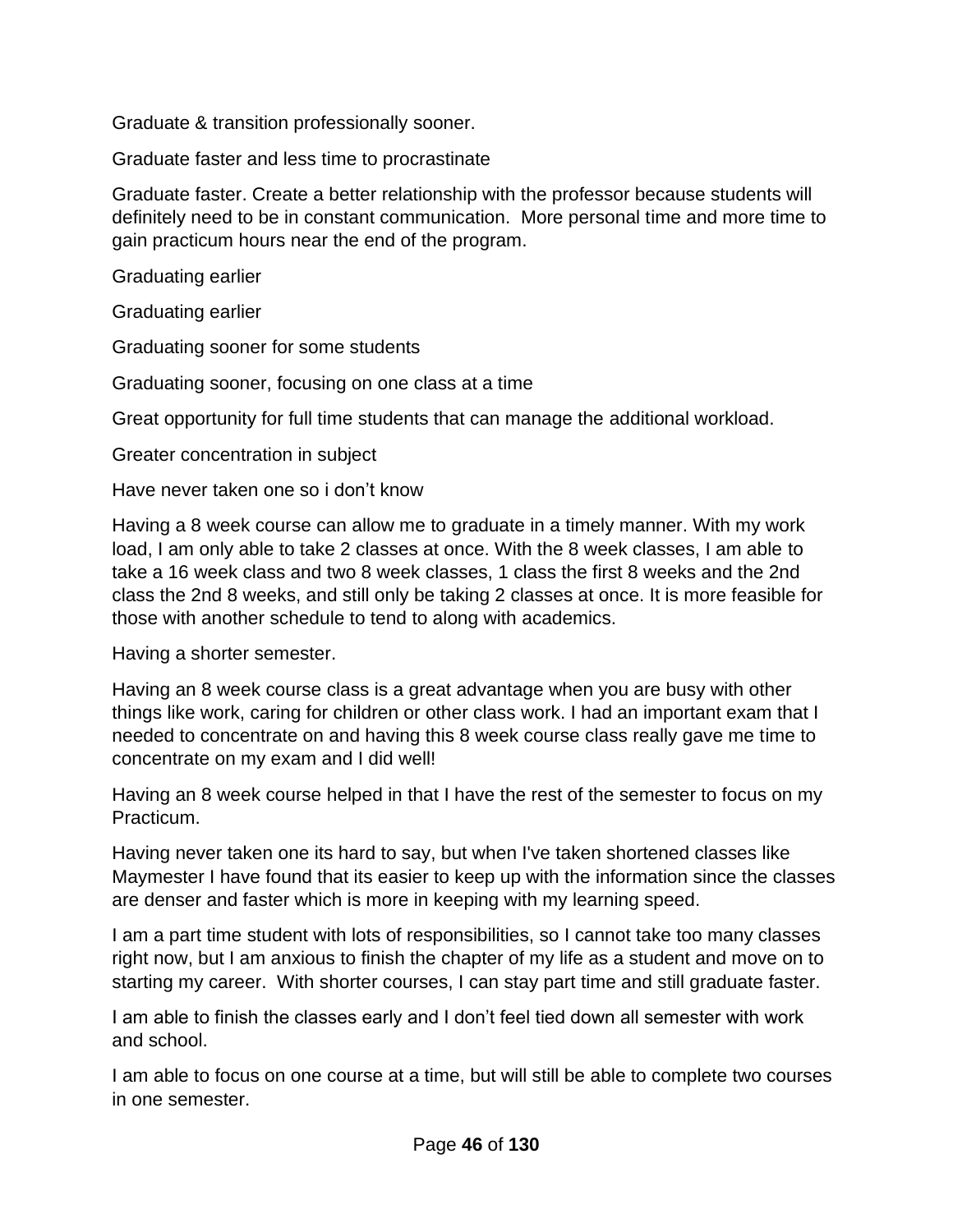I am able to take more classes each semester without taking the concurrently. I can finish my degree quicker.

I am absolutely 100% FOR 8 week courses and I deeply wish I had been able to take two 8 week courses and a full course for both of my first semesters. Advantages are being able to complete the masters program in the two years and being able to sustain a full time job. I think there are some core courses that should be full term but others have been perfectly fine as 8 week courses.

I am currently a middle school teaching. Working full time and taking classes has been challenging, but something that I really wanted to do. Taking an 8 week class allows me to focus on one class at a time and still take two a semester. I really like this a lot better than trying two classes for a traditional semester.

I am not sure, I do not start mine until Oct. 15

I appreciate that classes can be condensed to only what is truly important to make it an 8 week course.

I appreciate that this allows for students to focus on one specific content area for the eight weeks. This gave me the ability to focus all of my attention and work into one class and not have the stress of meeting two sets of deadlines, material, and schedules. I felt that this option was very nice considering all that is happening in the world of education around us, and many of us working full time as teachers right now.

I can complete my degree faster

I can finish my graduate in a shorter time period, and apply the knowledge to my position sooner.

I can get a course done within 8 weeks.

I can get more classes in during the semester with an 8 week course

I can get my courses finished faster

I can get things done quicker and don't have to stress over multiple classes at a time.

I can put all of my focus and attention into one course at a time. As the mom of a toddler with a full time job I felt like I could manage my time well with an 8 week course.

I cannot think of a single one. It is truly a nightmare.

I could complete 2 courses in one semester, but only have to focus on one at a time.

I do not see advantages to 8-week courses in my program. I can see 8 week courses being helpful for students taking "basics" courses before beginning their major specific coursework. If 5-week summer courses were not required / the only way to take certain courses in my program, I would have exclusively taken 16 week courses each term. I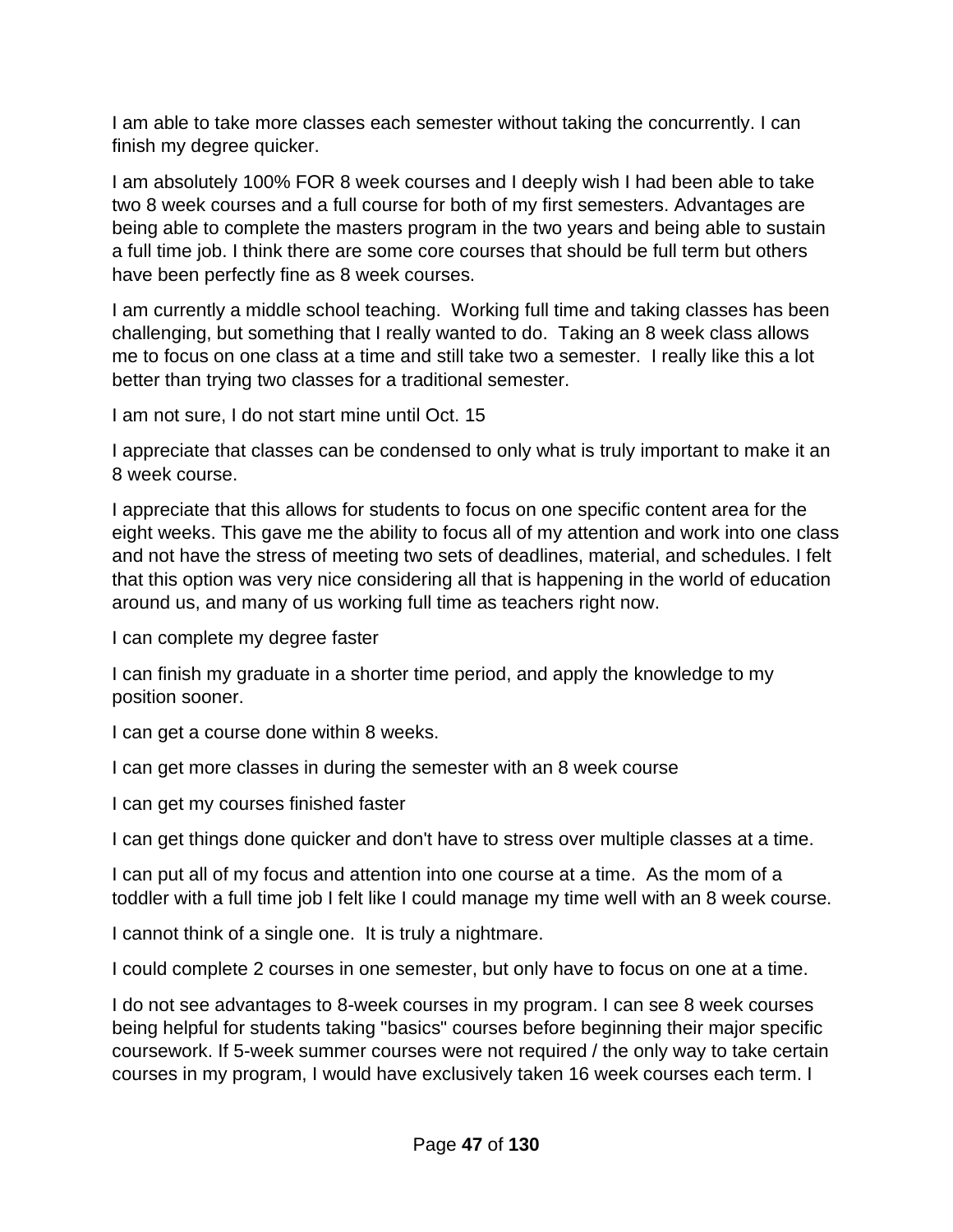understand the advantages the university sees -- more points of entry for new students and students are in theory more focused on fewer courses. I disagree.

I do not see any advantages.

I do not see any key advantages of an 8 week course. Between teaching and learning new procedures due to COVID and the demands of this 8 week course, I almost dropped the class due to the workload.

I do think 8 week courses are beneficial due to being able to take more classes in a given semester, therefore reducing overall spending and being able to graduate sooner.

I don't know because my 8 week class hasn't opened up yet.

I don't really see any advantage.

I don't see advantages to shorter courses

I don't see any advantage except for being able to accrue more hours faster

I don't there are any advantage to 8-week classes. I think they're a bad idea and I actively avoided them in undergrad.

I don't see advantages

I don't see any advantages

I don't see the advantage. Pace is too fast and I feel it is rushed. Do not want to have an 8-ween course.

I feel as if an 8-week course saves everyone time in the end.

I feel like if I am taking a full load, two eight week courses at a time are better to beat deadlines and do the coursework vs 4 16 week courses and taking them all at the same time.

I feel like you can complete the course faster if you are behind or if you want to graduate early and get ahead.

I feel the more concentrated course contributes to a stronger correlation between learning and retaining the information.

I find that 8-week courses allow students to take advantage of their time, especially for those who are responsible for GRA or GTA positions. By partaking in 8-week courses students are able to prioritize the first weeks of the semester with their graduate work, and the second half they are able to focus on other responsibilities they may have such as teaching, research, etc.

I get to focus on one class at a time and still get 6 credit hours for the semester.

I guess its better for people that might want to take more courses in less time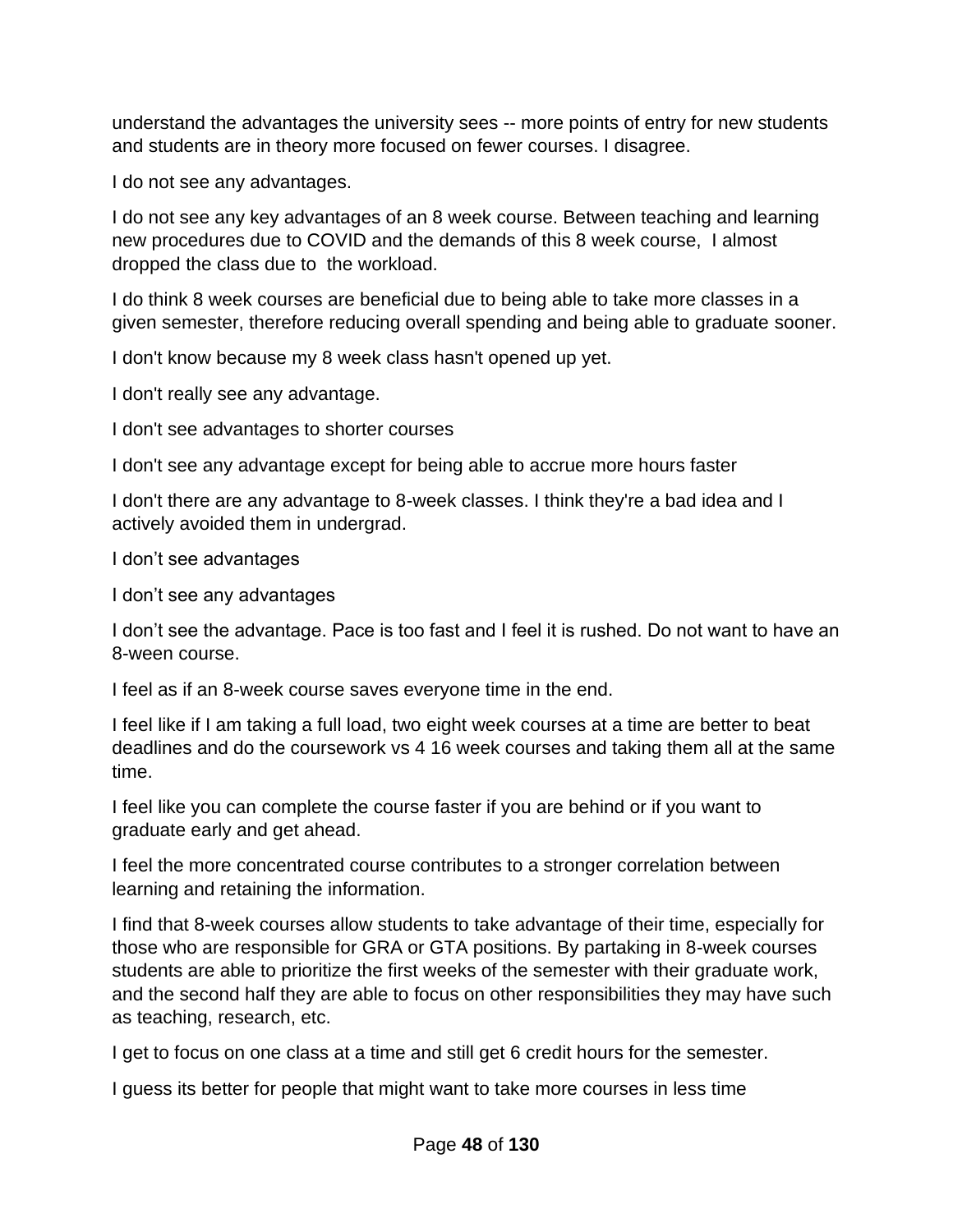I guess you can focus on just one class.

I have been able to prioritize one class at a time. Being able to devote my attention to one class at a time while working full time has been beneficial.

I have never taken a 8 weeks course.

I have never taken one so I don't have a clue what advantages there would be to it.

I have not completed an 8 week course yet- Starts Oct. 15th

I have not experience any - and as I am part time and working full time, I feel that the shortened semester may make it more difficult to balance life and school

I have taken 8 week courses as an undergrad and I have found them to be very useful to complete coursework in topics I already have some understanding or experience in. They are also useful in topics that are technical in nature such as CAD, accounting, applied economics as the immersion that takes place in the 8 week course really seems to cement the data in my brain.

I haven't taken any, but it would allow me to complete 15 hours in a long semester but only be active in 4 classes at a time.

I just finished my only 8-week course. I am not complete with coursework. The advantage is being able to focus on a smaller course load at one time, and put more energy and work into those. Also allows those that only have one semester or less than a full course load, to complete their studies earlier.

I just realized I have taken an 8-week course at SFA (After selecting NO on the previous page). Benefits are just getting it out of the way quicker.

I like being able to concentrate on one class at a time. It works well for me because I am also employed full time so it feels more manageable.

I like being able to concentrate on one course at a time.

I like having one class at a time.

I like that I can take more courses per semester since they are shorter.

I like that it is short and over quickly

I like that the learning is more condensed and I feel like I retain the information better. Sometimes I find myself complacent with the 16 weeks courses.

I like that you are able to fit more classes in during a long semester

I like the 8 -week courses because I can take more classes in one semester. I also like that I do not have to take three classes at once. Right now, I am only having to work in two classes at a time. It is more manageable than when I was taking three 16-week courses at one time.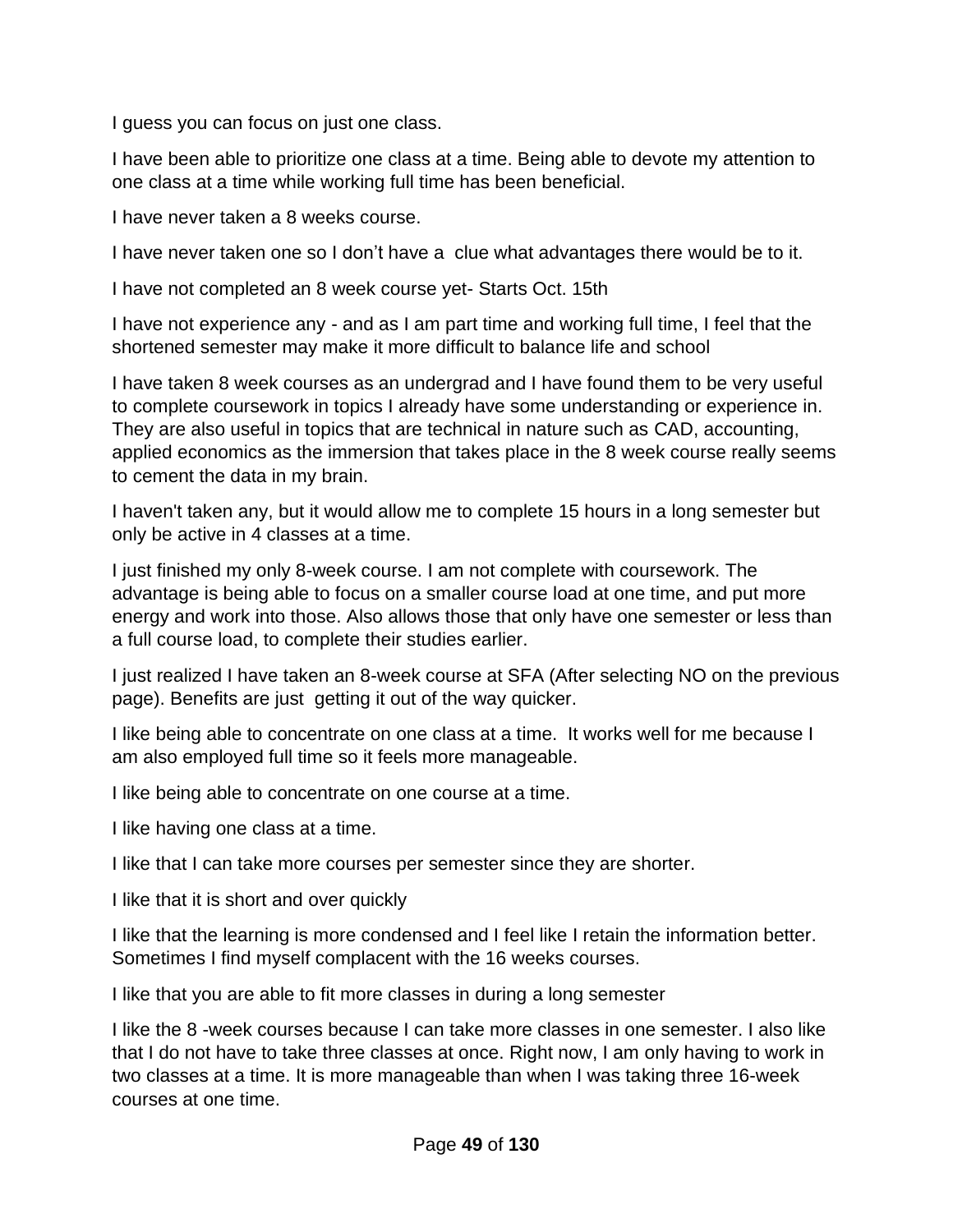I like the 8 week course because I am able to focus on one class at a time. Since I am still teaching, I would not be able to handle two 16 week courses in a semester.

I like the idea of having greater flexibility in scheduling my classes throughout the year. I also like the idea that taking 8 week courses will allow me to remain more focused on that single class rather than having to divide my time between longer courses. Many other universities already utilize the 8 week format for graduate programs. I have known several people who passed on attending SFA solely for this reason.

I like the thought of completing the program quickly.

I liked not having both classes at the same time! Helped greatly

I love that assignments are not all overlapping each other throughout the duration of the semester.

I love the focus on just one course at a time.

I only had to focus on one class at a time, especially while teaching and coaching.

I only have to do one class at a time.

I prefer to take courses over a shorter period and focus on just 1 course at a time. I believe it works better for me

I really do like 8-week courses and was glad I was transferred in to one. It freed me to be able to get my personal kids back in the groove of going to school and all that entails. I am not opposed to taking another 8-week course, now that I know what to expect. :)

I really don't see any advantages of an 8 week course load.

I see no advantages in a 8-week course.

I see no advantages to the 8-week course.

I see none for myself.

I see only disadvantages

I see that the information learned stays fresh on your brain because the course is short.

I started in the summer with 5-week courses. When I began the 8-week course one at a time classes. This helps stress-wise on the due dates. For me, I work a full-time job and this way was helpful and I have not missed a deadline since the change.

I suppose finishing course work earlier and faster. Also lightening a semester. I took two five week courses over the summer to lighten my load this semester and the next and it ended up being the right decision.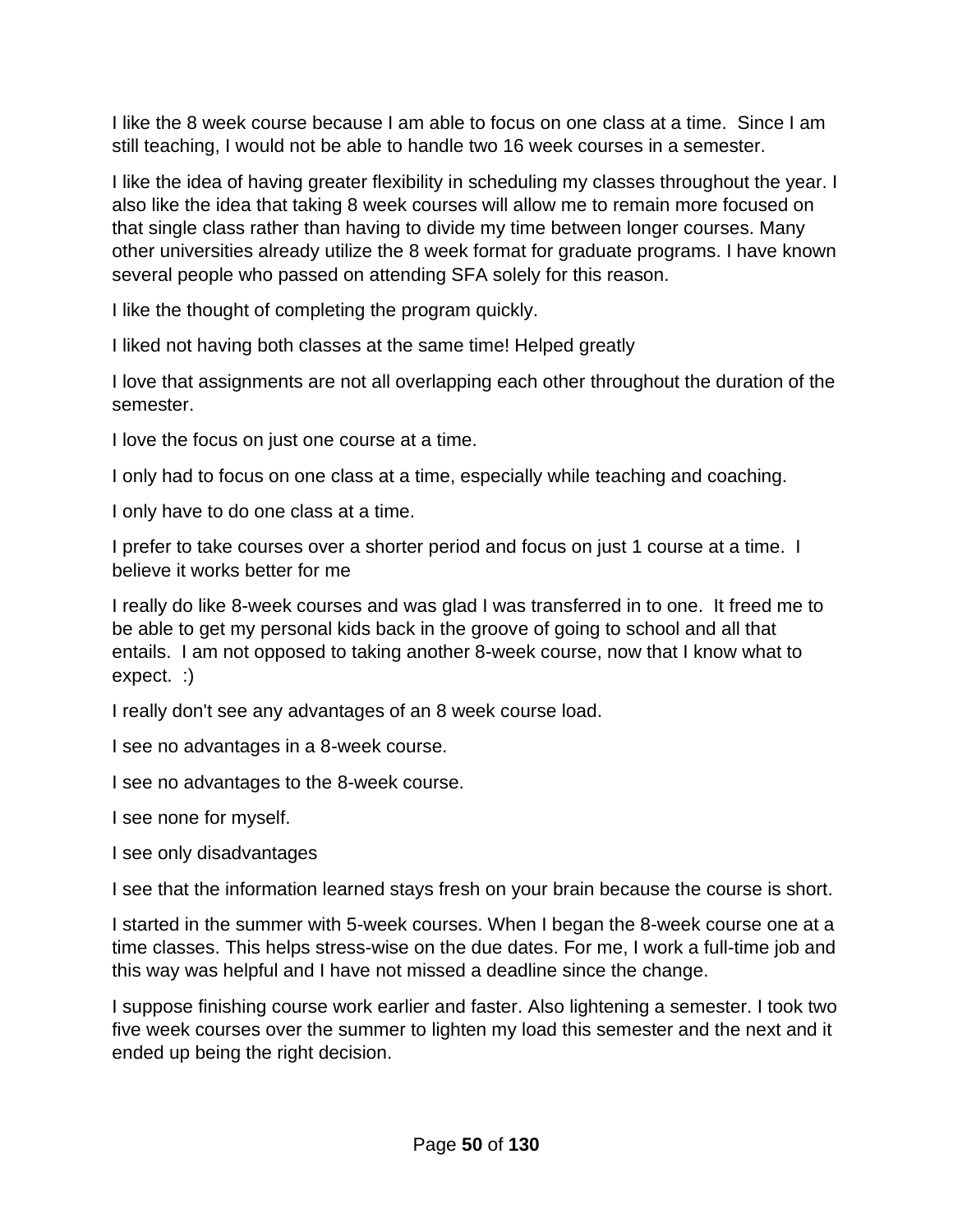I suppose it would be nice to be able to complete a course in half the time it requires to complete in a 16-week course. It might fit better for those who need more flexibility with time constraints.

I think it allows us to focus on the important things of the class.

I think it's easier to focus on just the single class and still be able to get 2 classes done in one semester!

I think the 8-week course format could benefit a small group of students who have the privilege of access to the financial means to hypothetically take a full school year (or close to that) in a semester instead of breaking it up over 2 semesters. I also think this could help the small amount of students who want to fast track their graduation date and complete their degree sooner. I can also see the benefit of being done faster, however, at the cost of actual retention and learning.

I took a few 8-week courses in undergraduate and I didn't like them very much. The only advantage is you can potentially cram more hours into a semester.

I was able to focus on one class then the next and still able to stay on course to graduate in time.

I was able to take more courses than I usually do.

I work full time and the faster I can get through a course the better for my work schedule.

I would like to keep assignments short and concise.

I would prefer them to summer courses as they have more time.

I would probably not take 4 classes per semester if they were not in an 8-week format. This way, I am only taking 2 classes at once.

I would see and advantage of 8 week courses as being able to focus on your courses one at a time. I did this for my degree at GCU and I was able to still take two to 3 classes a semester, but I was able to focus my efforts better, instead of trying to keep classwork straight in two classes.

I'm able to focus on one course at time.

I'm on my thesis hours and thus never had the chance participate in an 8-week course. However, they seem like they could be beneficial to those with a certain level of life uncertain or a limited amount of time to achieve certification. They could also be helpful to those who are finishing large projects like a thesis and need just a couple extra weeks than the semester allows without having to take an entire other semester. The downside is they don't save any amount of money.

I'm able to get done faster. Don't have to wait around as much for grades. I did these throughout undergrad and I was able to load up on my courses and take more classes,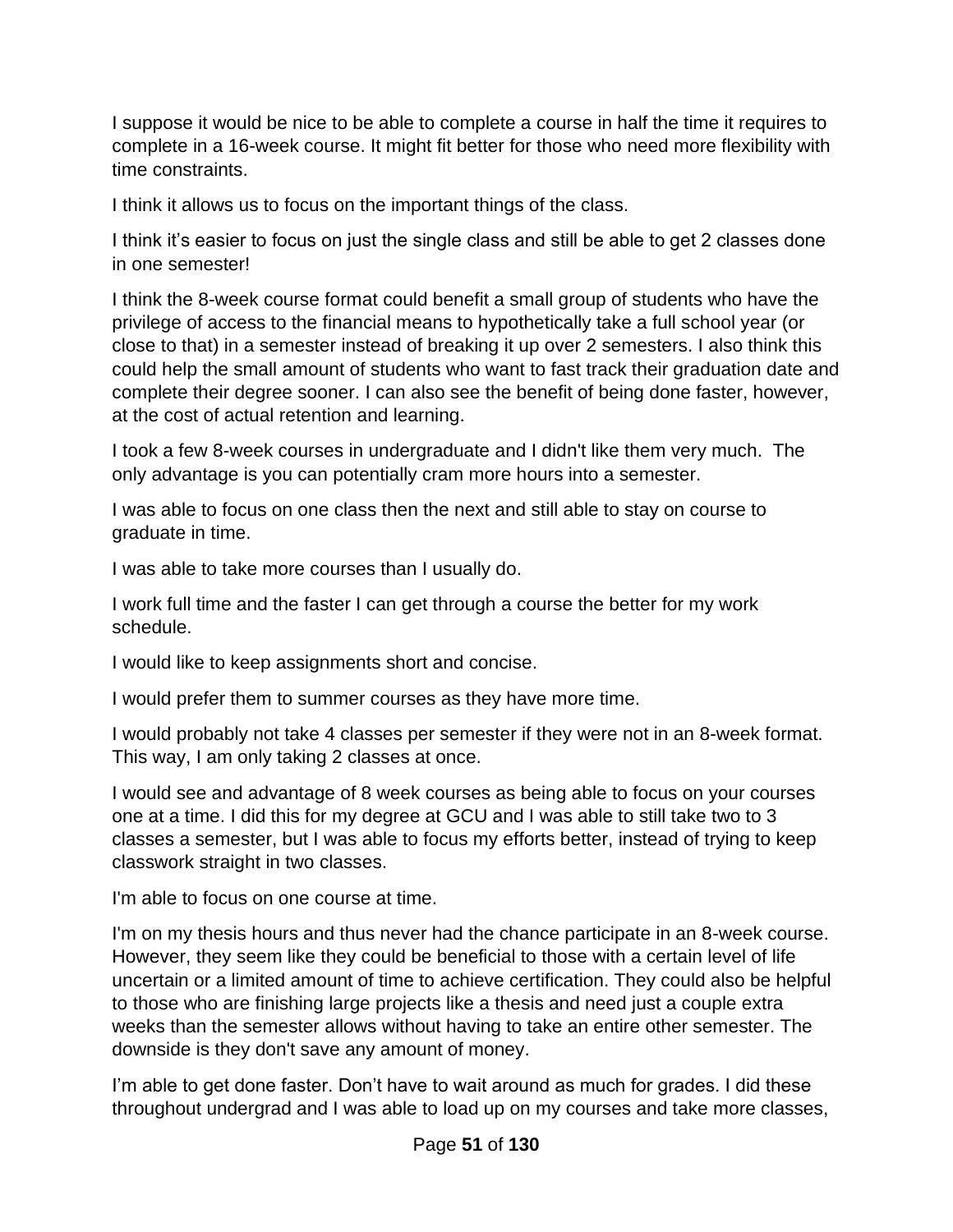but splitting them enabled me to have a less than normal course load. They move quickly, but I don't mind. If I could take the three classes I need to graduate next semester in 8-week format and finish by March, I'd be extremely happy.

I'm not aware of any for my situation at this time

I'm not sure. I haven't taken a 8-week course. If I had to say, then I think completing the course quicker and graduating faster.

I'm not sure. Maybe to have more courses in one semester and shorten the length of a program?

If all courses were offered in 8 week length, it would've been wonderful. However, with limited availability of offerings for the degree plan, I was forced to take 2 16-week courses along with an 8-week course. This put a lot of stress on my whole household for the last 7 weeks. The only benefit is that next week, it will be over. I fear next semester might be the same, since I have to take 9 hours to be full-time to receive financial aid to complete my degree.

If done right I could graduate earlier. I'd like to take an 8 week course the first half, one the second half, and a 16 week course the whole semester so I'm taking 9 hours a semester but only 2 classes at a time.

If I weren't working or if I only had two classes it would be easier to juggle just one class at a time.

If only taking 1 8-week against 1 16-week course (with a 3rd course being a 2nd-half 8 week) would allow for more time to study for the courses

If we were not taking three courses at a time in this 8 week period it might be easier to focus on one topic/course at a time. Focusing on only one course and the contents within could allow for a deeper connection with the material.

If you are taking one course in each 8 week session you can focus on one course at a time.

If you only take 2 graduate courses per semester, the 8-week courses allows for complete focus on one course at a time. Or, if you want to take 2 at a time, then you could possibly take up to 12 hours per semester.

In a graduate program a student is able to focus on one class at a time

In an eight week course you can get the course out of the way in no time but, I feel it's extremely fast paced and hopefully you don't have anything else on your agenda with the course because it's a lot of work. Only courses that I have been in that were short term were summer courses. I don't know if that count's as a eight week course but that's the only engagement that I have with those type of courses.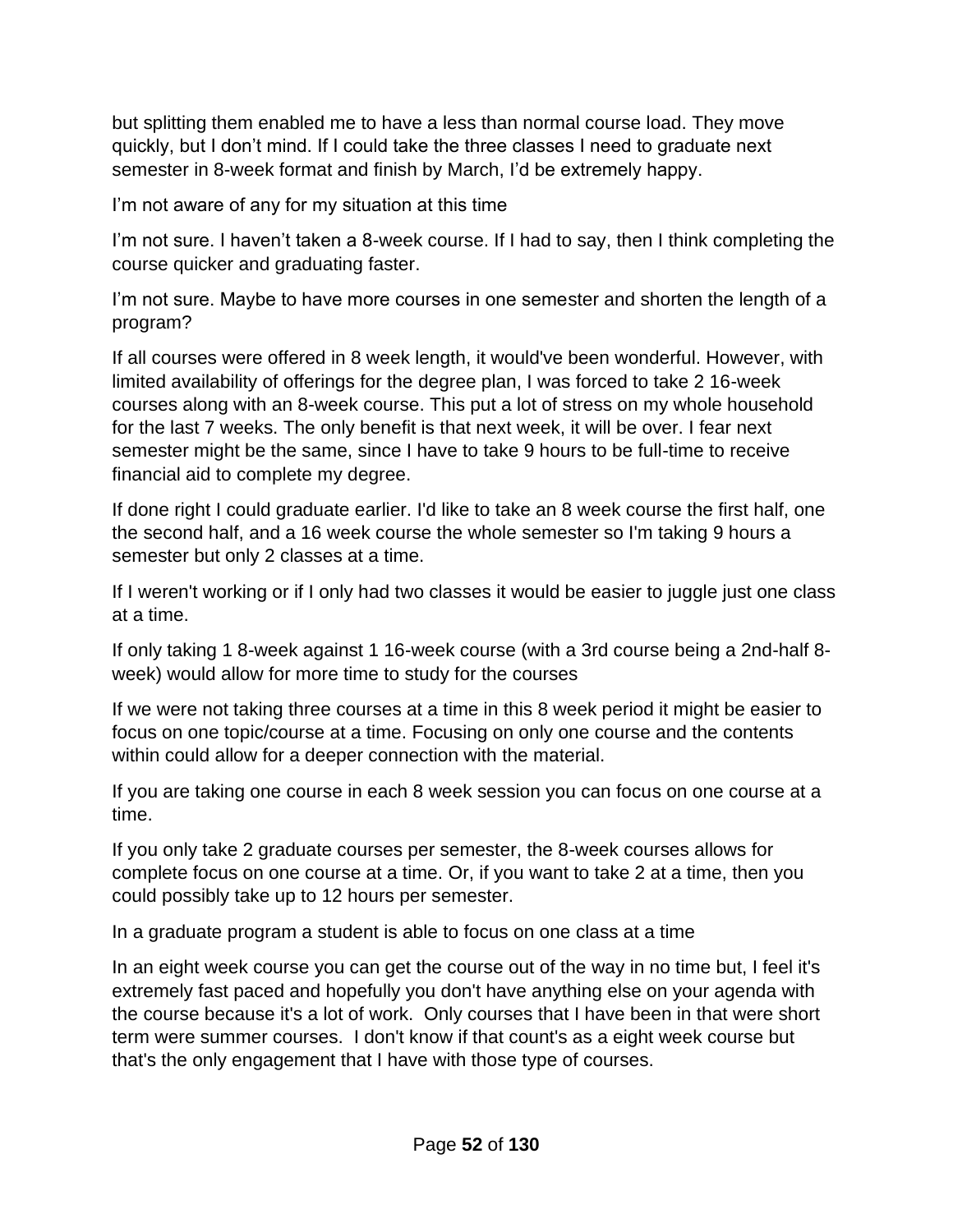Increase focus and timing on one course, as opposed to worrying about two and various assignments.

Information might be easier to break up because you have to pick the most key lessons to teach.

Intense exposure.

It allows for class work to be completed faster so I can take more classes a semester

It allows for more courses to be completed in a shorter time.

It allows for much faster degree completion, and it feels natural given the pandemic's online format.

It allows me to give my full focus to the course and coursework rather than trying to balance two courses at the same time and maybe favoring one over the other.

It allows me to work and study and have a shorter period to focus.

It allows us to get more classes done faster

It allows you to focus on one class at a time.

It allows you to focus on one course at a time.

It can go by faster for those that like shorter time frame

It depends on how many classes during the 8 weeks. Does not give enough opportunity to read and time to accomplish the assignments. A better comprehension of the class assignments. Not as rushed but more time to read and turn in assignments when due. When not comprehending the details gives the student more time to ask for assistant from AARC.

It depends. If this reduces the fulltime course count during the session, it can make for an intense but focused study.

It finishes faster and challenges me to not procrastinate.

It gets course load out of the way quicker and you can complete your degree quicker

It gets the course over with quicker. Plus there is only one course at a time.

It gets you the credit hours you need for the electives that don't matter as much compared to the classes for your major.

It goes by fast and makes me feel like I am closer to graduation.

It is a time saver and can free up a grad students time to work on their thesis.

It is easier to focus on less courses and you get it in and get it done.

It is easier to keep assignments straight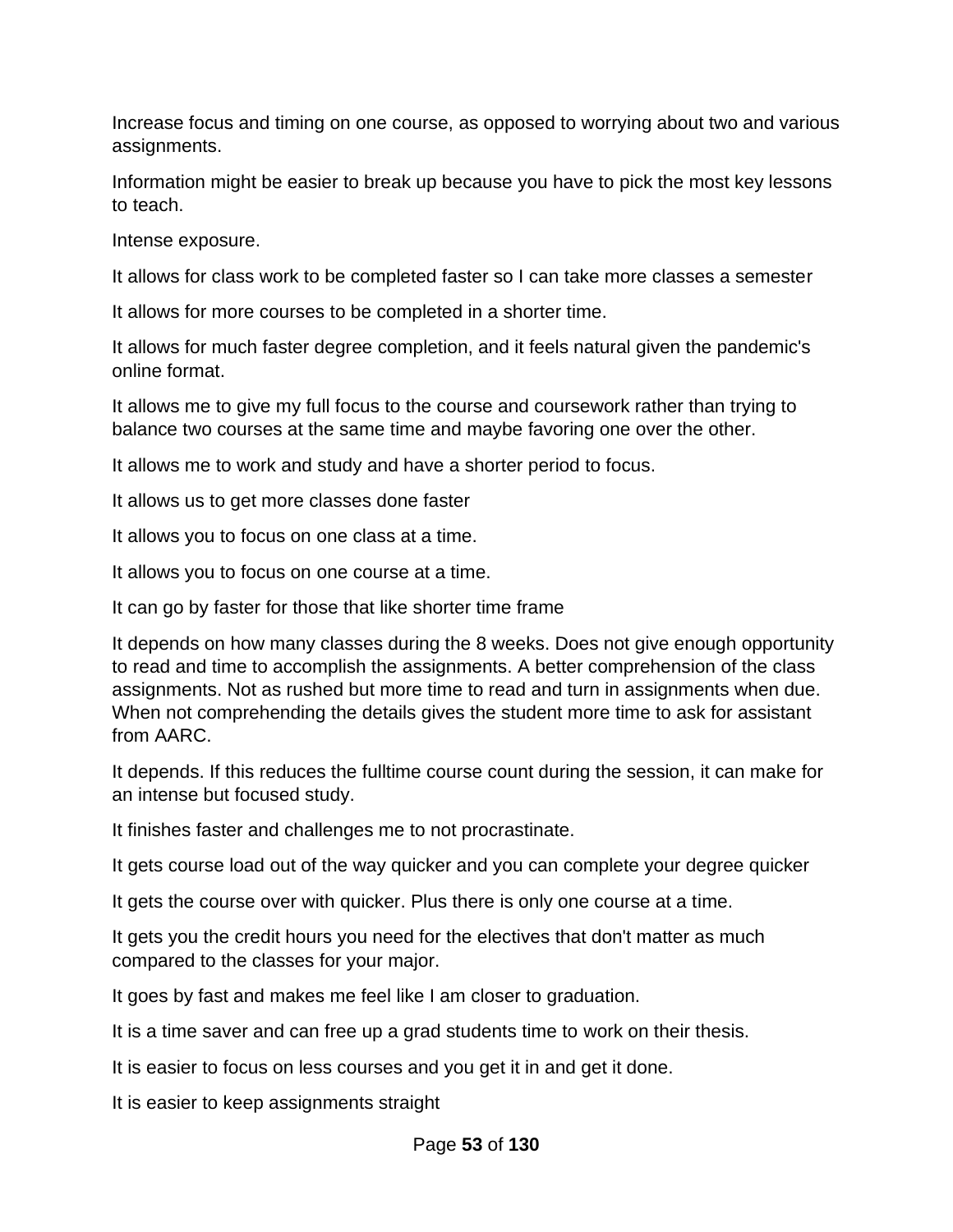It is good. I can learn a variety of chapter

It is less stressful because tests do not hit on the same week. You are able to focus on 2 classes at a time instead of trying to juggle 4 or 5.

It is more condensed and not dragged out excessively and that is great, I really enjoy working hard on a class for a shorter period of time. I often find myself running out of steam by the end of the semester when working on the same course. I wish more graduate courses would change over to 8-week courses. Because then I could take more classes in a semester and leave this school faster!

It is much easier to manage the course work while doing one course at a time.

It is much easier to stay focused on learning the content and completing the assignments before they are due. I find this format very beneficial and hope you continue to offer it.

It is much easier to tackle a cumulative final if it has only been a month since you went over the material.

It is over much quicker.

It is over quickly It allows for me to take only one class at a time

It is over quickly and you can move faster through the curriculum.

It lessens the amount of classes taken at once. This allows for a greater concentration on the courses we are in.

It makes it easier to focus on one class at a time.

It makes the semester feel like it is getting done faster.

It moves quickly.

It was a summer course

It was fast.

It was very beneficial to only need to study for one subject at a time.

It would allow students to get their coursework done quicker.

It would be longer than the 5-week summer courses. Those were like jumping into the deep end with not enough time to process the information.

It's all done in a short period

It's been great a finishing classes that don't really pertain to my degree or specific work requirements.

It's done in half the time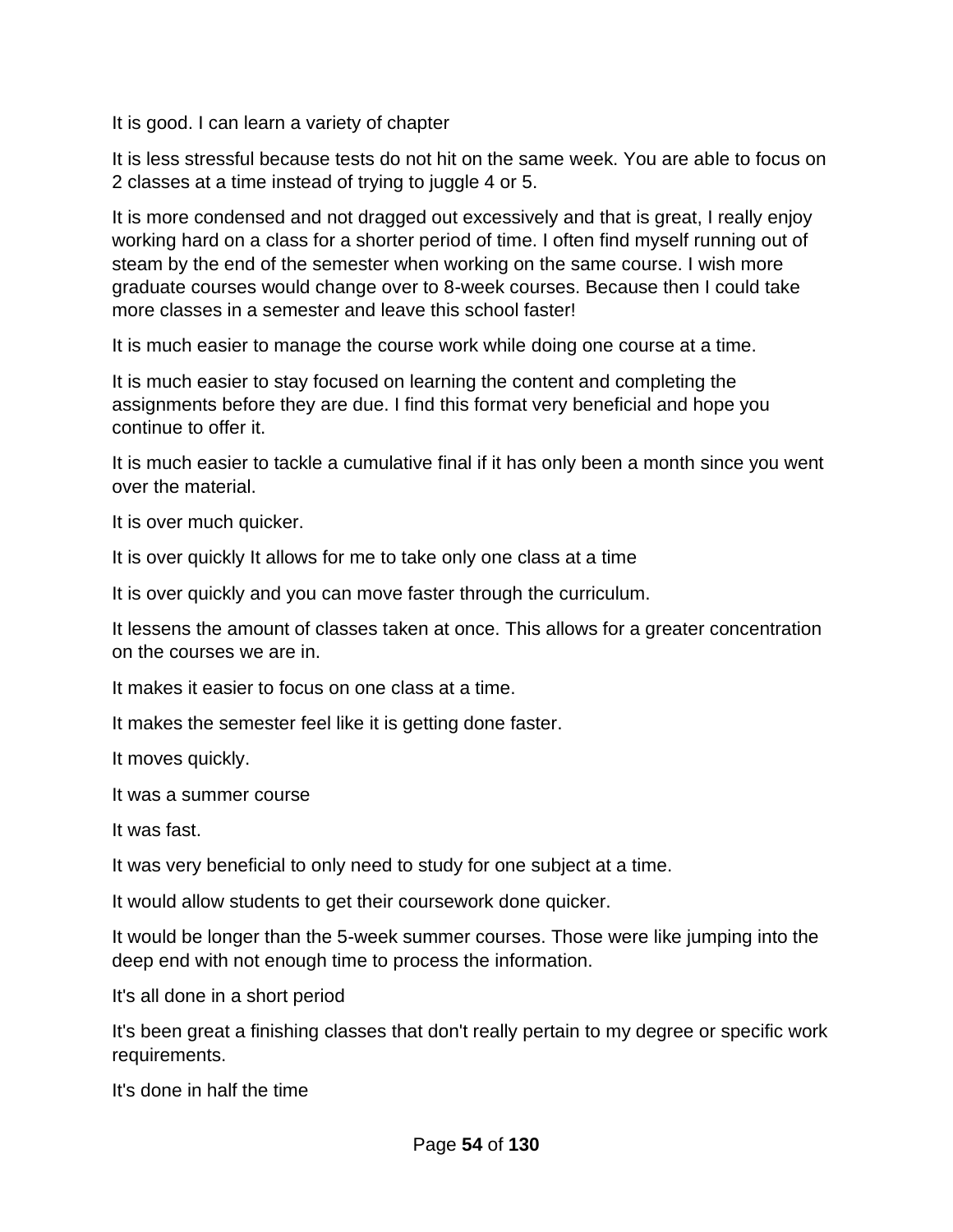It's faster.

It's over quicker. There's constantly something to work on. Classes don't drag out.

It's shorter and there is constant feedback on assignments.

It's so much easer to focus on just the work for one class instead of having to manage two.

It's very streamlined, we get the most important information. Every assignment feels meaningful and I learn from it all.

It's over in a shorter amount of time. Meets weekly so there is less time between learning and the content goes smoother.

It's quicker less time to get COVID

its just shorter and you have more time for work and other classes

Just as with summer/winter minis, I think that 8-week courses are very efficient in covering lecture materials, comparably with studio or lab courses that require supplemental time. For instance, I would be more interested in taking an 8-week art history course comparably to studio classes, like drawing or painting. I retain knowledge better when reviewing it daily; the joy of finishing a course in 8-weeks is great. 8-week courses are great for online classes and to fit a short semester schedule

Just that it is faster

Key advantage is that you finish quicker and have the remaining year to worry about 16 week courses

Key advantages include allowing students to take more courses per semester if they so choose.

Key advantages of 8 week courses is the focus of concentration and not having extra time allotted to procrastinate.

Learn more in short period

Less busy work. Just get the content you need and move on. Less time consuming.

Less classes at once. More focus on one - two subjects

Less contact with in class students to reduce spread of covid

less stress, more time working about on assignments and readings

Less time between class meetings, so material may be presented or understood more fluidly. The course is completed in a shorter amount of time. Students might choose to take fewer courses and spend more time focusing on them.

Less time on campus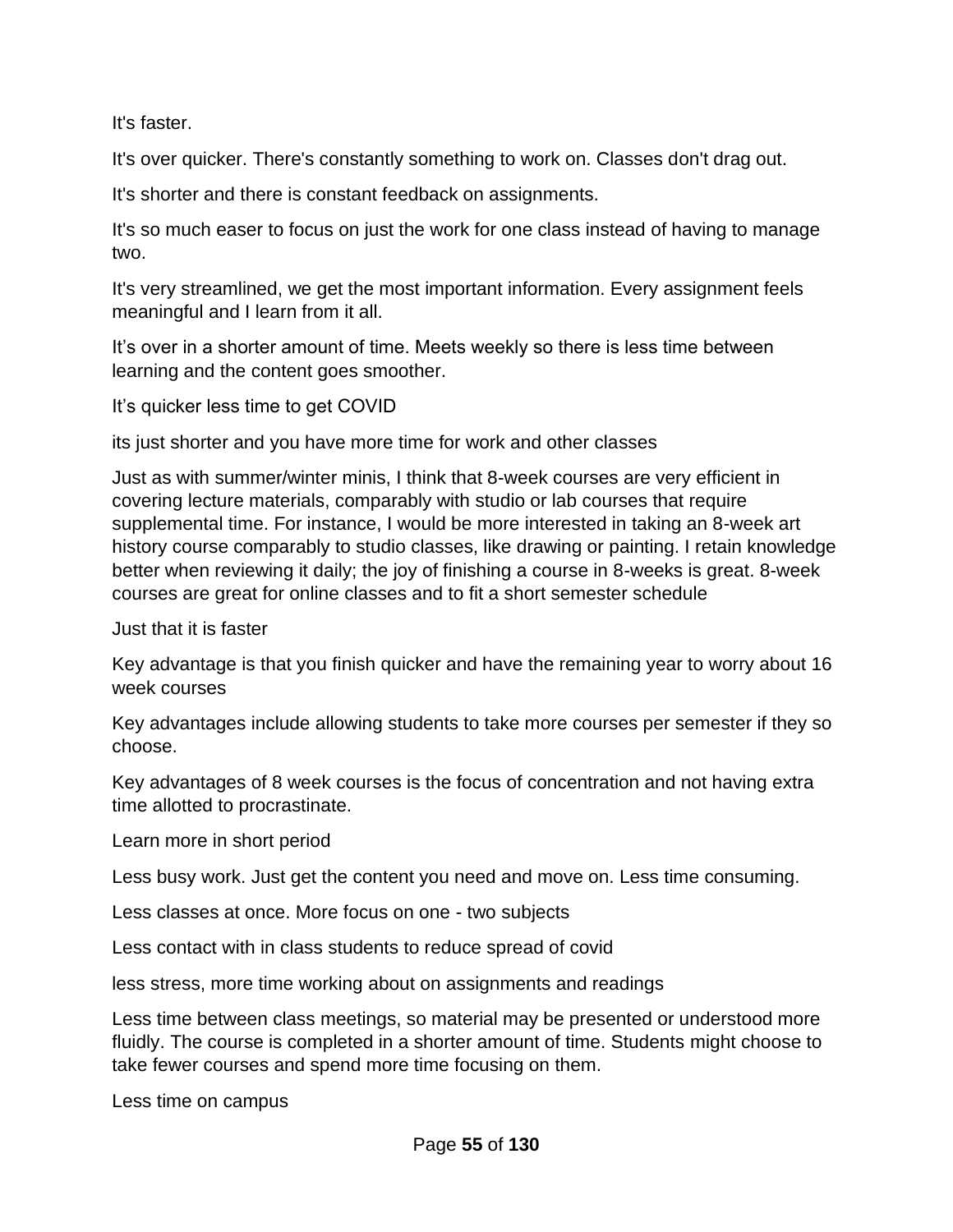Like a summer semester, it gets all the relevant information covered fast. Helps students like me with ADD by ensuring the information is not neglected.

Like a summer semester, it gets the content introduced quickly and helps to keep me engaged and active.

Makes it easier for a student to take more classes in a semester.

Material is relevant.

Maybe focused?

More adaptable to life.

More classes can be fit into a singular semester

More condensed workload, which allows me to free up more time for my career.

More course offerings throughout the year

More courses completed in a semester. I can focus on one course at a time and get it done quicker, rather than spend 16 weeks dragged out between two courses.

More courses completed in a shorter time period.

More courses in a semester

More courses in the same period of time. Less burnout.

More defined time to dedicated to classes. Information remains relevant.

More direct and straight to the point.

More focus on a course

More focus on one subject at a time.

More focused instruction

More interaction amongst the class

More time for research half the semester

More time in a year to get your courses done.

More time to take more classes and an earlier graduation date.

More time-efficient i wish there were more of them for the MSW I don't believe we have any

Moves fast, but keeps me focused.

Moving through the program in half the time.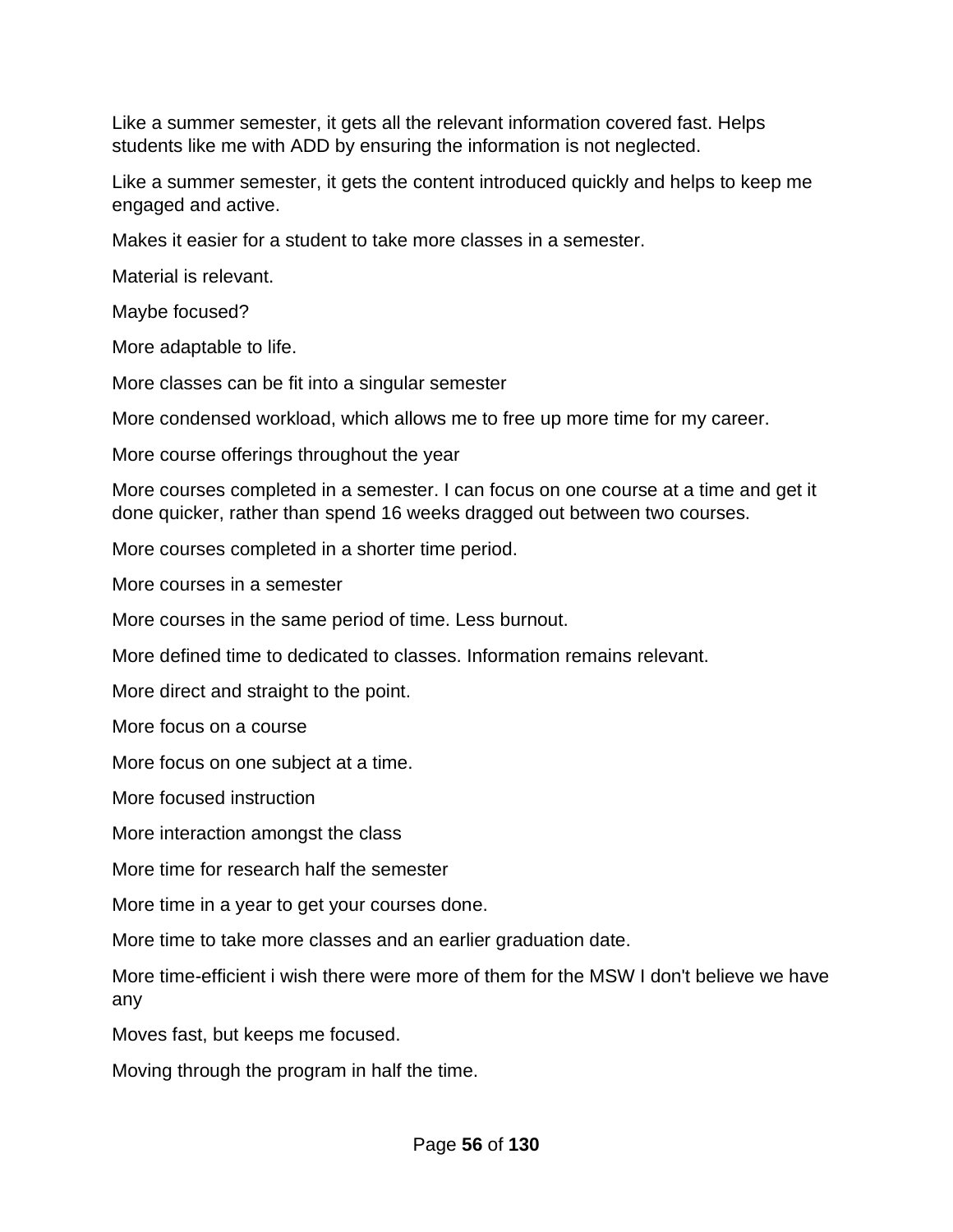My previous university was on terms instead of semesters so the courses were 10 weeks. A lot of my courses that I'm taking that are 16 weeks here feel LONG, drawn out, and slow for no particular reason. Leaving homework to every other week due dates or just teaching the material at a snail pace. It seems unnecessary and could all fit in one term.

| n/a      |  |  |  |
|----------|--|--|--|
| n/a      |  |  |  |
| n/a      |  |  |  |
| n/a      |  |  |  |
| n/a      |  |  |  |
| N/A      |  |  |  |
| N/A      |  |  |  |
| N/A      |  |  |  |
| N/A      |  |  |  |
| N/A      |  |  |  |
| N/A      |  |  |  |
| $\sf NA$ |  |  |  |
| $\sf NA$ |  |  |  |
| $\sf NA$ |  |  |  |
| $\sf NA$ |  |  |  |
| $\sf NA$ |  |  |  |
| no       |  |  |  |
|          |  |  |  |

No

No disrespect, but maybe reserve 8 week courses for perhaps a history, government, or English class. Course like chemistry, biology, pharmacology (i.e. any science course) should NEVER be 8 week courses. You need time to absorb the material.

No fluff assignments, everything is done for a reason.

none

none

None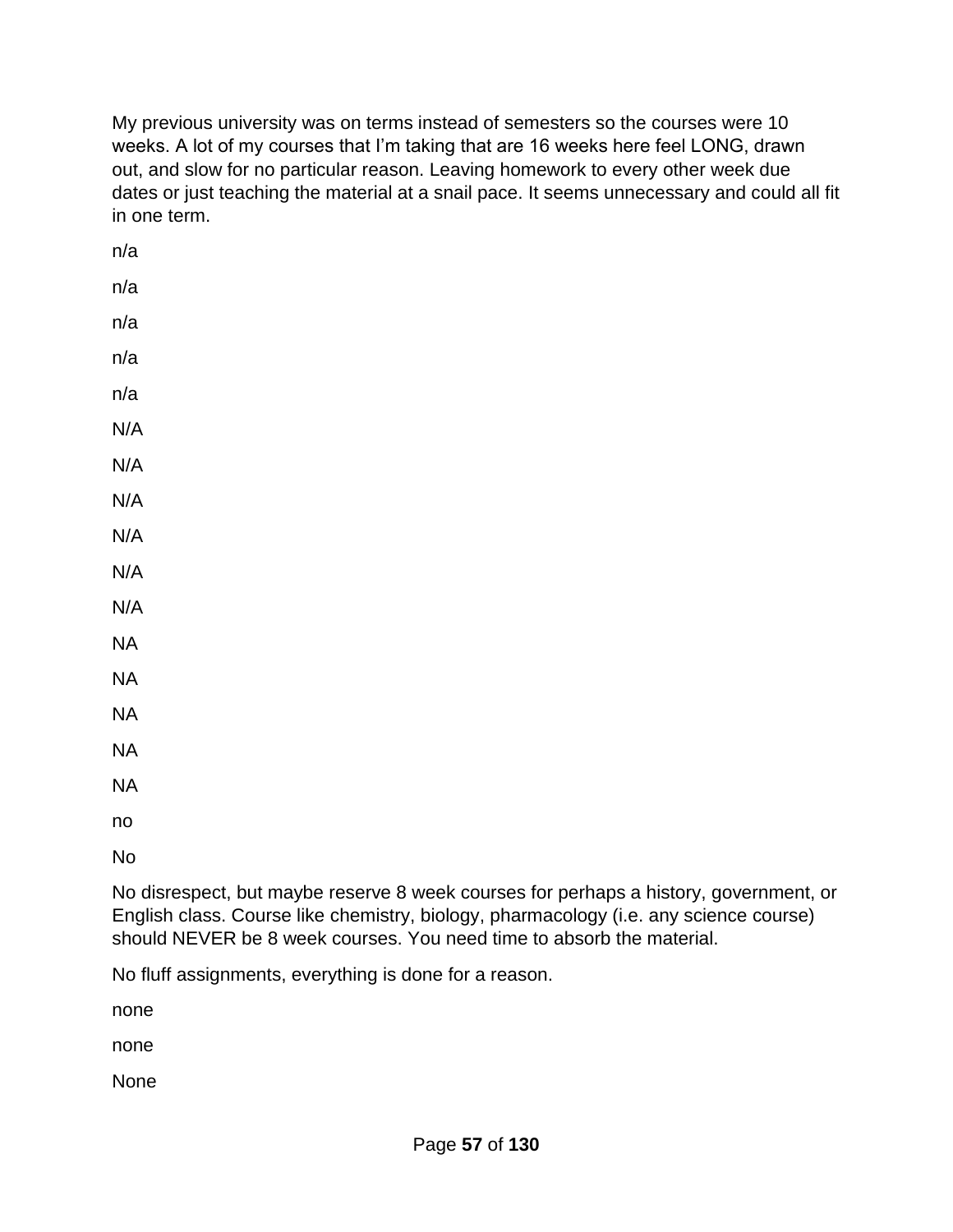None

None

None

None

None

None

None

NONE - Too short for a graduate course for me.

None come to mind

None if you want to cover the same amount of material. If the redundant material is removed that would be an advantage.

None, unless the entire university goes to the quarter system

None! I have full time job, and would prefer to be able to utilize the entire semester for each course. I do not have time to complete 8 week courses.

None.

None.

Not as heavy of a work load

Not as many classes taken at one

Not dragging.

Not really

Not sure I see an advantage since I've never had one. I assume they would be sequential and not concurrent - therefore one potential advantage could be that a student could focus on one subject at a time.

Not sure, have not taken an 8-weeks class.

**Nothing** 

Nothing in my opinion can be considered honestly. Actually, they will pose more disadvantages to me than anything.

Nothing.

nothing. graduate early

Nothing. I'm a working adult and need the full semester to be able to get the work done.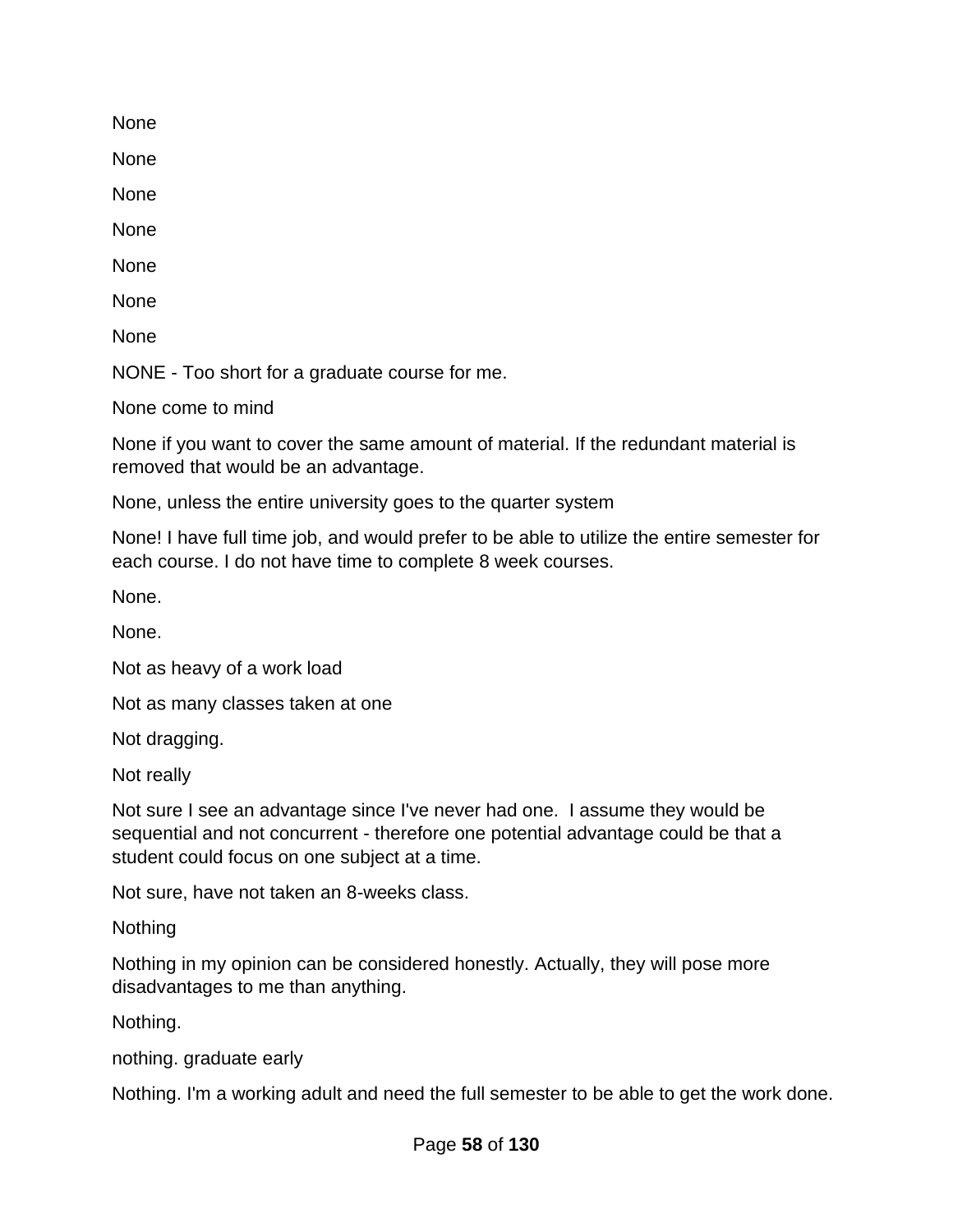Obviously, the speed at which courses can be completed.

One advantage is - you finish the course faster. Also, you can do 2 8-week courses sequentially, and focus on each course solely and fully. You may even be able to do 4 courses per semester (4 8-week courses), rather than 2 16-week courses.

One advantage is you get finished with a whole semester's worth of classes in half the time. You are able to take more classes considering there are some that are 8 weeks long compared to 16.

One advantage that I see is that if you are suppose to take two courses for a semester, 8 week courses might allow you to take one course on one 8 week session and another course in the other 8 week session. This will allow students to concentrate on one course at a time.

One core focus at a time instead of two.

One course at a time. Next summer should be more manageable.

One of the key advantages of an 8-week course is that I am able to take one course at a time while working full time.

One or two classes at a time. I am anxious to see how it will go and I praying for the best. I am excited about the degree and look forward to a change in careers.

Only focus on one course at a time

Only focusing on one class at a time.

Only have to focus on one area. Only having to focus on one course at a time.

Only having to worry with 1 class at a time instead of two classes at once.

Only taking one class at a time.

Over quickly

Pace Change Attention

Pace of work

Pacing - the momentum is better than a 16 weeks

People can move through their degree plan quicker.

People could graduate more quickly by fitting more classes into a semester. If a course has less content, it might be feasible to teach it in 8 weeks.

Planning classes around different conferences so that we don't have to miss class time. Keeps from curriculum being dragged out. Could allow for classes to be scheduled in such a way that 8 week are class focused and another 8 weeks are research focused.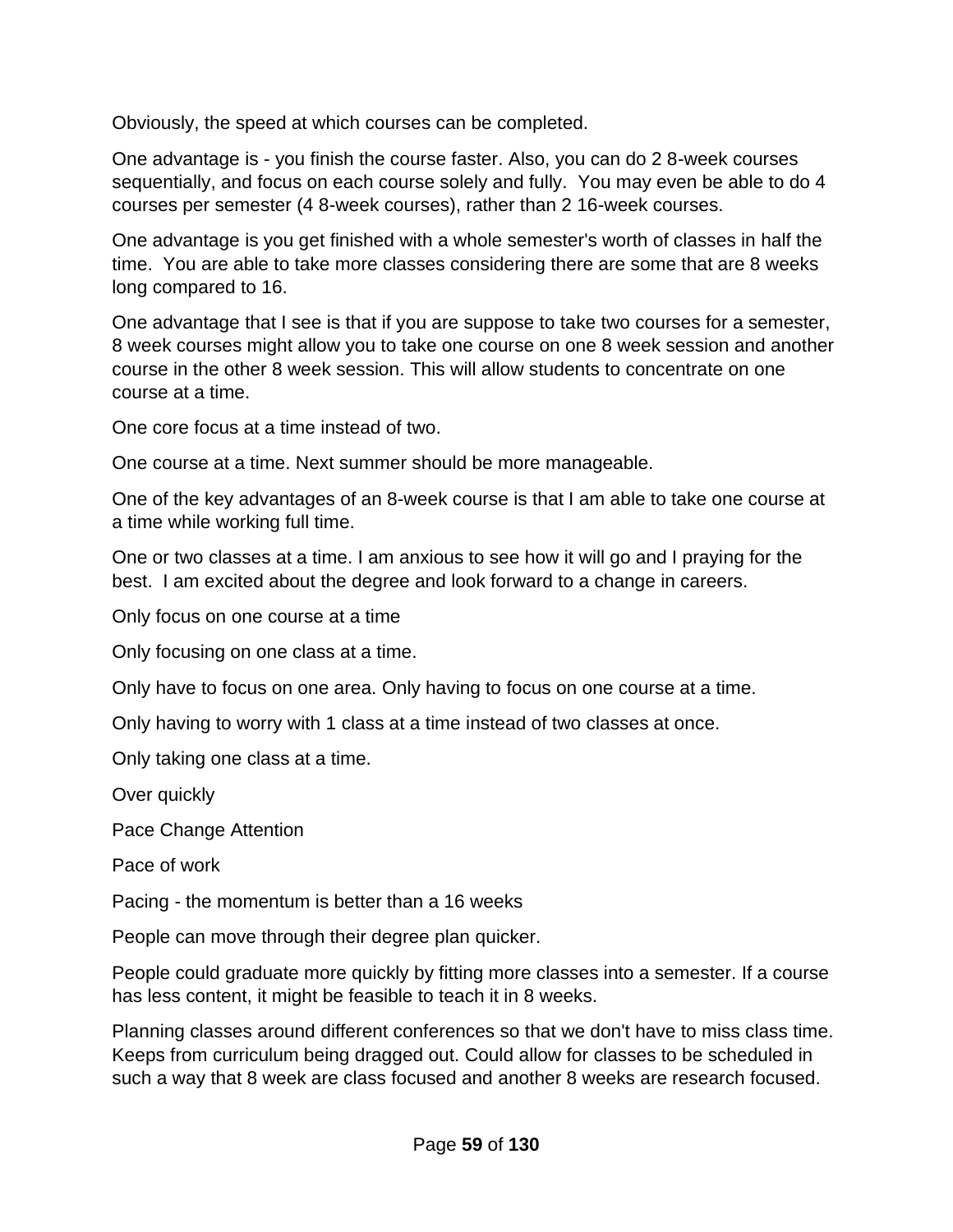Possibility of more classes in a semester.

Possibly graduating sooner or taking more classes during a semester, but with people who already have enough stress, this adds even more.

Potential for a more customizable graduate-level experience.

Provides a quick option if missing credits that need to be completed in order to enroll for next semester.

Quick credit

Quick finish

Quick study of general knowledge of a specific topic.

Quick turnover on course credits

Quick, to-the-point instruction. The "fluff" is left out. These short courses are easier to fit into our already busy schedule.

Quicker class, Can get your degree finished sooner than the traditional 16-week course.

Quicker completion time.

Quicker pace, earlier graduation time

Quicker semesters

Same course taken within shorter periods.

Save time

Schedule flexibility. Completing a degree in a more timely manner.

**Short** 

Short term classes for the same amount of credit hours

shortened length

Shorter class length and being able to Complete your degree sooner.

Shorter class time

Shorter course material and cover more in-depth content.

Shorter period to complete course

Shorter semester

Shorter semester

Shorter semesters mean less time on campus, and thus, less chance for exposure to COVID-19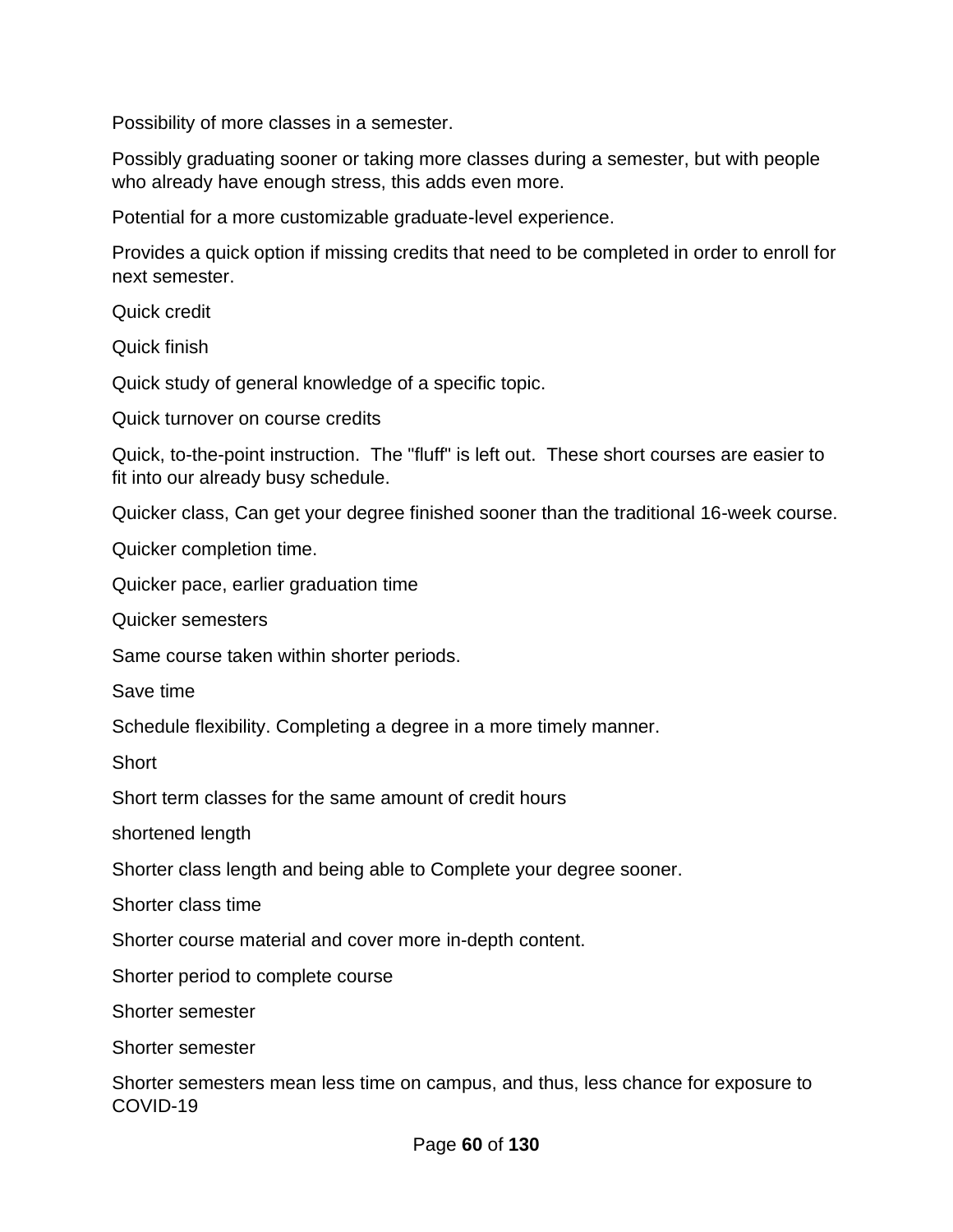Shorter term, don't have as many classes at the same time

Shorter terms may mean that more hours can be completed in a semester if students take back to back classes.

Shorter time

Shorter time being in one class, and finishing double the classes in shorter time.

Shorter time frame for graduation.

Shorter time in college

Shorter time period allowing for more course to be taken in one semester.

Shorter time to complete the class

Shorter time, could do more classes in a semester

Similar to summer courses, which is rigorous but also worth it.

Simplification of focus for one class. Working full-time I can devote my time to one class.

Since I'm only taking 1 class this Fall 1 term, it is easier to focus (compared to taking 2 classes).

Since most of us are full time workers as well, it allows us the opportunity to get the class material we need in half the time required.

Singular focus instead of going separate directions

Some say it helps students get their credits faster, but I find that statement debatable. Some say that it is easier to focus on 2 8-week classes at a time rather than 4 over 16 weeks, but I don't know anyone that has all 8-week classes so I'm not sure that such a situation is much of an option.

Sometimes the 16 week semester drags.

stay focused, shorter length of class, one class at a time opportunity

Staying on pace for graduation and maintaining one's motivation to complete the course and the degree.

Students could take two 8-week courses in which it allows students to finish their program sooner if they wish

Take more classes per semester. Lighter work load.

Takes up less time and fewer weeknights throughout the semester. Meeting weekly helps stay engaged

Taking 4 courses in the semesters instead of 3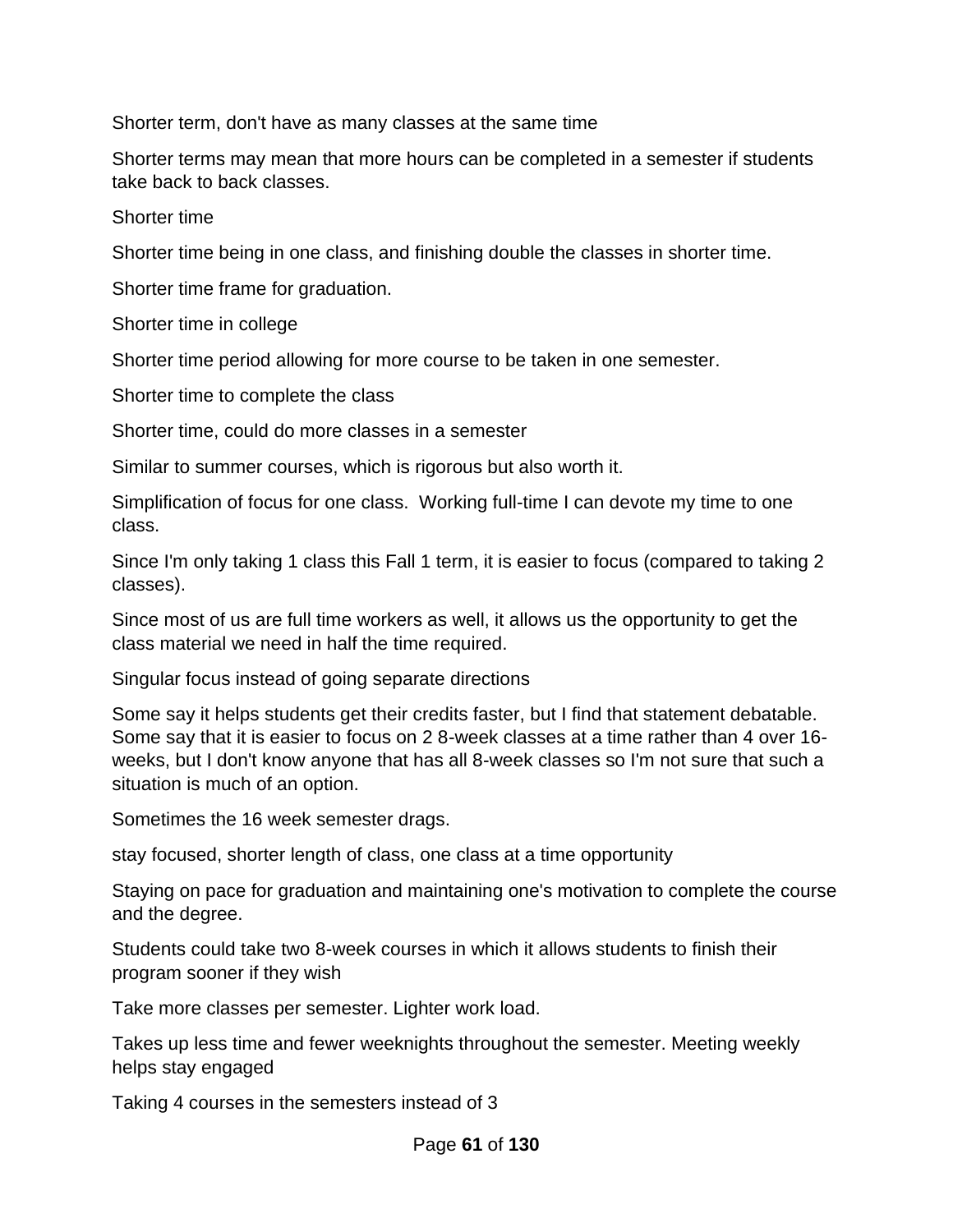Taking a pre req the first 8 weeks and being able to complete the next class in the same semester

Taking fewer classes but at a quicker pace allows students to focus and better comprehend the material. For part-time students, this can make it easier for them to balance life and school because the course will only be 8 weeks.

Taking less classes at one time but the same amount in the semester so you can devote your full attention to the class

Taking less classes in shorter period of time let me be more focused in that specific class work.

The 8-week courses allow for quicker course completion.

The ability to complete a course in the first or second half of the semester allows students to remain full time easier.

The ability to complete the program in a shorter period of time. More flexible for hyperindependent learners (nothing definitive).

The ability to finish classes much faster than in a 16 week time period.

The ability to focus on content in depth in shorter courses rather than more classes for longer.

The ability to move quickly through each class, and complete my degree faster is great, especially since I am working full time

The ability to take a more diverse class load.

The ability to take more class within 16 wk. semester.

The ability to take more classes if some are 8 weeks.

The ability to take more classes is nice because I can graduate faster.

The ability to take more courses at one time without becoming overwhelmed with the work.

The ability to take more courses in a semester.

The advantages of 8-week course would be the time efficient to complete and start another in the same semester. It would be best for those wanting to complete their degree faster and graduate on time.

The advantages of the 8-week courses are to focus on one class at a time instead of having two going at the same time.

The assignments are graded quickly and are a little easier.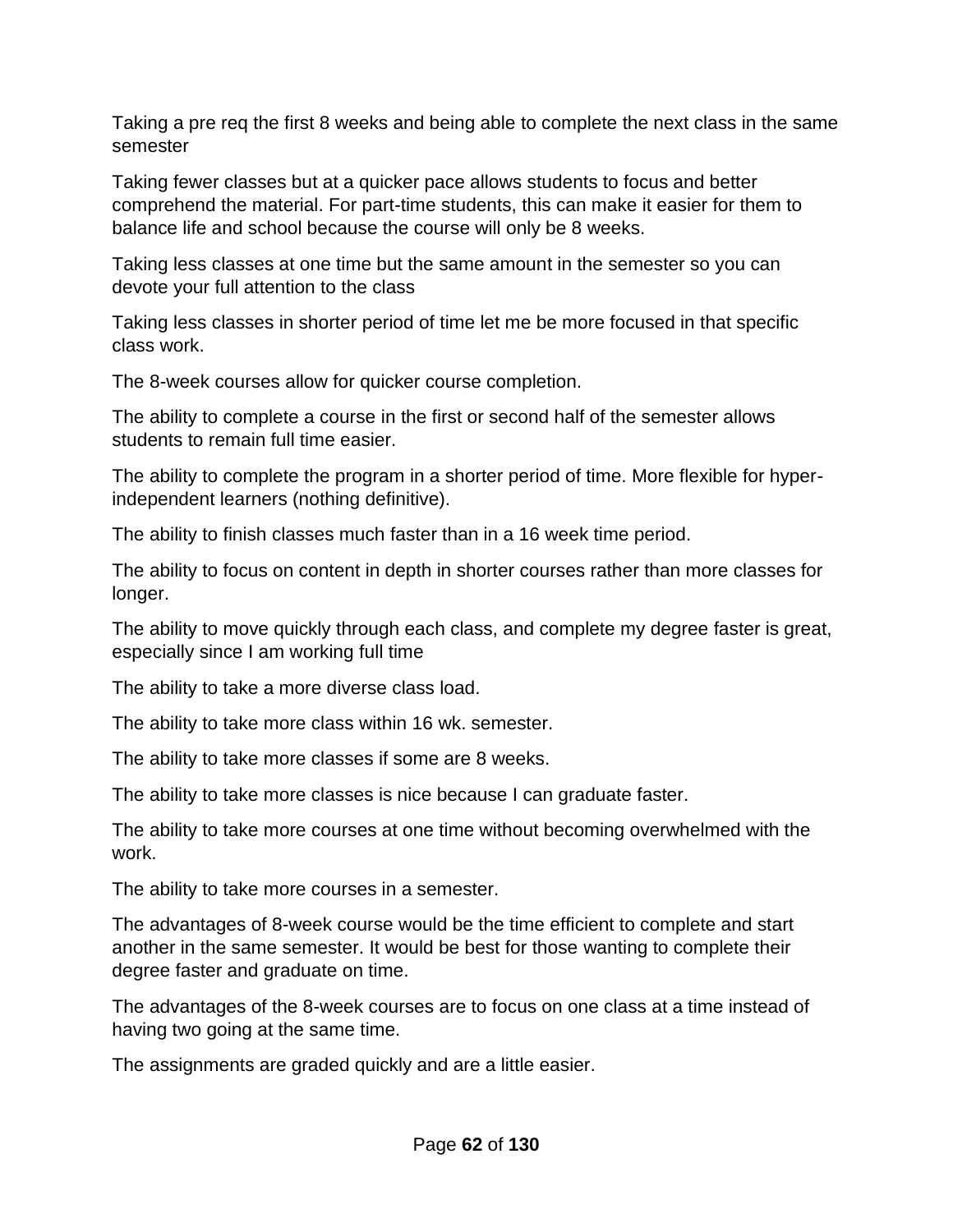The best advantage to the course is that it finishes sooner. I work full time in addition to grad school so having already finished a course is a huge break for my schedule.

The biggest advantage I see for an 8 week semester is that it is over faster.

The class goes by faster allowing the student to take another course after.

The class is put on fast forward mode and I am able to work more productively that way. Something is due every week and the momentum is kept up throughout the entire 8 week course.

The class is shorter

The class length is shorter. The session does not feel long.

The classes go by faster. I will also be able to take more classes in one semester.

The constant pace of work and it was over quicker.

The course ends sooner so if you need a quick condensed version of the course, you can move on to other priorities sooner. It forces you to learn faster than you normally would, which can be good for you sometimes

The course finishes earlier and your assignments are more spaced out.

The course is completed at a faster time. The goal of graduation will be completed earlier.

The course is completed early and you time to do other things.

The course is completed in a shorter period of time allowing the course to be over sooner.

The course is completed sooner. You can complete more courses in a shorter amount of time.

The course was over quickly, it was a summer session. But I never fully read all the chapters I was given, so I didn't get as much as I could out of it.

The courses are divided, but I am not sure the shortened time frame is beneficial for this program.

The courses could be completed in less time, creating an opportunity to finish one's degree a little faster.

The courses will be completed at a more rapid pace as compared to the normal course schedule.

The fact that should the semester be truncated, the material has already been condensed or truncated, while 16-week courses would have to adjust on-the-fly.

The fast pace and easy to focus on one class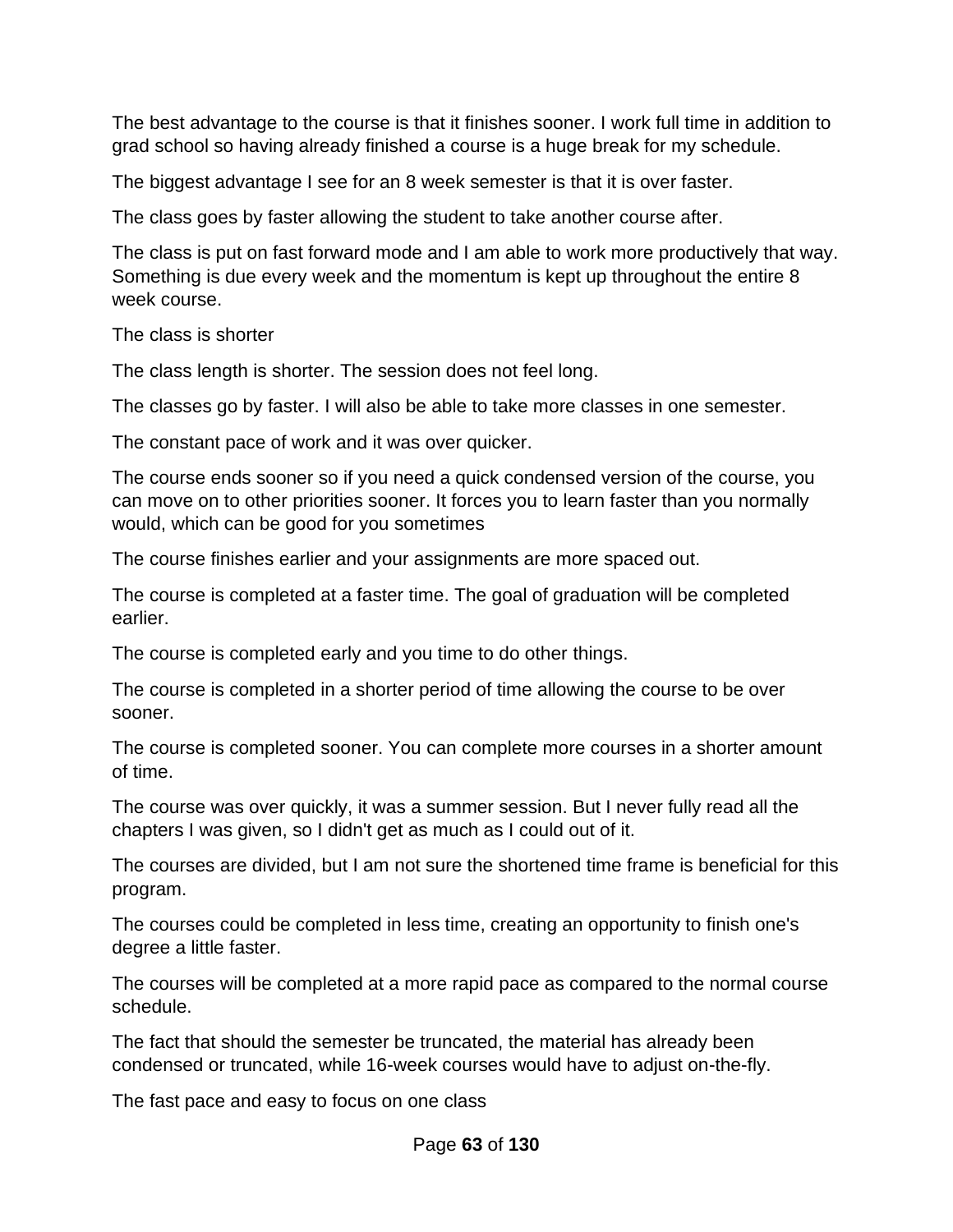The focus is only on one course instead of two.

The key advantage of 8 week courses is one is able to focus solely on one course at a time.

The key advantages are that more courses are completed in a shorter amount of time, students have the flexibility of focusing on one course at a time rather than multiple courses running simultaneously, and the same amount of work may be completed in half the time.

The largest advantage is that these courses are completed quickly. They are very fastpaced, and they teach a student how to manage their time in order to complete assignments in a more timely manner.

The only advantage I can see at the moment is that I can finish my degree faster than I could with a 16 week course.

The only advantage I see, is the potential to be finished with a course in a shorter amount of time. However, I only suggest this for the nursing theory, ethics, politics courses. I do not recommend this for the nursing sciences courses.

The only possible advantage is if a wider variety of courses might be offered each semester.

The opportunity to be organized and timely as well as time off after 8 weeks.

The opportunity to finish my degree more quickly.

The opportunity to get through classes quicker

The other 8 weeks of the semester can be focused on my masters thesis

The speed of them, there isn't much downtime, in a good way, moving from concept to concept. I like the pace a lot.

The student can compete more courses in a shorter time

Theoretically, it would be a quicker road to graduation.

There are none for me. It is too fast-paced while working.

There's advantage in an 8 week course in starter level classes because you continue to build on what was taught the day before but for upper level classes it would be beneficial to have 16-week classes.

These classes are quick and are great for knocking out required classes quickly

These courses would be good for nontraditional students that can move their schedule to fit this model.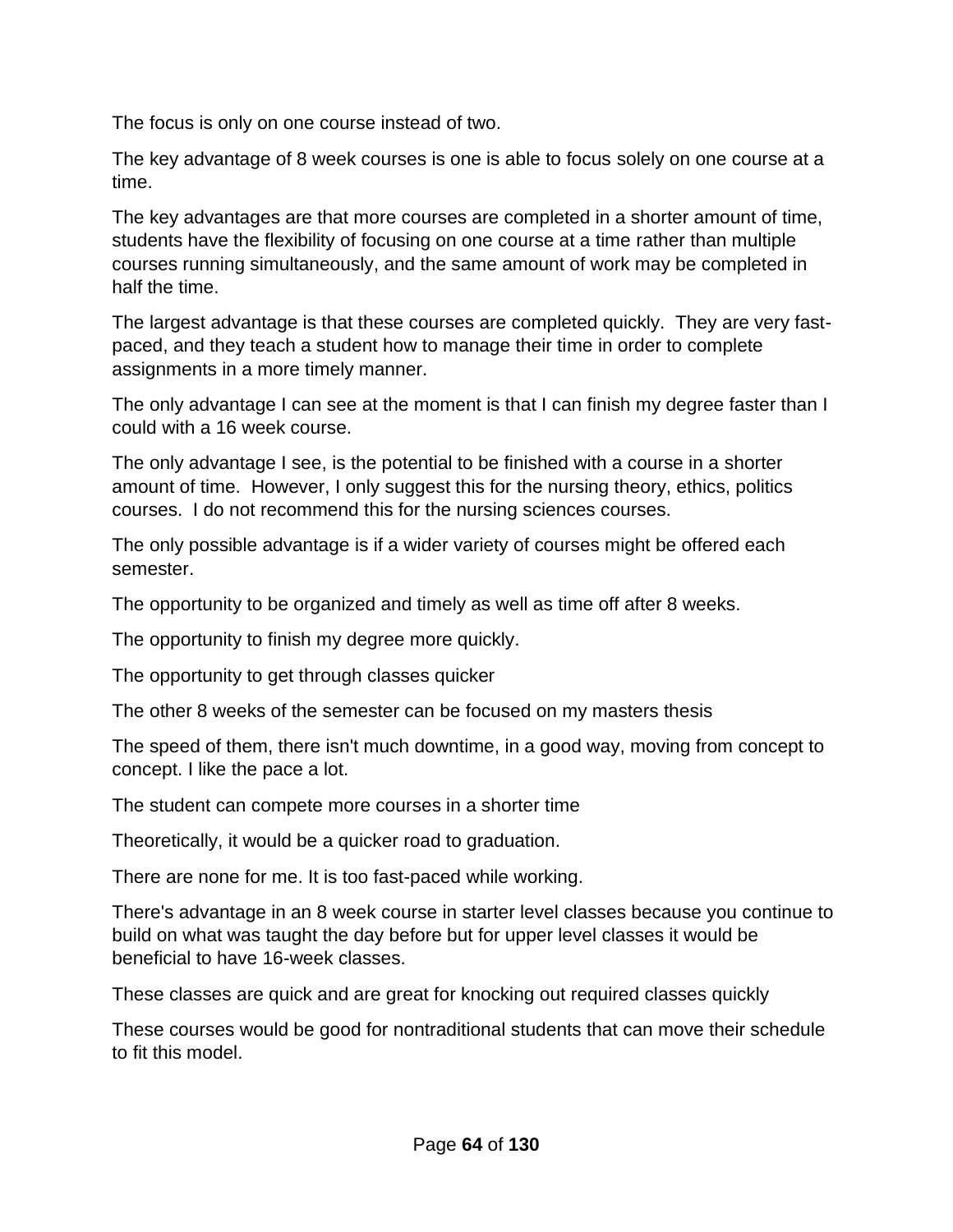They allow courses to be gotten "out of the way" quicker, which is probably advantageous for classes where the student doesn't have a substantive interest in the material beyond a superficial want to pass the class in order to attain his or her degree.

They are done faster.

They are faster, allowing graduation to happen faster, while more work, I am willing to work harder to get to graduation faster

They are over in 8 weeks - that's the only advantage

They are over sooner.

They are quick and you really get to the point of what you need to know without the extra busy work.

They are quick.

They are shorted and allow students to take more classes during the entire semester

They are shorter and so you are done with them sooner which is kind of nice.

They are shorter. Individuals can finish the program quicker with 8 week courses.

They do allow you to complete a whole course in 8 weeks.

They may help some people graduate early.

This course can probably be a good option for specialized studies or studies concentrated on one subject or maybe two, no more. Because the university bureaucratic times and the diversity of their students do not allow it to succeed in a standardized result, I mean, depends on what the university community wants and the university can provide them. Times are changing, and so we do I.

This is from the perspective of a professor since I am one who is also in the LEAP program. I like teaching 8 week classes because they are quick and students are forced to focus on content in a short span of time. Again, this is based on my experience teaching undergraduates.

This will allow me to graduate twice as fast. I work full-time, have a 5-year-old at home, and my husband and son both play sports. It is hard for me to dedicate enough time to do the reading for more than one course. If the courses were taught as 16 week courses, then I would only be taking one this fall.

Time efficiency

Time efficiency.

Time flies

Time frame to graduate and to enter the workforce is shortened.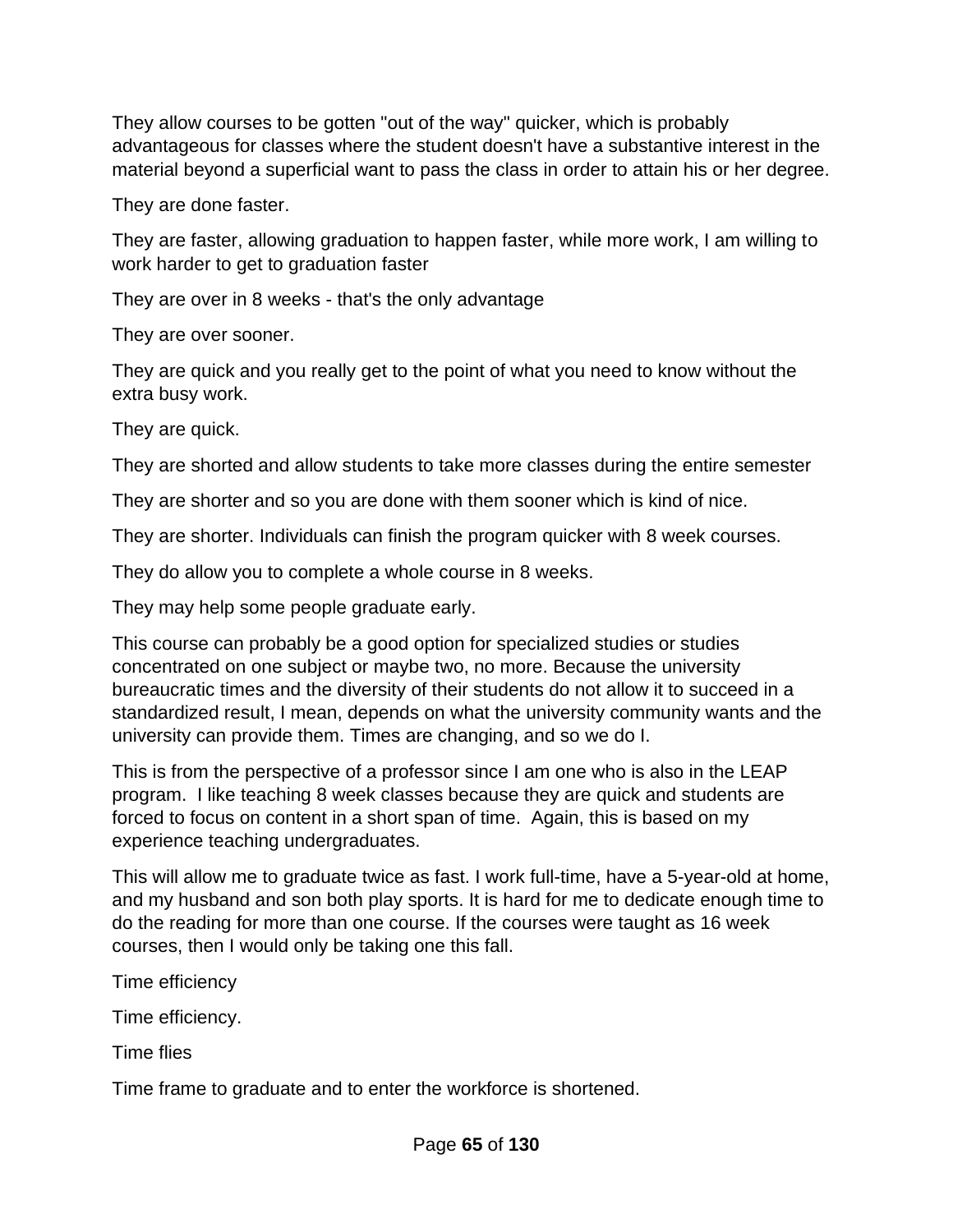Time is an advantage over a 16-week course. Depending on the student's life circumstances an 8 week can get them faster to reach their goals of accomplishment. i

Time savers and better focus

Time to absorb the information without rushing, as well as, being able to complete your assignments in a timely manner.

To be able to fit more courses in a semester to hopefully be able to get your degree on a quicker timeline.

To be honest, I do not see an advantage to them. I do not think it is generally a good decision to try to cram the same amount of information from a 16 week course into 8. It seems like just asking for information to be left out, or for standards to be less rigorous.

Turning in assignments on Tuesdays, professor Zoom meetings on Sunday nights, focus on one course.

**Unsure** 

Using an 8 week course model allows students to go through their courses at a faster pace. Many students whether graduate or undergrad would benefit from an 8 week course as being able to get 2 classes a single 16 week session. By allowing the students to take 2 8-week, it gives them a chance to complete the necessary courses for their degree plan. An 8-week course is similar to summer courses in the time period but instead of 2 8-week classes.

Versatility in course availability - i.e. not having to wait an entire year for a desired course to be available.

We are able to finish our degree more quickly.

We only focus on one course at a time.

Well for me, the two courses were not taken simultaneously. So for the first course, I could focus on that course with no worries about the second course since it starts after the first course is done. I saw this as a positive since I can put all my time into the course. Also if you have a cumulative final, it's easier to remember the topics you learned earlier in the semester since it's 8 weeks and not 16 weeks.

Well, at the school I was attending for my BA we would take one course at a time for 6-8 weeks. The advantage is that I was able to focus on one course at a time, in my opinion, I learned more because the focus was for one course at a time, and not feeling overwhelmed. At the end of the semester it was 4-5 courses. I think it was a good way to retain more formation, instead of rushing through the material.

Well, if I am comfortable taking two per 8 weeks, I can complete my studies a full semester early.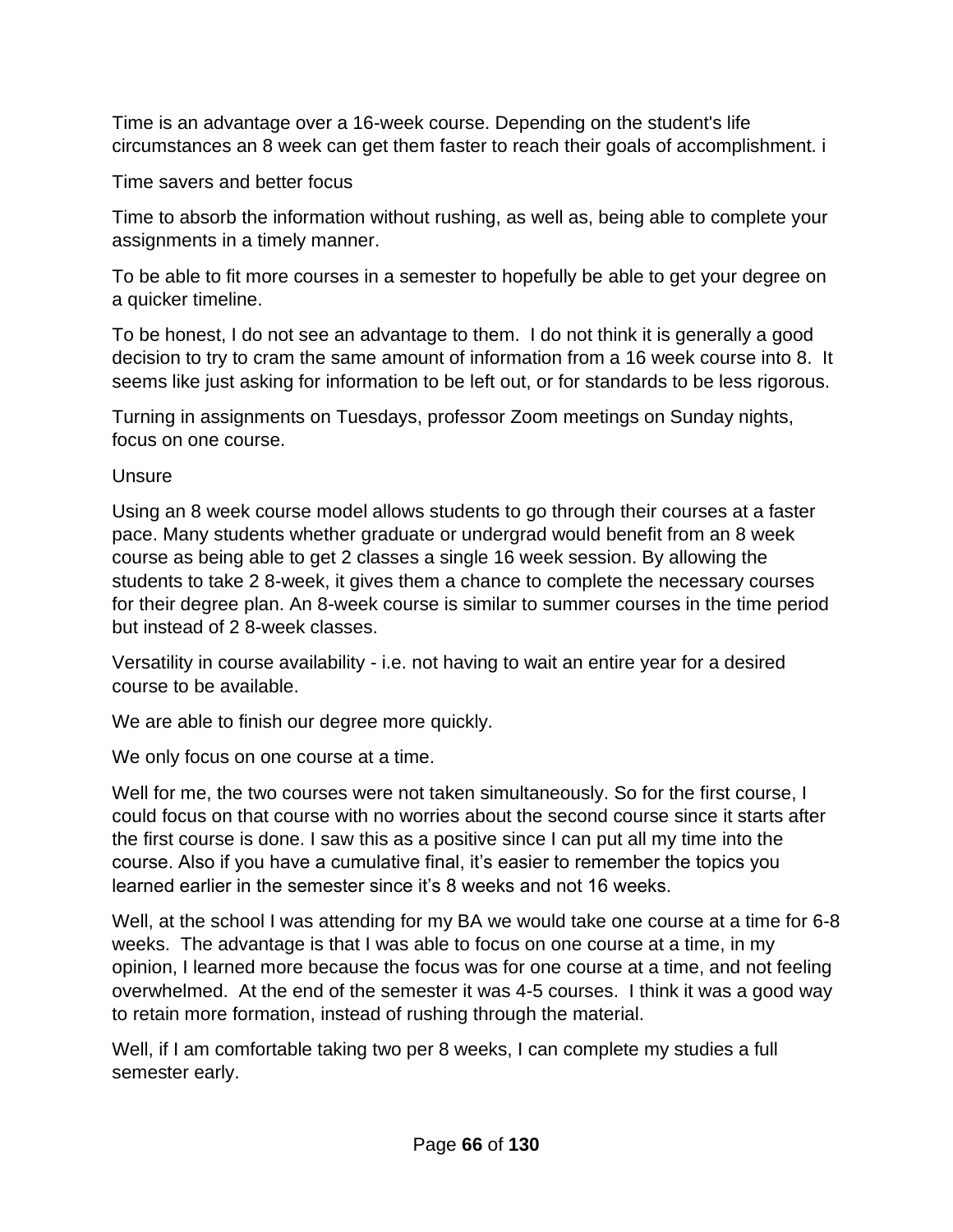Well, of course you finish the classes faster and are more stimulated by not having free time to get accustomed to doing nothing.

While I only had the one course, for those that would originally be taking 2 courses at once, splitting the 16 weeks up into 8 weeks each allows students to focus on one course. I feel this provides us with more time to understand the materials and create better assignments.

With working and going to school, it is nice to only have to focus on one class at a time.

Working through the courses separately is nice.

Works at a faster paced, has been self-paced, but you get the course done faster. Easier to retain information discussed.

Would not know yet

Wrapping up the semester early so I have more time to work on thesis-related work.

Yes it allows you concentrate on one class at a time and as someone who is working and has a family it was very helpful.

Yes, you would get through things faster, but is faster better? Is that enough time to cover the material justly? I'm not so sure. If it was a topic I knew well, maybe, but if you really want me to absorb something, I need time.

You are able to complete more courses each semester

You are able to move fast and in my program, I get to focus on 1 class for 8 weeks, instead of 2 classes in 16 weeks. There is some benefit to one class focus at a time.

You are able to take more classes within a semester and within a year.

You are only worried about one course instead of 2 courses.

You can complete classes faster, and you can get closer to your degree and graduation. If you have classes such as electives, this can be an advantage to getting it done faster.

You can complete courses in a more accelerated fashion.

You can complete degree requirements sooner than expected.

You can finish quicker and possible take more courses if approved and time outside of school allows.

You can focus on one class at a time. I have loved it.

You can focus on one course at a time.

You can get an entire course completed in half the time.

You can get it done and have some off time.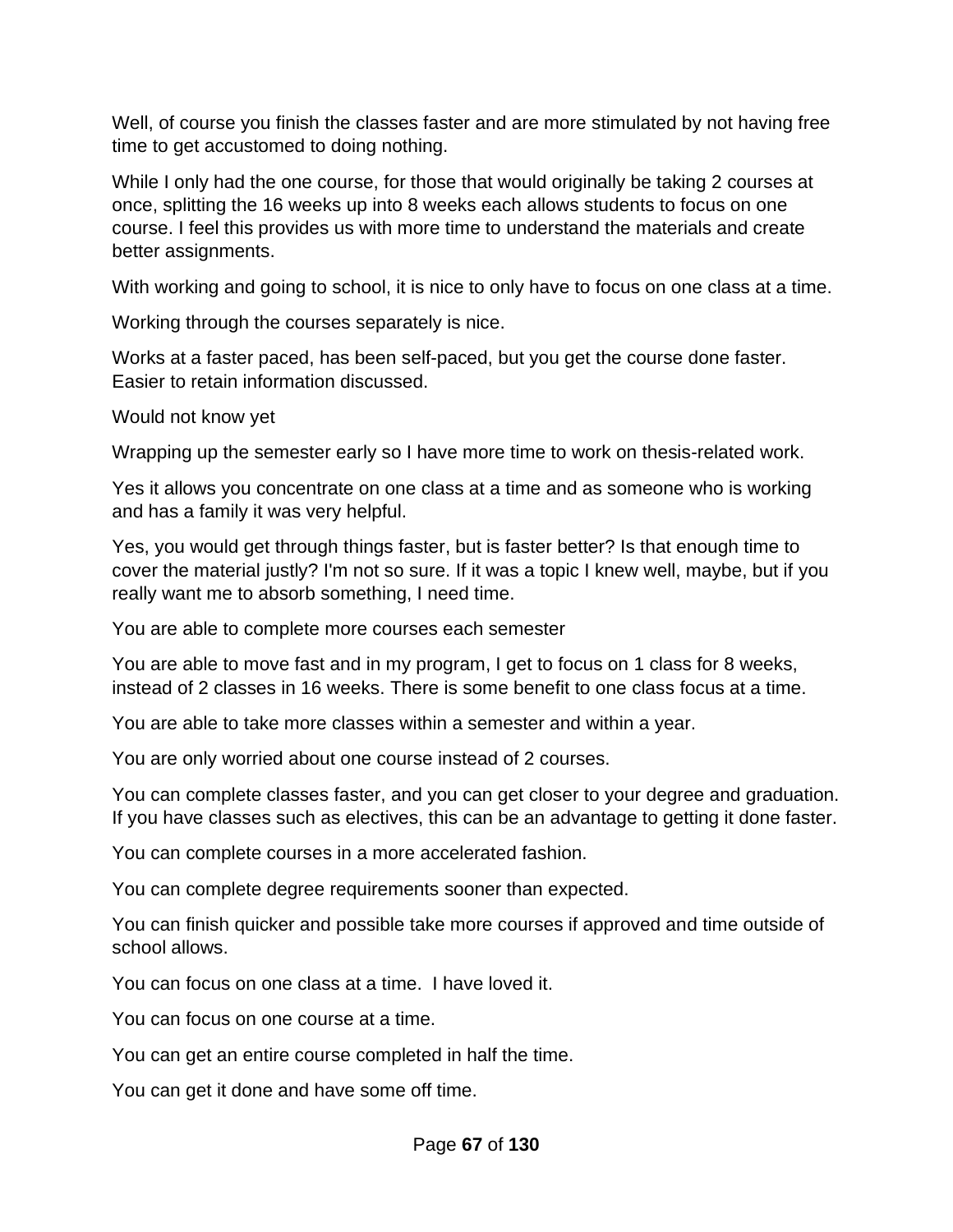You can get more done in a short period of time, however I am not enrolled, nor have I ever been enrolled in any.

You can get through a program faster.

You can get through the course quicker which means can take more courses and get done with program and a faster pace

You can get through your degree a little faster and with the 8-week course, the professor was very fair in the amount of work they gave us.

You can get through your degree plan faster than the traditional 16 week course.

You can move through the course at a rate that saves time.

You can take more classes in a semester or focus on a few at a time

You can take more classes throughout the semester and you can get the same amount of work done in less time.

You can take more courses in the span of one standard semester.

You can take twice as many classes.

You can wrap up your degree/cert quicker

You complete it faster which allows time at the end of the semester for you to breathe and work slower on the other class.

You could complete a graduate degree faster.

You could take more courses per semester

You get all of the work done in a shorter amount of time so that way the rest of the semester you can focus on work

You get the course over and done with

You get the same amount of credit hours that you would in a 16-week course in a shorter amount of time.

You get through the material faster

You have a little more space in the overall academic year to balance other facets of your life.

You learn the material and then get to move on.

You only complete one course at a time.

You work hard for 8 weeks, then you are finished. Very similar to summer classes!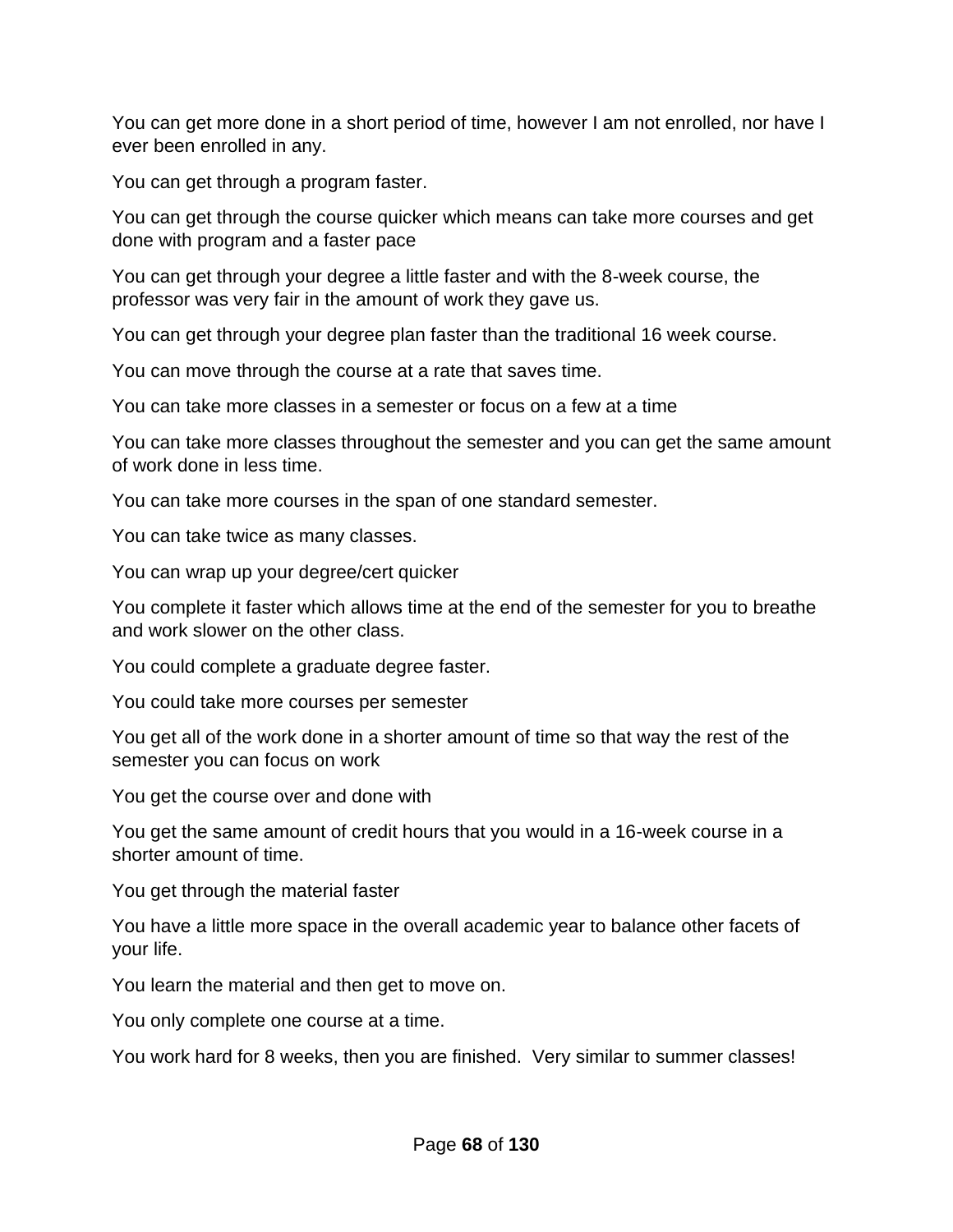You would be able to complete your degree in less time if you could take 4 classes a semester instead of two (which I take because I work full time)

You would finish classes sooner and would be able to take more classes every semester.

You're able to complete more courses in a semesters time.

You're able to complete the course a lot quicker than the normal.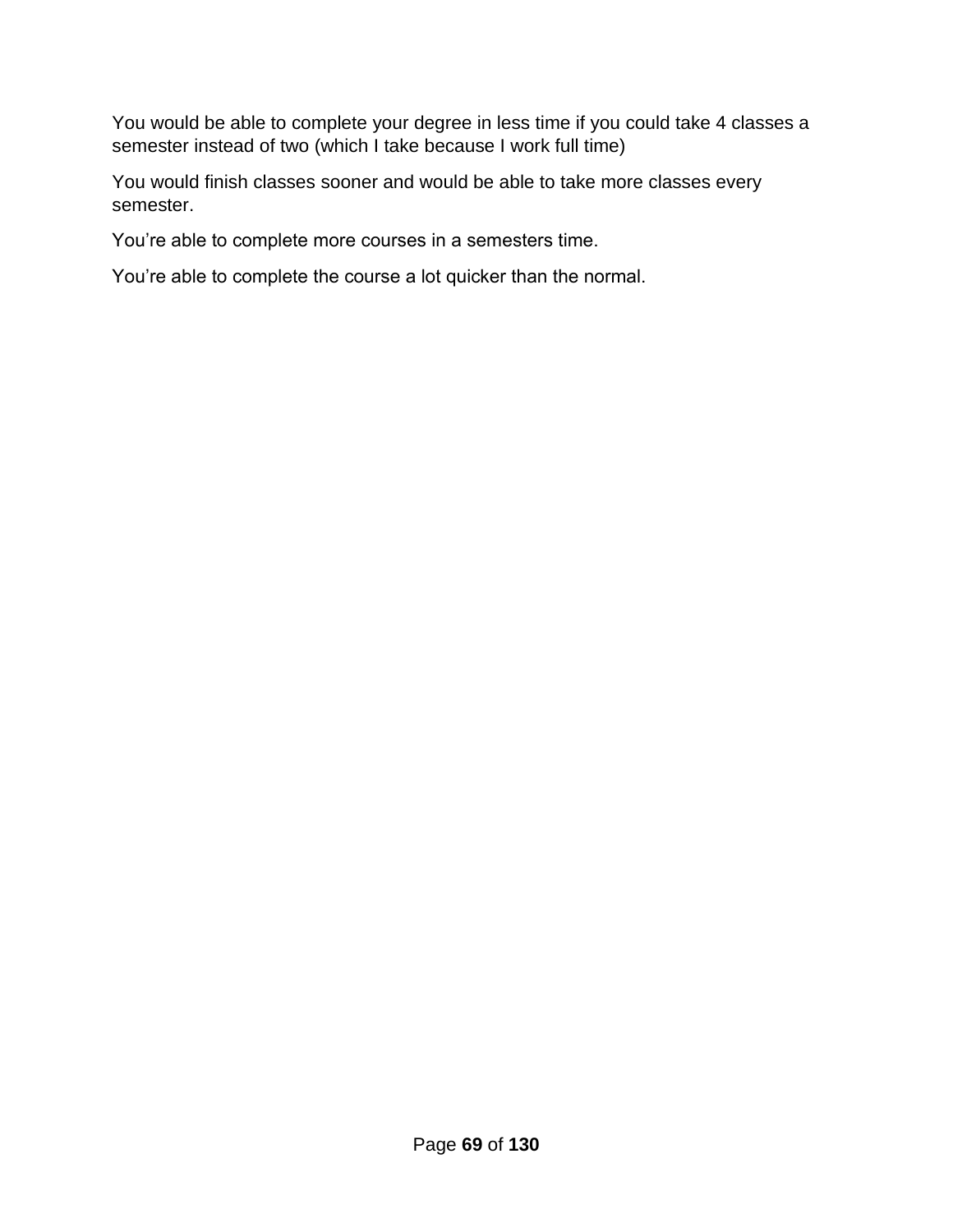## **Verbatim Responses**

## **Disadvantages to 8-Week Courses**

I do not think it is generally a good decision to try to cram the same amount of information from a 16 week course into 8. It seems like just asking for information to be left out, or for standards for students to be less rigorous. I do not believe the quality of education is comparable.

I'd rather take the time to really learn the material rather than rushing through it unnecessarily. Professors aren't used to teaching 8 week courses. It doesn't run smoothly. Lots more stress is pressed into less time.

If a course can be 8 weeks, to me we are saying that that the material is very easy to master, in which case it would be justified to have such an 8 week course load.

- Courses could feel rushed - May not have enough time to complete coursework - Course load will be heavy if working part-time or full-time jobs - Students may not have enough time to digest material

- Need to re-register mid-semester. - May be too fast paced for some students. - Places more pressure on instructors to grade faster.

- Personally, too fast - a little disorganized - too much information being thrown at you at once

- Requires full-time workload per week - More likely to have less knowledge retention because of higher workload in shorter time frame

- Too short time to link the core knowledge of the subject with the bigger picture of the industry and the society, local and global, and other dimensions of life. - not have some more deep critical thinking, nor any research project. - not going to deliver liberal art education as an important function of a public university - short courses at the college level are not appropriate because the intensive short courses for a particular career ready are much better, faster, and then cheaper.

-Can feel very rushed

-Faster pace -twice a week instead of once a week

-Less time to complete projects or get edits before final submission -can conflict with full-time occupations

-Sometimes too short to consume all the topics and information

-Students have no time to learn anything. They have to learn and dump in order to keep up with assignments and exams -Professors have to cut down 16 weeks worth of information into 8, causing important topics to either be cut entirely or shaved down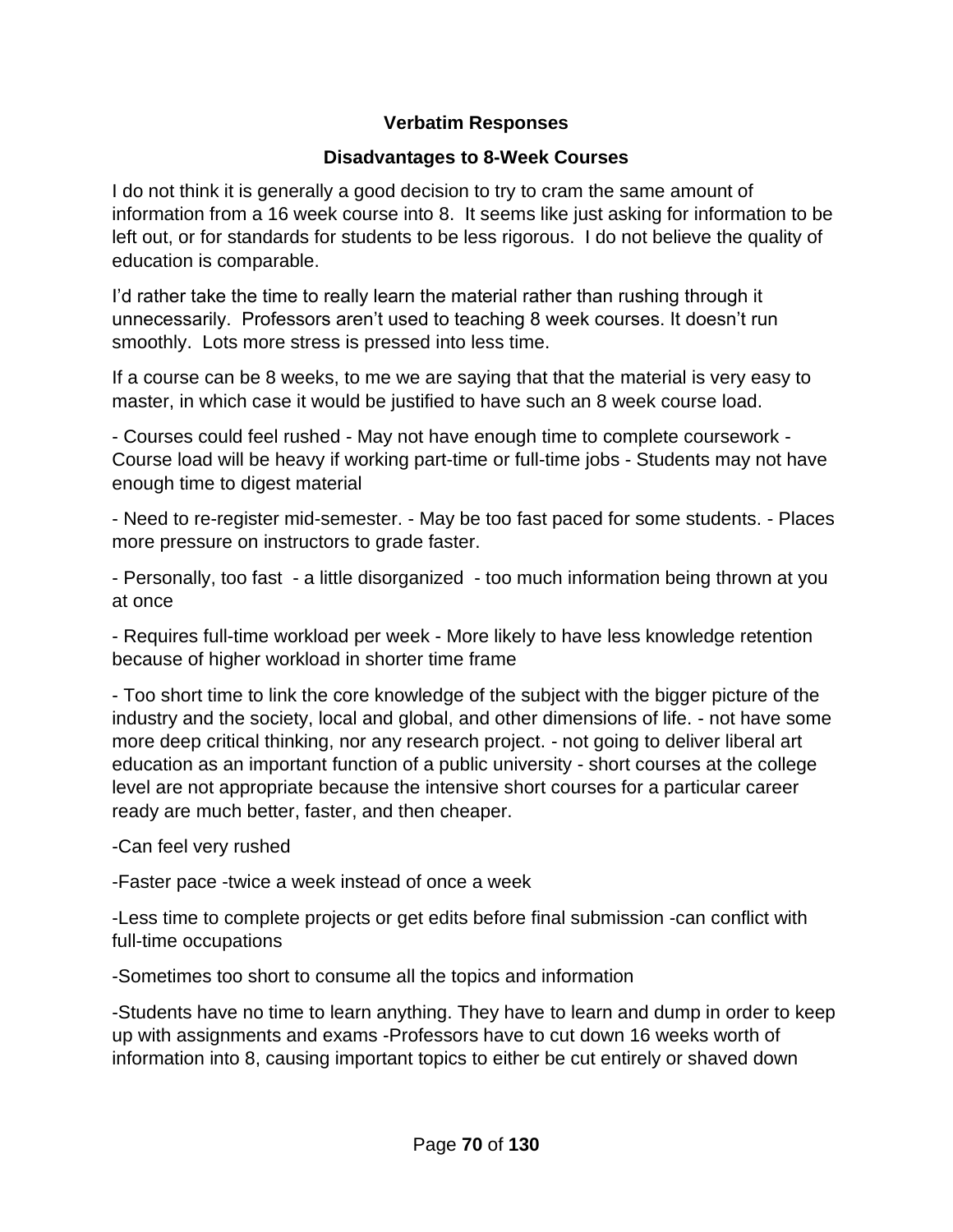\* Due to the truncated timeline student may not be able to digest the information they are learning and discussing in courses.

1. I need to be full time (9 hours) to receive the full financial benefits from the VA. These new classes may cause me to be unable to meet this requirement. 2. If I have to take 9 hours to meet my VA benefits requirement, I will not be able to work at all. These classes are rather intensive and I don't think i can handle that stress. 3. They will not help me graduate sooner because some of my classes have to be sixteen weeks.

16 weeks of content crammed into 8 weeks

8 week sessions might make it harder to keep up. Especially for people who work full time.

8-week courses appear to be online and to have work piled up rather than spread across 16 weeks. For individuals working full-time and more, this increased workload can prove detrimental in certain cases.

A disadvantage may be that the classes will be at a faster pace. The small assignments could be included into a class discussion on zoom and discussion boards could be due every other week.

A disadvantage of an 8 week course would be short dead lines, there would not be much time between due dates.

A high work load and time commitment.

A lot of assignments from week to week, seems very non-stop,

A lot of content put together and more work. Makes it's difficult for students that work.

A lot of information crammed into a smaller session. Students with disabilities may struggle staying on task or keeping up with the work.

A lot of material being crammed into a smaller amount of time

A lot of material in a short period

A lot of material will be crammed into a short amount of time causing undue stress on professors and students.

A lot of pressure and no time to learn.

A lot of work in a short period of time.

A lot of work to complete in a shorter amount of time while teaching full time and completing practicum hours.

A lot of work to complete while working a full-time job.

A more compressed workload to fit in the 8 week span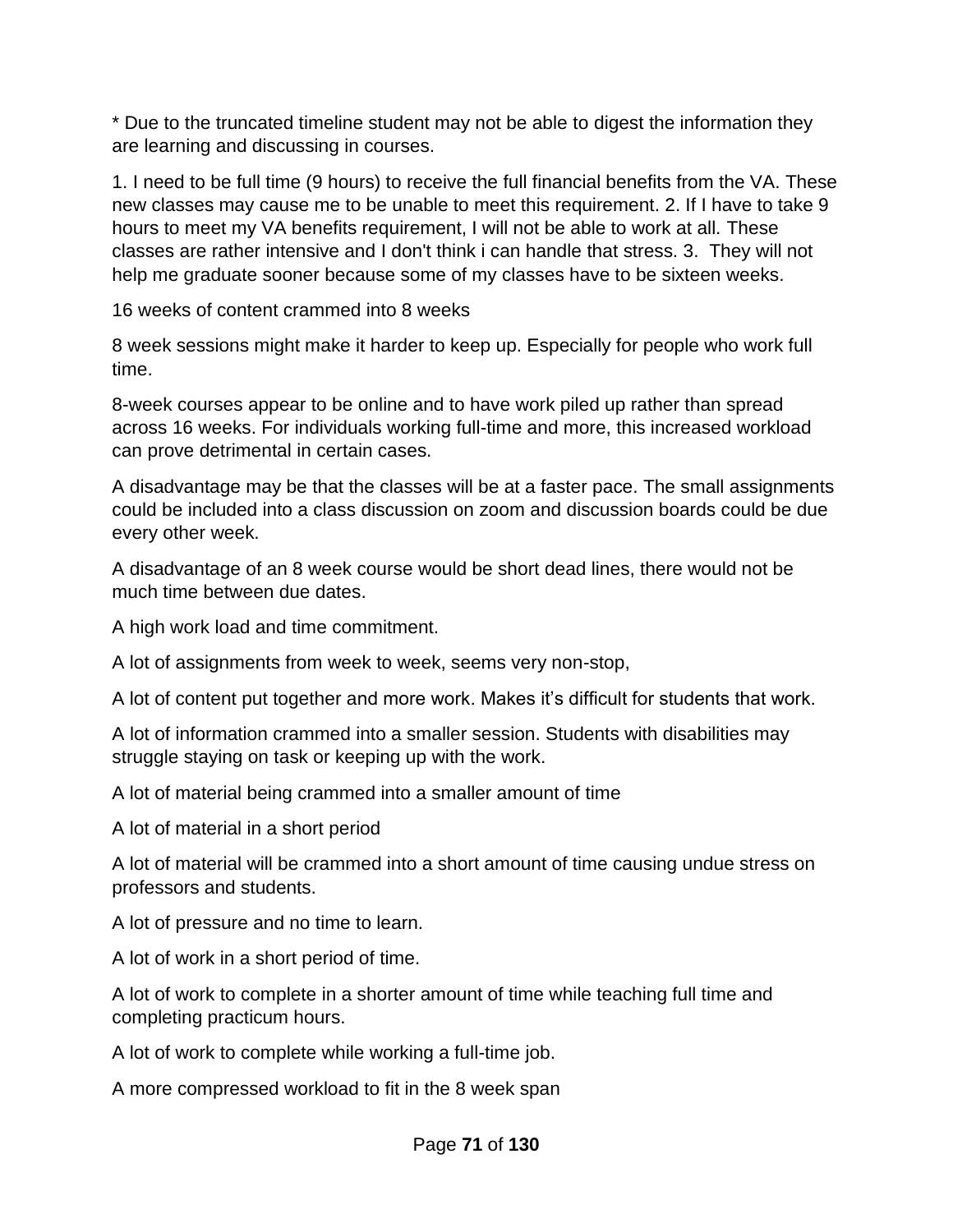A more condensed course may be too strenuous for a non-traditional student who is juggling a full time job, family and graduate course(s)

A pretty big adjustment for those used to teaching certain courses in the 16-week format.

A reduction in time for information to be presented, processed, and analyzed.

A shorter amount of time to complete work so if you get behind even a few days it can take a lot to catch back up.

A workload that is doubled.

Ability to allocate the appropriate time for classes in addition to full time job and family.

Accelerated learning is just that - accelerated. maybe it works ok for some majors but not for all

ALWAYS crunched for time.

Amount of work in one week

An 8- week course cuts your class time in half. You could end up feeling rushed through material and the course will not be as in depth as a longer one.

An 85-hour practicum in an 8-week course is insane. That was a lot to ask of a principal to accommodate in light of everything taking place this fall.

An overload of work and reading. Sometimes it can get confusing of what you're learning.

As a graduate student that has a full-time job, an 8 week course crams a lot of information, which makes it hard to really process and fully understand the course.

As a graduate student, I personally like the 16- week courses. We have a lot of other stuff going on, and learning so much information during a short amount of time is not good for me personally. I have a harder time retaining the information.

As a traditional student, the option of an 8-week course is off-putting. One of my courses shifted to an 8-week format. The course feels very rushed and overloaded. Managing this with my other 16-week course is cumbersome.

As I said before, time is elemental and our worst enemy.

As someone who works 40 hours a week a 16 week course condensed into 8 weeks could be incredibly challenging, especially if it were difficult material

As stated in an answer above - when teachers do not cut anything from a 16 week course offered in the 8 week course.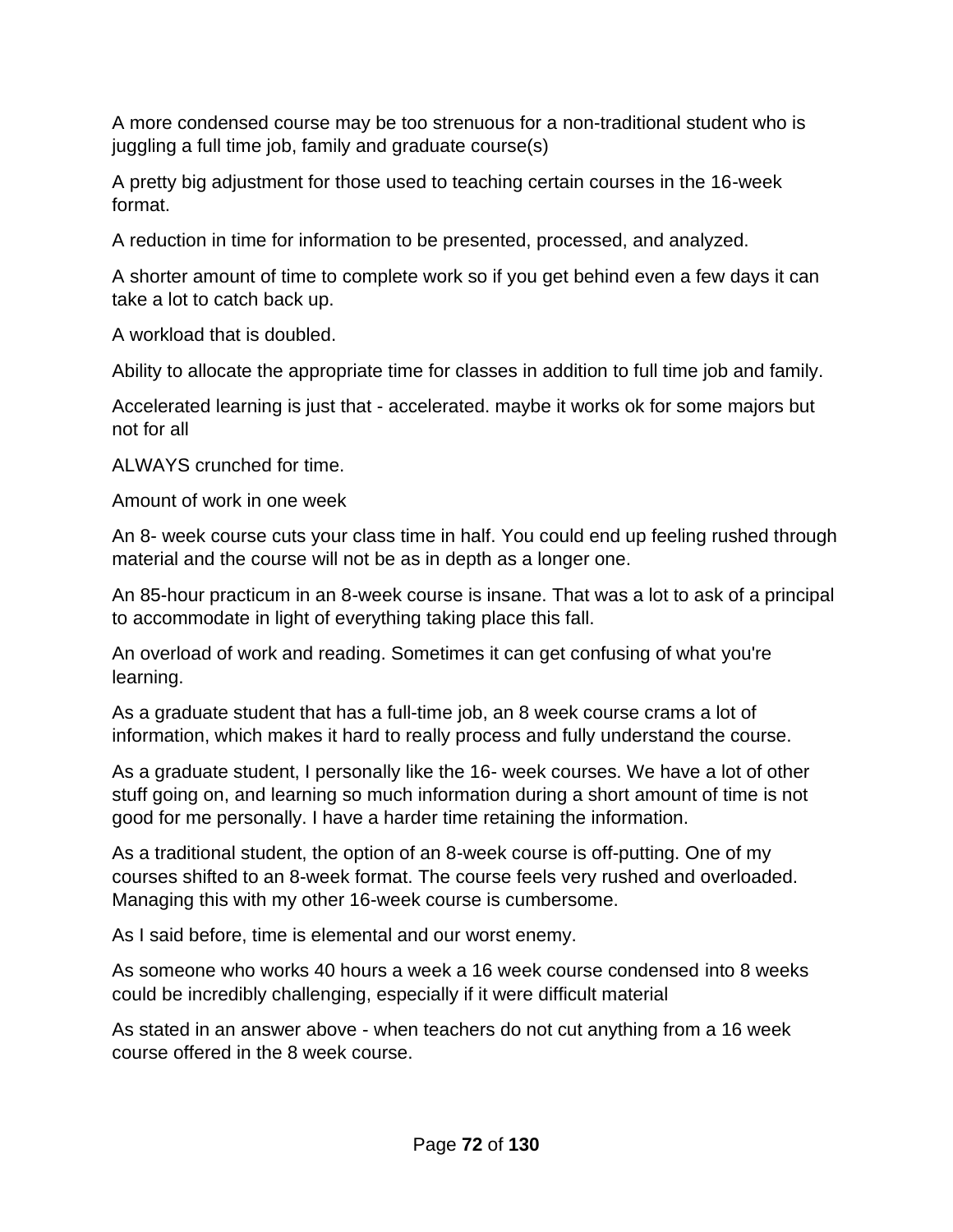Assignment deadlines are always closer than they appear. For full time workers in a pandemic and as a public school educator this has been extremely tough to navigate.

Assignment turn around is too fast, less learning time, less time for collaboration, class times go too quickly

Assignments are compacted.

Assignments are due a lot sooner.

Assignments being cramped together.

Assignments can pile up on a student. Less planning and work time.

Assignments have a quicker turn around but grading is still just as slow.

At SFA, it is already hard to graduate when you like if you missed one "Fall Only" or "Spring Only" course. Most of my graduate courses are currently not offered in both semesters. Now, with 8 week semesters thrown into the mix. It can be really hard to match up coursework properly to graduate if you deviate from the original plan at the beginning of your program.

At the graduate level, I would fear that an 8 week course would move too quickly and become very difficult for some students to keep up with.

A times it is harder and it is more on your own

At times, it does feel rushed.

Attempting to fit the content of a 16 week course into an 8 week course can only be accomplished by reducing the academic rigor of the class or program. While obtaining a degree is the goal of attending graduate school if you do not learn anything throughout the process then what have you really gained? Reducing the time required to complete a class will devalue the degree as a whole.

Based on my experience with my first course, the content felt extremely crammed and it was difficult to balance assignments and a full-time career. It felt as though all of the 16 week assignments were crammed into 8 weeks. I wish some assignments (writings specifically) could have just been combined to make it easier to focus on one assignment versus 5-6 which is what it was a few times.

Being able to keep up with all of the assignments.

Being stressed out and not grasping the material like I should. I found myself focusing on getting the work done rather than learning.

Can be detrimental to learning new topics. If the topic is something of a refresher course or something similar to a survey of many topics in a particular field, I think an 8 week course is great.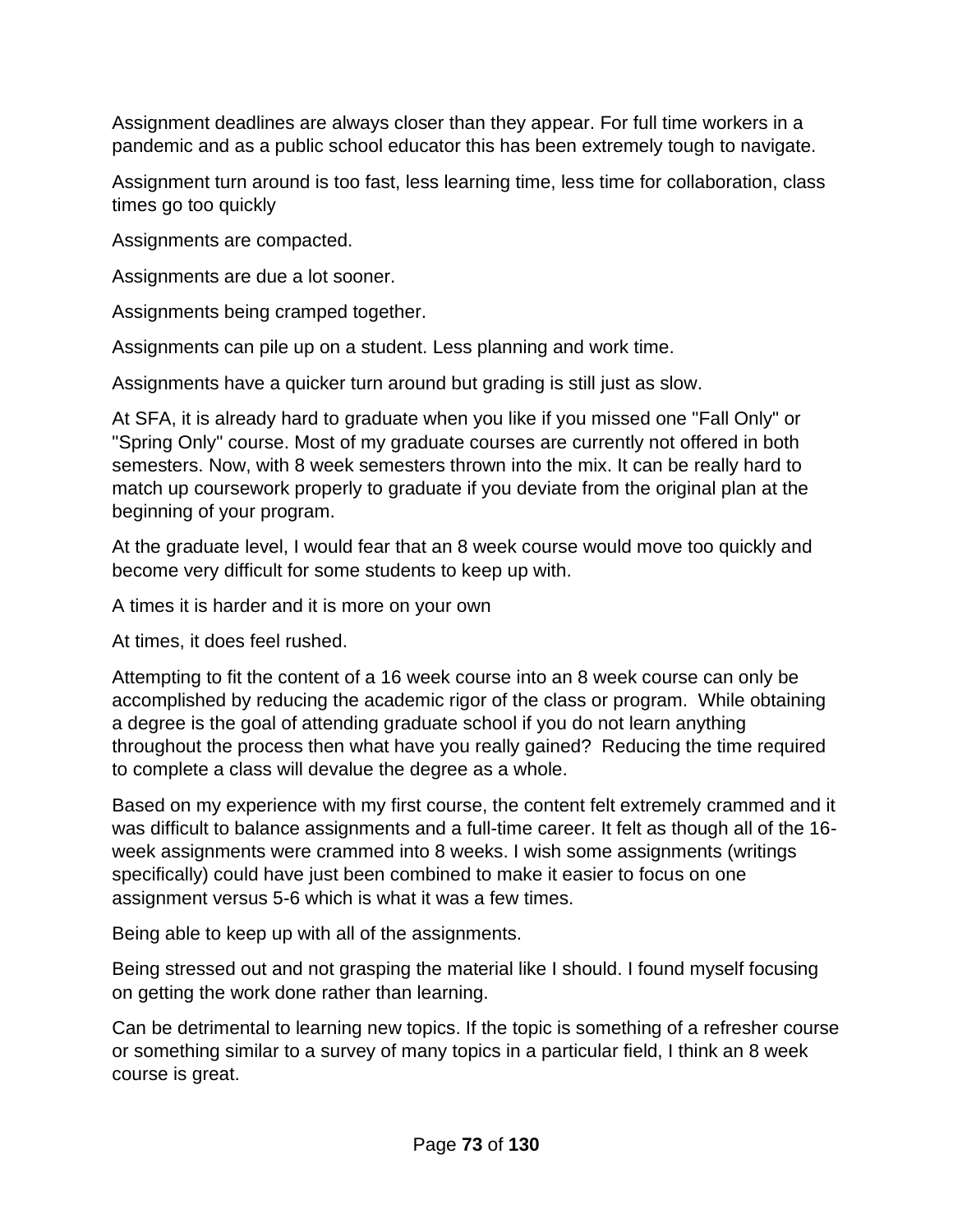Can be difficult for those employed full time with family.

Can be overwhelming because semester is condensed to eight weeks - if you have a lot of responsibilities outside of class (work, externships, research, etc.) it would be hard to balance everything

Can be rushed

Can be too much info to learn in a short amount of time.

Can't be as in depth

Can't fall behind. Can't drag out your work or neglect it in any way. Less time spent with professors building connections.

Can't take more than two courses if desired.

Cannot procrastinate Must stay on pace with course, despite any struggles or misunderstandings

Certain classes replete with a heavy reading and writing load seem like they'd be difficult to complete in that amount of time. Of course, I imagine the content would be adjusted to match the shortened time. Some will question the rigor of that, however - can students adequately learn important information if the class they are rushed through content and discussion?

Class times seem to increase a lot per day, and we have to meet more often for class per week. Less time to learn the material.

Condensed assignments from full 18weeks, but the professor not eliminating any of them to fit in to the shorter semester.

Condensed information, makes it  $=$  to two 16-wk courses

Condensing the time with the same amount of information makes it more difficult, especially time-management wise.

Confusion, administrative complexity, loss of a sense of community

Content is really packed in and it is fast paced.

Could be more stressful to get things accomplished.

Could feel rushed and not able to obtain a complete understanding of content.

Course is more compact and feels rushed Possibly missing critical information in limited time frame Assignments continue to include papers and projects that require extensive time which is challenging for students with families who maintain full-time jobs

Course load work would be double and gives students less time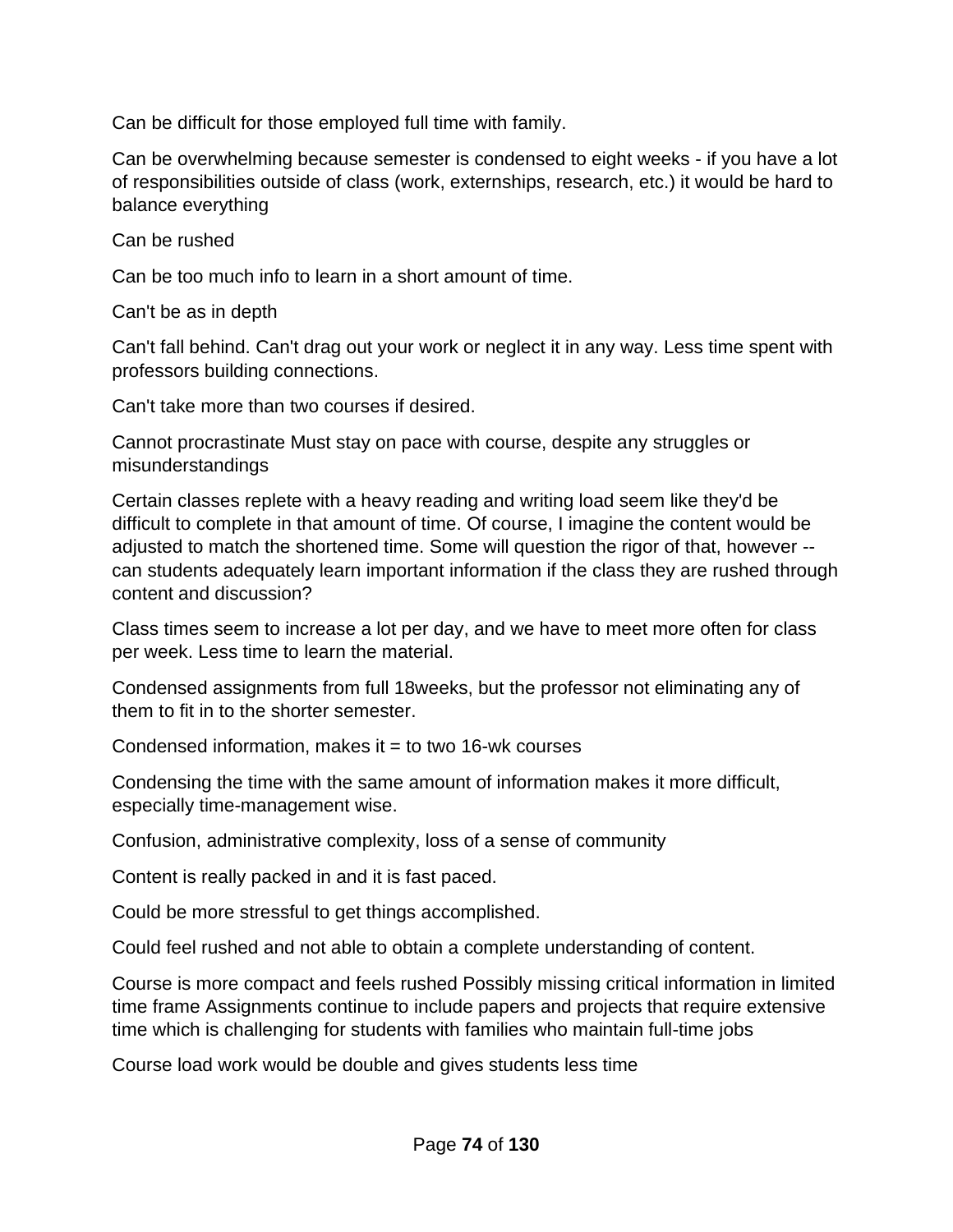Course material is rushed and there is not enough time for much more complex graduate classes

Course material may be missed or not learned

Course material will have to be cut to fit the time frame.

Course work is doubled and it does not allow for flexibility for students and educators

Course work is rushed and the due dates are much closer.

Courses are more intensive and will require more time during the week to accomplish assignments.

courses are too packed with course work. You can keep the same amount of information and decrease the amount of work. Especially for students who have full time jobs.

Courses just move faster and can be challenging to keep up.

Courses lack depth and time to truly learn the objectives

Courses that are 8-weeks long are generally more fast pace.

Dense workload

Depending on the class, it can be overwhelming at first if you have never experienced the pace of an 8 week class before .

Depending on the content arrangement/faculty member, the course load can be overwhelming.

Depending on the course taken some might be too aggressive with information in order to keep up with it and effectively learn the material.

Depending on the course, this is not nearly enough time to assimilate large amounts of information. Furthermore, this not nearly enough time to cover all the necessary lab material required for science-based disciplines.

Depending on the student's work and college work and 8-week course may be too much of a workload.

Depending on which class, I would say the work load, such as social statistics for an example.

Difficult for working adult students to complete the course

Disadvantages are that the short duration makes for an intense 8 weeks.

Disadvantages are--the course content is rush and doesn't allow students to process all the course material, it does not offer wiggle room if there are natural disasters or other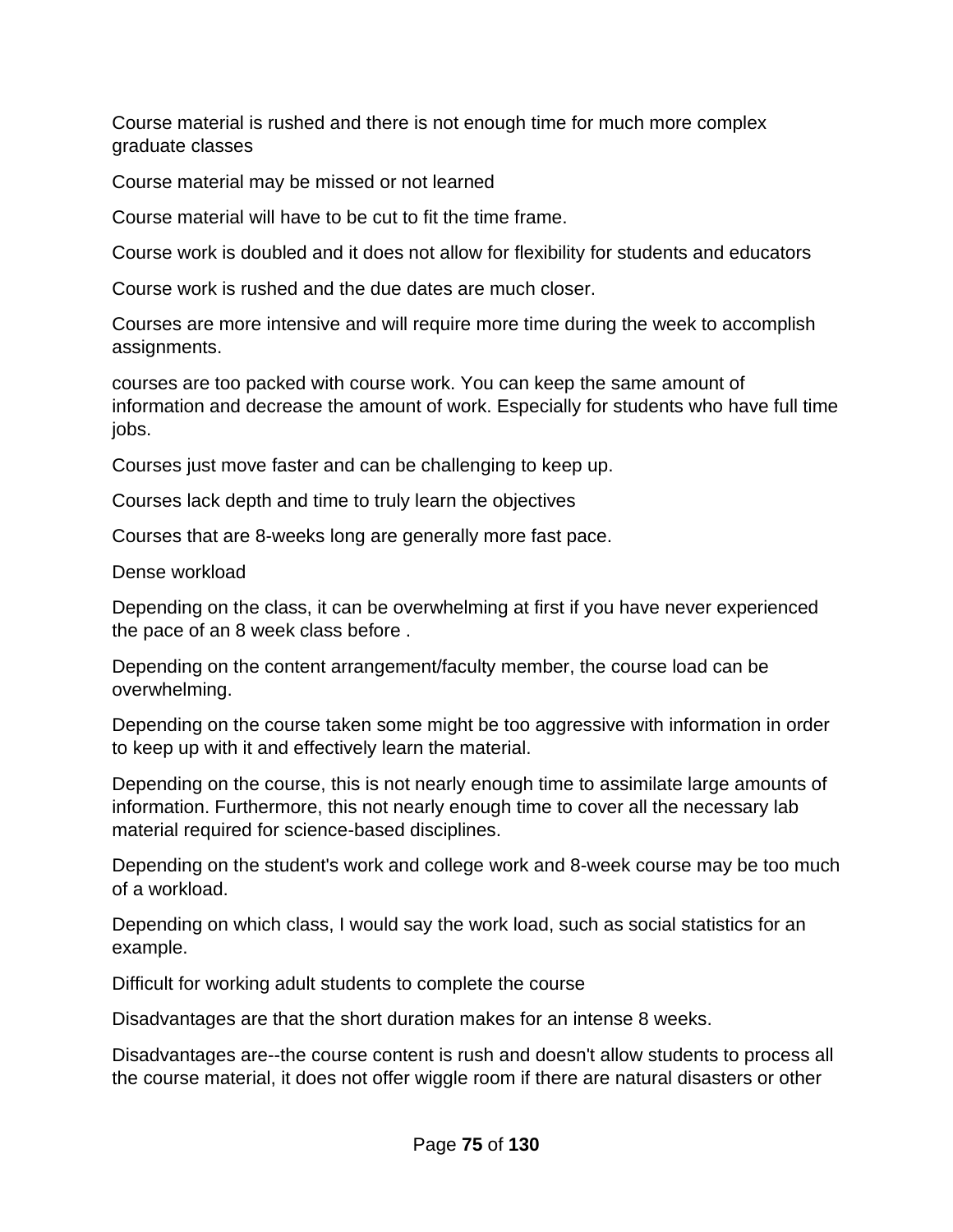uncontrollable circumstances, the professors are not responding well to 8 week courses and can project their stress to student.

Disadvantages include feeling rushed, and not feeling confident that you learned everything necessary since it was so quick.

Disadvantages include less time to work on assignments, especially for those of us who are in graduate school and working and are having to cram 16 weeks worth of work in 8 weeks when we are working full time.

Disadvantages of 8 week courses is the fast pace and no wiggle room on time to have any surrounding activities.

Disadvantages would be cramming assignments and not given enough time to retain all of the information. Experience is important and this would also limit my experience.

Don't combine 8 week and 16 week courses together. Make sure you offer classes that allow students to take 8 classes consecutively, not concurrently

Dramatically increased workload Inconsistency in semester calendar Less wiggle room for assignments Cramming of information

## Drop date is too soon

Due to my work, I can only take one class a semester and only because it is spread out over 16 weeks. If I take an 8-week course, it's like I'm taking two courses during those eight weeks and I don't have the time for that. The same problem would occur if I wanted to take any odd number of courses. Nine hours of 8-week classes would be the equivalent of 12 hours for eight weeks and six hours for the other eight weeks or 18 hours for one eight week session.

Due to the heavy coursework requirements in graduate school, as well as the added hours that many graduate students work in order to pay their way, I believe the amount of knowledge gained during an 8 week course would be much lower than a 16 week course and that students would be at a higher risk of burnout and exhaustion. I've already experienced this, since I work full time while attending classes, and I would not be willing to consider taking 8 week semester courses.

Due to their nature (from what I've seen) 8-week courses meet 4-5 days a week, which can conflict with other courses for student. The overlap of scheduling can be an issue, especially with grads who near thesis courses and teach. In a perfect world, 8-week courses would focus on certain core classes consisting of more independent studies/lecture courses (flexible times with little/no meeting) and they could be progressively checked online/in-person to interfere less with schedule conflicts.

Easy to accidentally become overwhelmed, or miss out on learning if you are slower paced or have other commitments in life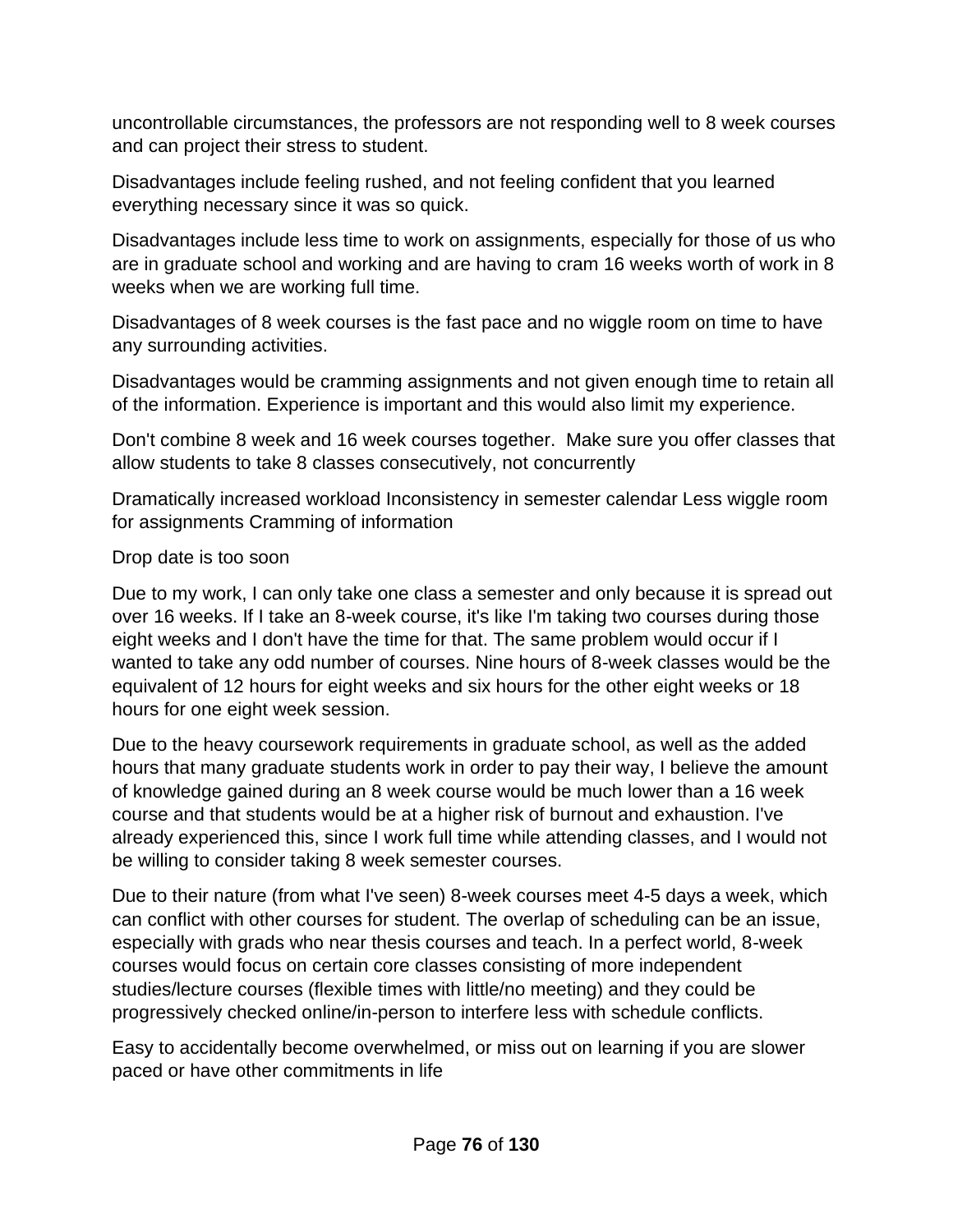Eight week courses will be more intense, so to take more than one per half-semester would be challenging. Some courses lend themselves better to longer periods of time in order to absorb and apply the content in meaningful ways.

Eight weeks is really very fast for a class. It flew by. It seemed that we were required to do the same amount of work as 16 week class,

Emphasis on assimilation of material but not critical evaluation and reflection.

Everything is taught so fast.

Everything was a bit fast paced so I felt a bit overwhelmed at times

Everything! If I was only a student, and did not have to earn a living simultaneously I would be able to make that schedule happen, but as that is not the case I cannot say anything positive about 8 week course schedules.

Expedience of information and rushed delivery of content

Extra load on part time students that are intentionally taking one course at a time to manage work/family/school obligations.

Extreme increase in stress for students. Many graduate students have other responsibilities that take a large portion of their time (i.e. married, full-time job, children, etc.) and do not have the privilege to just "buckle down and focus" ONLY on school for 8 weeks, they can fall behind. We are just getting work done to make it through, NOT learning. Lower retention if any at all. Not enough time to actually get what we are paying thousands of dollars for. Extremely overwhelming and stressful.

Extreme stress and lower quality work. I taught 8 week classes at a community college and I always had a lot of failures. I enjoyed my 5 week courses, but I was very stressed while in them.

Fast pace

Fast pace

Fast pace with more assignments squeezed in can get hectic.

Fast paced

Fast paced

Fast paced

Fast paced and not everyone can keep up.

Fast paced and sometimes overwhelming to try and keep up.Fast paced course with little room to breathe

Fast paced especially in a pandemic when life can change rapidly.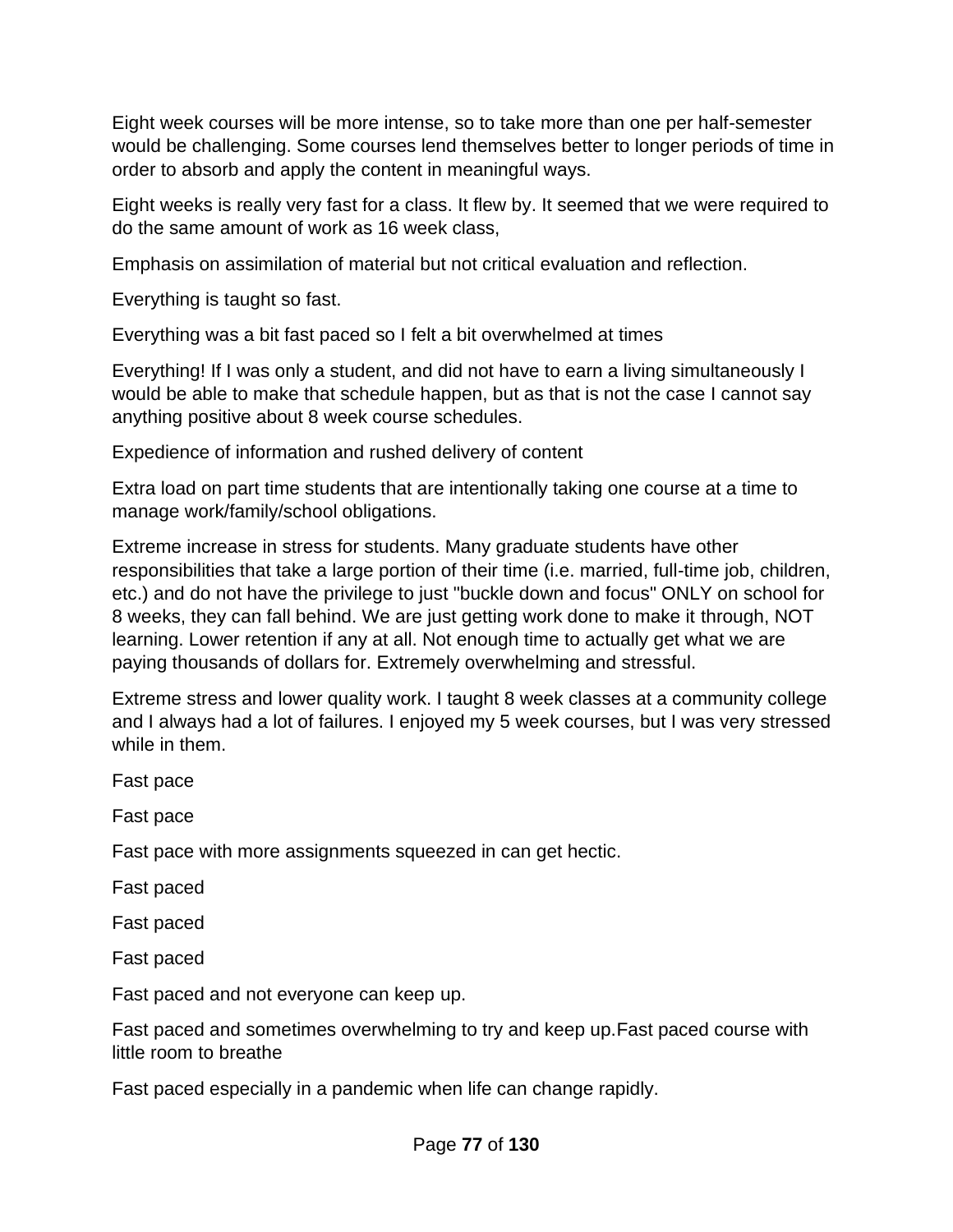Fast past and workload, having to work on getting assignments done instead of processing the information and taking in the knowledge

Fast-paced and too much info at once. enhanced student stress.

Faster paced so may be harder to keep up if someone has a full time job or family

Faster timeline, same amount of material in less time

Feel like it is not enough time to learn all that needs to come out of the course. Plus working full time, may not have the time to fully dedicate 100% to a course if it is done in 8 weeks.

Feeling rushed and not being able to do your best. Being overloaded

For 5154, with the 85 practicum hours required and working full time was a bit stressful but is manageable. Really made me have to create a timeline and stick to it.

For a class that I would actually benefit from, I don't think it would be so great to get through the work at such an accelerated pace. I prefer to take it slower and be able to absorb more of the information. I don't feel like I am able to do that as easily with the 8 week courses.

For an educational leadership student trying to get 85 hours in in 8 weeks while doing my full-time job and being a mom was almost impossible! There were some courses I took that it would not have mattered if it was 8 or 16 weeks but Prac for school principals (EDLE 5154-648) was very difficult.

For me and my schedule, there are no disadvantages.

For someone that works full time and has a family to care for its very challenging.

For those of us who are working and have a family, we are often too scrunched on time and it allows no time for any mess ups.

For those of us who work full time and pursue graduate study, it would be difficult to balance the demands of work and accelerated study.

For those of us working on dissertation it will cost more. I think the dissertation writing course should Stay 16 weeks and others can be 8 weeks.

For upper level classes, especially in art, students need all of the time they can get on different pieces and assignments.

Graduate courses are very heavily weighted in material. It is very difficult to retain all of the material required for the course in an 8-week session.

Graduate students in my field are typically employed full-time, and an 8-week course would not allow enough time to conduct research nor obtain all of the practicum and internship hours required to meet the Master's level of education.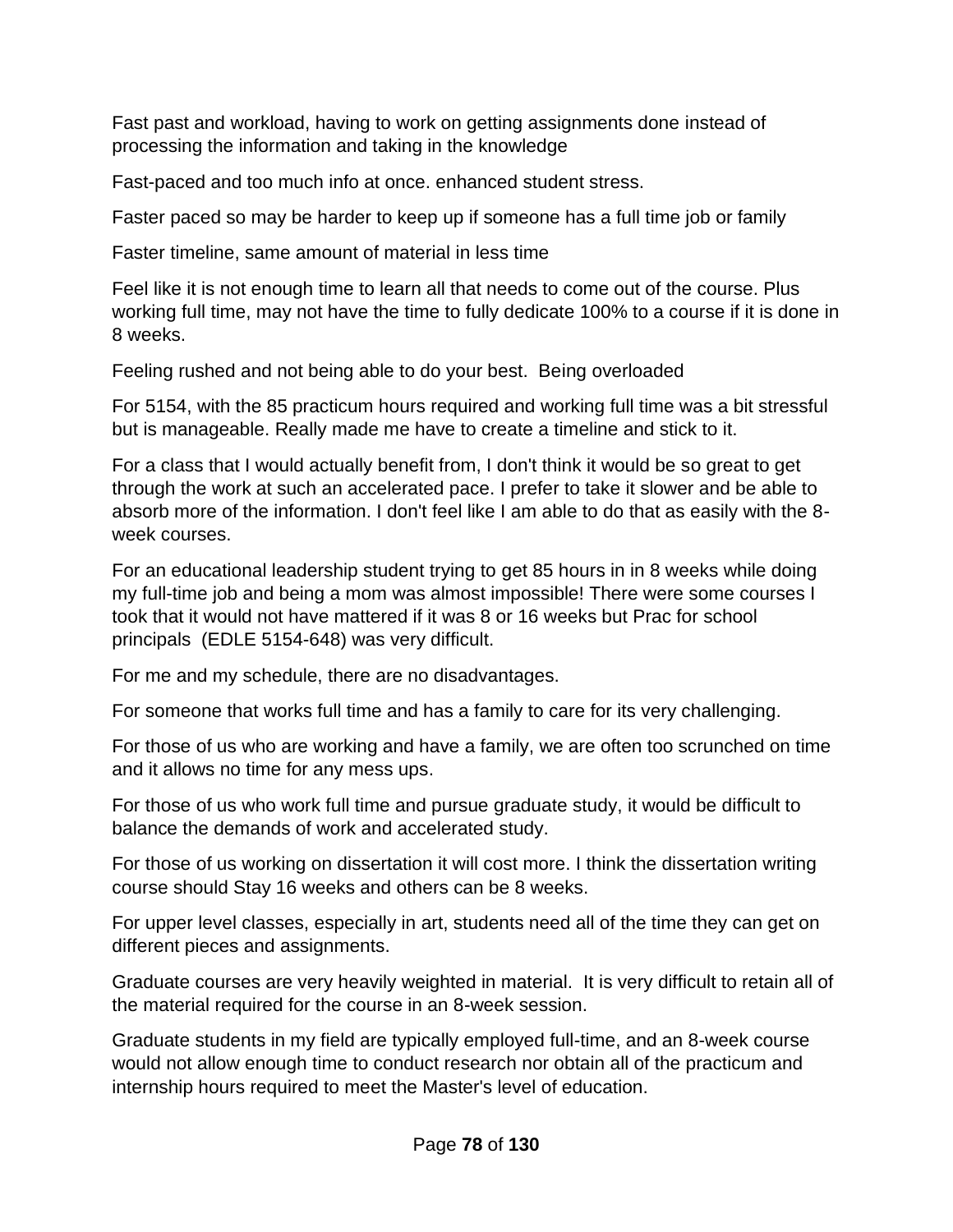Hard to get interviews scheduled during COVID in time.

Harder and more self-taught seems like something that would be a problem

Harder than 16-week courses

Harder work load, too fast of pace

Haven't taken one so I don't know

Having a coursework overload. Too much happening at one time. No ability to do a deep dive into the materials.

Having not experienced that length, I would assume that it forces more rushed work. It has the potential to push students to not do our highest quality work.

Having to cram a 16 week course in 8 weeks, while taking a traditional 16 week course

Having to cram an 16-week course in half of the time, and continue taking the 16-week courses as well.

Having to cram everything into a short period of time.

Having to cram more knowledge into one course so the information may not retain as well.

Having to learn a great amount of material in a short period of time

Having to take an 8-week course along with 2 16-week courses is the big disadvantage. For 8 weeks, it was like taking 12 hours of graduate courses. If I could have taken just this course, it would have been fine.

Heavy course load.

High-intensity courses that speed through information faster than students can keep up.

History students would not have enough time to create an effective seminar/term paper at the end of the course.

How quickly assignments are due.

I am a Special Education teacher in a self-contained unit. I already work 50+hours a week not including ARD preparations. There is way too much work expected in 8 weeks. The course is moving so fast that I do not feel like there is even time to learn. I hope when I enter the field that I can remember. I just did not expect it to be so much work.

I am a stay at home mother, and with the uncertainty of COVID, I have to consider the possibility of my daughter having to do school from home. She is in third grade and will most likely need a lot of my attention. This is the key disadvantage for me personally.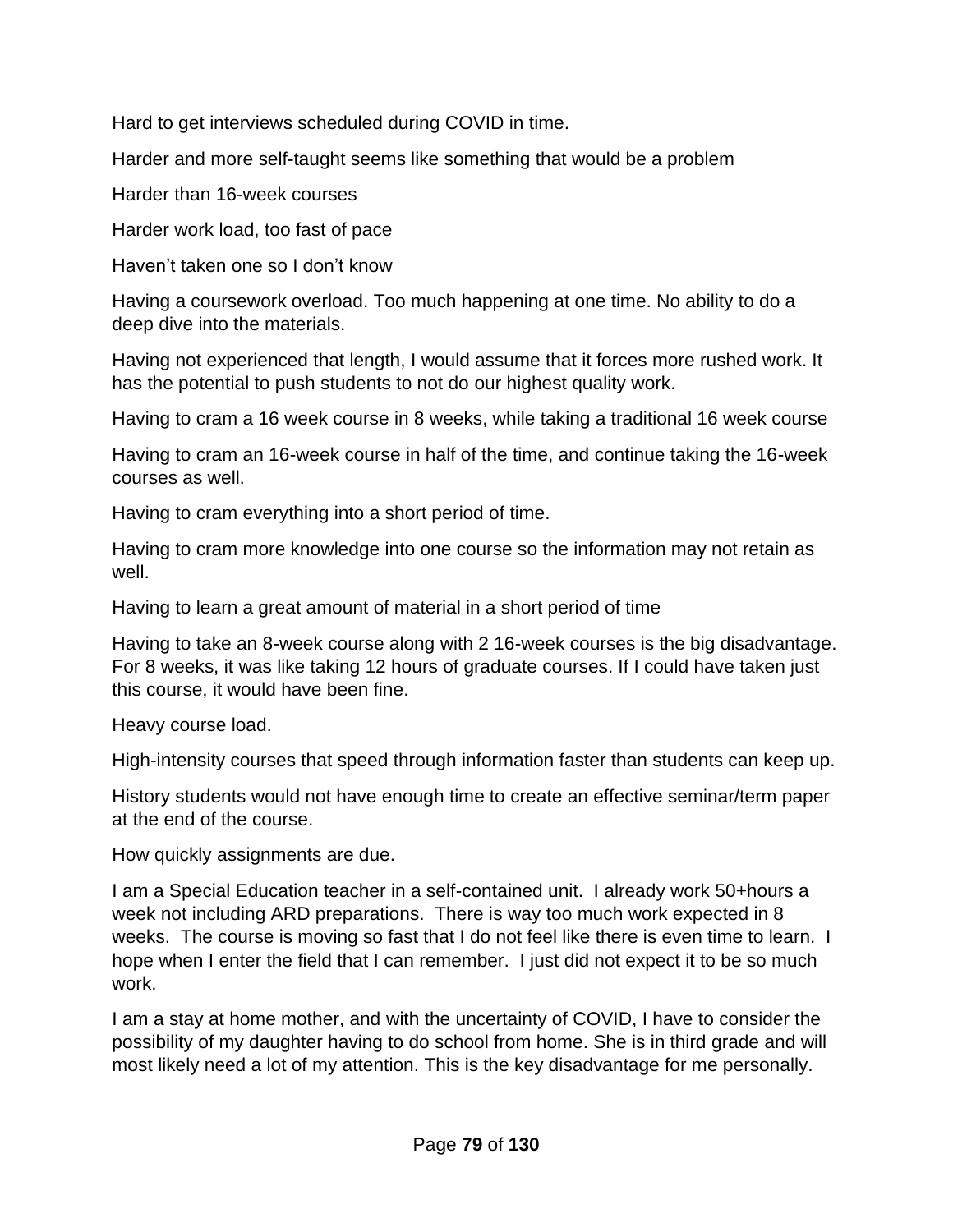I am a student in the professional counseling program. Students in my program will likely be able to complete the assignments required for the courses. However, I do not believe 8 weeks is sufficient time for the internal growth and processing that comes from continued engagement with course materials. Professional counselors must undergo intentional personal growth to practice competently -- rushing coursework undermines this fundamental requirement of our occupation. It shortchanges us.

I am not going to get as much in class time to really focus on my work. Everything will be rushed and or skipped over. I won't retain any knowledge that I'm blowing through just to move on to the next topic the next day.

I am not sure how good information dissemination and retention would be.

I believe that the disadvantage would be that the student will have to work more quickly to complete tasks. But it would also present problems for individuals who are not adequately equipped for the rapid pace courses.

I cannot answer this due to not starting until Oct. 15

I can see it being overwhelming if the professor is not kind and accommodating

I can't imagine being able to fit enough information in the class without going too fast. It doesn't match up with my degree plan.

I can't take more than 2 classes per semester. Work is crammed into 8 weeks.

I did not have any.

I do not see any disadvantage. In the 16 week course, I thought you would not have to complete assignments every week but that is not the case.

I do not see any.

I do think that those who work full time, have families and other obligations would struggle to maintain the course load and requirements of an 8 weeks class as it is a faster pace and requires more time for assignments and class attendance.

I do wish that I could watch lectures or have more engagement in a way that is not only writing papers and reading. The virtual format will provide this flexibility.

I don't do well the first part of the semester, it takes me a while to get my feet under me and to figure out the professor's style.

I don't have a choice as to whether the course is 8 or 16 weeks. I wanted to wait and see how they went but one of my courses changed to 8 weeks this semester and there was no other option.

I don't know because my 8 week class hasn't opened up yet.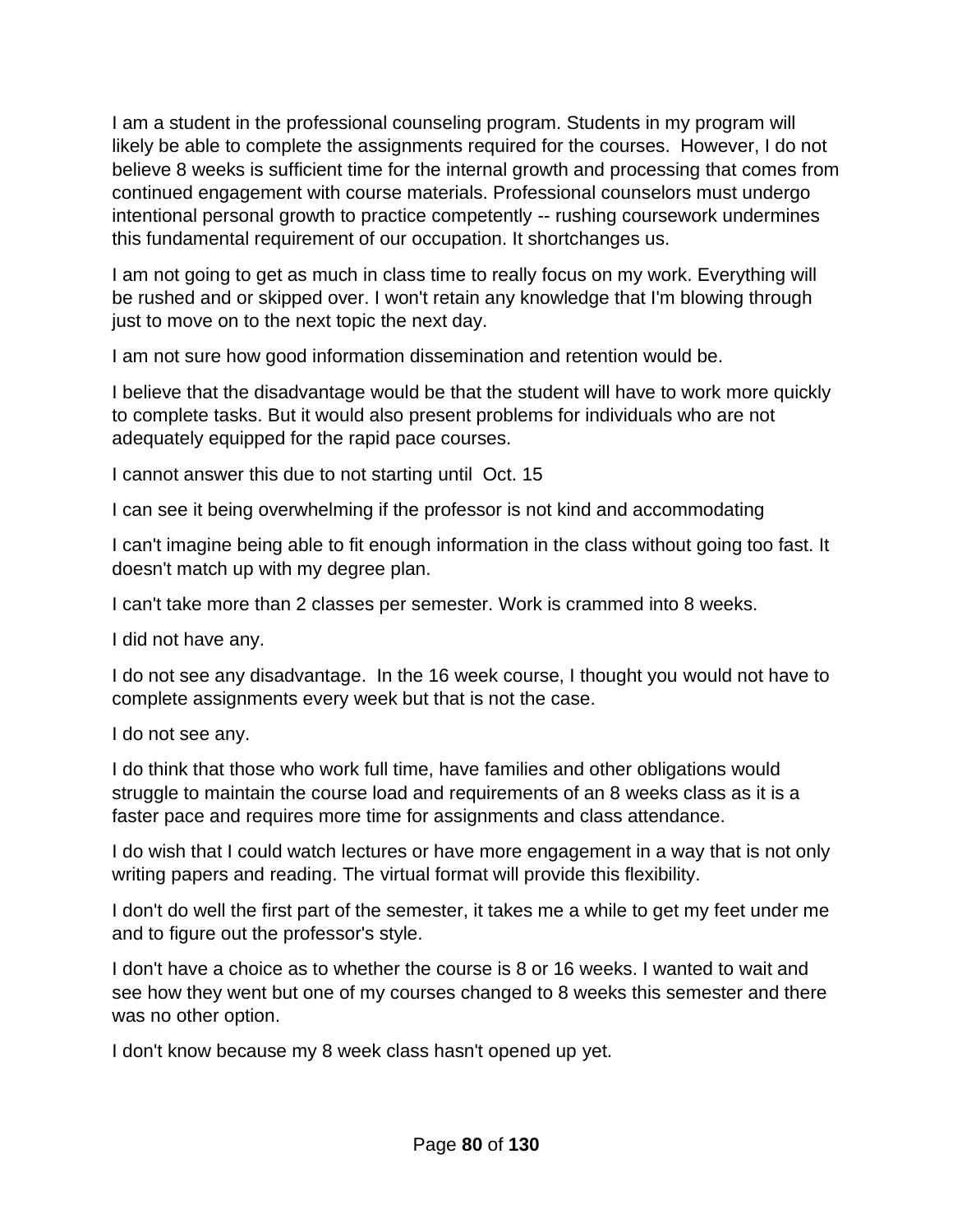I don't know if this is due to the shortened format or not, but not every professor is timely with feedback and grades.

I don't see a disadvantage.

I don't see any disadvantages. My husband has been getting his masters as well from a different university and his were all 8 week classes as well.

I don't think you can really learn the material well in 8 weeks if you are working and don't spend an appropriate amount of time on classwork.

I don't know if I would get the same amount of learning and experience

I don't see any disadvantages.

I feel that 8-week courses lead to extra stress on students, specifically those who may have other commitments to organizations or careers. Also, with so little time it is nearly impossible to learn all the necessary material for a class without having to skip over certain topics or information in order to accomplish everything by the end of the term.

I felt like it was a rushed decision. It felt like it was 16 weeks of work crammed into 8 weeks at the last minute. The timeline changed but the workload did not. I am working a full time job still and it just felt like a lot. Also, for the program I am in, I don't know how much of COVID 19 was considered since it's a limitation of me being able to get observation hours in at other campuses.

I find that one of the main disadvantages of an 8 week course would be having to squeeze more information into a shorter time span. In non-healthcare related specialties this may be a benefit but for those who are in healthcare, It stands to reason that having a longer time frame to focus on material would improve understanding and comprehension of the material.

I have not seen any disadvantages.

I have not taken one yet but I can imagine that the accelerated program may cause concerns especially if I am taking more than one course. I have had a few weeks this term where I have had 3 assignments due on a Sunday in two different classes. That could potentially be amplified in an 8-week course.

I haven't found any at this time.

I haven't taken one so I could not say. I assume they would be more demanding.

I honestly do not feel like I learned anything because it was very much information regurgitation

I honestly have really enjoyed it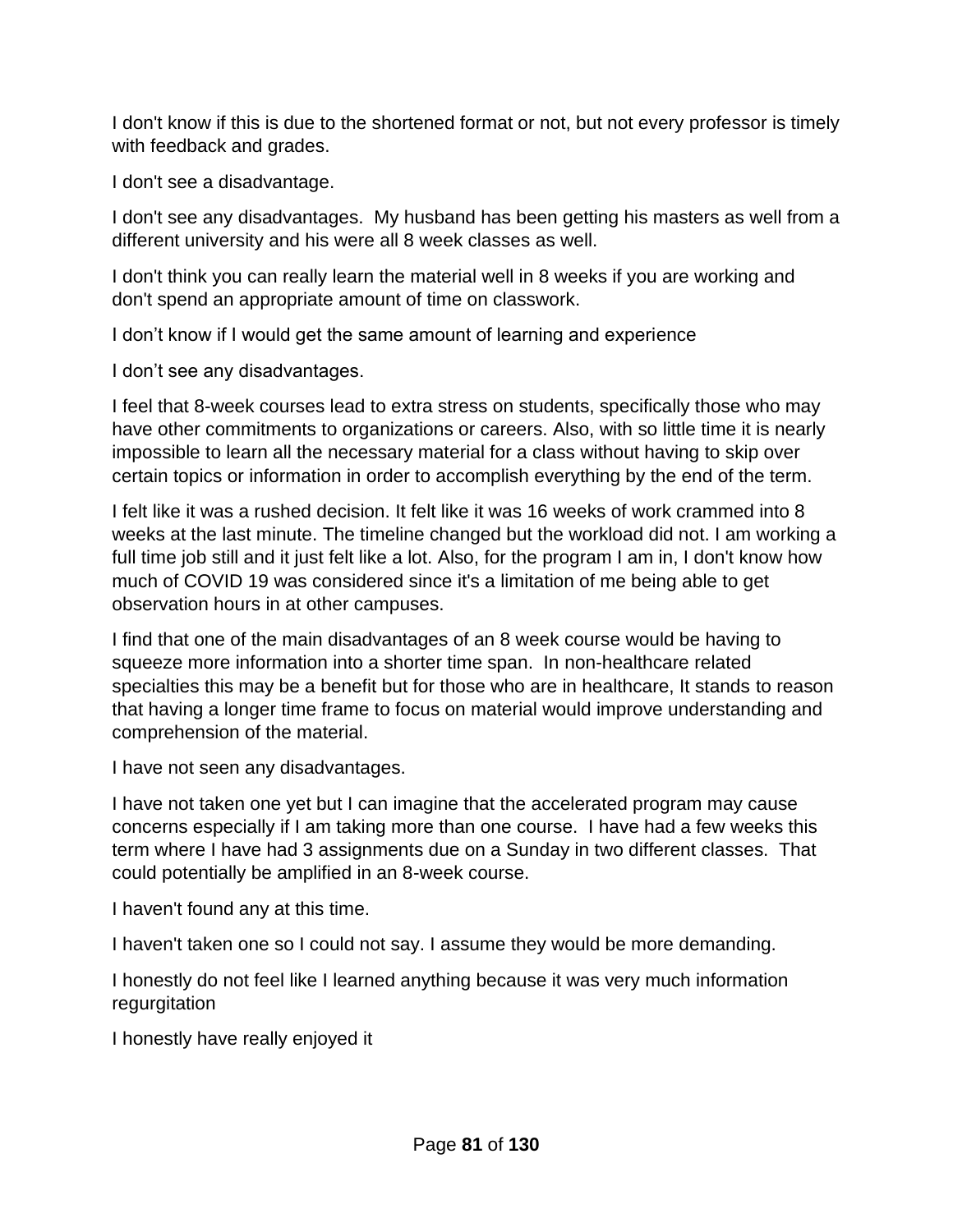I imagine portion of the course material being covered will be cut out to accommodate the shorter time. It also makes it even more difficult to become acquainted with fellow classmates and professors, creating an atmosphere of isolation.

I may feel rushed due to the required pace of the course. However, the 8-week course I'm currently in has been very manageable.

I only take one course at a time because of work, family and outside interests, and one course allows me to focus on that class and everything else, but an 8 week course is double the work in half the time. There would have to be cuts somewhere with outside interests.

I see no disadvantages. I actually took even shorter summer classes and had no issues with them. I can learn well in quicker classes as long as I am able to have some sort of way to hear a lecture on the material (whether that is through zoom or a pre-recorded lecture) so that I'm not just reading a book and teaching myself.

I take one course at a time for a reason. My job is extremely demanding and taking a shortened course would be like taking two at a time. Much of the content in our Graduate courses requires time to read through materials, think, and there is a heavy writing component. Quite frankly, I would get less out of a shortened timeframe and feel more rushed / stressed.

I think it would be ALOT of information that is crammed into a shorter class length

I think not being able to learn in depth materials

I was only able to keep up with a Maymester because it was one class and I didn't have anything else to do. If I was loaded with multiple shortened classes I could easily get burned out on that much work.

I would not enjoy the fact that the material would be condensed and therefore likely missing key elements, or truncated and definitely missing key elements.

I'm rapid fire trying to get things done and I don't feel like I'm learning what need to be.

If 1 course is 8 weeks and the other is 16 weeks then you run the risk of getting overwhelmed with multiple courses in one day. Another concern comes from the timing of the courses with a full time job. It is difficult to take 2 days for a 4-6:15 course instead of 1 day a week.

If I end up having to take two 8 week courses at the same time due to lack of availability or program flexibility this could be a problem as I work full time and have three children.

If it is difficult, then I will know what other steps to take. I am ready and willing to try before I do something else. I have taken six week courses before for my Master's in Curriculum and Instruction. Those were ok so maybe eight weeks will be better.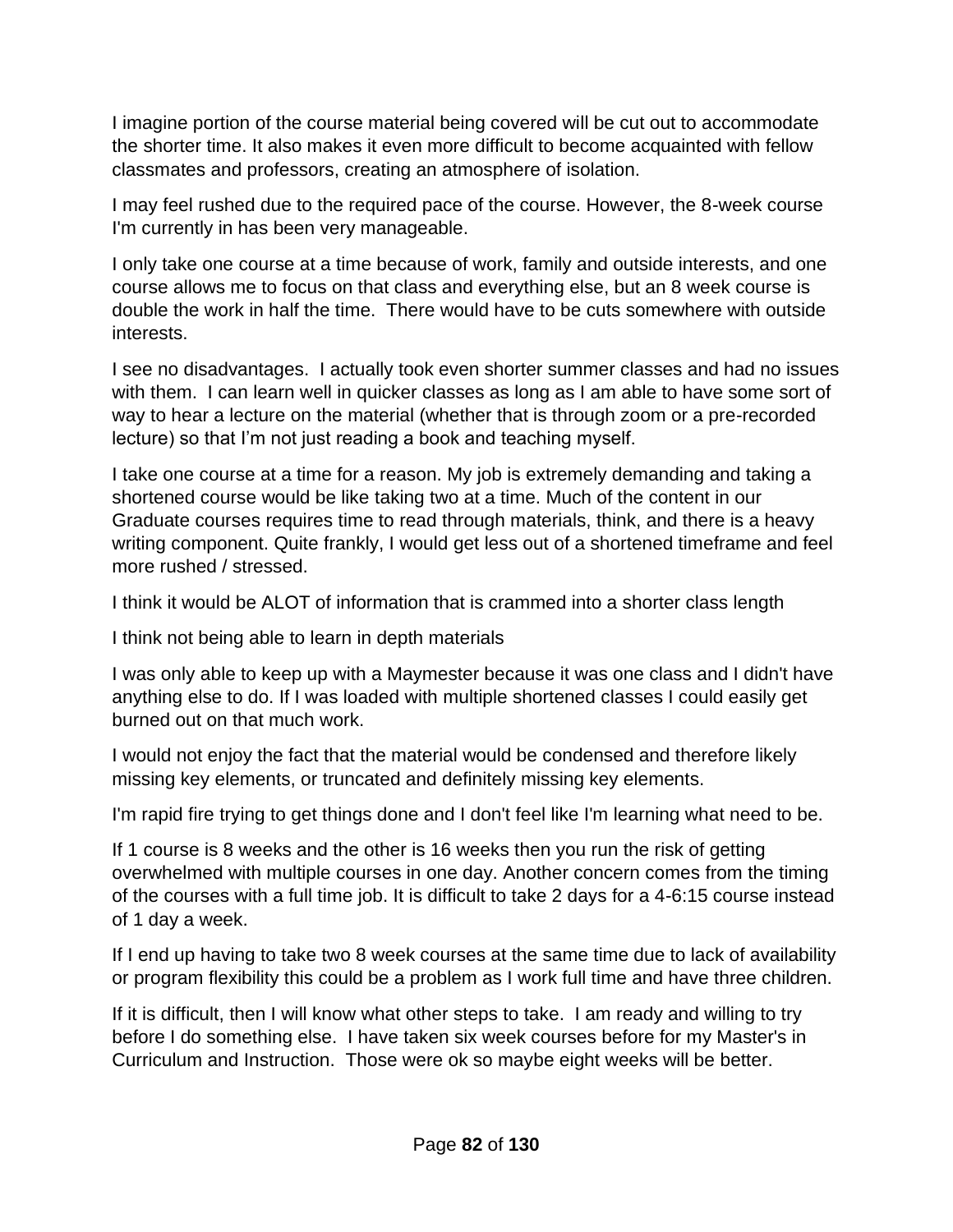if no normal courses are offered for the same class not everyone would like to take it in an 8 week course

If someone isn't well organized, they could allow the extra time to be a disadvantage.

If taught well, then none.

If the class has a lot of information, not enough time to go through necessary material, less time to study for tests

If the course is not properly prepped for 8 weeks it can quickly become overwhelming.

If the course is too quick

If the course is trying to fit all 16 weeks of content into an 8 week course, it isn't realistic

If these are major core areas, there's a concern if the information was comprehended in such a short time. It is not my advice that we move to (8) week courses at the graduate level.

If you are not good with time management, the work load can be overwhelming.

If you are paying for your own courses, the payment is needed quickly and not much time to save between the time. Be on top of your courses and not much time to catch up if you get behind.

If you get behind for any reason (like getting a virus) near the end of the course you are at the mercy of both microorganism and professor alike.

If you were not prepared or did not manage your time well, it is easy to fall behind.

If you're not disciplined, the course could get away from you quickly. It would also be difficult to do a large project.

Immense homework load. I have never taken an eight week course, so I would not really know.

In my opinion, 8-weeks doesn't lend itself useful to much at all. It wouldn't allow for much in-depth coursework, nor would it offer me the stimulus I desire for grad school. If set up properly, I could see 8-week courses being good, but I personally wouldn't like to take them. Again, I've never taken one.

In the graduate education program, it was difficult to get in all of the required hours needed for the completion of the practicum. That was the most difficult thing with the length of time to complete it all, along with the situation that was going on with COVID and all changes.

Information being condensed giving the course a rushed feeling.

Information crammed into a shorter period.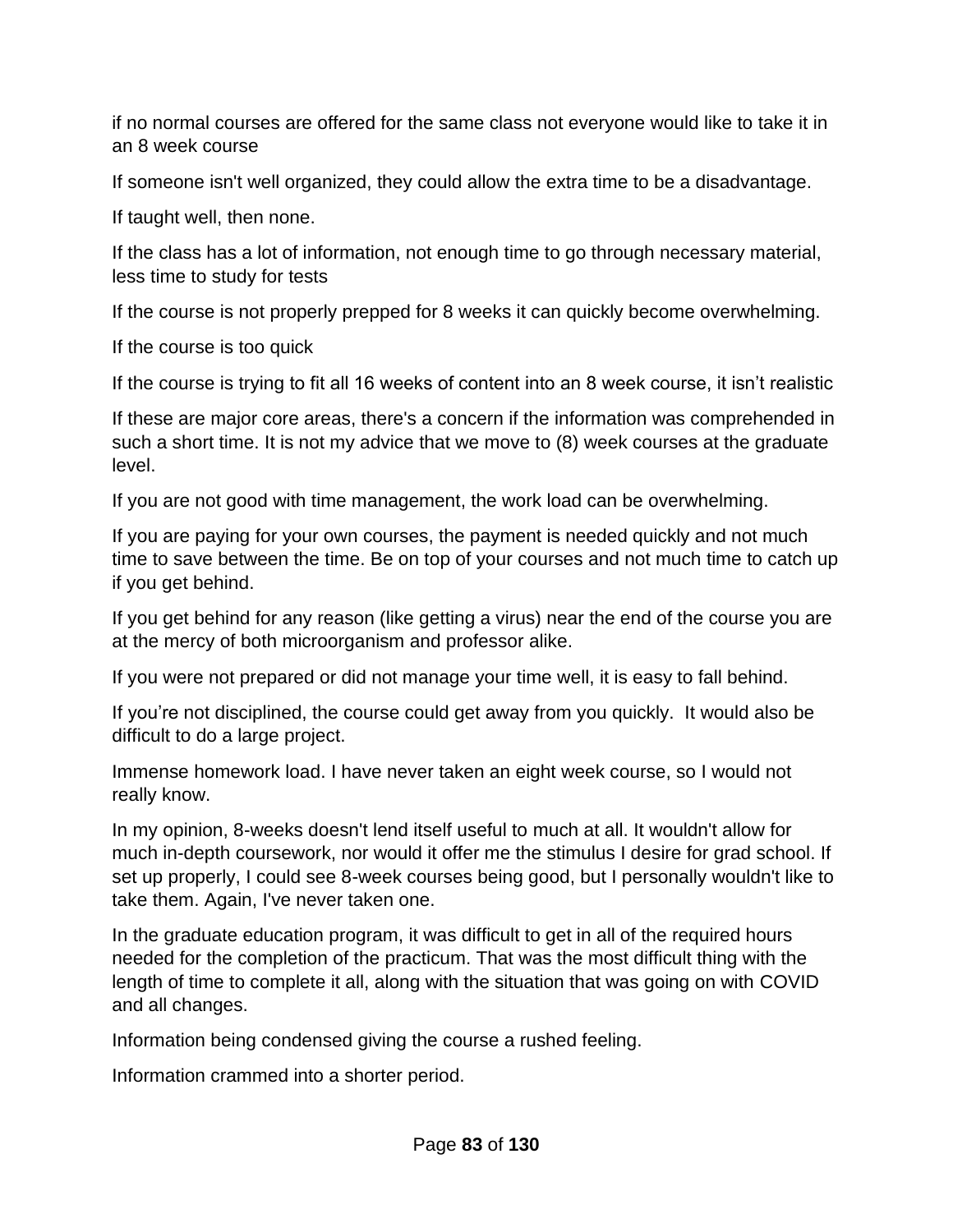Information is crammed

Intensity of workload

It can be difficult with an overload of coursework, and you do not get as much depth in study of the material because the time constraint.

It can be overwhelming at times, depending on how students manage their time and the deadlines the professor sets.

It can be overwhelming when having multiple courses in a shorter amount of time.

It can be too much information in too little of time.

It can sometimes feel rushed or unorganized, especially if the professor hasn't formatted the class specifically for 8 weeks.

It could feel like summer classes and we are rushing and moving quickly.

It felt very rushed at the end. The due dates starting getting shorter and shorter and it was a little stressful.

It goes by SO quickly and it's cramming in a lot of assignments in 8 short weeks.

It is a lot more intense. Easier to forget deadlines and miss due dates. The material is a little rushed.

It is a lot of information to fit into an 8 week period. However, I feel the advantages outweigh the disadvantages!

It is a lot of material to retain in such a short amount of time. It is also hard having classes with group projects. When you have a project that is over 20 pages due and only 2 weeks are factored in, it's difficult.

It is a lot of work in 8 weeks. A lot of papers crammed into one week and it sometimes can be hard to manage when you work a 40 hour week and homework.

It is a short period of time to try to get all the observation hours completed within an 8 week time frame.

It is a shorter time period so it makes due dates closer together.

It is difficult when you have a full time job and the class is going a lot faster.

It is easy to miss due dates and it is a lot of information in a short amount of time.

It is extremely fast paced and it is difficult to have a full time job and go to school at the same time.

It is fast paced and still requires the same amount of information to be retained in the 16 week courses. You must stay diligent and complete assignments promptly.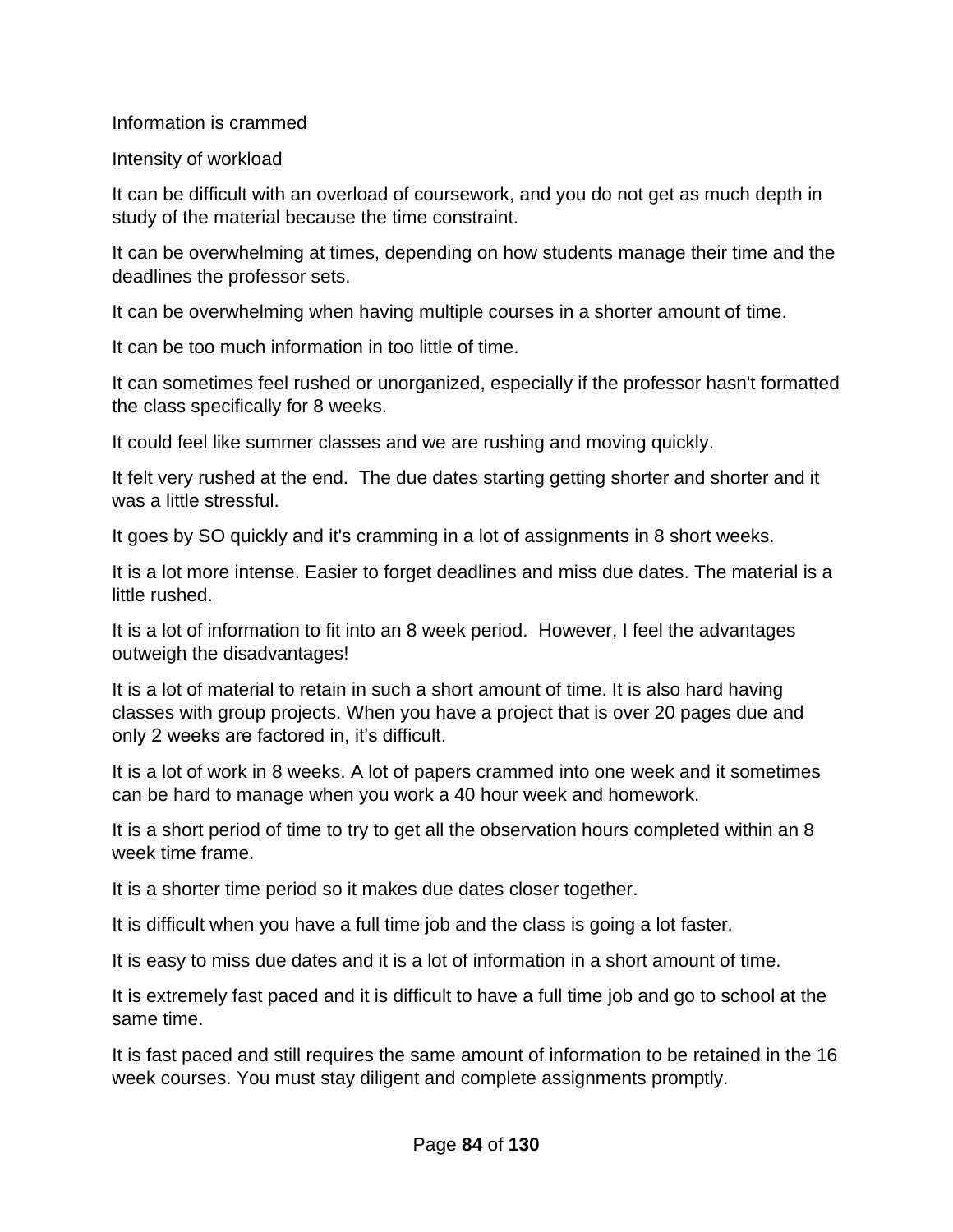It is jammed packed and hard to get everything done sometimes, especially working a full time job.

It is kind of tight schedule.

It is so much work to do in a shorter time frame. Especially when you have other classes you are taking and were not expecting a 16 week class to change to an 8 week class.

It is SO VERY much information and reading to get through and process.

It is too quick, not enough time to complete all assignments .

It is very fast paced

It is very fast-paced so it can be challenging to keep up depending on how busy other areas of my life are.

It is very fast-paced. There is a lot of work in a short amount of time.

It is very little time to cover a lot of information.

It just feels very rushed and at times over whelming.

It makes the deadlines for everything more complicated. Abbreviated terms are typically more stressful as there is no margin for error. If you have a tough week and fall a little behind, the effects can be felt more quickly and it is more difficult to catch up than the equivalent 16 week options.

It messes up financial aid for people using VA resources.

It might be material that must be learned faster and does not allow more time to extend and elaborate on said subjects.

It might be more strenuous if you have a full-time job.

It might be overload if the instructor didn't adjust properly for an 8-week course.

It might make the class more strenuous and time-consuming. It might not work for those students that work full time.

It runs through the course content rather quickly so the surface of the material is skimmed, but no in-depth learning.

It seems chaotic to have half as much time to teach as much information and a way to get more money

It sounds like a more stressful format. It could be difficult to actually learn/master content in such a crammed amount of time. Most info might go into short-term memory and be forgotten soon after. If the amount of content is the same as a full semester course, it sounds like it would be a disservice to the student to cover it so quickly.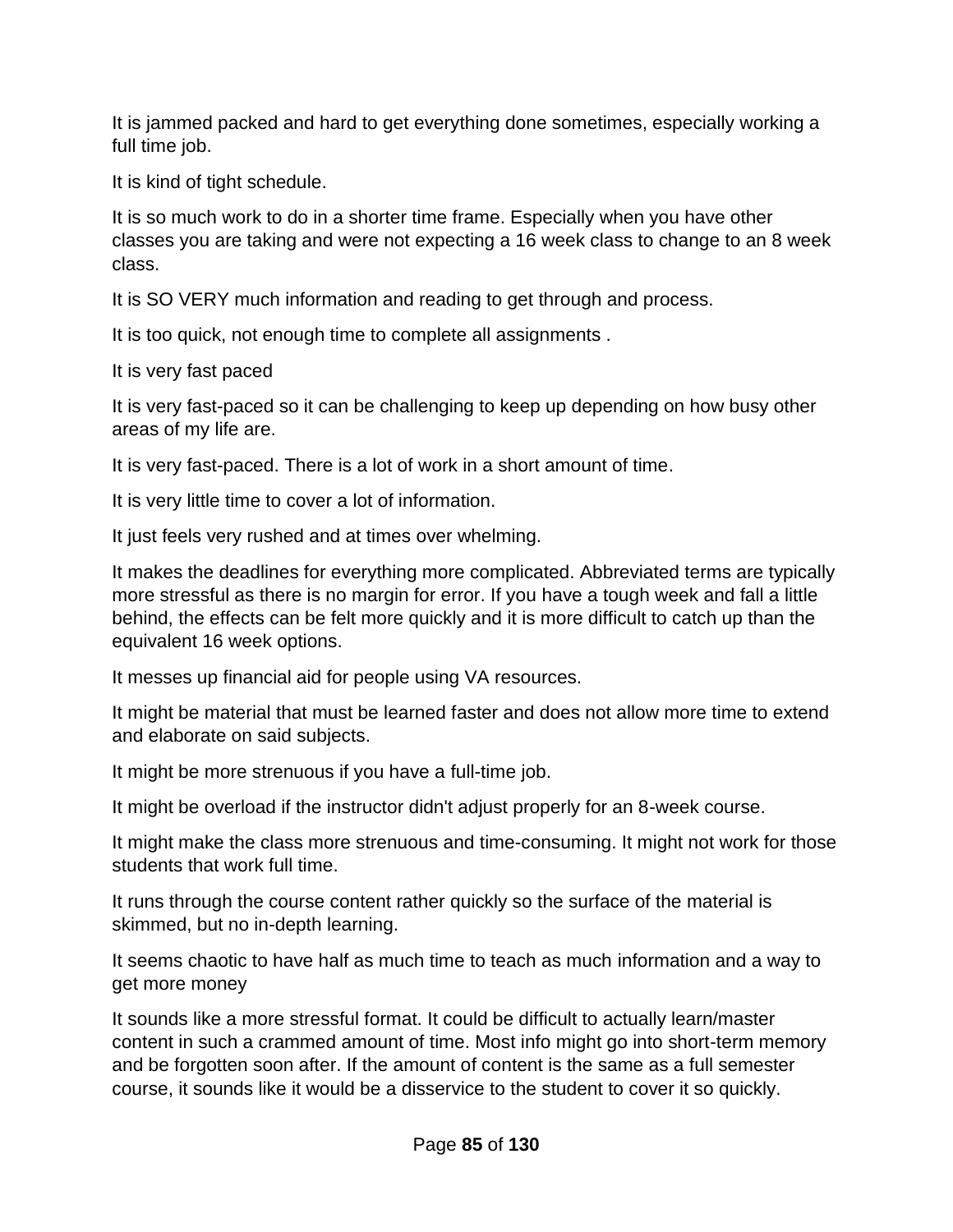It was the same amount of information crammed into 8 weeks, I would have much rather preferred it be the full 16 weeks.

It will be a large workload in a short amount of time.

It would be difficult to take more than one course at a time and work.

It's hard to combine them in a way that works with financial aid requirements. I needed 9 hrs. I had to take 2 16-hr courses and an 8-hr. Made the first 8 weeks super tough and heavy! Not ideal or fun, but I had to do that to stay on track and maintain financial aid with 9 hrs. It makes it harder to balance course load when not all classes are offered every semester or different lengths.

It's just shorter, which means less opportunities to learn about it.

It's not beneficial for upper level classes.

It's possible not having enough time with course material that it may not be learned as in depth as it really needs to be.

It's rushed and a little short with all of the concepts we need to comprehend and complete as graduate students. I prefer a longer semester with more opportunities to be with one professor, get one or two textbooks for the semester and longer time to perfect assignments.

It's too compressed. Too demanding of my time.

It's too much condensed into a short time. Not good for working adults with responsibilities.

It's tough to cram assignments that are long (writing lengthy papers) into an 8wk session with other classes.

It's going to be a lot more time intensive and difficult to work while in school

It's too condensed

It's very fast and you must stay on top of your reading and work daily. Not really a disadvantage but is hard for some.

Its too intense

just how fast it goes ... have to keep up

Just the brevity and the amount of topics to cover to ensure that it is still a quality course. It can be difficult to reasonably complete the readings while also maintaining a full-time job and juggling family life.

Lack of time to really explore the content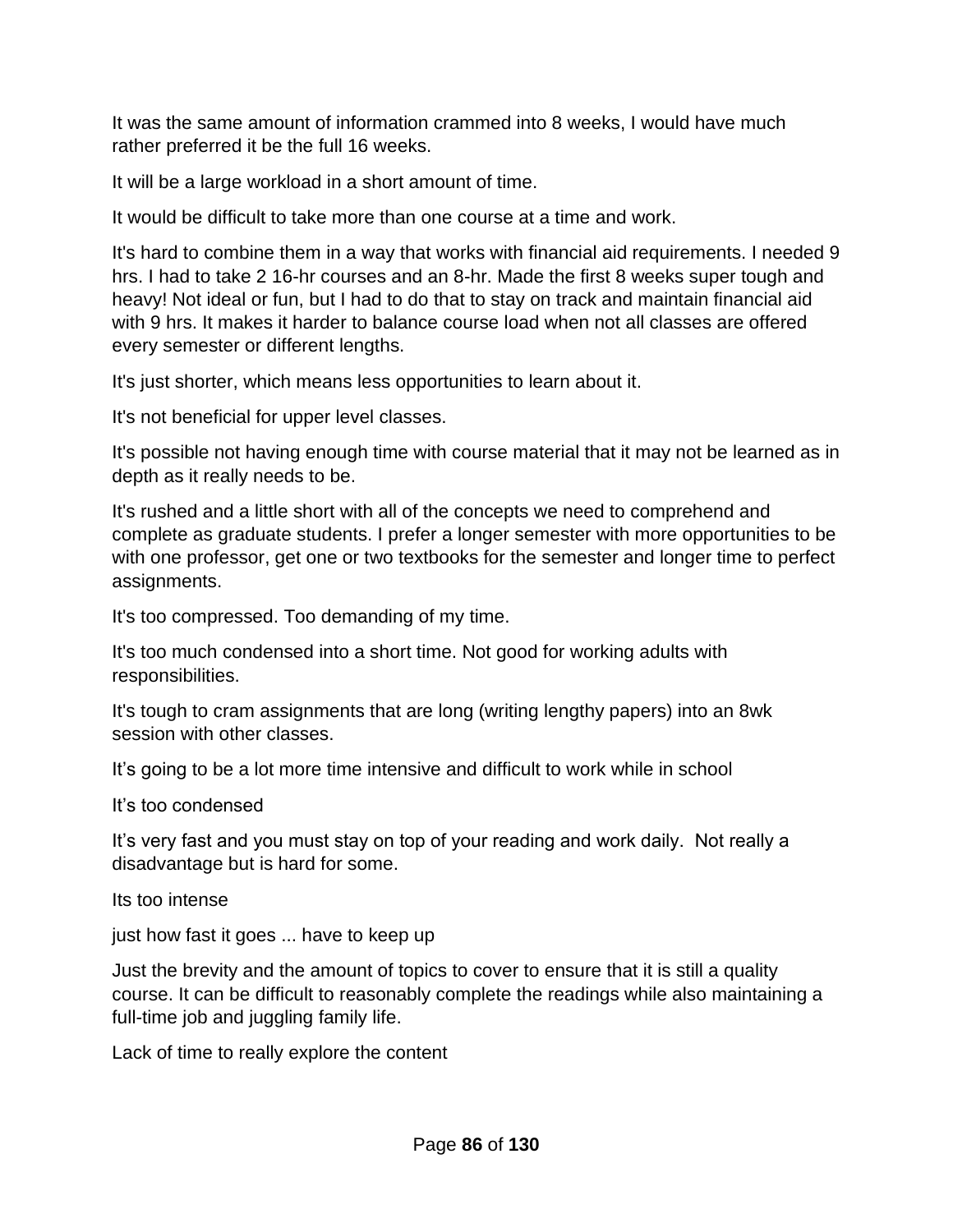Lack of understanding due to it being so fast and the lack of time professors have to teach everything

Larger workload, it isn't easy to manage multiple courses and personal life. Greater financial burden, less time to study for exams and work on projects, too many assignments are due all at once, not much engagement with professors and other students, constant discussion boards feel monotonous and boring.

Learning 16-week worth of content in 8 weeks. Makes it faster paced and bit much on our part.

Learning coursework in a shorter time span, fast paced, assignments packed on top of one another. Not ideal for distance learners who also work full time.

Learning would be rushed and students wouldn't be able to retain as much. It would also be very stressful for both professors and students.

Less face time with professors and therefore a loss of opportunities to learn from their wisdom. This is incredibly important to me, going into a mental health care profession. Accreditation standards cannot be dismissed. Cutting time in half to meet standards is unnecessary stress on students. Quite frankly, I am upset with the idea of 8 week courses for the program I am in. I chose this program because I trust its faculty. Certain courses are simply too important to cut in half.

Less opportunity to go in-depth with the content. Essential assignments that would have enhanced the understanding of content are reduced to quick discussion posts.

Less time for assignments, workload will seem heavier due to compressed time

Less time for big projects.

Less time for research half the semester

Less time to absorb the material less time to complete the assignments

Less time to actively investigate the course subject.

Less time to complete assignments and lessons are rushed

Less time to complete assignments, difficulty juggling both full time teaching and grad school

Less time to complete work. Not as much time to learn the material and master it

Less time to do course work. Cramping 16 weeks of content into 8 weeks is too stressful for students.

Less time to grasp the material.

Less time to interact with material and professors.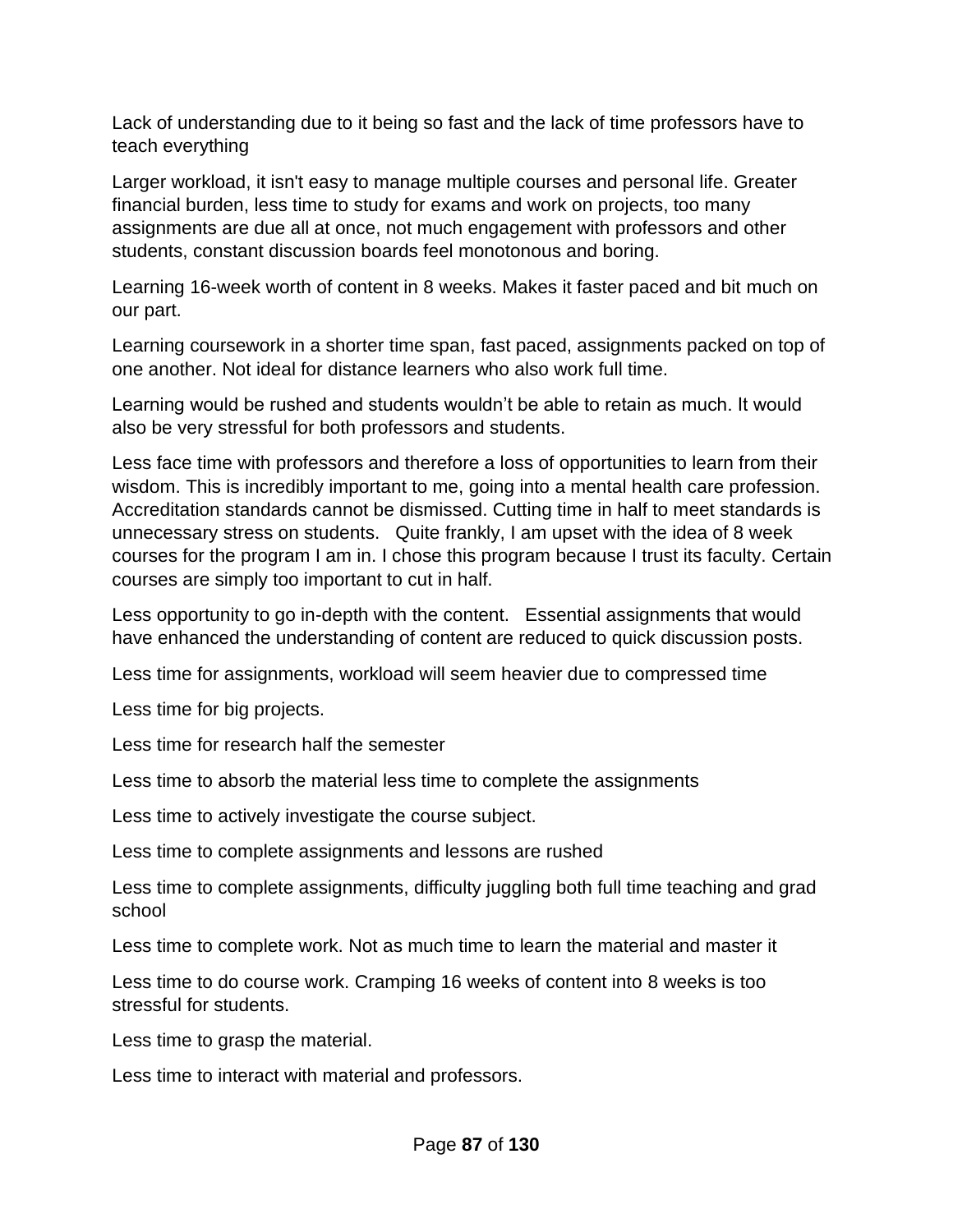Less time to learn information.

Less time to process and reflect on material presented in class. If classes meet everyday, there may create less flexible schedules for finding part-time work or completing other activities. Less time to prepare between class meetings. Students could miss more class meetings due to unexpected illnesses.

Less time to study and complete assignments. Especially for those who work full time jobs

Less time to think deeply about topics.

Life happens, and there is very little wiggle room for catching up if a major setback occurs.

Life happens. You may believe that you will be taking a break to focus on your course for the next 8 weeks and any myriad of things may hinder that. You may not be as disciplined as you believe yourself to be to complete an 8 week graduate level course.

Limited time

Little time for interaction with professors. At least this was my experience taking an online 8 week course. Everyone is busy getting stuff done (student and professor).

Longer time frame for graduation.

Lot of information crammed into less time. Schedule is as hectic and intense as a 5 week summer course. Full-time faculty are much less understanding about expectations of workload. Professionals who also teach are much more understanding of students who also work full-time and have adjusted course workload/amount of work products accordingly.

Lots of homework with a quicker turnaround

Lots of material in a short amount of time. But you know that going in.

Lots of work in 8 weeks that's normally done in 16 weeks...I didn't like 8 week course all online.

Lots of work in a shorter time period.

Maintaining a balance in home life and career and school

Managing multiple assignments that are due during the week while working a full-time job.

Many times the course requirements can be too rigorous for 8 week completion.

Material must be crammed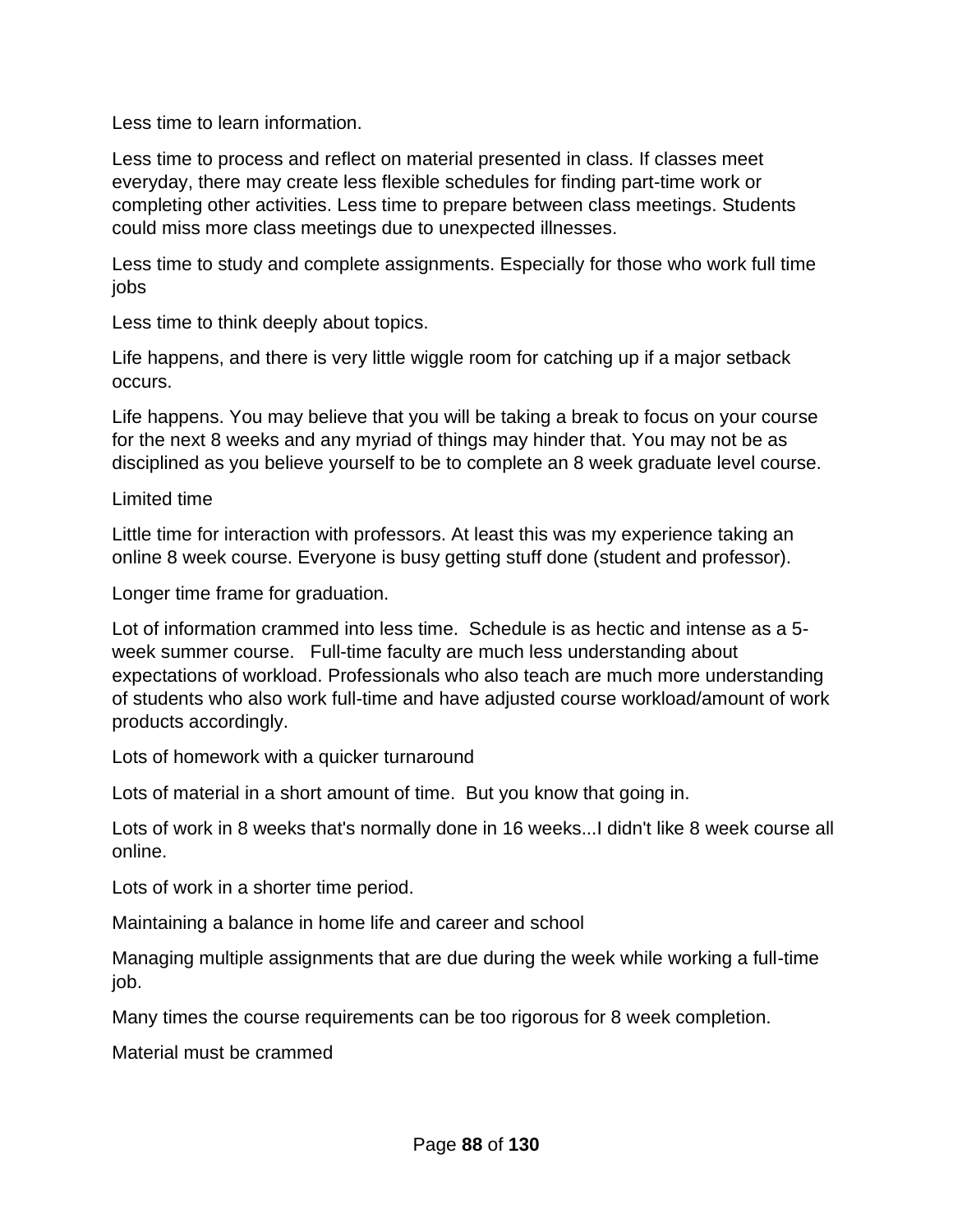Material that would be covered over a span of 16 weeks is condensed and can be too fast paced for some people.

Maybe getting to take more courses which can reduce the program length.

Maybe longer class meeting times? (Referencing summer classes)

Maybe not enough time to attain knowledge.

Middle of the week due dates. Due dates should still be on Sunday nights. Online students are carrying the weight of full time jobs and families, and are prepared to give up all spare time to do college work, but due dates should still be Sunday night. Difficult to get practicum hours completed in less time.

Might be too fast and too much information in a short time

Might go too fast for some students, especially those working.

Might not be able to lean as much because of the time frame

Might not sufficiently cover all topics.

Missing out on some quality instruction, lessons are packed with material and we are not able to go over in depth since its so much material in a shorter time frame.

More condensed course load requiring professors to take out some of the coursework that would have been included in the 16 week course. Along the same lines, the condensed coursework is done in less time, requiring more hours per week to complete a course versus a 16 week course. For nontraditional students, this is strenuous with work and parenting obligations.

More courses in a semester

More difficult in regards to time management, feels like a summer course

More fast paced

More info dumped into a shorter time frame. Short semesters. More pressure and work for professors given their requirement to publish. Paying for the semester when only attending for 8 weeks.

More material stuffed into a shorter amount of time. Possibly learning less because of less time.

More personal time. Graduate faster - missing out on the college graduate student years. Students could potentially be lost with so much information coming in all at once but that's a personal problem for those students.

More stress

More stress as it would be more fast paced.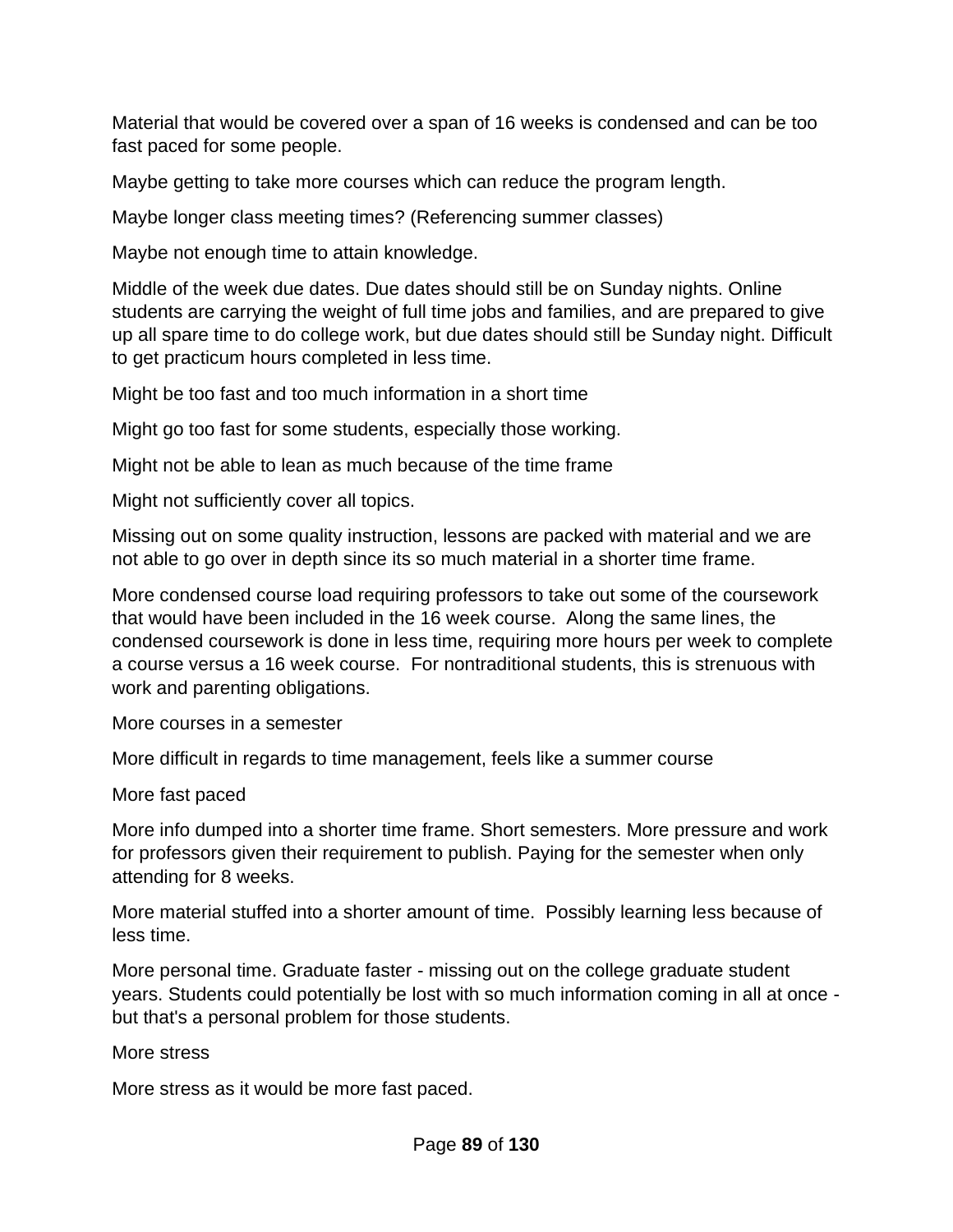More stress on getting assignments in.

More stress, not much flexibility with time to read and complete assignments in a week.

More stressful with possible conflicting due dates during midterms. Cramming to much information into a short amount of time and not getting the full benefits of the class. Students who work full time and potentially part time jobs not having enough time to work on assignments outside of work hours.

More things are due around the same time.

More to learn in a shorter amount of time

More work and higher stress level having to complete 16 weeks worth of work in half the time.

More work crammed into 8 weeks; difficult for people with jobs and families

More work to do in a short period.

Most graduate students also have full time jobs so with the accelerated pace it could be a challenge to complete school work, and job requirements.

Most of the required classes start at a time I can't attend - 4:00 pm. I'm a full-time employee who works 8-5. I live almost an hour from home so couldn't do a Zoom class until 6 pm at the earliest. Some of the classes only offer Zoom. Online is easier for me so I can do the class when I'm available at my own pace.

Move to fast

Multiple assignments

Must have a strong organizational process and forethought to plan out practicum experiences.

My current class has lot of assignments and projects due in such a short amount of time.

My opinion is that you are saying the material is not hard to master. Therefore, it is a waste of my time and money. Only electives should be offered as an 8 week course.

My practicum is the 2nd 8 weeks and I missed many opportunities to complete activities during the beginning of school that will not be available to me at the end of a semester. And I am assuming that the rule stands that we cannot bank activities.

-1 -1

n/a

n/a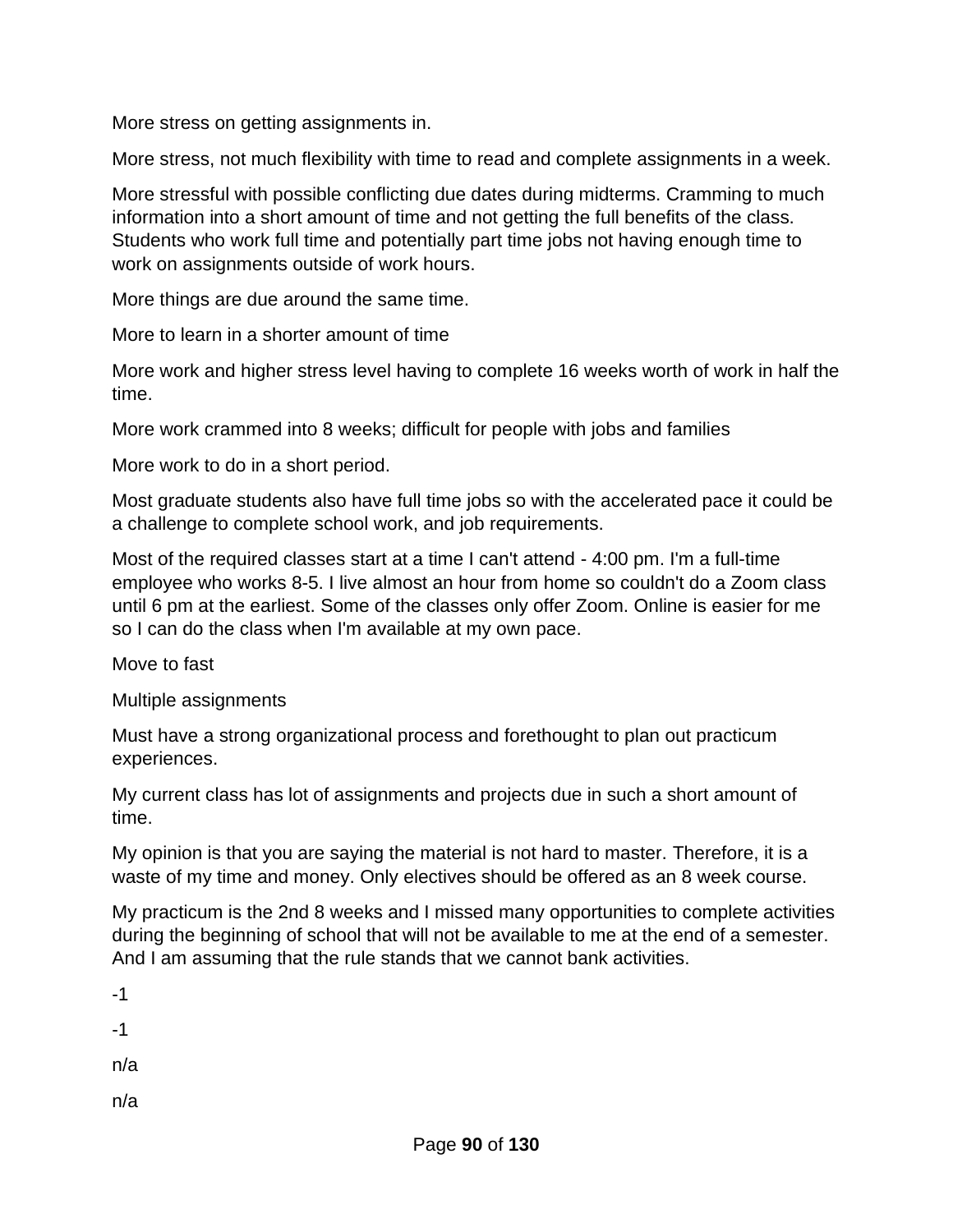n/a n/a n/a N/A N/A N/A N/A N/A N/A N/A N/A NA NA NA

NA

No advantage just a lot of work to get done in half of the usual time while learning and retaining pertinent information.

none

Non

none

none

none

none

none

none

None

None

None

None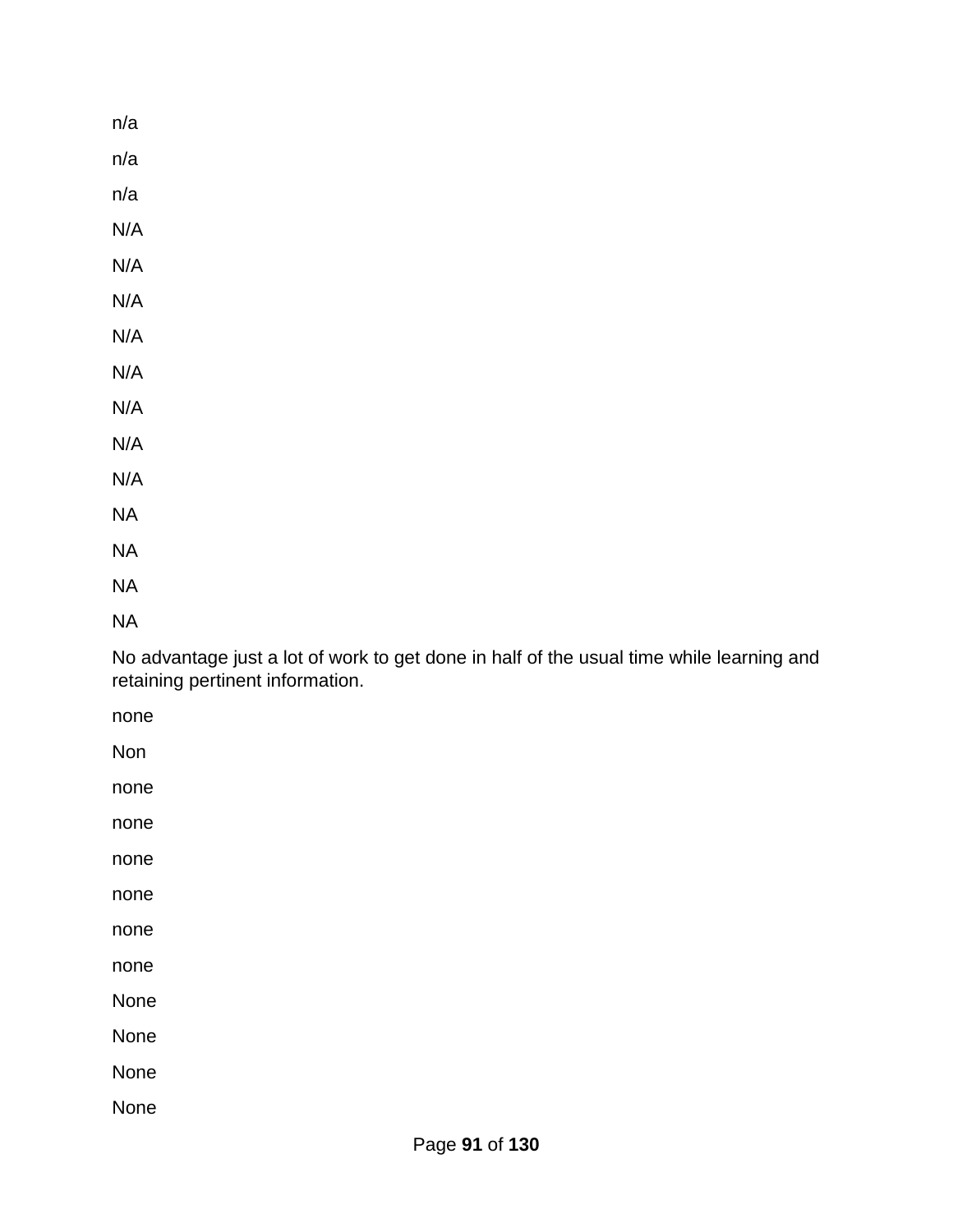None

None

**NONE** 

**NONE** 

None foreseen

None just have to be organized tuition payment twice maybe

none.

None.

Nope.

Not able to absorb the information in the short time frame.

Not actually learning or grasping the material. Just concerned about passing the class and turning in work.

Not allowing enough time to grasp important concepts with upper level content.

Not as much information can be given to the students in an 8-week course, and the curriculum for the class will have to be cut short.

Not as much time to complete assignments as before...but hopefully they are quality assignments rather than focused on quantity

Not as much time to dig into material, did feel a little rushed.

Not as much time to fully "soak up" information. Students may be rushed and not learn as much or as thoroughly. Professors may only be able to go over topics and concepts superficially if trying to teach the same amount of material as that present in a 16 week course.

Not as much time to truly learn the material

Not enough material can be learned to justify paying for a course in 8 weeks in my opinion. Simply having more seat allows for a greater relationship with professor to ask questions and retain information.

Not enough time

Not enough time for practice or committing new information to long term memory -

Not enough time to absorb the content, especially for working adults.

Not enough time to absorb the material or to write papers. The lack of faculty that are skilled in designing online classes, The covid-19 it feels like many of the courses are just rush together to have us read through Bucs and do discussion boards.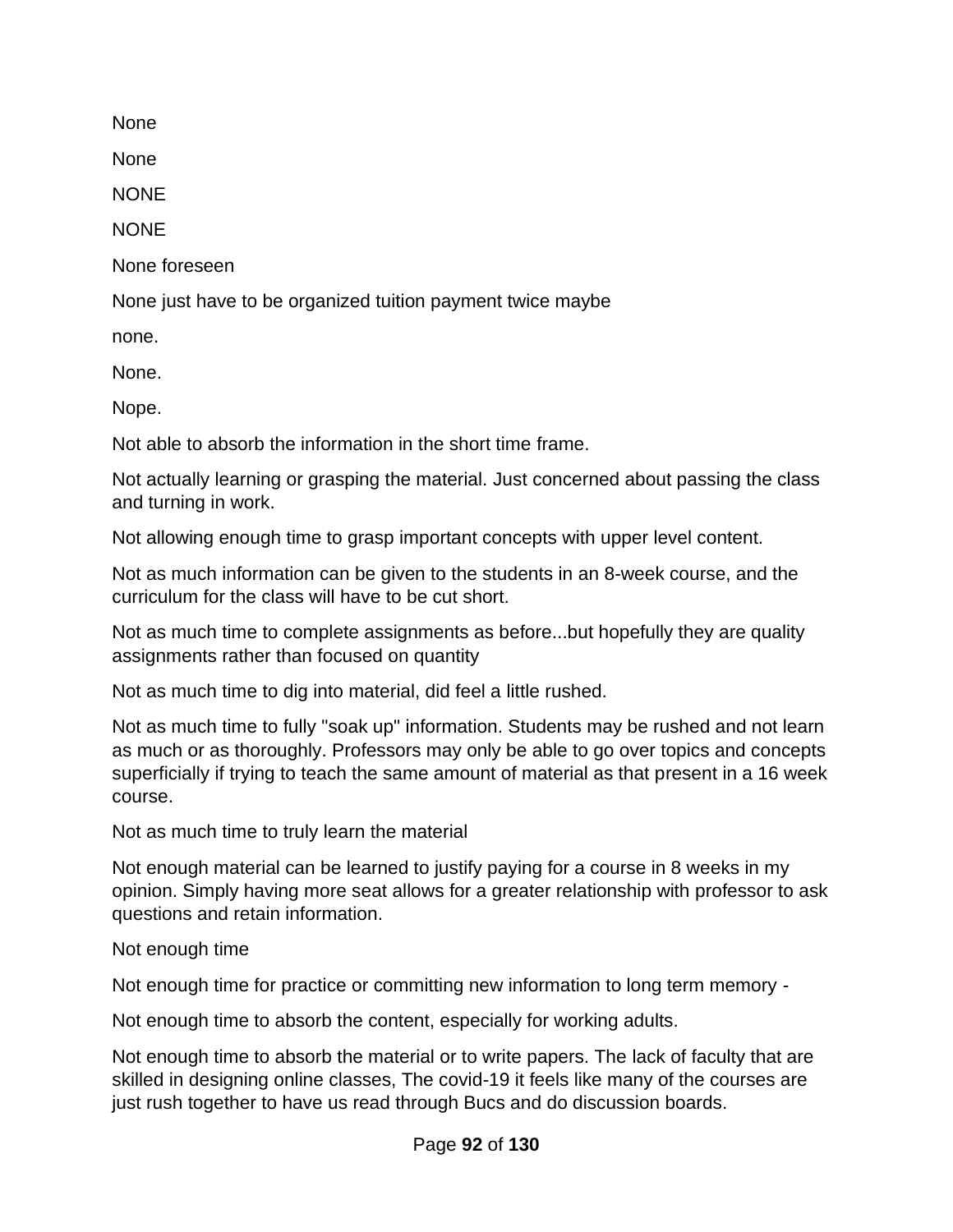Not enough time to complete all the activities that are normally presented in the 16 week format. No compromise was given on activities just because it was an 8-week course.

Not enough time to cover all subjects.

Not enough time to cover all the necessary information

Not enough time to develop competency

Not enough time to digest the information learned

Not enough time to get the work done.

Not enough time to go deeper into the subject.

Not enough time to grasp the information being taught, just enough to regurgitate the info for exams

Not enough time to learn required material in the course.

Not enough time to master the material

Not enough time to master the material

Not enough time to process complex, time consuming topics

Not enough time to really get a good handle on the content especially at grad level

Not enough time to really learn; just completed mandatory assignments.

Not enough time. The course is rushed.

Not having enough time for practicum and assignments especially when one has a full time job and meetings and lesson planning. The biggest concern would be the practicum hours. You not only have to make time to do all the activities but also complete all your reflections. This is very time consuming and since there are deadlines, this can be difficult.

Not having enough time to cover topics in depth.

Not having enough time to learn the material

Not having the time to fully understand the classes.

Not really learning or understanding course work. Not feeling prepared for future counseling.

**Nothing** 

**Nothing** 

Nothing!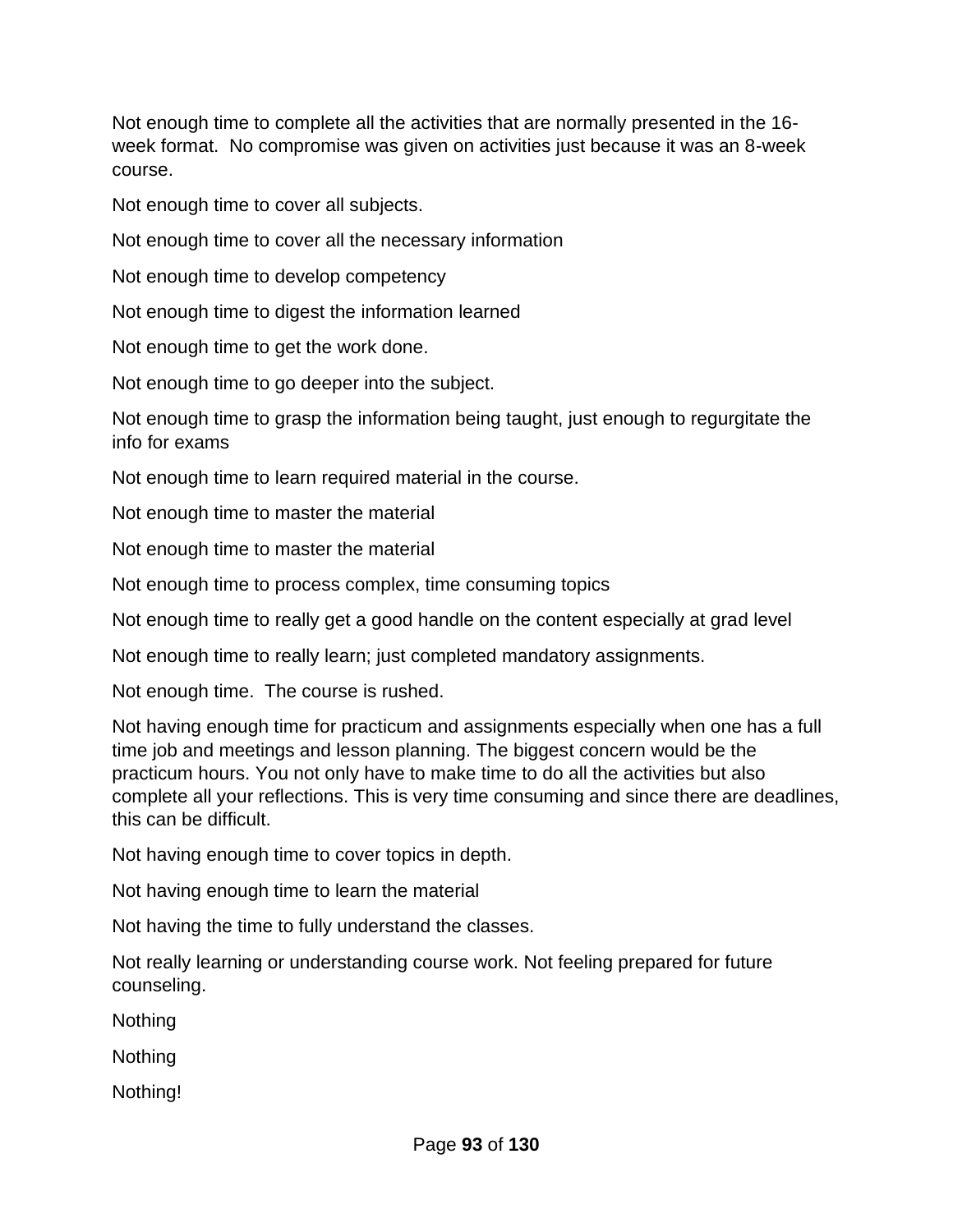## NOTHING. I LOVE it!

Observation hours may be more difficult to obtain, and if you fall behind for any reason, it's difficult to catch back up.

One of my courses was EDLE 5154 (Practicum) so it was sometimes difficult to complete all the activities just based on the sheer size of practicum hours required for this course.

One of the disadvantages is that 16 weeks worth of work is crammed into an 8 week timeframe. The accelerated pace leaves little to no room for error; whether on the instructors' part, as well on the students' part.

One of the key disadvantages of taking an 8-week course is that you may not get all of the content that you need from each course and it is a lot more fast paced and intense.

Only thing I didn't like in undergrad was how short the timespan was to drop the class if I didn't like it. In my undergrad (not SFA), you only had 1 week before taking a w. But for the most part, I preferred 8-week classes.

Over burdensome and stressful. Student my not be able to explore their full potential and learning, rushing through materials and contents. I took 1 last summer and cried through the process

Packed courses

Packed with very heavy workloads

Particularly for the all online classes, there is so much course work and the courses are difficult, so trying to learn everything in a shorter period of time can be hard. Although, because I am not taking any, and never have, I am drawing from my experience with summer classes.

Perhaps not enough information delivered and worked through or at least not as complete and detailed as a longer course might

Perhaps the largest disadvantage of the shorter course is the reduction in spiraling. Spiraling is going back and making connections with what is currently being learned and what was learned earlier in the semester. We know spaced repetition is much better for long term retention of material than cramming. So my fear is that shorter classes will lead to a shallow understanding of the material and less knowledge retainment following the termination of the course.

Personally, I don't see any. The workload for one 8-week course should be no harder than the work load for two 16-week courses.

Possible exhaustion and poor grades due to it being rushed

Possibly amount of work if it is not adjusted to meet the 8-weeks.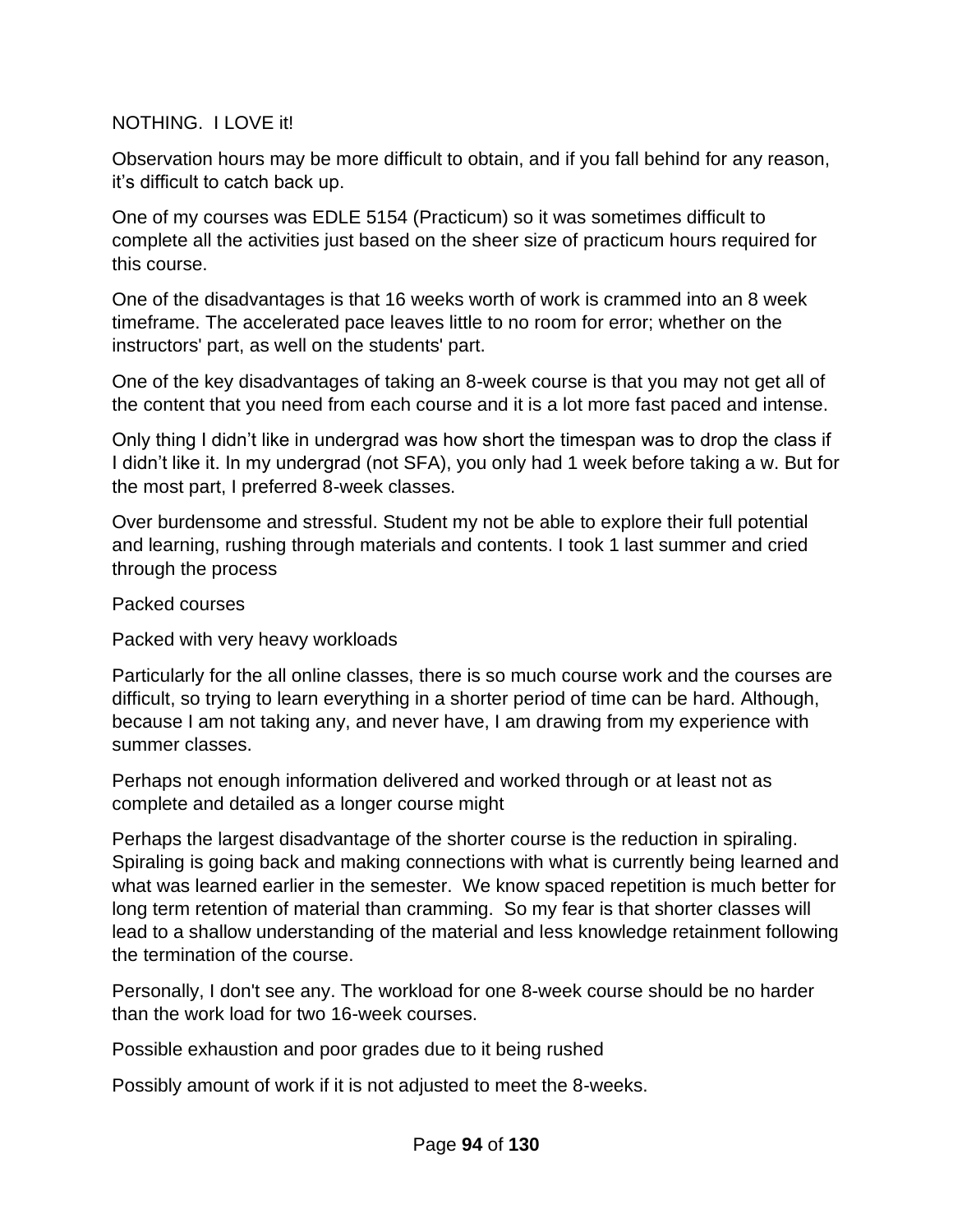Possibly not fully understanding the material but it wasn't a problem.

Processing a tremendous amount of information within a short period of time. Perhaps not having as many grades to even out should you not perform so well in one area.

Professors not staying engaged with the class the way they should. No video check ins or Zoom check ins.

Professors would need to restructure their courses to accommodate the shorter timeline. The fear is that most would just condense 16 weeks into 8, which would be overwhelming and not advantageous to the student.

Quicker pace

Requires condensed commitment. Not sure how funding, FASFA & VA would be affected

Rigorous, fast paced,

Rushed courses where you do not learn as much. Quality of education could decline

Rushed delivery of information

Rushed discussions and a lack of detail in topic research

Rushed results. More work crammed in short time period. I like and dislike it. I would need more experience with the 8 week to decide what I really think about it.

Rushed time to process

Rushed.

Rushing through the course work

Same amount of work as a 16-week class, but less time to work on the reading/assignments due. Harder to juggle with a family, full-time job, and do your best on each and every assignment. I do like taking them further on into the program, though, as opposed to when you first are figuring things out in the courses.

See above

See above comments.

See above response

Short class times Limited time to read

Short time period, rushed, may not retain information after class is over

Shortened time frame for getting assignments done and practicum activities.

Shorter amount of time to complete assignments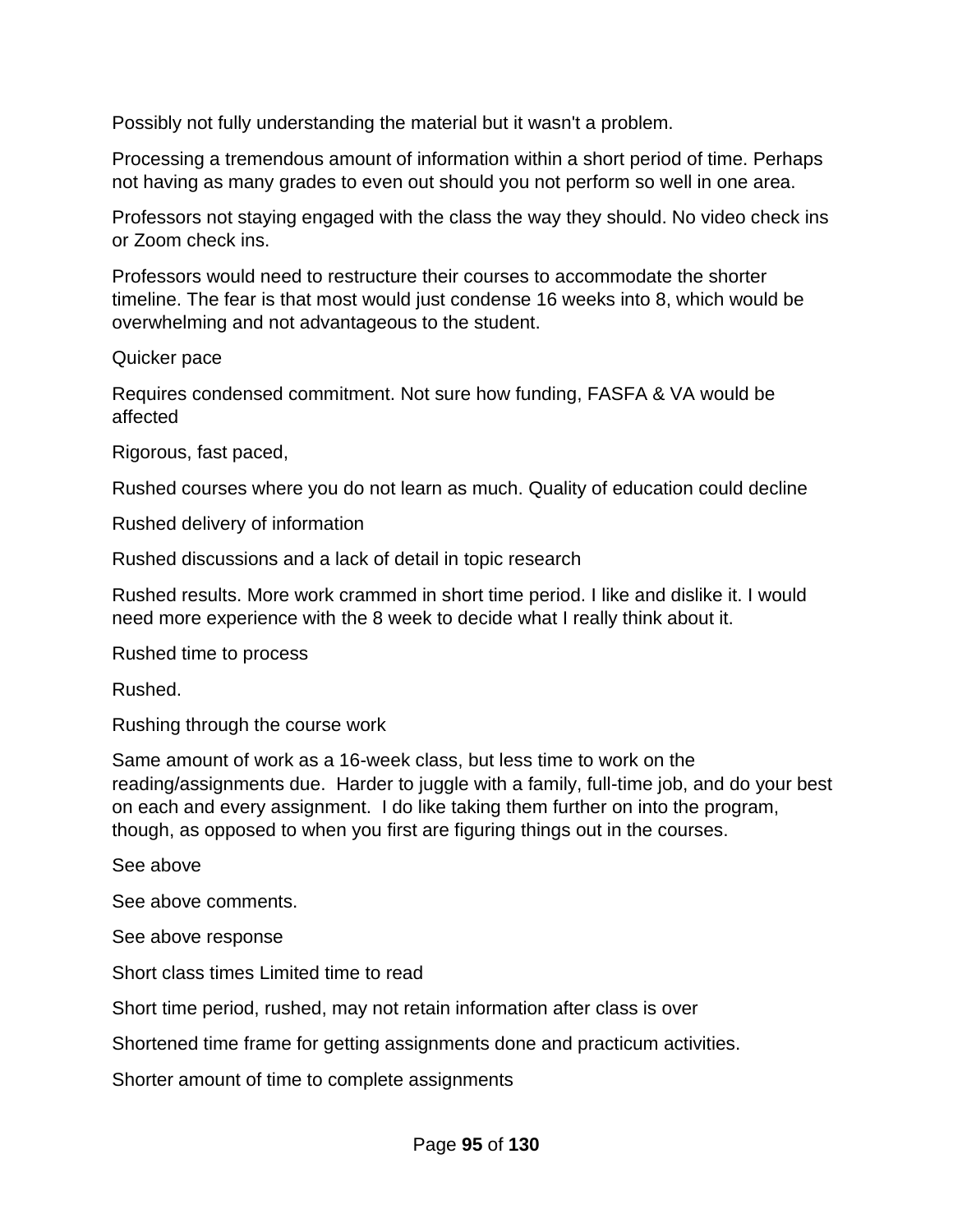Shorter length

Shorter time frame to complete assignments. However, I've found it to be very reasonable so far.

Shorter time periods to complete coursework

Shorter time to complete tasks and writing assignments. With the additional time to focus this is not a major concern.

Shorter timeframe to complete the requirements for the class.

Similarly to summer courses, the professors will be overwhelmed trying to pack a 16 week course into 8 weeks. The amount of work within that 8 week time frame will likely overwhelm students that are in an already overwhelming situation (graduate school, COVID, family, work). I understand the intention but I do not think that would work for me, however, I've never taken such a course and I hope I never have to.

Simply not enough time to absorb material for some types of courses. It puts a great burden on the student for the duration of the 8 weeks

Small time frame for same number of tasks Increased stress due to smaller time frame

So much crammed into the 8 weeks that is all put into a short and strict timeline. It makes it very difficult when learning a new job simultaneously.... which is part of what comes with the description of being in the vision program, but it is not realistic to be required to also read chapter after chapter with no notes in modules. I do not learn this way. It is stressing me, and some days I am contemplating why I am here.

So much information packed into a very short amount of time. You don't learn as much or you feel rushed.

So much is crammed into it and having to get 40 observation hours every 8 weeks. Also, both classes have tons of information that is being missed because they are trying to fit it all in, but I still have to know all the information, so I feel like I am missing important information.

So much reading in so little time.

Some classes do not function well under the time constraint of an 8 week course!

Some courses (Like accounting and Finance) need to be a full 16 week term to fully grasp the concepts. So the disadvantage would be that some courses just do not fit with an 8 week style format

Some courses may not lend themselves to an 8 week time frame. There may not be mastery of content if the class only meets half as long. Also students may underestimate how quickly the class goes by and may not have a schedule that allows for that quick of a pace. I think that 8 weeks would be the most attractive class format for working students but I think the workload may also make it more difficult for them.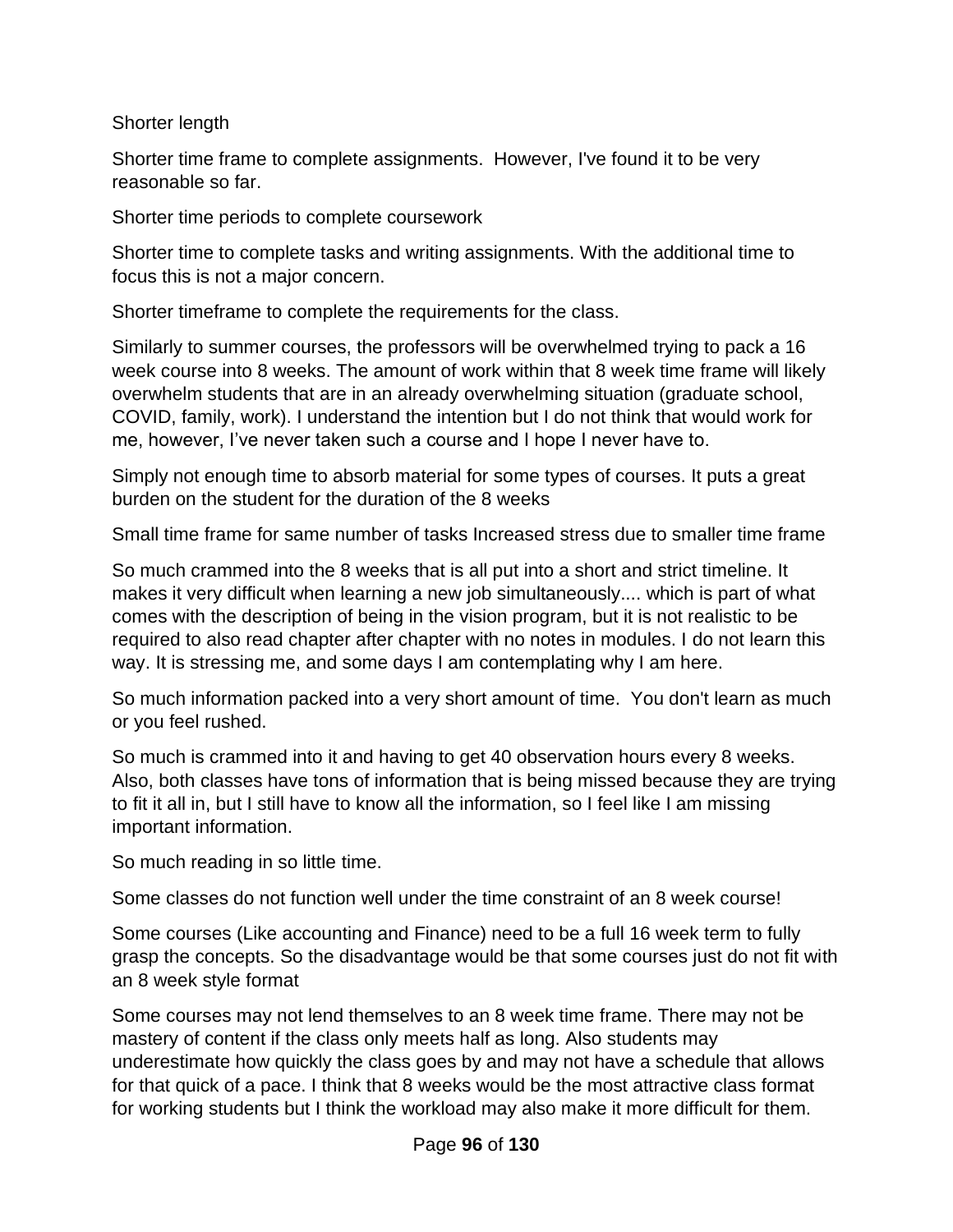Some instructors may use a heavier reading load than others. A lot of reading in a shorter period of time could be difficult. However, this hasn't been the case for my courses. The reading amounts have been very appropriate.

Some modules feel rushed, like we could spend more time on them and dig deeper, but it doesn't make me feel like I'm missing anything

Some student may become easily stressed, fall behind in their studies or focus on completing assignments and not retaining the information need to become competent.

Some students cannot keep up.

Some students feel that an 8-week course load is too hard because they are getting a 16-week course in an 8-week time period and many may not be able to take on the amount of work. Most of the time a student sees 8-week courses as a way to get through their degree plan faster, but then struggle because the homework load is more difficult due to combining several modules at once.

Sometimes the accelerated pace can be hard to manage

Sometimes the workload can be overwhelming without the proper time management

Speeding through a course does not do much in the way of real learning.

**Stress** 

Stress. No time for my home or family

Stressful and a lot of material to cover

Stressful, not as much time to explore materials quick turn around times

Study harder

Takes more time away from family.

Teachers kept the same workload and squeezed it into 8 weeks. The courses were not made for 8 weeks.

That is 16 weeks of information shoved into a short 8 weeks.

That is simply not enough time for the breadth and depth of critical analysis and professional studies required for a legitimate, competitive graduate course. Perhaps a 10- or even 12- week course would be able to cover the important material, but I would be reluctant to cut the term in half.

The 8-week courses do not allow much time for students to fully absorb the information. They also do not allow enough time for students to request and receive assistance for topics that they do not feel confident with.

The amount of information in a short amount of time.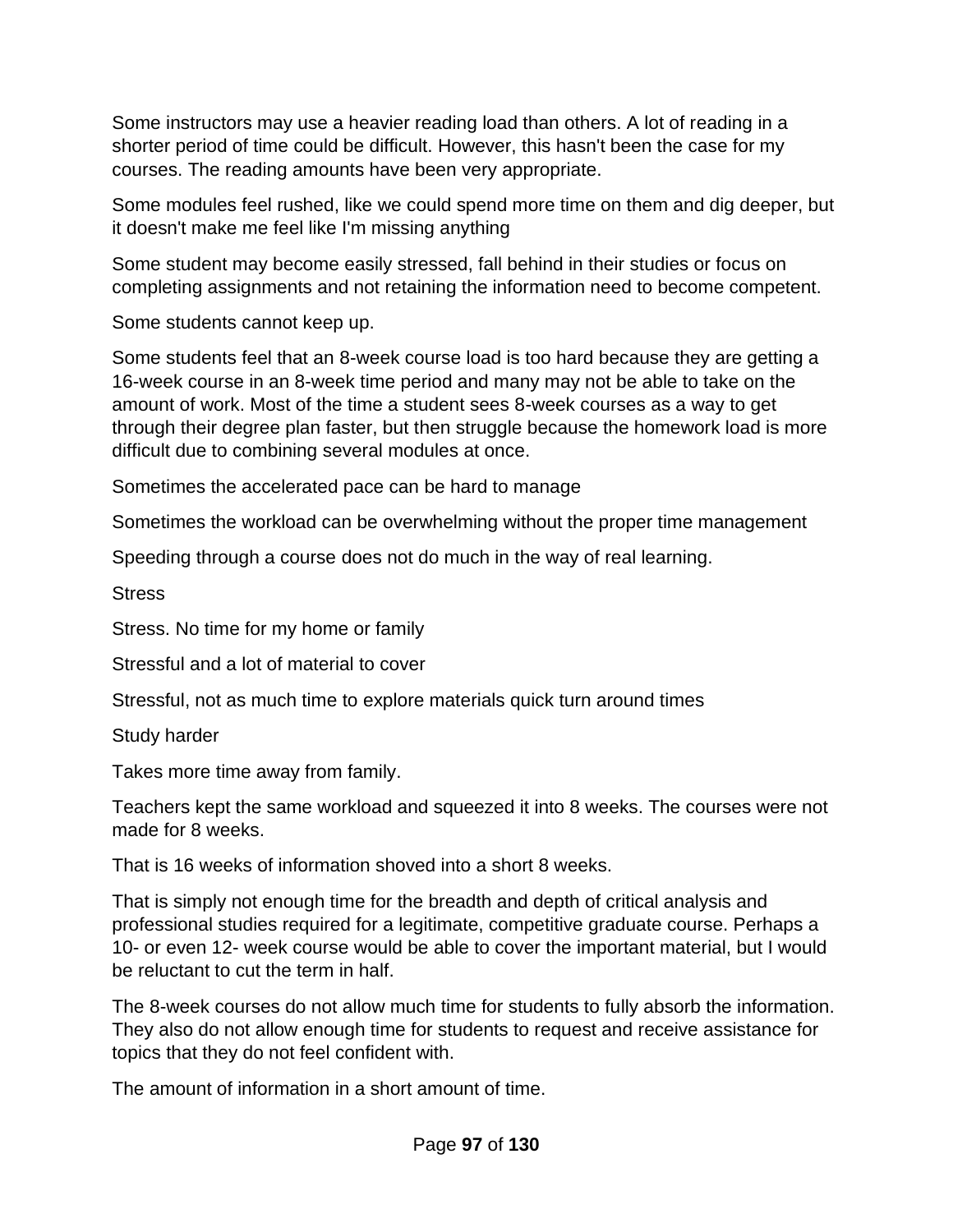The amount of time to cover the material is not adequate enough. I believe a lot of content is lost and it is more challenging to retain information when feeling rushed through the material.

The amount of work crammed into an 8 week course.

The amount of work required

The amount of work to complete in an 8 week session

The amount of work you have to do while working, being a full time mom, and other life duties can have a student falling behind on assignments.

The assignments are due on random days so it is sometimes challenging to keep track of, even with a calendar. Last spring, all my assignments were due on Tuesdays so it was more consistent.

The biggest disadvantage I think is the lack of time to absorb information. I've made good grades so far, but it becomes more challenging to truly learn as opposed to just completing online discussion posts.

The class was not modified for an 8-week class. Everything was the same as if it was a 16 weeks class and we did not really know what was going on except the assigned readings for the first 3 classes. Not much teaching going on. Very disappointed.

The classes are very fast pace so assignments pile up.

The classes move at a fast pace, and maintaining balance between working full time, while completing course work is extremely hard.

The classes move at a faster pace which can be challenging since a large majority of students are still working.

The comprehension and amount of information has seen a massive decline.

The compressed courses make it more difficult to manage a full-time professional career and get all of the work done in a timely manner.

The content has to be so sped up that there isn't a chance to study or actually learn the material. There is also no wiggle room if we cannot have class like when the power went out.

The content is the same as a full semester course which makes it difficult for a working adult

The course content is harder to retain due to the fast pace

The course is fast paced. There is material to be read, turned in, or projects to be worked on at all times. There is not room to fall behind and time management is key.

The course is shorter and more assignments are due sooner.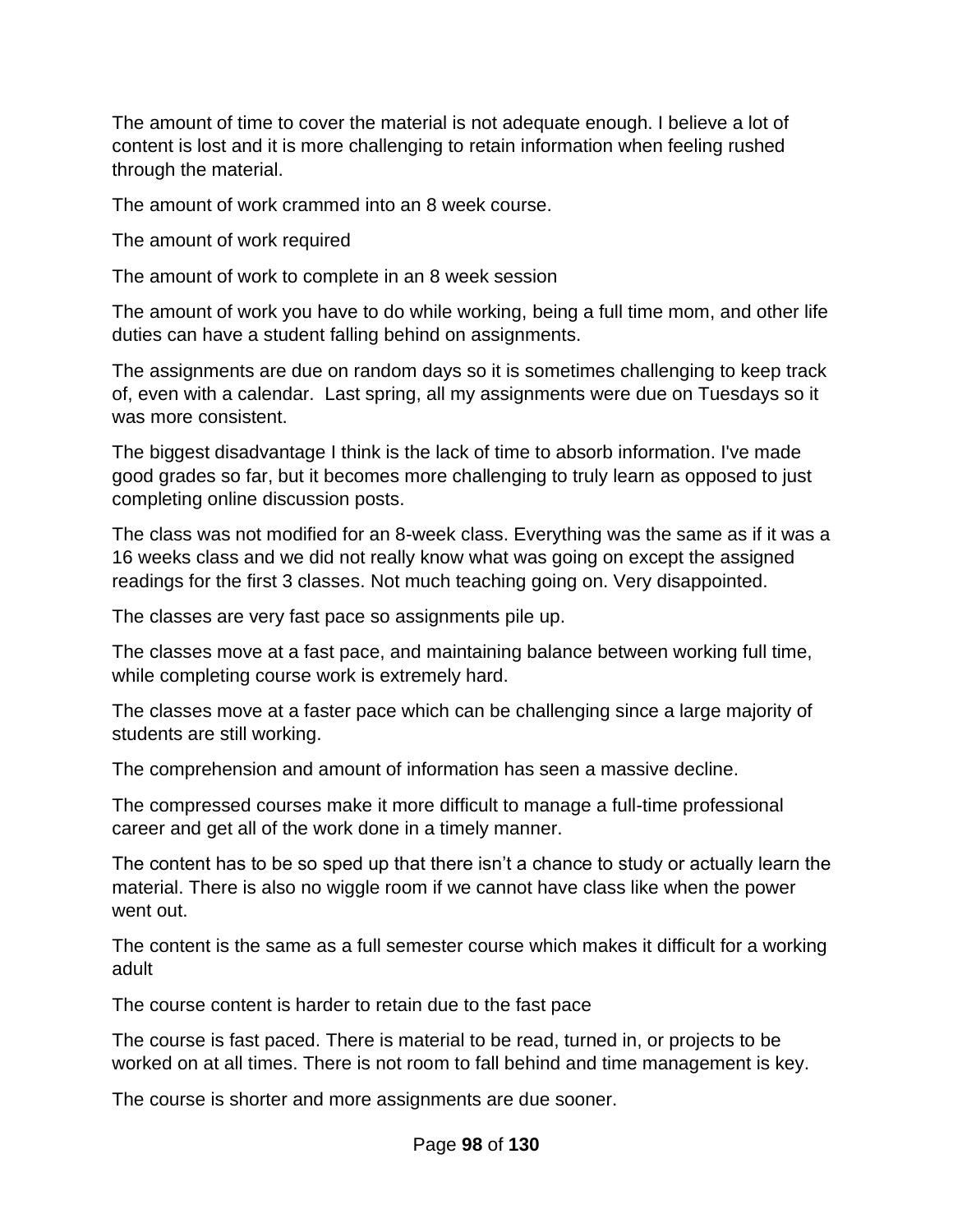The course load is a lot for 8 weeks

The course moves very fast. We missed one day for the hurricane and that can seriously put the class behind and catching up becomes very difficult.

The course work is fast and furious.

The course would be stressful with too much work and not enough time for accurate completion.

The courses are being taken from a 16-week course to an 8-week course, but the coursework is not set up for 8 weeks. The amount of work/assignments should be adjusted to a manageable amount of work. The first 8-week course I am finishing this week has a ridiculous amount of work. It was not edited enough. I had two major papers, chapter reading, three discussion posts with six responses, and a final exam all due within three days of each other.

The courses are much more intense and demanding, with less time to fully connect to the material. I was also excited that more class options would be available but have experienced the opposite. That has been the greatest disadvantage for me.

The courses are very intensive, and I fear that courses that have high reading and writing requirements would have to cut back on content in order to fit into 8 week slots. This could compromise graduate education quality. I think a way to guard against this is to make some courses 8 week while keeping others 15/16 weeks depending on the content.

The coursework that was designed for a 16-week course is now being taught in half the time, so it makes it harder to learn everything. With less time, for me, there is double the stress.

The deadlines and due dates make it overwhelming because it seems like there is a new one every day.

The disadvantage I see is that the learning could be rushed and it might be hard for someone who works to complete the required material.

The disadvantages is how much material is being covered in the 8-week course. 16 week courses provide more materials and I learn best with as much materials I can get. I never took 8-week courses, so I cannot say much.

The due dates for everything you have to do is not spaced out.

The eight week course I took this semester felt extremely rushed. I felt like I did not absorb the material as well as I could have. This class took all my time and it left me putting my other two classes on the back burner instead of being able to divide my time up evenly.

The fact that you charge 16 week course prices for 8 week courses isn't fun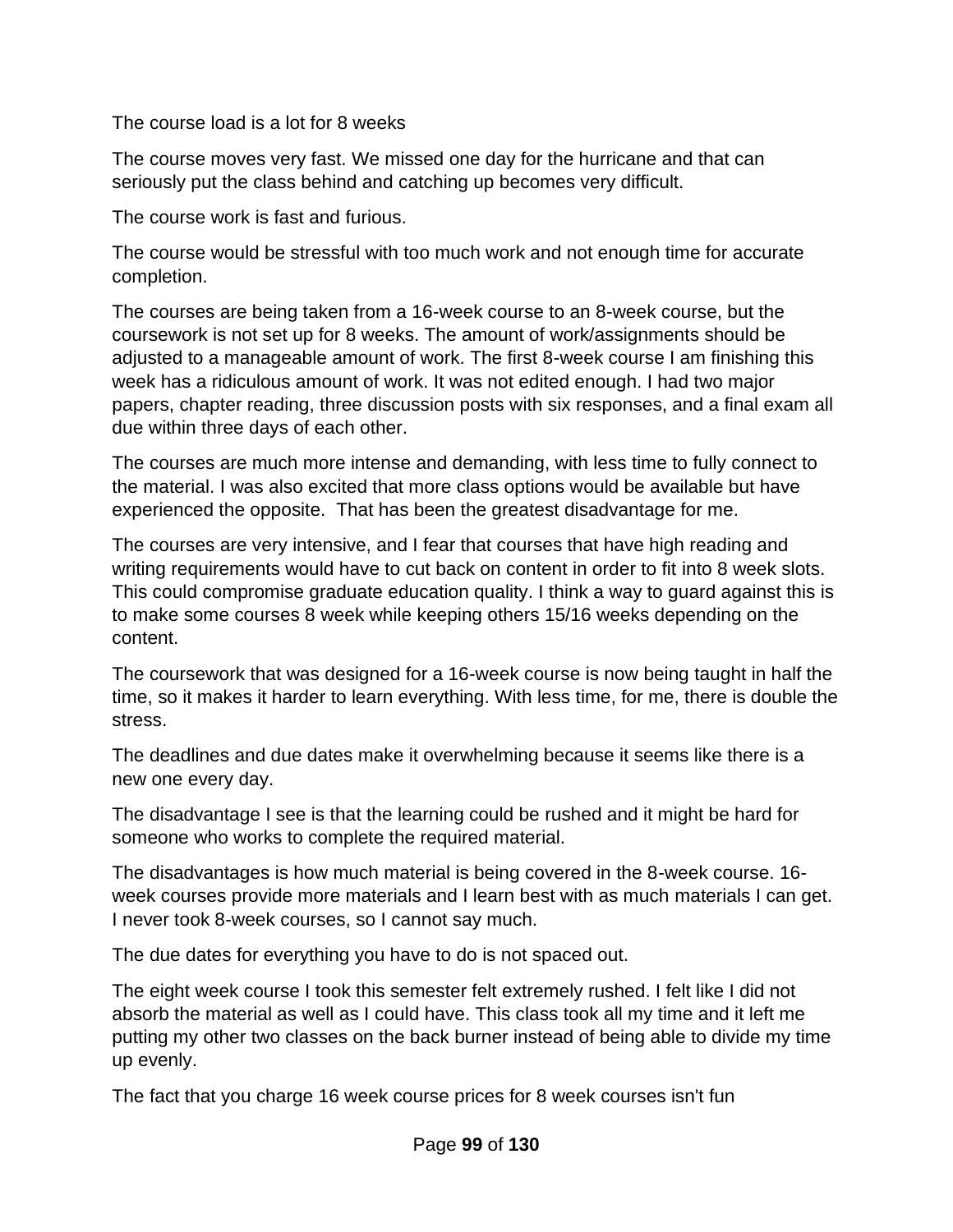The fast pace could result in rushed results and lack of time needed to complete some of the bigger assignments.

The intensity of heavy work load of material

The key disadvantage is time to study. Especially those who work and have a family to take care of and the driving distance time.

The key disadvantage of an 8 week course is the load of work required in a 1 week period

The main disadvantage is that the courses have been written for 16 weeks and required a little more tweaking when it became apparent that a couple of the assignments were too rigorous for an 8 weeks class. Professors were very flexible though, and were able to modify assignments to more attainable levels.

The material cannot be digested as well with a stricter timeframe.

The material may be rushed/ not covered in detail. The work load could be too much to compensate for a shorter semester.

The observation hour requirement is the same with only half the time to get the hours done, this is somewhat unrealistic.

The only disadvantage I could see is if you're a bad student and don't know how to manage your time or motivate yourself.

The only thing my classmates and I are struggling with is completing our practicum hours (40 in 8 weeks/80 in 16 weeks) due to COVID-19. I think this is just an overall challenge and not specific to the 8 week format.

The outside influences that take up my time when I'm not in class or studying. Because the time frame is condensed a life event can really screw up your timeline.

The pace is twice as fast (if this is like the 5-week courses in the summer), so you may not have as much time to really absorb the material properly.

The pace is usually very quick and I feel like I learn less for the money I pay during 8 week courses. If it were a general education class, I suppose I wouldn't mind, but if it's a majors course, I'd prefer to have it in a 16 week format.

The pace of an 8 week course on my ability to balance work and school.

The pace of the 8-week courses may be too fast for some students

The pace of the course can make some topics more difficult. Certain topics would not work in an eight-week format.

The pacing of the course is a disadvantage and the demand when you are working a full-time job.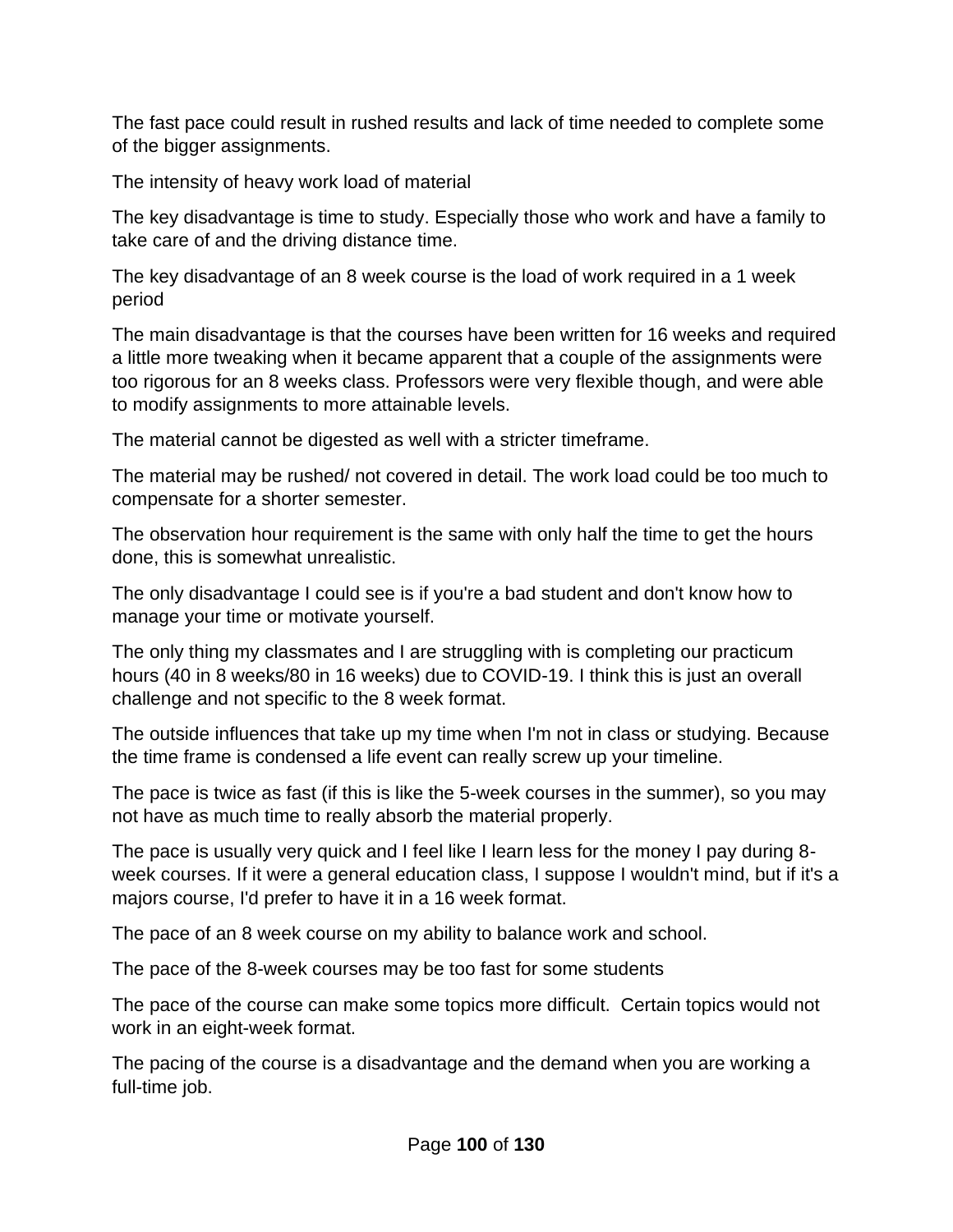The possibility of classes not providing comparable learning opportunity as a 16 week course

The possibility of having to cram more CACREP assignments in a shorter length of time.

The practicum hours are much more difficult to get. For example, I need 85 hours for this class in just 8 weeks.

The principal practicum 5154 is still requiring the 85 hours of practicum experience per TEA that need to be completed in 8 weeks this semester instead of 16 weeks. With teaching hybrid, this is adding as an additional stressor to complete all required hours in a short amount of time.

The principal practicum class is unmanageable in 8 weeks! Especially since the Thanksgiving holidays are part of that 8 weeks. Between that, and other days off, the class is really close to just 6 weeks. I have to rely on others for many of my assignments and it does not allow any wiggle room. There should be more flexibility in the assignments, or the course needs to be longer!

The professor would have to pick out the most important topics and maybe relevant topics will have to be cut off.

The professors aren't ready to minimize their class load.

The quick pace while working full time.

The rate of learning and the depth able to teach in 8 weeks.

The reason I only take one graduate course each semester is that I only have time for a three-hour course spread across 16 weeks. A three-hour course taken in 8 weeks is the time equivalent of a six-hour course. If I had time for that, I'd take two three-hour courses each semester. Therefore, I will not be taking any 8-week courses. If there are no 16-week courses that I need to take, I won't take any courses that semester.

The requirements, expectations, and workload do not change so it is very difficult to complete everything and stay on top of work in such a short time. Most of us work a fulltime job and there is not enough time to get everything done. 8 weeks can feel very rushed and overwhelming.

The stress of an accelerated schedule.

The stress or rushing through content and not dully understanding what I am learning.

The student may not take away everything from the course that they need to

The syllabus would not be covered. A if covered, the topics would not be explained adequately.

The time requirement is double, could not imagine having to work AND take courses.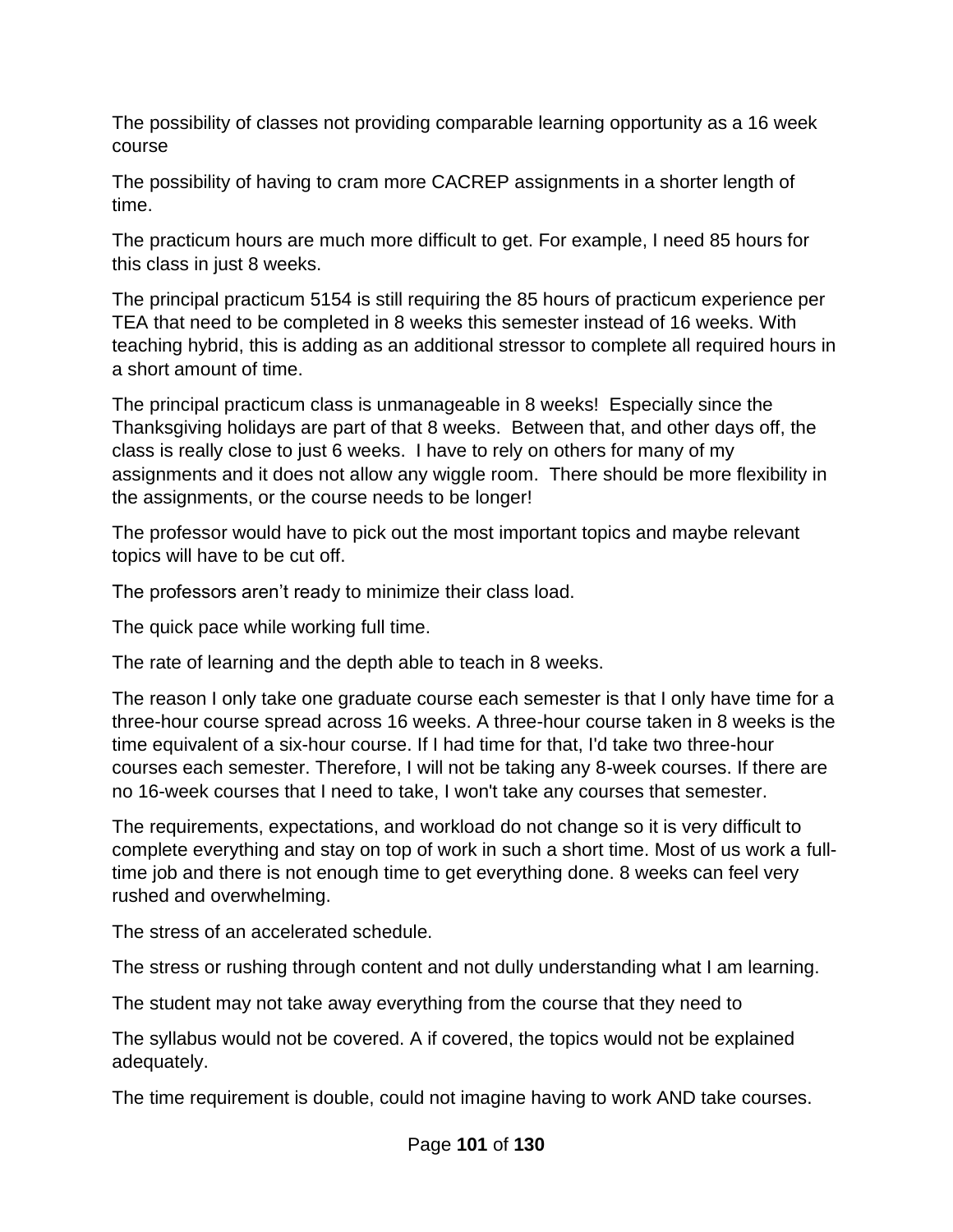The workload in some of the classes may be too much

The workload is doubled.

The work load is massive for working adults, especially right now while teaching and going to SFA.

The workload seems more intense, but I know in reality it's not

The workload can be intense, and the amount of time to complete certain tasks is harder.

The workload could get a little intense with all of the classes, the 8-week course can really pile on things quickly.

The workload could get to be a bit much, if the teacher never taught an 8 week course and tries to fit the whole 16 weeks in, it will lead to quite a few long nights.

The workload is a lot in a short amount of time which results in more stress on me as a student than if these classes were 16 weeks. Feeling stressed and rushed creates less quality work from students.

The workload is not reduced to fit the eight week timeframe. Trying to do the reading, work and observations for what was a sixteen week course in only eight weeks while working as an active teacher during COVID 19 was extremely stressful. I do not feel that I had the time to actually learn what I was expected to learn in this class.

The workload is the same as a traditional 16 week semester, and it's so fast paced.

The workload is unreasonable. For example, class started on the 15th. I had 3 days to read the module material, 3 chapters in the textbook, post a discussion, respond to 3 peers, and write a paper all by the 18th. Now I have one chapter to read, 2 videos to watch, 1 46-minute lecture to listen to, the module materials to read, 3 discussion posts, 9 responses to make, 2 articles to read, and another paper to write by the 21st.

The workload of an 8-week course is immense, especially for someone like myself who is getting this degree while working full-time. Although the offering of 8-week courses could speed up the pace of the degree if a student took several each semester, I wouldn't be able to take more than one course per 8-week term, so my pace would remain the same.

There are no disadvantages I would really appreciate it if a lot of classes were 8 week courses.

There are some courses that should avoid the 8 week courses because of the difficulty and depth of the material.

There is a lot of reading that I have to finish later since the speed of the course and working full time did not allow me to get it all in.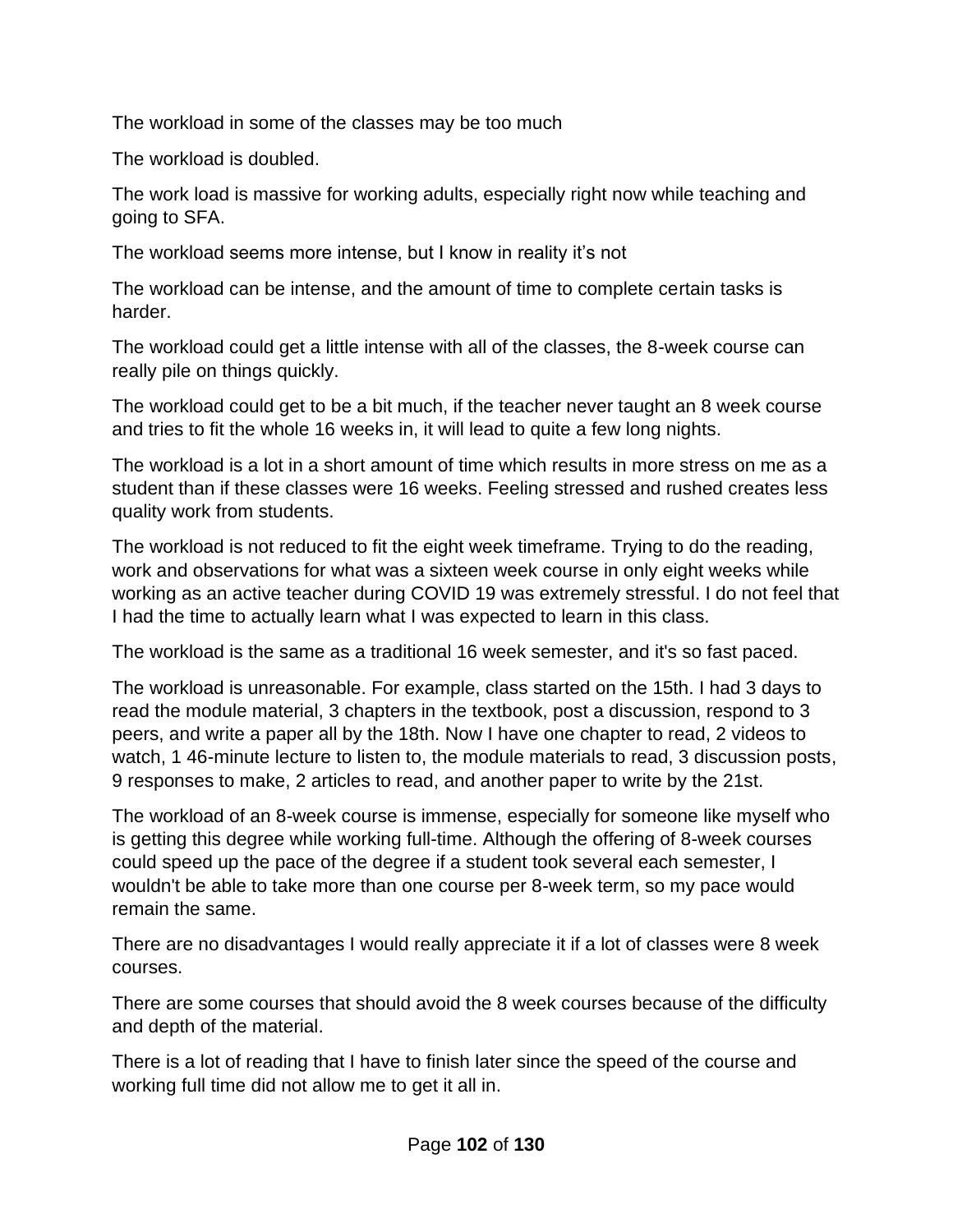There is more work in a shorter period of time and it could be harder to learn everything you need to learn.

There is no time to do anything else. Luckily, I only had one 8 week course. I am sure that one of the advantages was that we can graduate faster and it is more cost efficient. However, if a student cannot keep up with the workload and ends up dropping classes, it actually costs the student more to attend college, not less.

There is not enough time spent on important subjects. Everything is rushed. The reading is intense and hard to grasp in such a small amount of time. It has taught me to be better at time management!!

There is not enough time to get everything done.

There is not enough time to work and go to school. I felt like I couldn't do either work or class well. I think that maybe if there was a redesign of what class was taken when it might be a little better.

There is often no break between the first 8-week period and the next. I would really like to have at least a couple of days in between.

There is only 8 weeks. There was no change in the number of assignments to complete by the end of the semester.

There is too much material to cover in 8 weeks, it seems rushed.

There may not be enough time to completely review and study the material for a specific course.

There's too much information to digest sometimes.

These courses can be stressful if student is not prepared for the fast pace or has other things going on in their lives that take time away from studying.

Thesis research and writing would be impossible to complete in 8 weeks.

They are much faster paced.

They can be overwhelming at times. But understandably so.

They don't give you time to ponder the theory being presented in a course which may lead to a less deep understanding of a topic.

They might be harder, since its a full course in less time than normal

They move so quickly

They move to quickly to gain a true in depth understanding of the topic.

They require a lot more work to keep up with than a 16 week course and create a lot more stress. (if you take 2 8-week courses for the first half of the semester, then 2 more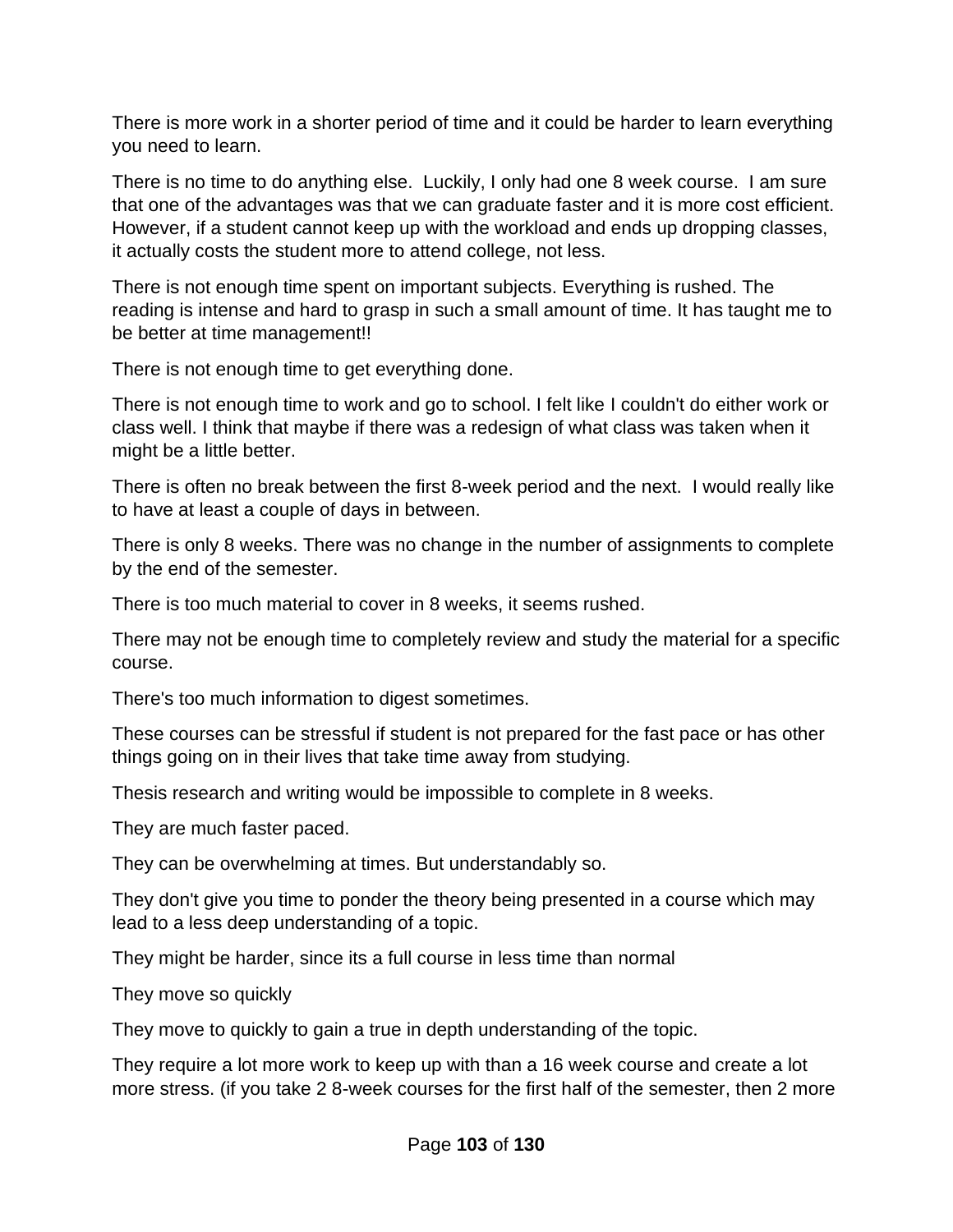in the second half - that is still the same amount of time spent on the same number of courses).

They take 16 week coursework and condense it into 8 weeks, this makes the load a lot heavier in only 8weeks. It's takes more time to complete coursework because it's due sooner.

They're too fast and too jampacked with assignments that really should be spread out throughout an entire semester. Some of us work fulltime too and it's a little much at times. There's no break in between the time this class ending and the next one starting. That's a downside. And the tuition doubling in the semester isn't all that affordable for some. It's hard as it is having to pay \$1,200 per class over one semester- now double that from August-Dec and we have like one month to pay...

This does limit the amount of content that can be covered or cause a course to be more difficult from a time commitment stand point because of the truncated schedule.

This only works if there are enough course offerings. Otherwise, you might be doubling down which, with people who are professionals and taking classes around that, will become a strain.

This semester it was not bad however, I am not sure if all professors would respond in a timely manner which could be detrimental due to the class being only 8 weeks.

This semester was my first experience and it was just a lot. I will stick to 16 week courses if I can and will have to really think about when I can do an 8 week course. Working full time and just "grownup" life is hard and fitting in an 8 week class with a whole course load of work is tough. I really struggled this Fall 1 term and actually dropped the class I planned to take Fall 2. I will try again in the Spring.

Those who don't do well under short time frames may be challenged heavily

Tight schedule.

Time constraints could be a disadvantage. I can see how taking multiple courses can be difficult in an 8 week period.

Time frame to completing degree is faster.

Time limited study of the topic. Does not thoroughly discuss topics of interest in the course.

Time management and the amount of work/time being put into the course

Time management is more challenging. Sometimes I feel like I am rushed through a course.

Time management with school and work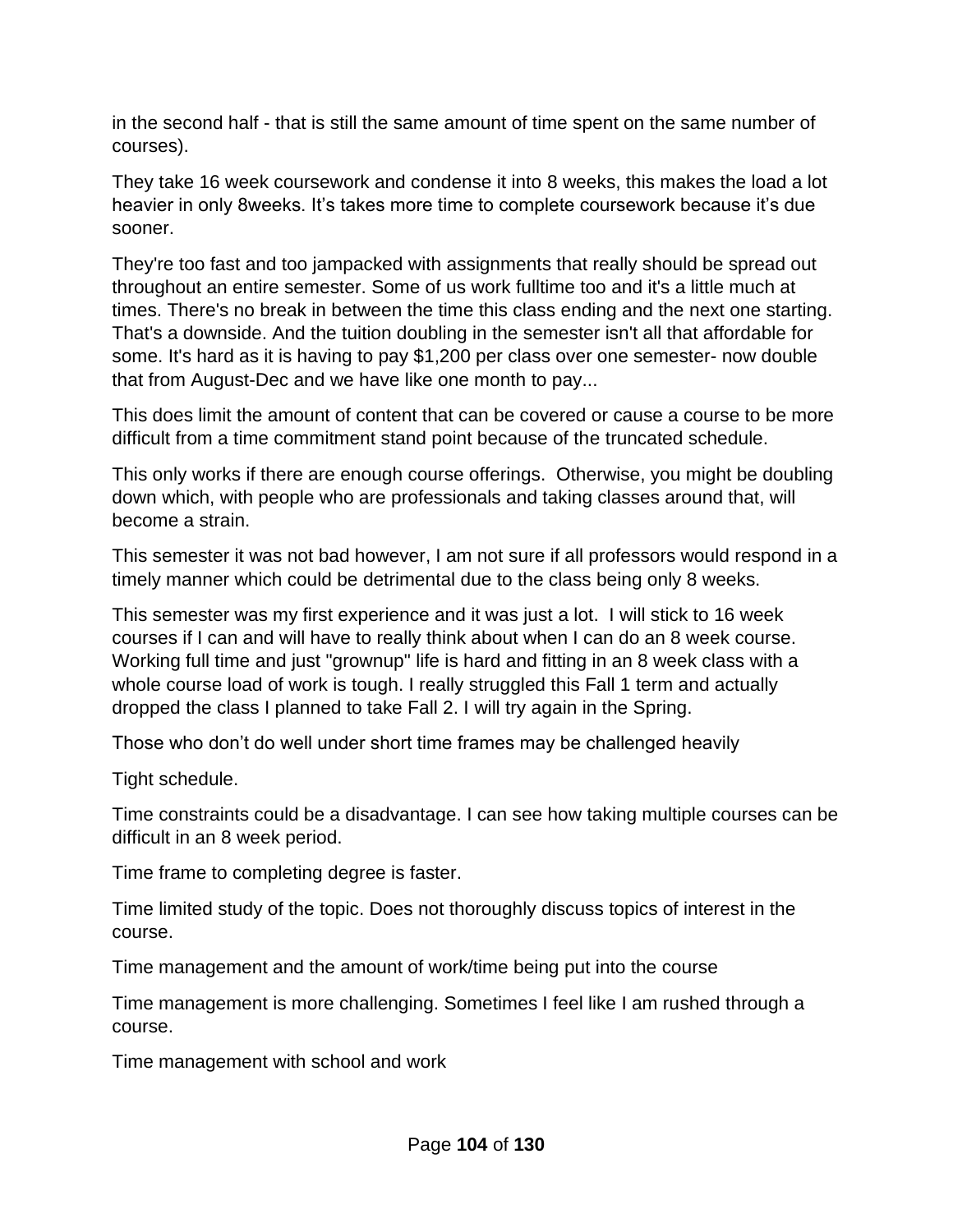Time spent in class is generally all day. Doesn't allow for outside to take care of living responsibilities.

Time to complete assignments

Timeframe may limit course assignment prep time and execution. Concerns also exist about efficacy of the learning for some subjects - can it be done effectively in 8 weeks.

To begin, this was pushed through during a pandemic, which was unsettling enough. Then the changes were made during the summer, which was awful. Overall, it is JUST TOO FAST! There isn't enough time to actually be introduced to the material, process it, learn it, apply it, and truly take it in. I HATE it. It is terribly stressful for the students AND the professors. The administrators who pushed this through don't have to actually deal with the reality of the situation on the ground.

To me there are no disadvantages

Too condensed

Too fast Too many assignments Organization Time management

Too fast for the material in some classes

Too fast pace

Too fast paced. Very rushed and feel that material will not be retained.

Too fast-paced while working No free time for life/work/school balance

Too fast. Not enough time to do work with 100% effort

Too many assignments due to fast

Too many assignments in 1 week sometimes

Too many chapters given in one week, like 2-3. And the professor did 0 zoom classes, it was all asynchronous, so I got the short end of the deal.

Too many things to keep of with.

Too much assignments due at once.

Too much assignments due at the same time

Too much crammed in to a little bit of time

Too much crammed into a short time period. Too much chapter readings.

Too much info at once

Too much info to cram in 8 weeks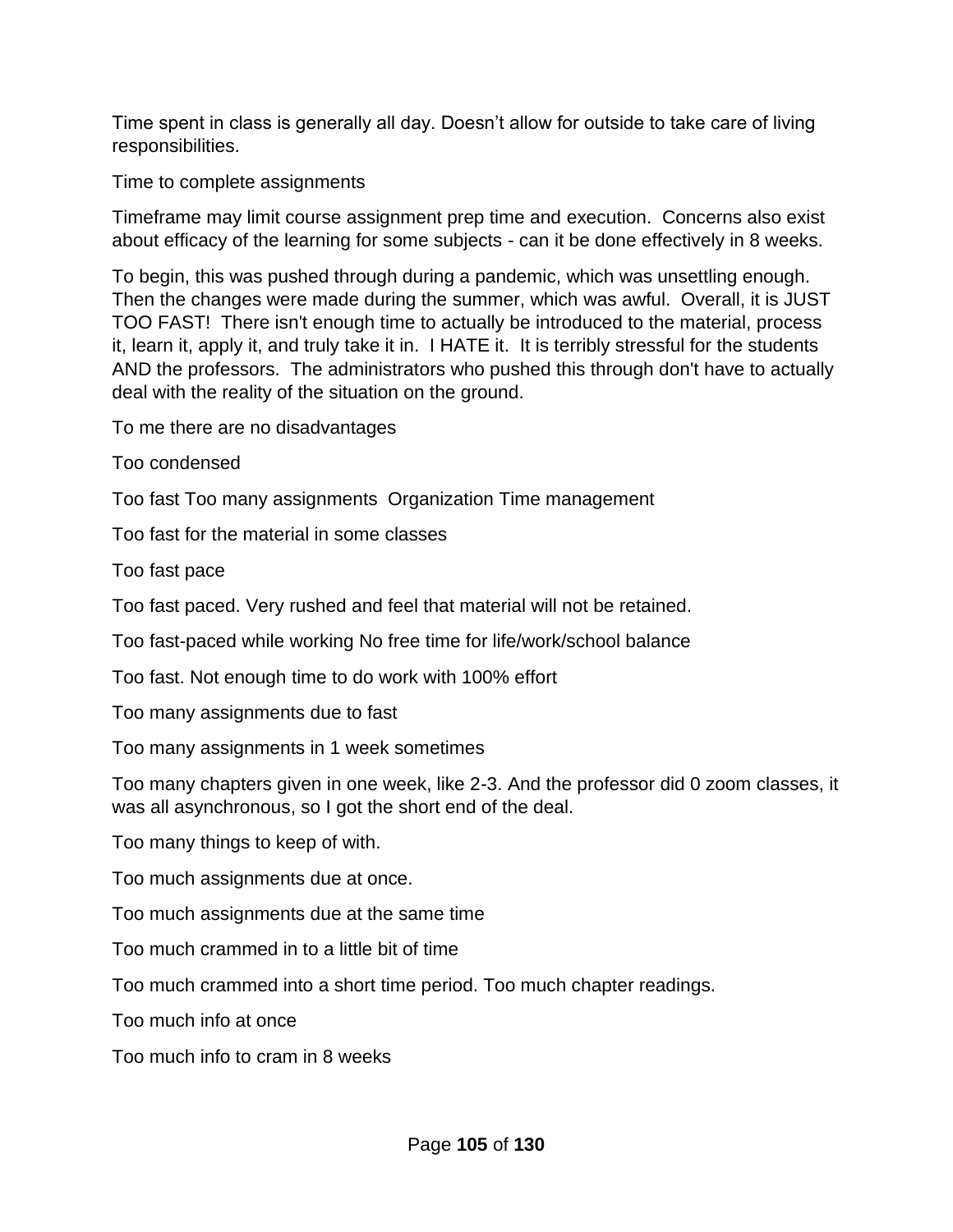Too much information at one time for my schedule. Not spending enough time on the information to soak it in. More mistakes.

Too much information crammed into 8 weeks which can hinder learning and retention, at least for me.

Too much information in a short time frame, having to rush through information or cut it out completely due to time constraints.

Too much information in such a short time. It is like takin g a summer class while teaching full time in a classroom. I would not have entered this program with a full time job knowing all of it was going to be this fast and furious.

Too much into in such a short amount of time.

Too much material in a short time

Too much material is packed into the time allotted putting additional pressure on the students.

TOO MUCH material, grad work is challenging as it is. I have a full time job and the demands of an 8 wk. course would be more than I want to take on.

Too much work and information to process at a time - this would be more difficult for grad student who work full-time and have caregiving responsibilities

Too much work crammed into too short a time period

Too much work due in a short amount of time.

Too much work in a short amount of time.

Too much work in a small amount of time while working full time.

Too much work in too short of a time period. I honestly don't think I could mentally handle the workload of three 8-week courses. Because it could potentially end up that way.

Too much work required in a short time. This can be a lot for people that work full time and have families.

Too much work to do in too short of time.

Too much work with too little time.

Too much work, and there and at times may feel that you are not adequately obtaining the necessary work correctly.

Too quick to get deep into material at times

Too quickly to cover everything that could be.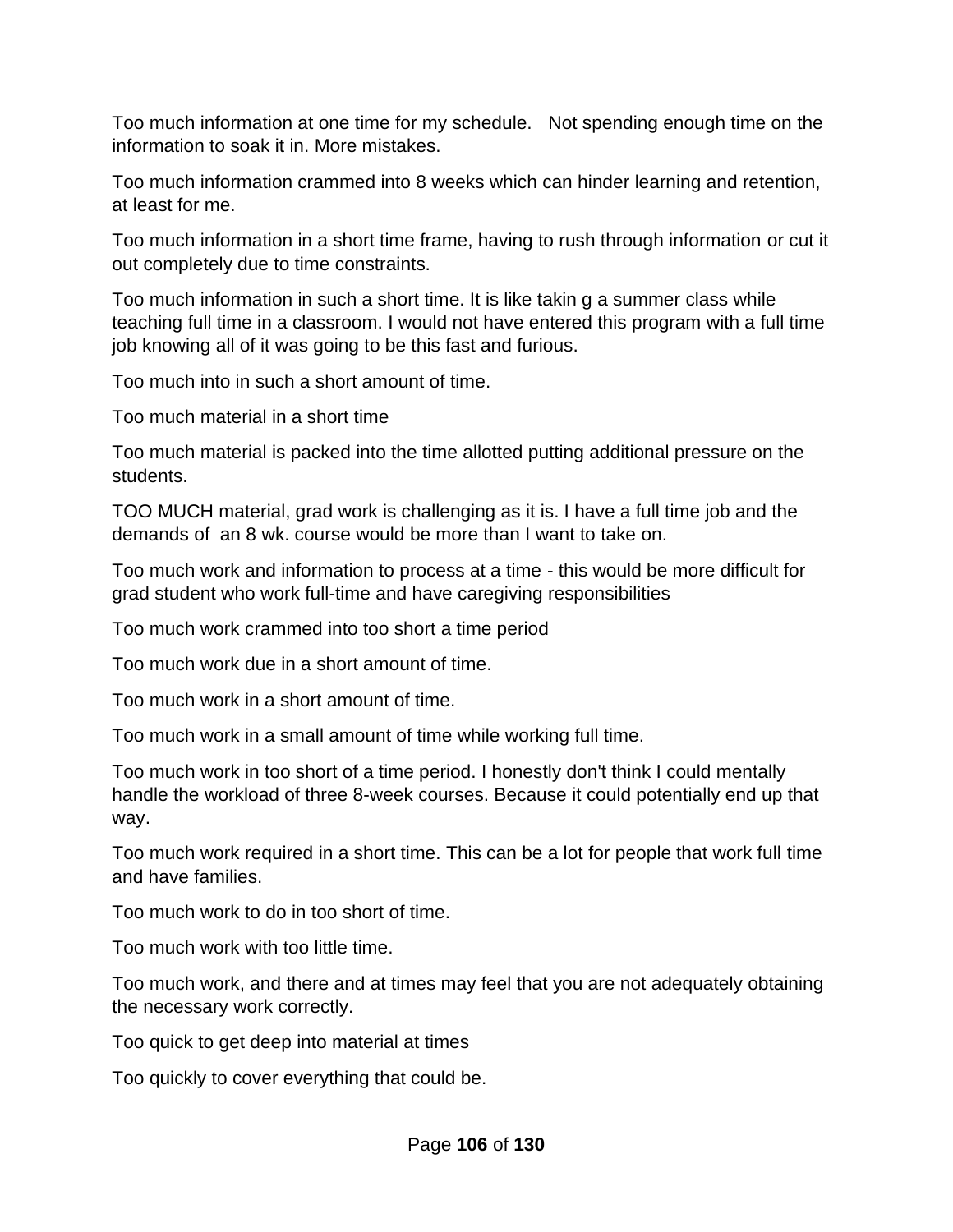Too short and the information is crammed into a shorter period of time

Too short for some Classes and you cram content, makes them more stressful

Too short of time to figure out what the professor is looking for a how to adapt to their style

Too short to digest.

Too short. Not enough time to complete big assignments. Any assignments that require interviews, consultation, or service hours would be very difficult if anything went wrong during those 8 weeks.

Tough to manage timewise.

Trying to cover too much material and not focusing on the need to know elements.

Trying to fit practicing activities in the shortened time frame is very difficult. Assignment turnaround is very quick.

Trying to get 16 weeks' worth of work into 8 weeks. 85-hour practicum course has increased my anxiety level.

Typing too many papers!!!!!!! I am here for TSVI, not writing papers regarding articles that were required to be read and summarized.

Unworkable professors who desire to merely mash 16 weeks-worth of material into 8 weeks are the key disadvantages that I know of.

Very concentrated If you miss a little, you miss a lot

Very difficult to keep up with course schedule.

Very fast-paced. This course wasn't too bad, but a heavy material-based course may be harder

Very heavy course load in 8-weeks and very fast paced. I think 8 week classes are very sub-ideal, especially for majors classes.

Very short if you are having to get 85 hours done for your portfolio. It also didn't help that we are still dealing with COVID restrictions.

Very stressful.

Very time consuming and demanding as its the same amount of work as 16 weeks but condensed to 8.

Waters down course material and can create extremely underprepared students that would reflect terribly on the universities credibility

Way too fast paced to learn effectively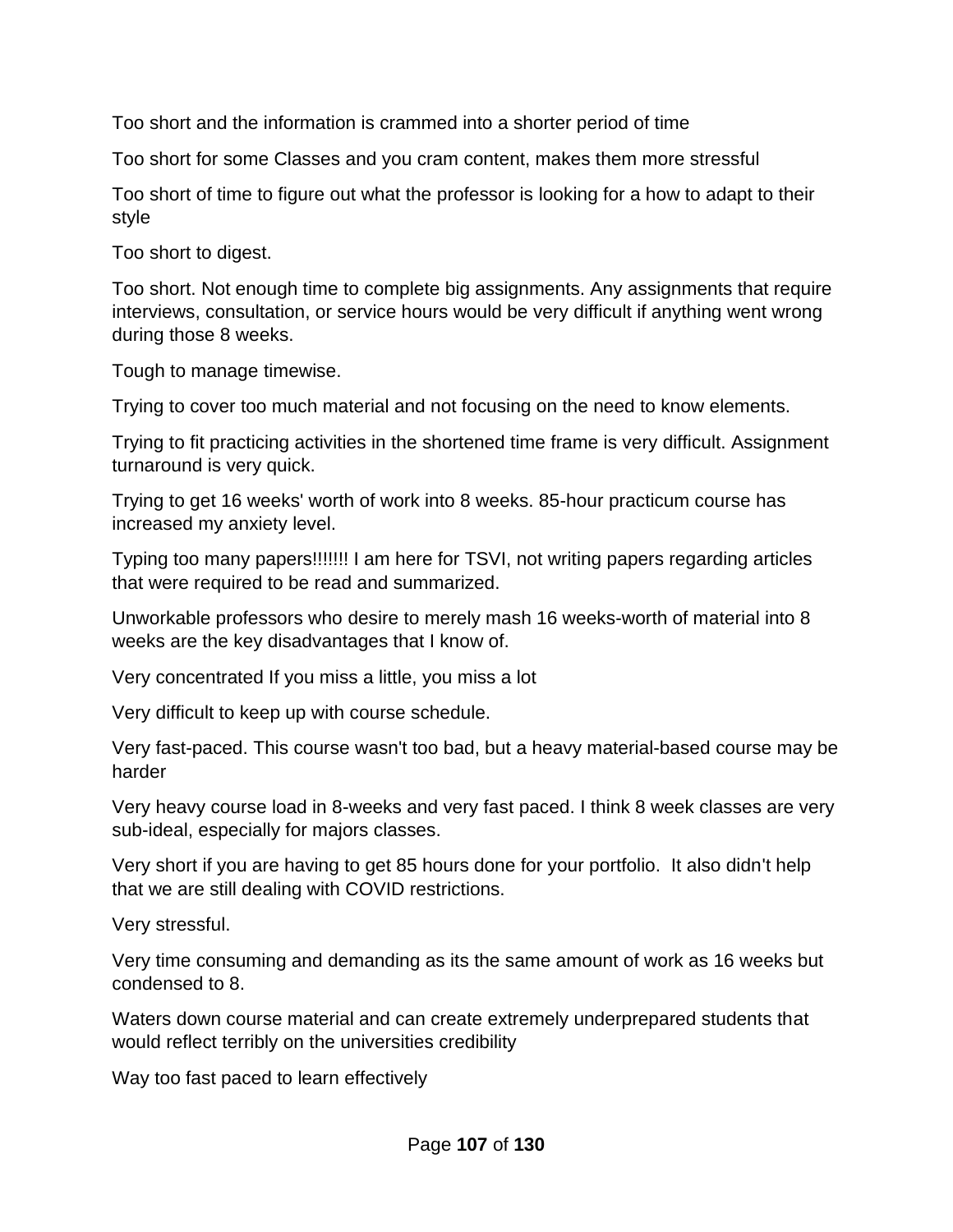WAY too much work to do in that short of period

We cannot deepen knowledge and learning

When practicum hours are required, it can be difficult to complete the required hours within an 8 week period.

When registered for two courses

While some people may be able to graduate early, many of us are in positions where this change is more harmful than good. I won't be able to graduate early because of the times courses are offered in my program, but also because taking 3 courses in an 8 weeks time period was not recommended to me. Also I am unsure if this will affect my financial aids or not.

While working full-time I would worry about the workload of taking more than 1 8-week course at a time. Currently those in our cohort take three (3hr.) courses per semester. I am not certain how this would work with 8 hour courses which may have huge workloads. Furthermore, if we were to contract COVID or another health issue that would cause us to be sick for a week, there is very little time to catch up on required course work.

With a full time job it would be hard to complete the work that fast

With shorter classes, it seems like you would not be able to get into as much depth or detail in the topics of the course. Graduate courses at SFA are already superficial enough.

With the accelerated timeframe, I worry about retention and exploration. The 16 week timeframe gives you time to incorporate outside research and really delve into the course. 8 weeks can reduce that, which may end up making students simply regurgitate information instead of building a relationship with it.

Work is crammed. Professors only care about accomplishing assignments not teaching.

Workload increases each week

Workload is more difficult.

Working full time and taking classes time management becomes a challenge. The longer courses allow more flexibility to accommodate assignments.

Working full time and taking two classes in 8 weeks is just too much. There's too little time between assignments and chapter reading.

Working full time makes it difficult to complete a full course in a short amount of time

Works is crammed in, may not be able to keep 12 credit hours if course load is crammed into 8 weeks.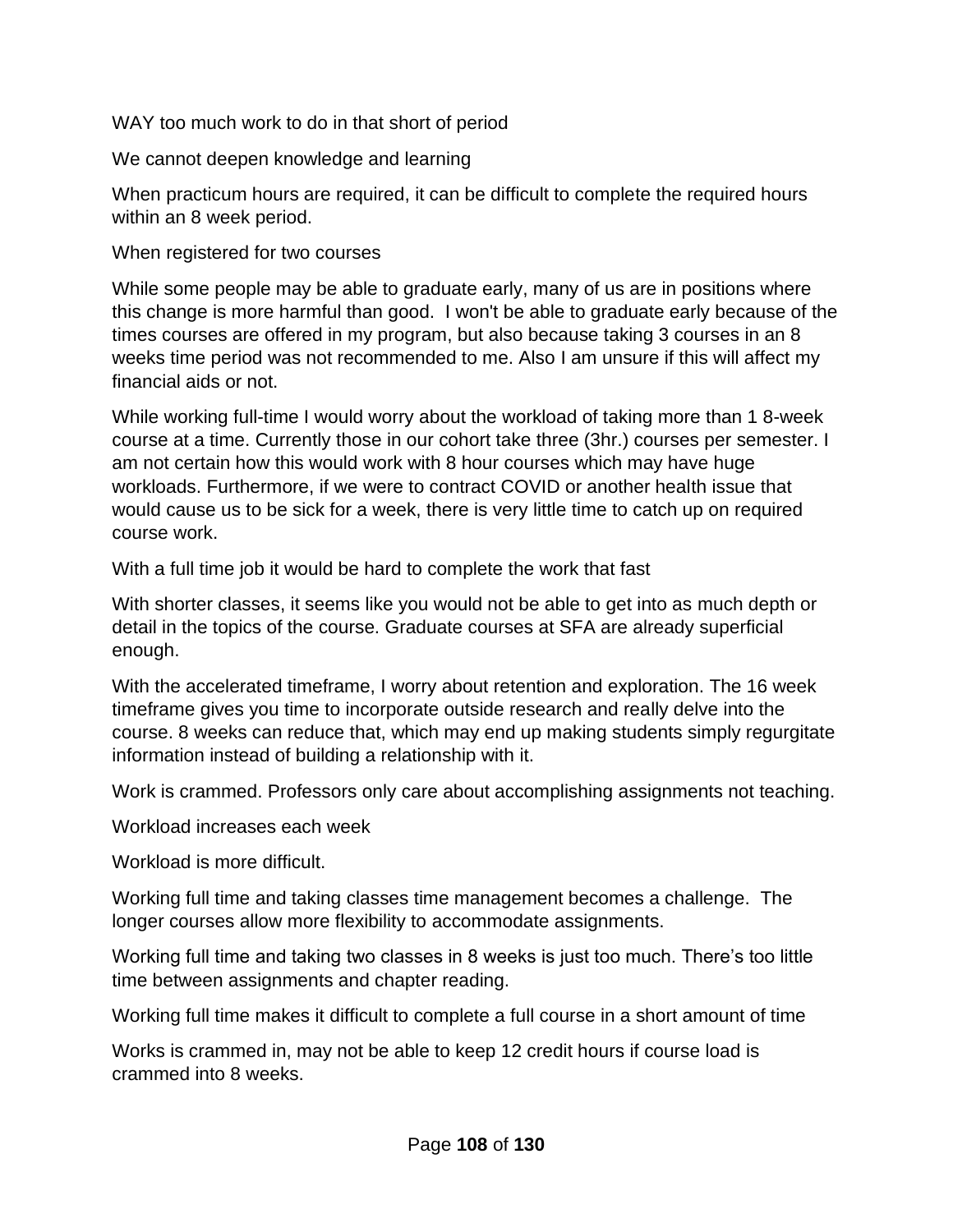Would not know yet

Yes. I don't think I can work and attend 8 week classes.

You do not have a lot of time to get your work done.

You hardly have any free time, depending on the classes or course, which results in lack of motivation as the semester continues on.

You have less time to complete weekly assignments. This can make the weeks very stressful.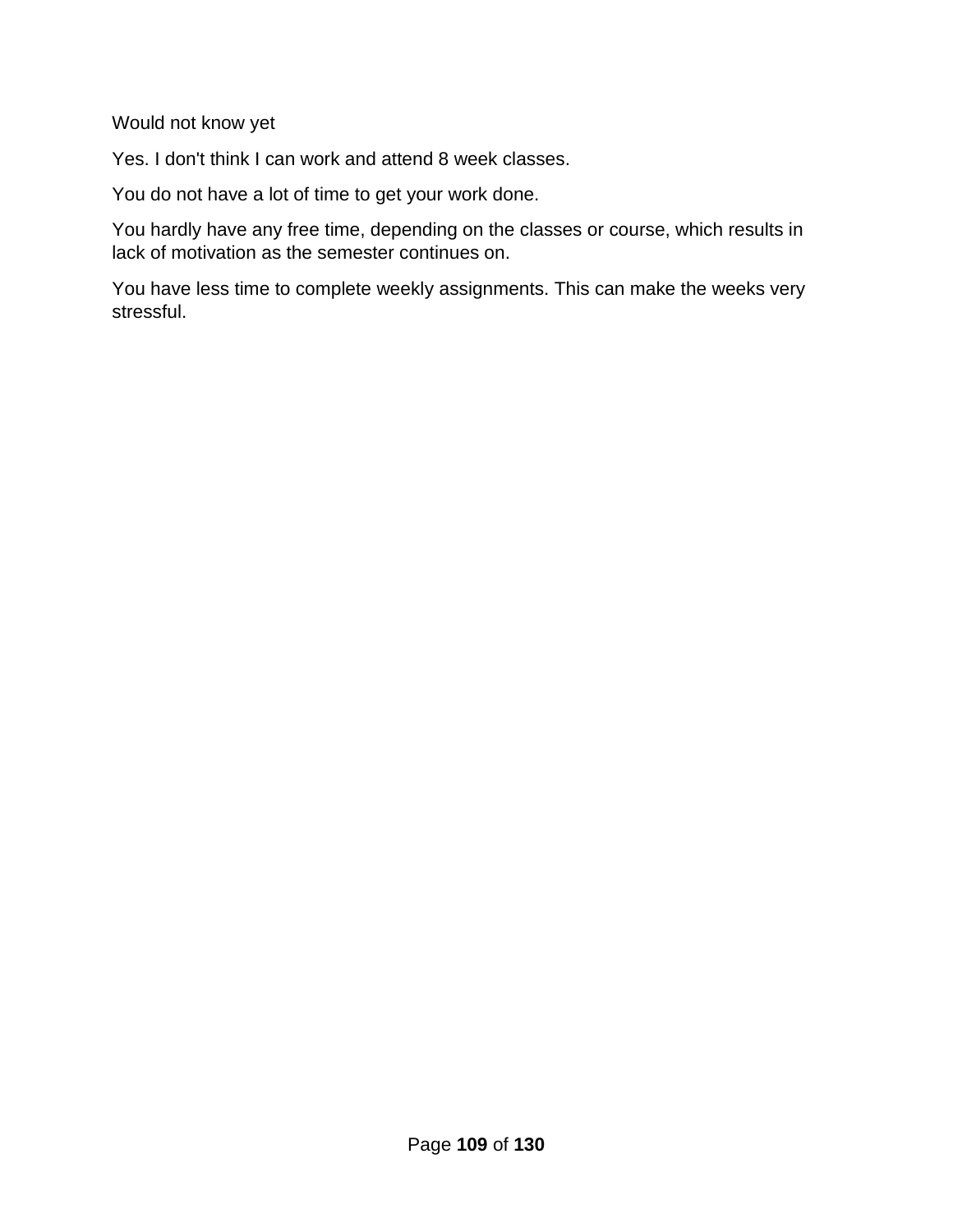## **Verbatim Responses**

## **Other Comments**

Note: All identifying information concerning individuals has been removed for the sake of anonymity.

A change we (the society, the students, the parents, the industries) need for higher education is a move toward a more and more expansive intellectual grounding in all kinds of humanistic inquiry. - Pandemic time gives the university administrators and faculty to choose their university's future. Do have a wise choice!

8 week courses are fantastic for people working full 40 hour work weeks. I appreciate the time frame. It will help greater ensure that I graduate on time.

8-week courses are workable under limited circumstances. I think having them available is fine, but I think that trying to push 8-week classes could lead to poor results in practice, over traditional 16-week classes.

Administrators are not in the classroom adapting to the needs of students, but professors are. While I see pro's and con's to both 8 and 16 week semesters, I trust the director of our program to make decisions in our best interest as students within the program, based on our feedback, the availability of professors that are experts in the field, and to best practices and pedagogy in teaching.

All professors need to take a zoom learning class. Professors spend more time figuring out how to use zoom than actually teaching. It's inconvenient for the student and makes the professor look unorganized.

Although I'm taking all online courses and my degree is 100% online, I much more prefer face-to-face classes over hybrid or online.

Apple news reported recently during the COVID craze: "The results are in, online education doesn't work."

As a student who lives 13 hours away from Nac, I need to be able to maybe Zoom with my professors often and although they are pretty good about responding, sometimes they cut it close on deadlines b/c I'm not there. I have a family emergency right now that will affect getting assignments done. Professors need to be a little bit more understanding about the situation we're in currently as well.

As an out of town student the online offerings of art history courses i great! in fact, I am not sure how I would have managed this semester without it as I live 2 hours and 45 minutes away and work full time. however, for studio courses the hybrid model works best as i can work from home but also have access to the studio and workshops as well as interaction with other students and faculty.

As first semester graduate student was not aware of 8 week classes but sounds very appealing.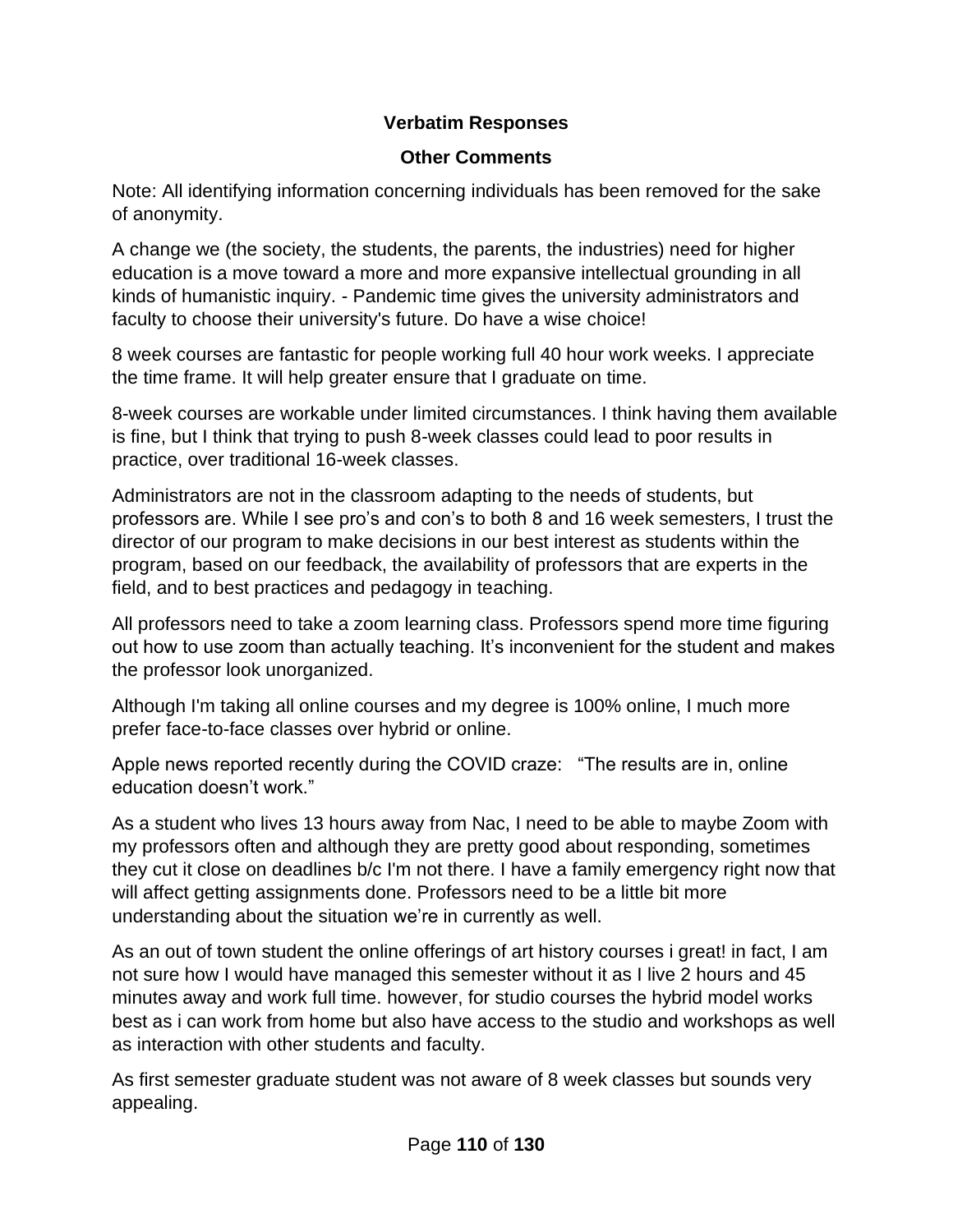As graduate school I feel that professors should be organized well especially because graduate students work within their field or have other challenges.

As much as I'd love to get my degree done in a year and a half, the 8-week courses just aren't all that feasible to a working mom and teacher. I need time in between courses to prepare and order textbooks and decompress. It's weeks of jam-packed assignments meant to be spread over a 16-week course.

At the moment, my preferred modality for graduate courses at SFA is online due to the COVID. I don't believe this belief will change until it goes away. I would like to attend my courses in person, but safety should be the number one priority for everyone.

Before this survey, I didn't know 8-week classes were options. I guess the classes I am taking are not offered in that format.

Clarity with dates in syllabus

Completed educational leadership program through SFA

Department did an assessment about courses and majority/decent amount selected 8 week courses but nothing was done. However, the curriculum could be more rigorous. I do not know if this has a factor in it or not, but I went to private school to get my Bachelor in Business Administration and I am getting my MBA, however, I feel like I am back in undergrad, nothing is really "different". Really looking at how other colleges do it and how SFA can stand out amongst the rest... why should I stay at SFA and not finish somewhere else? What is SFA doing to make my degree marketable?

Don't make anything easy. Keeping things difficult and uncomfortable builds character and puts us in a place where we are distinguished from the general population. It really shows you what people are made of. Four months in today's world is a long time for someone to be committed to something. There is a lot that happens during that time. But when you make it through all those things, the victory is sweet. You look in the mirror and you've leveled up so much that you hardly recognize yourself. That's what it is all about.

Dr. X has been exceptional in advising me and talking me off my ledge. He has been supportive of any pace I keep in working on my MBA and I so appreciate that. I have enjoyed being back in classes as well. It may take me 6 years but I am very excited about getting my masters degree.

Dr. X is an amazing, knowledgeable, and compassionate instructor and advisor. She made my experience here at SFA memorable. I would recommend SFA just because she is so perfectly human and real.

Dr. X is amazing and has my full respect! She works well with our schedules and really pushing educators into a path of greatness.

Dr. X should not be teaching in the 8 week classes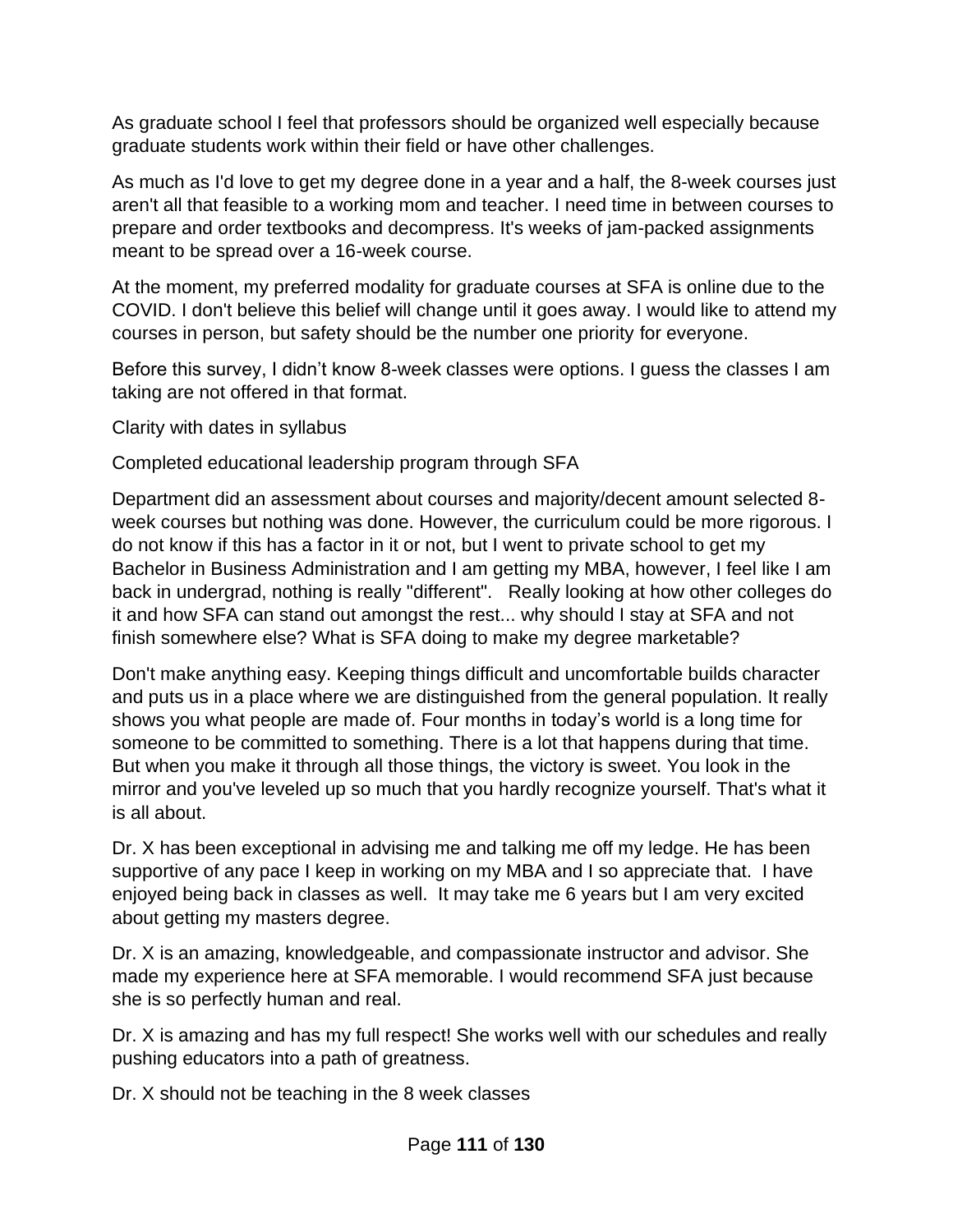East Texas deserves qualified, passionate, and competent mental health professionals. SFA plays a critical role in meeting this need of our community. Moving to an 8-week format will negatively impact the quality of the education we receive and the quality of the mental health services we can provide to our community. Client's lives and wellbeing depend on the competence of their mental health professionals. There are some 16 week non-experiential courses in our program where there isn't enough time to adequately cover the material -- reducing it to 8 weeks makes this just impossible. In a Master's program, the goal should be mastery of the material and theories so we may begin our career. Overview is not the goal. Overview is appropriate at the undergrad level. For survey courses. Simply spending 8 weeks on a subject is not enough for the level of mastery I expect to receive from my education. I would not have enrolled in this program if the courses were only 8 weeks long.

Education in and of itself is already a privilege. Cutting down the semester time to 8 weeks, while it may have been well intentioned, demands so much time and effort that very few students can adequately give. The cost of overwhelming stress that this is placing on students is not worth it. This change benefits a very small portion of your students. I applied to other programs and chose SFA over my other top school because they only offered 8-week courses. I am now seriously considering transferring to another school that can provide me with what I need to be successful because currently, I feel SFA cannot provide that. The stress of the courses is not only impacting students but professors as well. Many profs have tried to be flexible, which we greatly appreciate, but are scrolling through important information and doing the bare minimum instruction. This is our education and an enormous financial and time investment that is already difficult, this had made it significantly worse.

Eight week courses should be an option not a requirement.

Evaluate the practicum hours by the course so that it will be feasible to complete in the required time.

Everything's fantastic as of the moment. I think as time goes on, which hopefully it doesn't go on for too long, the students and professors will become more adjusted to the style. The only real criticism I have is that due to not everyone having the required technical skills to make great projects, I believe that should be cancelled out entirely due to them not necessarily helping as much as intended. Personally I'm great at them, but I can tell some people, especially older students, struggle a bit.

For student taking Hybrid or online courses their tuition should be lowered since they are not using the same amount of school resources.

Grateful for the online program so I can complete my degree from somewhere besides Nacogdoches.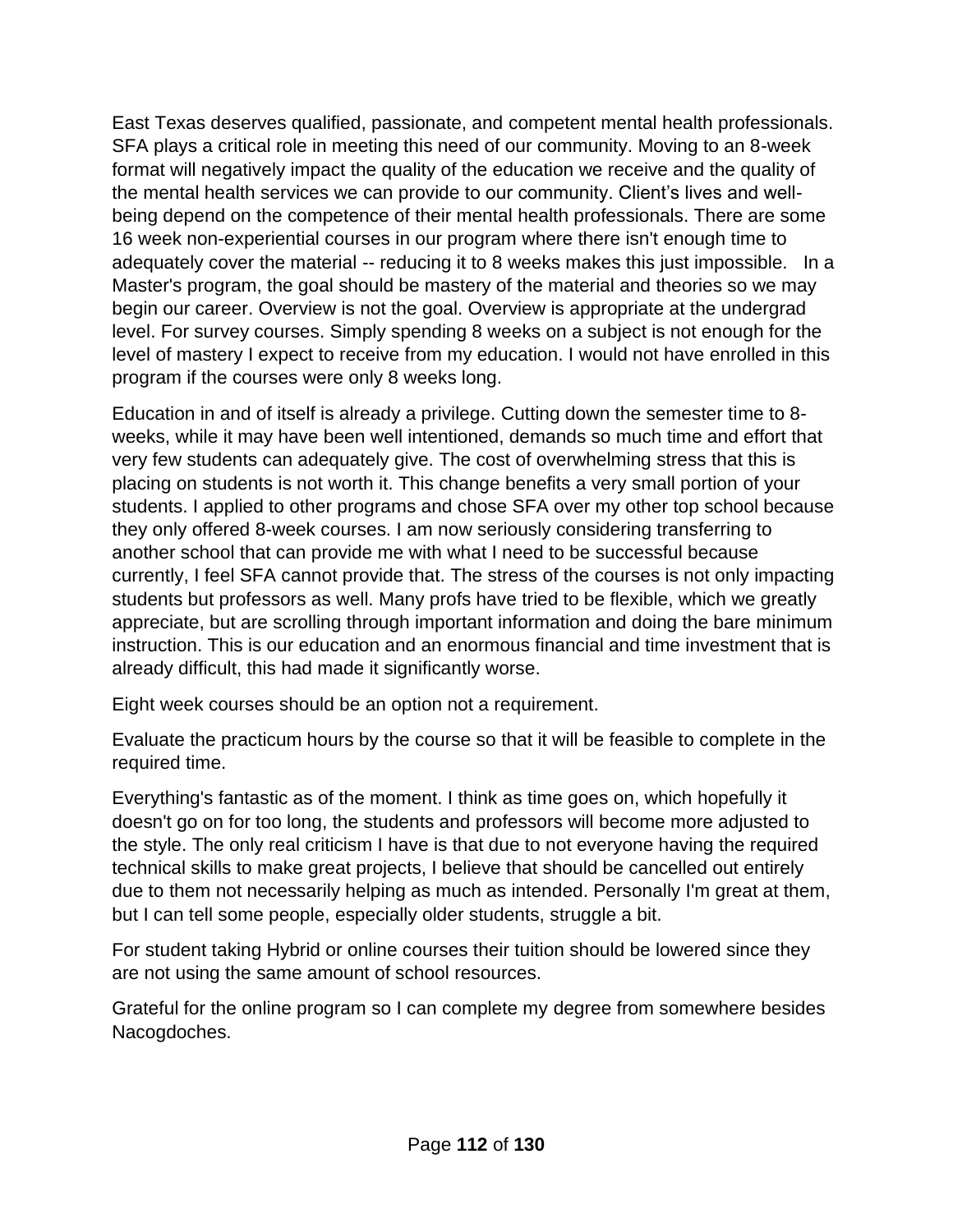Hybrid courses are fantastic! It's an option that I would like to see available in the future. It takes stress off of missing classes because Zoom can always be utilized and course work wouldn't be missed.

Hybrid courses are good, but due to Covid-19 risks in-person attendance is risky

I am a double major, so I am used to elevated academic rigor, my distaste for summer graduate classes is not due to lack of willingness to learn. I am also in an obscenely difficult program (School Psychology) which by nature is not accommodating to working graduates, let alone as a summer course.

I am definitely interested in how different classes may adapt as we move forward with COVID being an issue. I'd like to be updated on these decisions and/or perhaps involved in the decision making. That is to say maybe students should have input on certain classes should they choose to adapt.

I am glad that I chose SFA for my Masters. The education department is excellent, and I love that I can complete my degree online. D2L is a user-friendly LMS to complete online studies. All the faculty and staff at SFA have made my time worth it and rewarding. They always put the students first! Keep up the hard work!

I am new to the program, so I really don't have a good idea what would be best.

I am not sure what the point of this survey is outside of figuring out if 8 week courses are better liked or not, but I have I have come to learn that universities such as SFA have a very roundabout way to get money from... I mean... rob their students in seemingly innocent ways, I hope 8 week courses are not another attempt at that. As a SFA graduate, I've been extremely disappointed in how SFA has treated it students financially this passed year. I get that the university must have been going through its own financial struggles, but the massive amount of money stolen from the students that only lived in the dorms for \*half of the semester\* and used the campus for \*half the semester\* last semester is ridiculous and unacceptable, the refunds were a joke. I also noticed SFA charged full price for everything this semester even though students are doing online only learning for the last two weeks of this semester (which is also absolutely pointless).

I am post masters, non-degree seeking, so your survey doesn't exactly address my situation. My original Masters degree was in the COLAA, my post masters work is in RCOB. Post masters, I have completed 1 graduate, and one undergraduate course. Working on second post-masters graduate course. Intent is to become qualified to teach, university level, in a second subject area.

I appreciate the flexible assignments with Covid by offering alternate assignments when we have limited access to resources.

I appreciate the hybrid courses and the online courses offered in lecture format via zoom.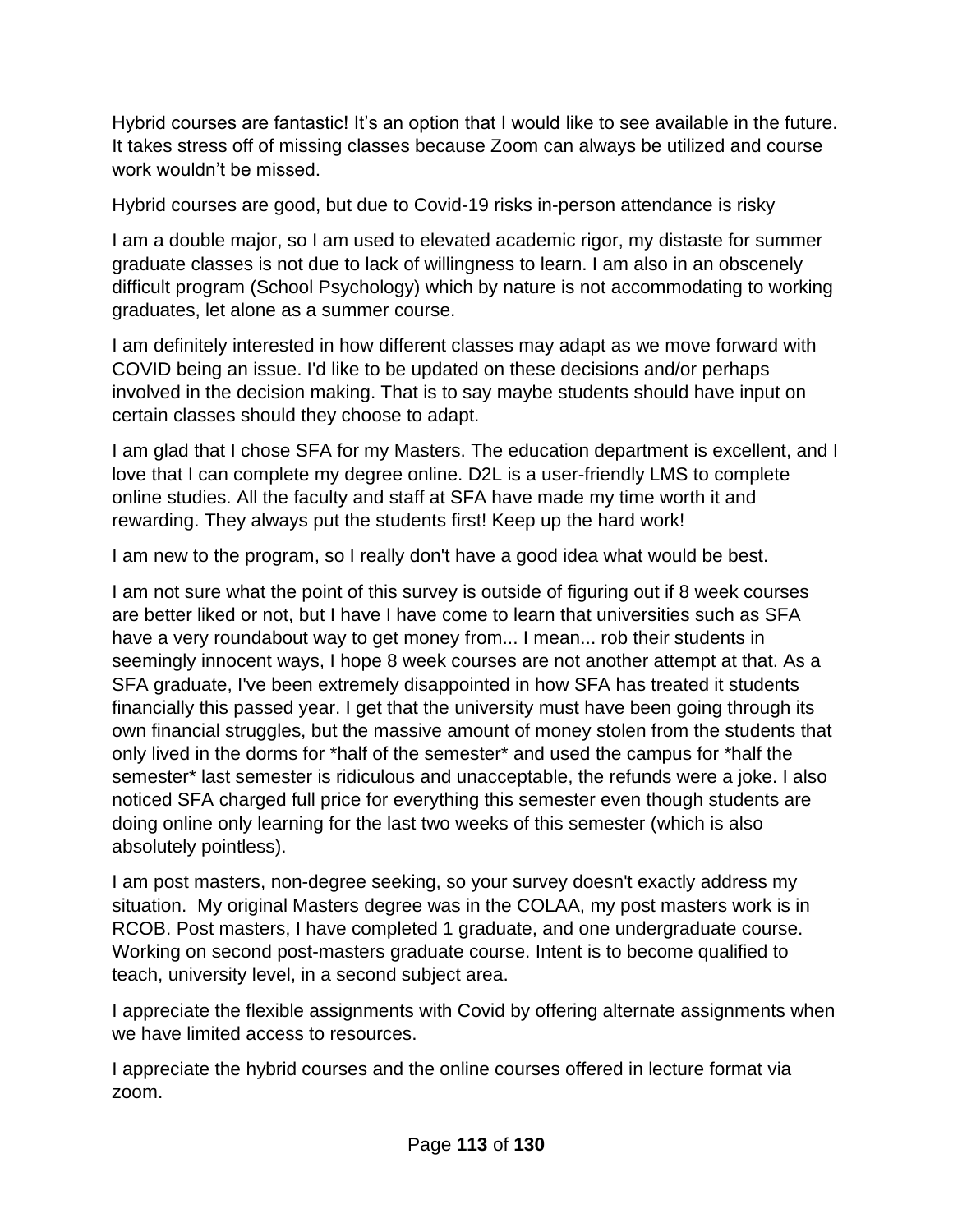I appreciate the understanding of professors that I may not be able to always sit with my camera on during evening lectures. Between family, dogs, and sometimes even dinner, I sometimes need to switch my camera off to listen to the lecture while handling some business at home, and I appreciate the flexibility.

I appreciate you all gathering feedback and evaluating various scenarios. I respect your decisions and look forward to finishing my degree as a Lumberjack!

I believe providing graduate students with the option of having 8-week courses would not only increase tuition coming into the university, but students would be able to complete their degree plan quicker.

I believe that some classes are fine to convert to a 8-week program however I think that it is very depended on what class it is that the university is converting. I think the option should be for more in-depth classes to stay at a 16 week class.

I decided on this school based on what it said on the website--that you offer online degree programs. At other schools, that means working adults can take these classes as we. see fit and one per semester. It wasn't until after i registered for my first class that the dean told me, "Oops , I forgot to tell you that you can't take this one course. If you don't sign up for a second one, you will be dropped from the program." It was shocking. This was literally the day before registration ended. I had to hurry up and sign up the next day, then come up with twice the money I was expecting to pay. I hope there are no more surprises. You should spell out everything on the website so no one else has to get that ugly surprise.

I do not feel like this survey considered the opinions of students that have not recently taken an 8-week course. Also, the answers feel skewed, allowing me very little room to provide accurate responses.

I enjoy the 16-week course and also the zoom classes, it's still important to talk with professors in class. However, zoom has been very convenient with work and children at home school due to pandemic. Moving forward, I would suggest that Professors be courteous in providing updated syllabus. D2L is new to me so, in addition to adjusting and learning the app I was a bit lost and missed classes due to going by the syllabus provided and trying to learn how to use D2L. Also, be sure that systems are working properly for students. My account showed that I enrolled however, my classes and assignments were not appearing the first few weeks of class which caused me to miss assignments that could potentially affect my grade. In addition, information was not updated on syllabus in it's entirety to contact professors aside from calling campus directly with living in Houston.

I feel like my comments so far have been one sided, so I'll be clear that I don't feel that 8 week courses are without merit. However, I do not feel that it was a beneficial experience for me and my situation. We are always saying that what works for one student doesn't work for everyone - we all have different home lives, work lives, and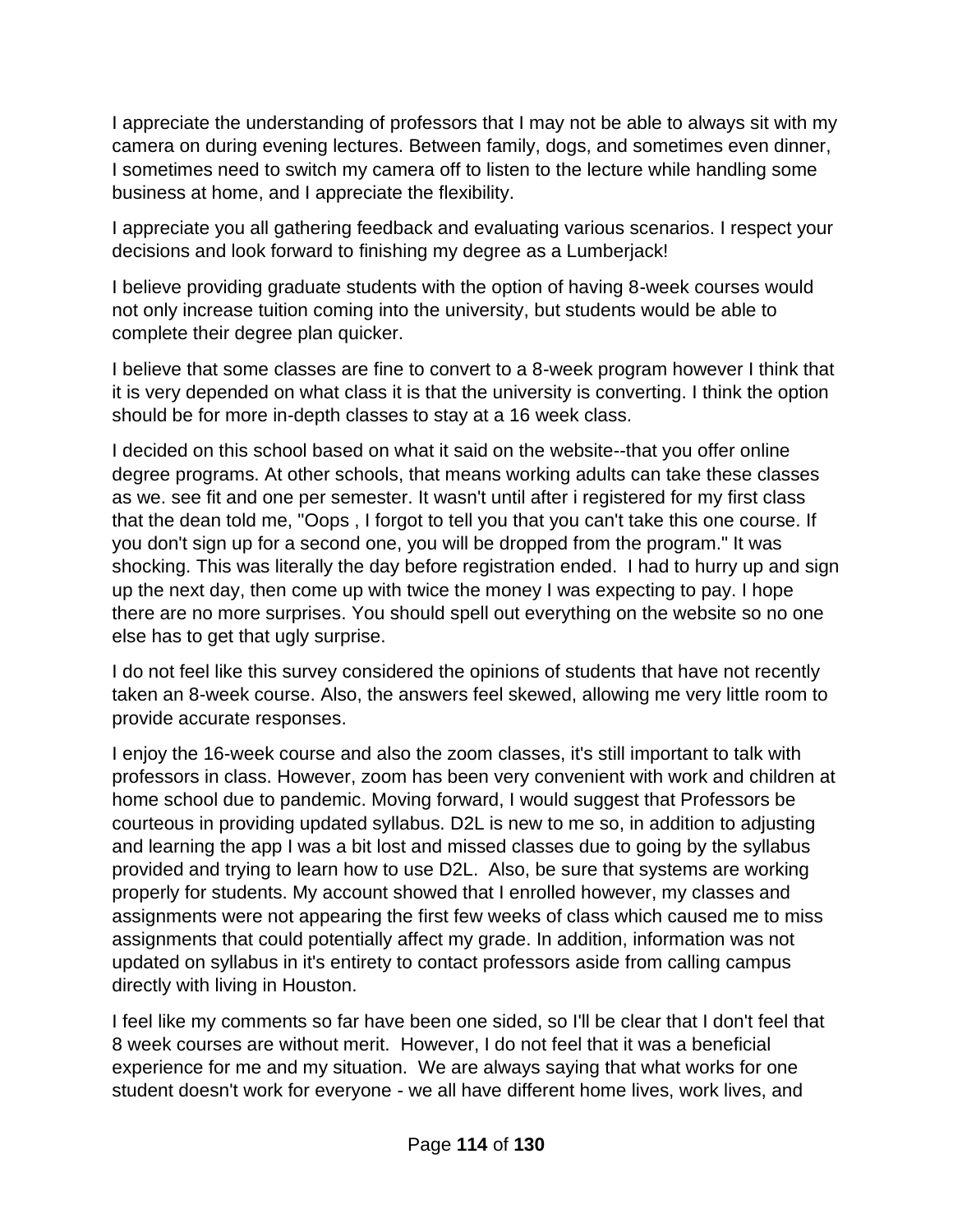support systems. I do not feel this 8 week class worked in my circumstances. I was consistently behind because I was learning how to teach online while also teaching in person; my job duties increased significantly. I have young children to take care of at home, which requires me to schedule my after-work graduate study time. I have had straight A's until this point and am anticipating my first B because I simply could not meet the time constraints in my circumstances (I understand that some can make this their #1 priority; it just wasn't happening for me). 16 weeks would have been a better option for me this semester.

I feel that there's always a dilemma between needing the flexibility of a fully online course and having the quality experience of learning face-to-face. Being a student with experience in face-to-face, zoom, and fully online classes, I have learned that the best thing for me is to have flexible fully online classes with recorded lectures. My only problem I've ever had with fully online classes in the past is that they expected me to teach myself. As long as I can watch a recording of a professor going over the material, I learn exactly the same as I would face-to-face, if not better, when I do an online course because I can actually re-watch the lectures and catch things I missed. So, my main concern is that for my life, zoom classes require too much real time interaction and strictly online classes don't provide enough input from the professor. We need more online classes offered with recorded lectures because they're flexible and still provide a high quality learning experience.

I feel there are not enough graduate courses offered and what courses are offered are not diverse. Coupling that issue with the requirements of the department really limits students in terms of coursework and often time leads to a student taking an extra semester to satisfy the degree requirements.

I have not been offered an 8 week course for my graduate program so far but, if offered I would probably take a couple. One thing i think could be improved is the teachers use of D2L, it makes it easier for students and teachers to keep track of assignments and turning assignments in.

I have really enjoyed my time at SFA so far.

I hope the 8 week courses are offered in the Spring semester also.

I just started so I'm excited to take more courses!

I know I signed up to take my masters and I signed up for the hard work, but sometimes I think that 2 papers, a discussion board, and a quiz due in a 7 day period are a lot to handle. Especially with a 40-hour workweek. But, as I have said, I signed up for this, so it is my job to make sure that I do my best.

I know it's hard to get multiple sections, but when there is only one section our choice on how we take the class (online, in person, hybrid, eight week, sixteen week) is limited when we should be having more choices during the pandemic.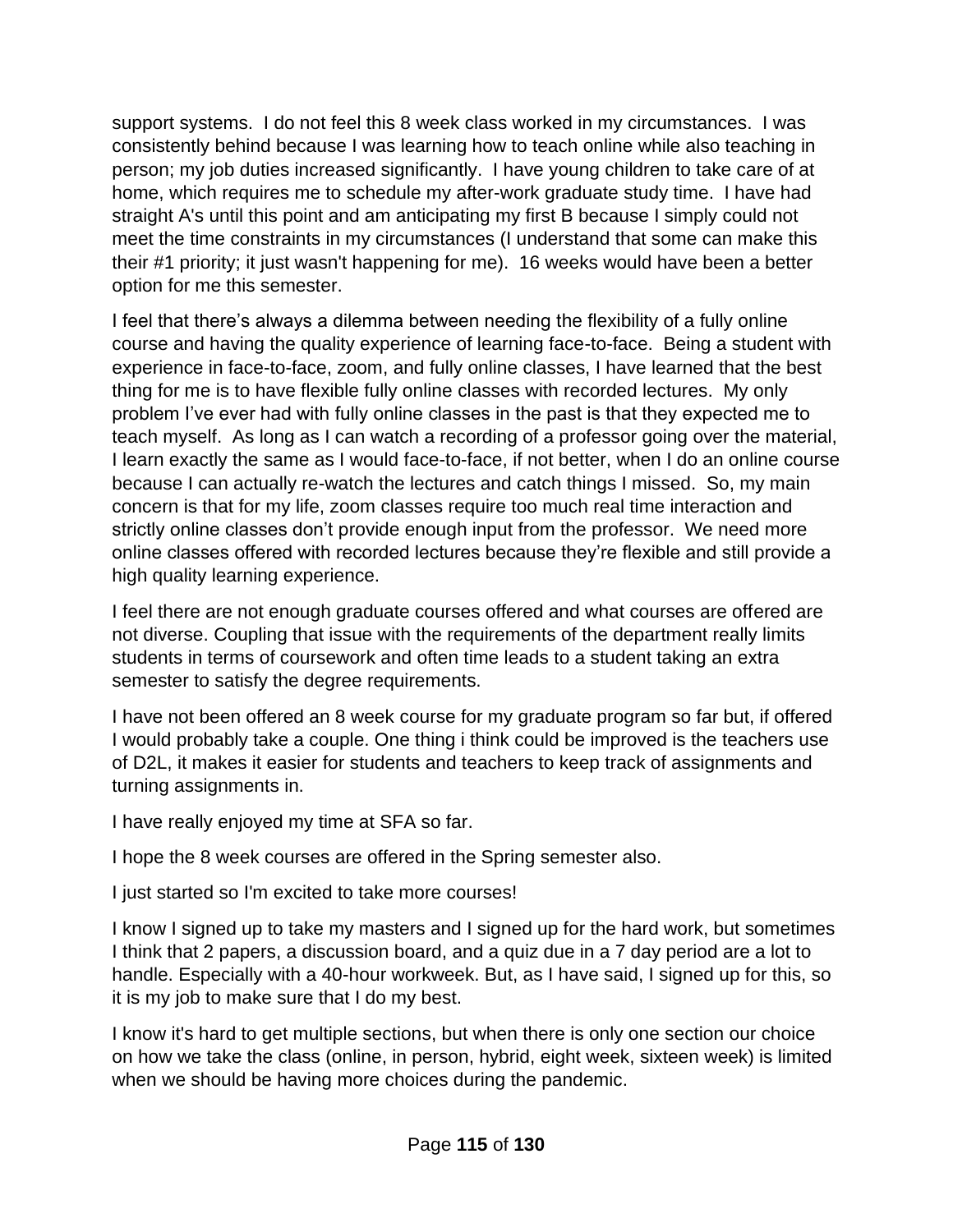I like attending SFA and I look forward to this degree as well. I am ready and willing to do what it takes to get my degree. I know if will be time consuming with a family. I am ready for the challenge and degree. I am exciting about a new degree and career change.

I like the 8 week options and hope to see more of them. I hope, however, that each course gets evaluated individually to determine whether it fits better into 8 weeks or into a 15 week semester.

I love online the teachers have been good and helpful. Maybe it'd be cool to meet towards the end of each semester around the time of project and paper deadlines!

I love SFA and the grad courses I have been in have been great so far.

I love that we can take courses via zoom. I honestly wish it was set in stone that all courses would be via zoom for the next year so that I could find another full time job outside of Nacogdoches.

I love the 8 week options for courses. I also love online or Zoom courses. Since I work full-time, commute to and from work, and have a child at home; I need the flexibility of being able to take my course from anywhere. I had been debating on if I could devote the time to face-to-face courses, and had decided to put off going to graduate school. Since this pandemic started, I decided to take advantage of all courses being online or Zoom over the summer. Having this option also prevents me from having to hire a babysitter, or find alternative people to pick my son up from his after school care. Having Zoom classes right now is saving me from that headache. Most of your graduate students are probably working full-time and have families, so why not conform the classes to allow more students to attend. If this goes away, I'm not certain that I will finish this degree. I also really love when instructors try to find ways to not require a textbook. Textbooks can add up pretty quickly.

I need more notes in the modules meaning all the fluff cut out of chapter readings and get to the meat of what we need to be absorbing.

I personally think that 8 week courses for students pursing a graduate degree are a great idea. Implementing this change will allow my colleagues and myself to spend more time focusing on thesis writing and lab work regarding our masters research.

I really cannot say enough how upsetting it was that all of this was pushed through at such a terrible time. I signed up for two 16-week classes in the spring. What I got a rush job in one class and a "we don't know if the instructor is coming back" situation in the other class that is still ongoing at midterm. What a terrible situation to put students in! We really didn't know who the instructor was or what the assignments would be like or the rubrics or the grading processes since, at any moment, the original instructor might return, or the "new" instructor might become the actual instructor and the papers and expectations might completely change. This has not been a good experience and made me consider pursuing this degree elsewhere. I really don't want to, but this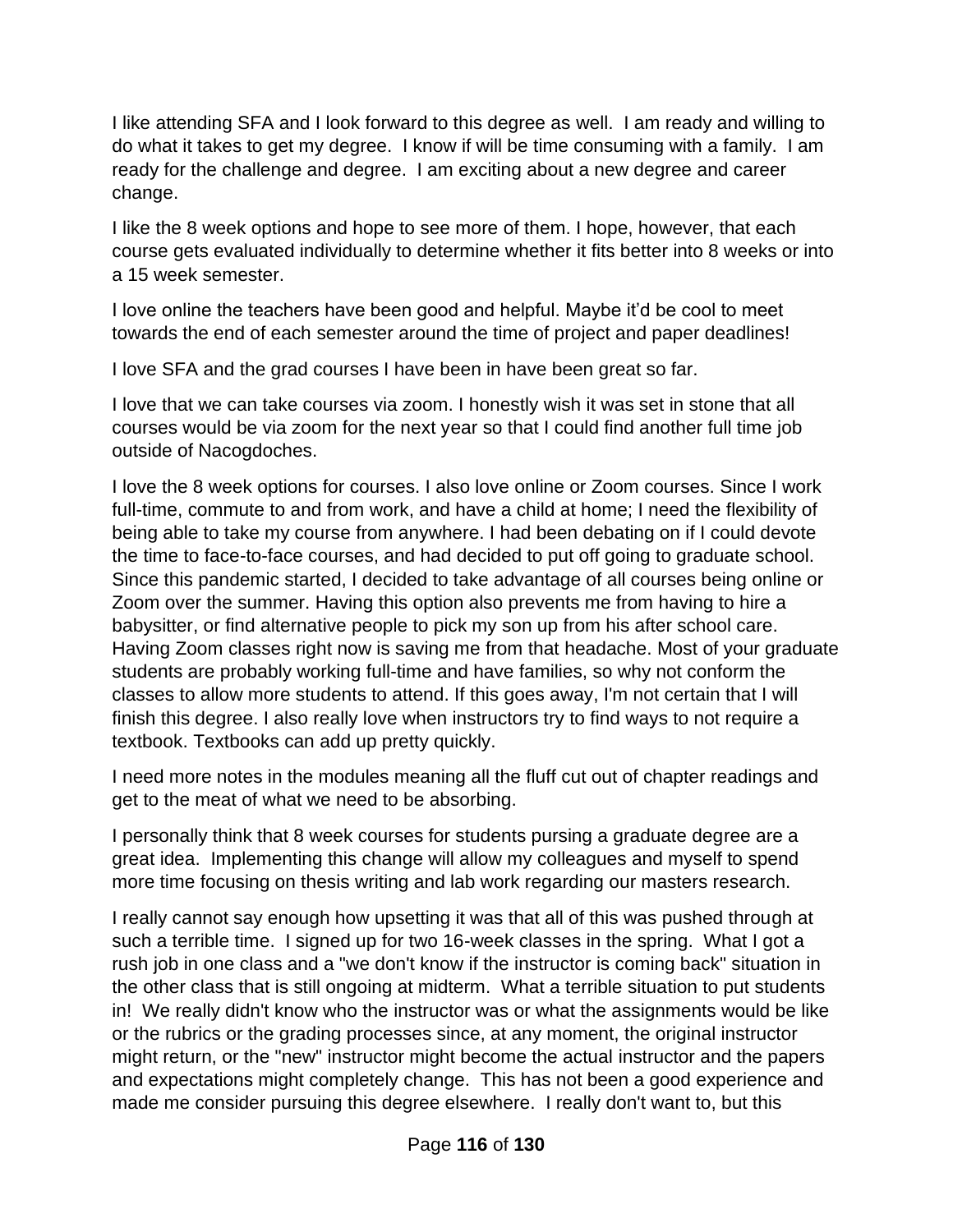semester has not been good. I realize we are all trying our best under the circumstances, but moving to 8-week classes at a time like this was a bad idea pushed by an individual who hasn't taught a class in years.

I really enjoyed this program and am looking forward to in a few years completing the superintendent certification program.

I suggest offering 1 course at a time. I believe that may be more palatable for many students.

I suggest that advisors advise students to take 8-week courses with 8-week courses and 16-week courses with 16-week courses because time management can become an issue. Additionally, please consider the difficulty level of the course before transitioning it to an 8-week format. Lastly, make sure that professors make their course work in an 8-week format vs. shoving 16-weeks worth of material into an 8-week timeframe.

I think 8 week courses would work in some scenarios. This semester it worked out but only because of the strange COVID protocols. Under normal circumstances, a 16 week face to face structure is undoubtedly the best option.

I think getting a count on how we as students feel about it should help make the decisions going into the future. You should have the students point of view on it not just make the decision for us.

I think that master's level social work students could benefit from preparation regarding licensure exam training. In addition, students could benefit from less assignments. I understand that assignments are vital to education. However, excessive papers, discussions, tests, and zoom classes can be overwhelming for students especially during unprecedented times where individuals are mostly focused on meeting their needs.

I think the live feed option is very difficult when professors do not have steady feed of internet service (home based). Also a bit more understand of how the systems work and professors having a better understanding of how to most efficiently run and utilize D2L would help professors communicate with students.

I understand that this fall was a challenge to organize. Moving forward, I hope the university will encourage programs- especially helping professions such as counseling, to offer as many face-to-face classes as possible. I did not choose SFASU and move to Nacogdoches to learn from online modules. I invested in the university and the program faculty because I trusted I would best learn directly from them in the classroom. I strongly encourage graduate programs to be given the freedom to decide the best modalities of offering courses as they serve as the guides and gatekeepers to unique and important professions.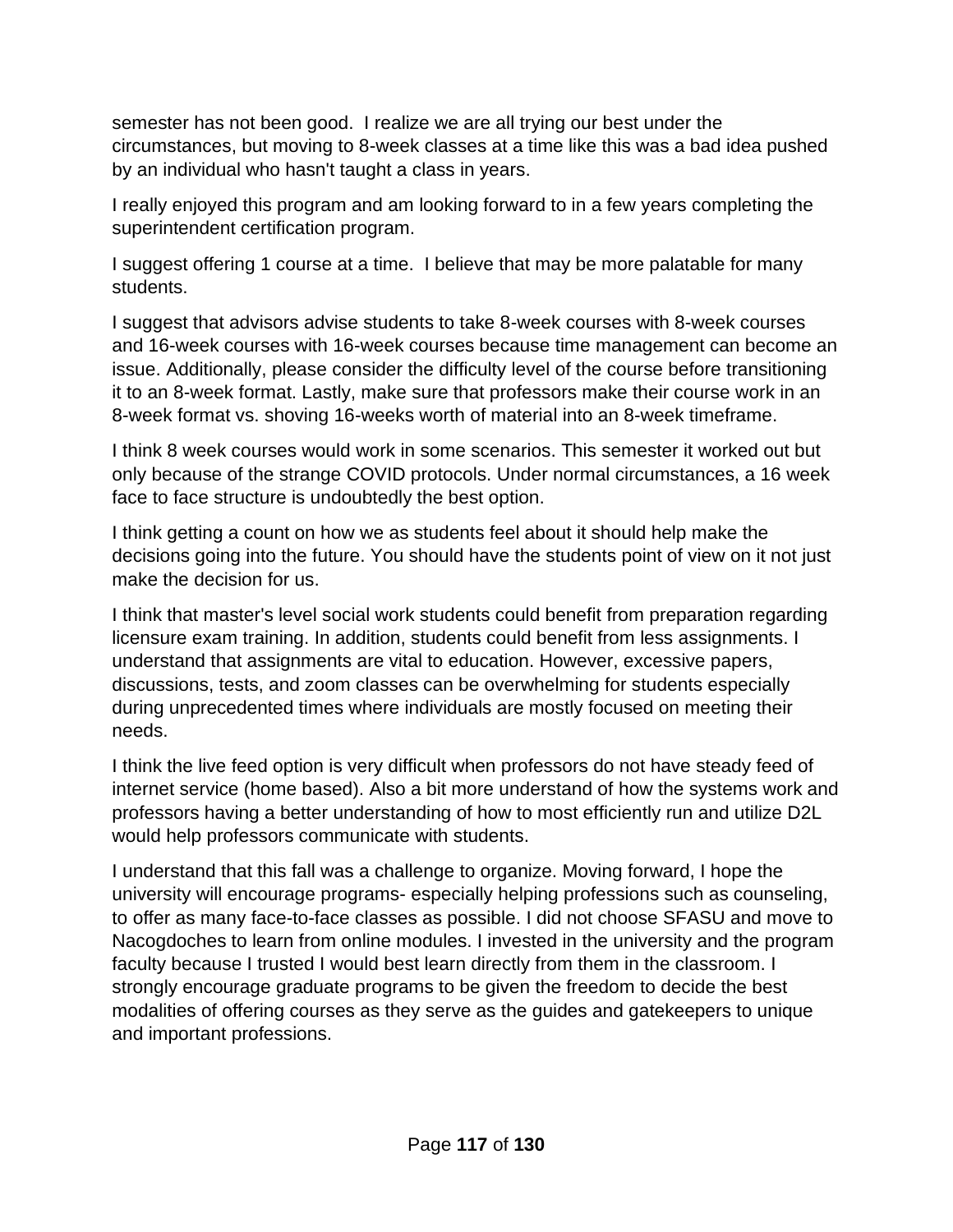I was under the assumption that the MSN program was full time, but it is part time and lasts 3 years. I would like to be able to take more classes, or 8 week classes so that we can graduate faster.

I was very disappointed to hear that SFA was going to all 8 week courses. I believe that you are going to have to lower the standards in order to do this. This was my first 8 week course and it was incredibly time consuming. I am a teacher, and I also have a part-time position as a lab tech in our local hospital. In other words, I do not mind hard work, however, the 8 week course I took was more demanding than any other class that I have taken. The instructor was great and I needed every bit of the information that I received from that class, however, it would have been much better in a 16 week format. I downloaded everything and will now spend the next several weeks reviewing it.

I wish more classes were offered as 8 week courses options and 16 weeks. Which would allow students to choose what works best for them.

I wish professors were required to have grades posted online on a regular basis. I like to know how I'm doing in a class at all times, and sometimes these professors don't upload grades for months and I find out too late if something was missing or if I was doing something incorrectly every week. I am graduating in December, and the anxiety I have over the idea that some of my grades might not be satisfactory is troubling me.

I wish that the D2l program was used to provide content to the student rather than emails it's hard to keep up with

I wish there enough money in the budget to offer all the professors a device that allows thats draw on a computer or tablet screen with a stylus to better illustrate the material.

I would greatly encourage you to reevaluate this decision, because I really do not like the direction this is taking us. I do not feel like I am learning anything, because I have no time to absorb the information before it's time for the next lesson or assignment that's due. I am going to have to reread both textbooks for two of my classes so I can make sure I understand what I need to learn.

I would highly suggest having more face to face accounting graduate classes. There are plenty of other schools that offer it online, but I specifically chose SFA because I wanted as much face to face instruction as I could get. And even if it's not face to face, having zoom classes make all of the difference in the world. My tax class was online and she zoomed with the whole class and we worked problems together, asked questions, it was great. Now this semester we have little to no instruction. We were given the syllabus, and there was no zoom class or anything. It's really disappointing. Hopefully if classes do go online again, SFA will encourage or even require teachers to hold at least one class a week or even every other week via zoom.

I would like it if my professors would teach instead of only using resources provided by the textbook.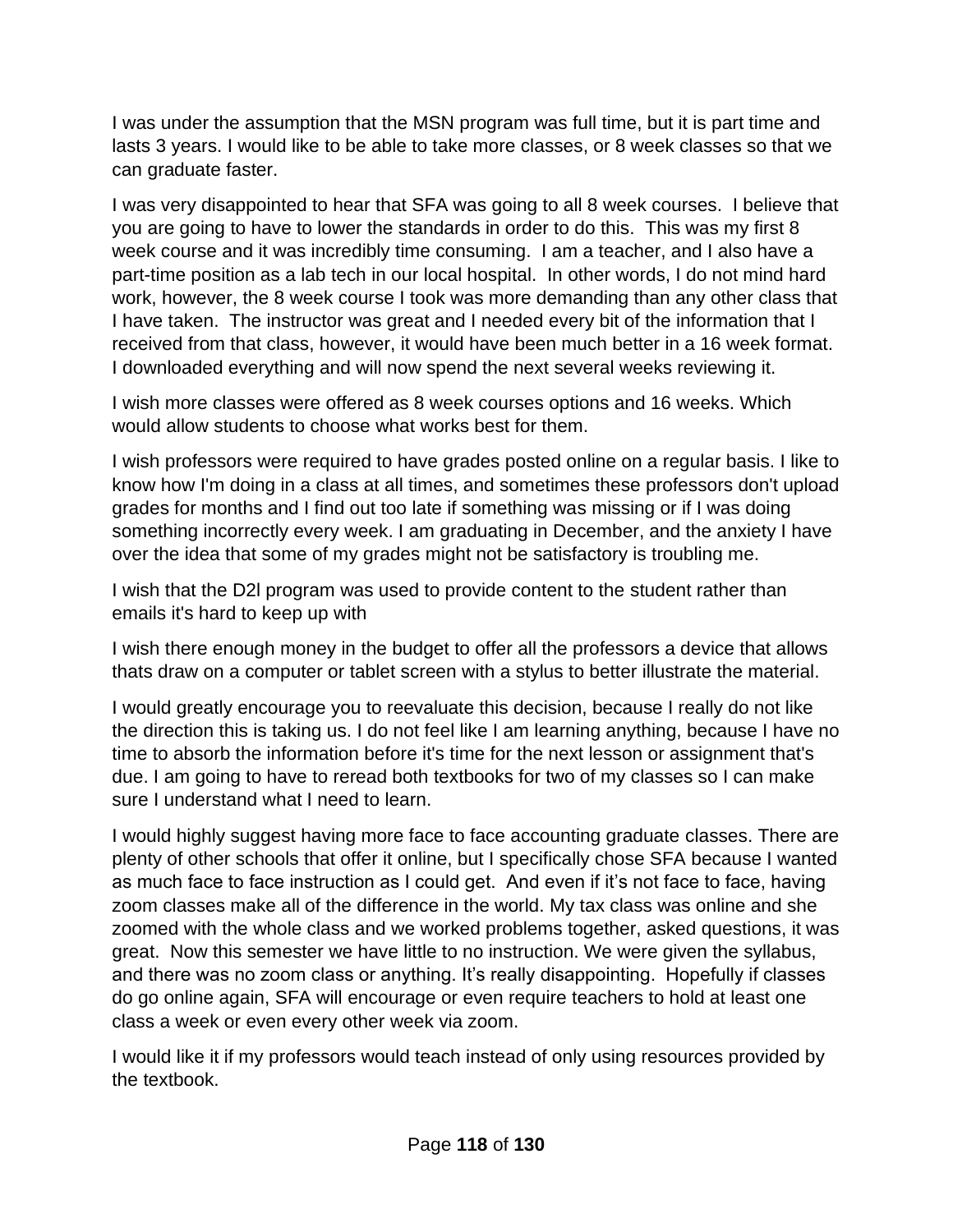I would like non-thesis options for the Cybersecurity program

I would like the option of more summer classes to take in the MSW program. I feel professors should utilize D2l more

I would like to bring two items to your attention. 1). I talk to many prospective students and they invariably ask about the courses in the program. I have yet to speak with a prospective students who was not disappointed to find out that a number of the courses listed here: (http://catalog.sfasu.edu/preview\_program.php?catoid=14&poid=4690) have not been offered for the past few years and look like they will not be offered in the near future. I understand why those inactive classes are still on the list, but I believe you would be benefited by bringing them back and that if they cannot be brought back, that prospective students will look more favorably upon SFA if it is clearly indicated that they are not currently being taught. I can easily imagine someone coming to SFA seeing the "content course not yet determined" in their schedule assuming they will have some choice in what the course is and being disappointed when they don't. 2).

I would like to see a combination of online and virtual learning night classes. I can only learn so much from reading a textbook by myself. I feel I am missing key information when it is self-learned.

I would like to see Brightspace reorganized. It is a decent platform, however it can be confusing to use, especially if the professor attempts to utilize all the features. For example, discussion posts are confusing to navigate, and old posts are not able to be reviewed. I have tried to go back and review an old post, just to find that it was gone. Remove the email system in Brightspace. Just another email to check for messages. If Brightspace can be simplified, I believe it would be more useful. Currently it is overcrowded with information that is not used, it is distracting, and causes more stress than comfort.

I would love to see you keep the 8 week course schedules.

I would love to take 8-week classes so I can graduate early. I would already be done if all/more classes were offered in this format.

I'm a mother with children and continuing my degree online this semester has been very helpful because I don't have anyone to watch my children due to the pandemic. Many people are still not allowing other into their home.

I'm not taking a Master's program. I currently have my Master's from SFA. I am working on a principal certification. I am only able to take classes online. When I signed up for courses, it was initially 16 week courses. I was notified maybe 2-3 weeks prior to classes of the changes. Like previously stated, COVID 19 limits students to get observation hours in at other campuses, so this should be considered when assigning this. Campuses in my district are not allowing outside visitors.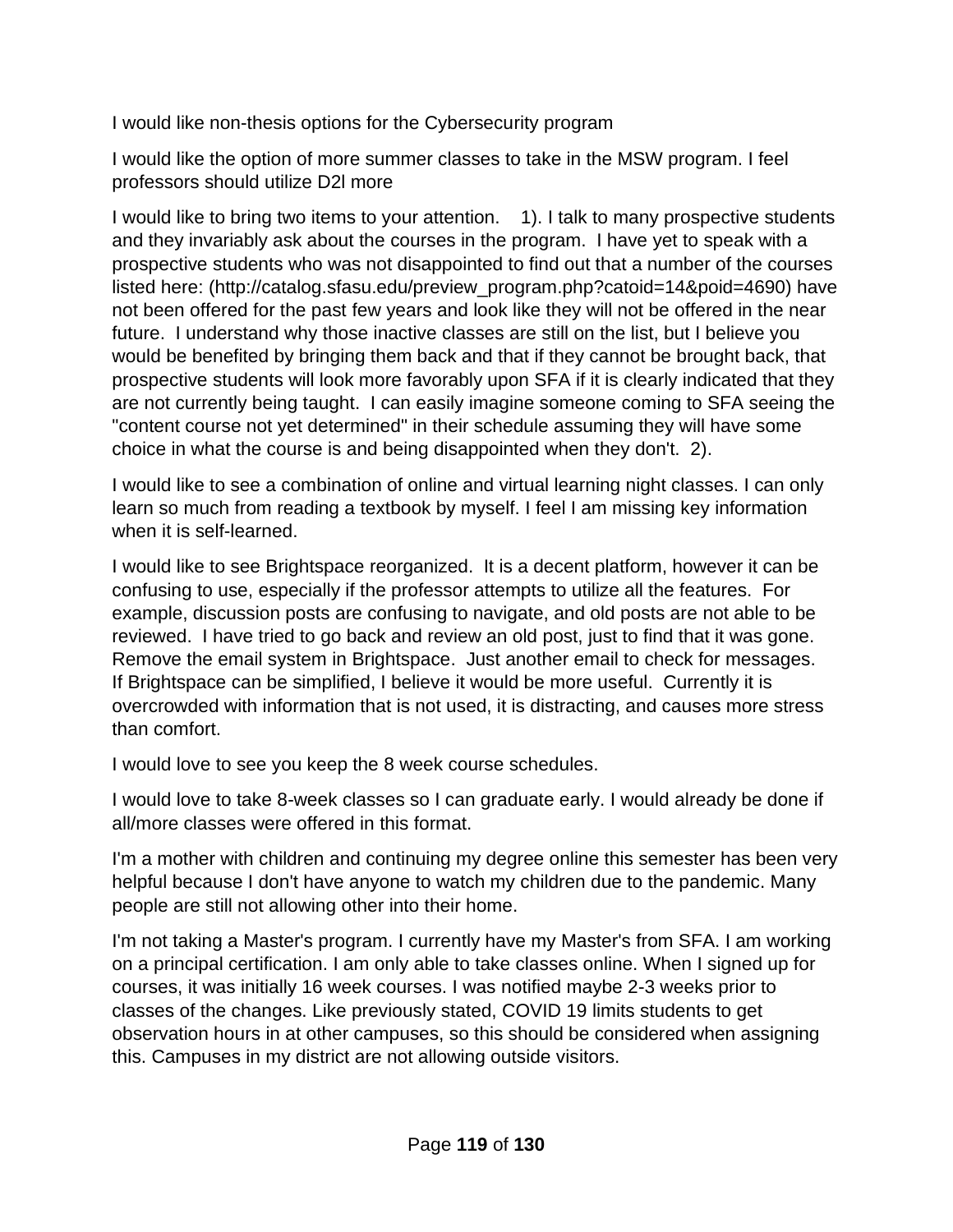I'm supposed to have been focusing but there are no statistic courses on offer. In fact I have only been allowed to take 1 statistics course up until this point.

I'm in my second semester at SFA and I'm really enjoying the curriculum and the overall experience. I will highly recommend SFA to anyone.

I'm in the school of music and going for my education certification at the same time just for context. 1 of my music courses and all of the ed courses I'm in this term feel like 8 week courses that were stretched out which is frustrating. Homework and material is posted and due every other week. Doesn't feel like I'm getting my money or times worth.

If a student is able to handle the course load of taking an 8-week course, then it would be beneficial for them to have that option. I would suggest having 8-week courses available for all students not just graduate students.

If courses change to 8 weeks- the hour requirements should change with it. It seems completely unfair that previous students had 16 weeks to get practicum hours and we only have 8. I was also informed that the hours used to be 60 and were upped to 85?

If I am forced to do 8-week courses, then there will be a very good chance that I will go to another university that has a 16-week option.

If I had known that the graduate programs would be going to 8 week classes, I would have never came to this school for my program. I was here for my undergrad and so far I've liked my current program. Unfortunately, because of these sudden changes in the class format and length, I am seriously looking at my options to transfer.

If the content of the course can be delivered without yet another 20-page research paper in each class, I think more flexibility in course length should be considered and offered. Let's break the mold of higher education!

If you implement 8-week courses, you will punish students and lower grades and enrollment unless you also have a complementary section of the same course in the other 8-week period and two 16-week sections. No course should be offered in an 8 week format unless there are at least 4 sections. For each grouping of 4 sections for one course that include 8-week versions, there should be one 8-week course in the first half of the semester, one 8-week course in the second half of the semester, and two 16 week sections. There is little student demand for 8-week courses. There is an administrative need to appear that you are being innovative in course offerings, but if you do this and harm students, then you are being negligent in your duties.

Invest in quality students not the quantity of students

It is less about 8 vs 16 weeks for me and more about the course. I would take some 8 week courses for elective or additional that I am interested in but are not part of my requirements. so for me it's more about the courses that are offered as an 8week option.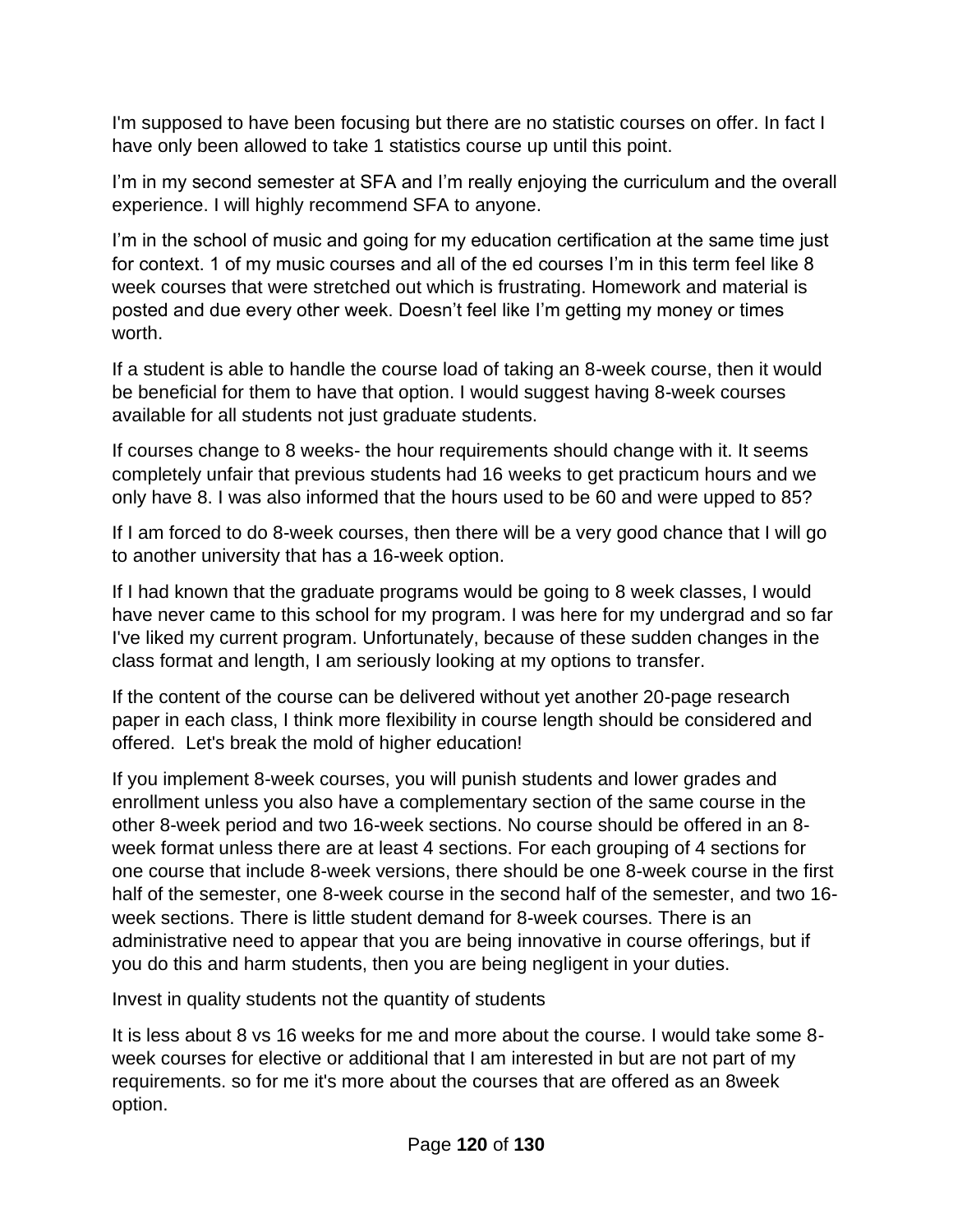It would be nice to take the human sciences class regarding APA style of writing closer to the thesis classes. The adopted version changed since I began my graduate degree.

Just consider if you are shortening the semester for a class, perhaps some of the requirements could be eliminated or modified to fit a shorter timeframe.

Just notifying students sooner if the course would be hybrid, in person or online sooner and if hybrid to what extends the student would have to be at the school in person.

Learn from other universities and colleges who are trying similar programs. https://www.randolphcollege.edu/take2/ This type of structure might work better for some courses but maybe not all courses. I think it is good that students and faculty have a day apart from each other between class meetings.

Leave well enough alone. Take the whole university to the quarter system or keep 16 week course options available for the courses.

look forward to in-person classes

Love the change to 8 weeks!

Make it easier to see degree maps on departmental websites. It should be easy to find and simple in layout. It should be easy/simple to go on any department site and see what classes you need to fulfill the degree, clearly spelled out.

Make more classes after 5pm. It's hard to leave work to come to class at 4. Most of us work.

Managerial communication doesn't make sense for the MPA program

Maybe just have the professors review on how to use d2l and all the different capabilities it has! The curriculum has been outstanding. However, I feel if d2l was used more to provide us with our content, tests, assignments it would be a little easier to keep up with everything.

My comments about workload are not intended to mean "content." It is more difficult to cover content over 8-weeks. One side effect is that students are creating projects and papers without fully understanding the subject matter due to the shortened timeline.

My Professors are the Best: A, B, C, and of course D!!!

My understanding is that part of the goal of 8 week semesters is to increase the number of credit hours claimed by the university in order to increase funding. While I respect the fact that a university is a type of business in its own right, sacrificing the quality of students' education to gain in quantity of overall credit hours is, in my opinion and especially in my field of study, a potentially dangerous undertaking. While the speed at which a student can complete a degree is alluring, if the coursework is known to be very demanding or, alternatively, the educational quality is known to be low, students could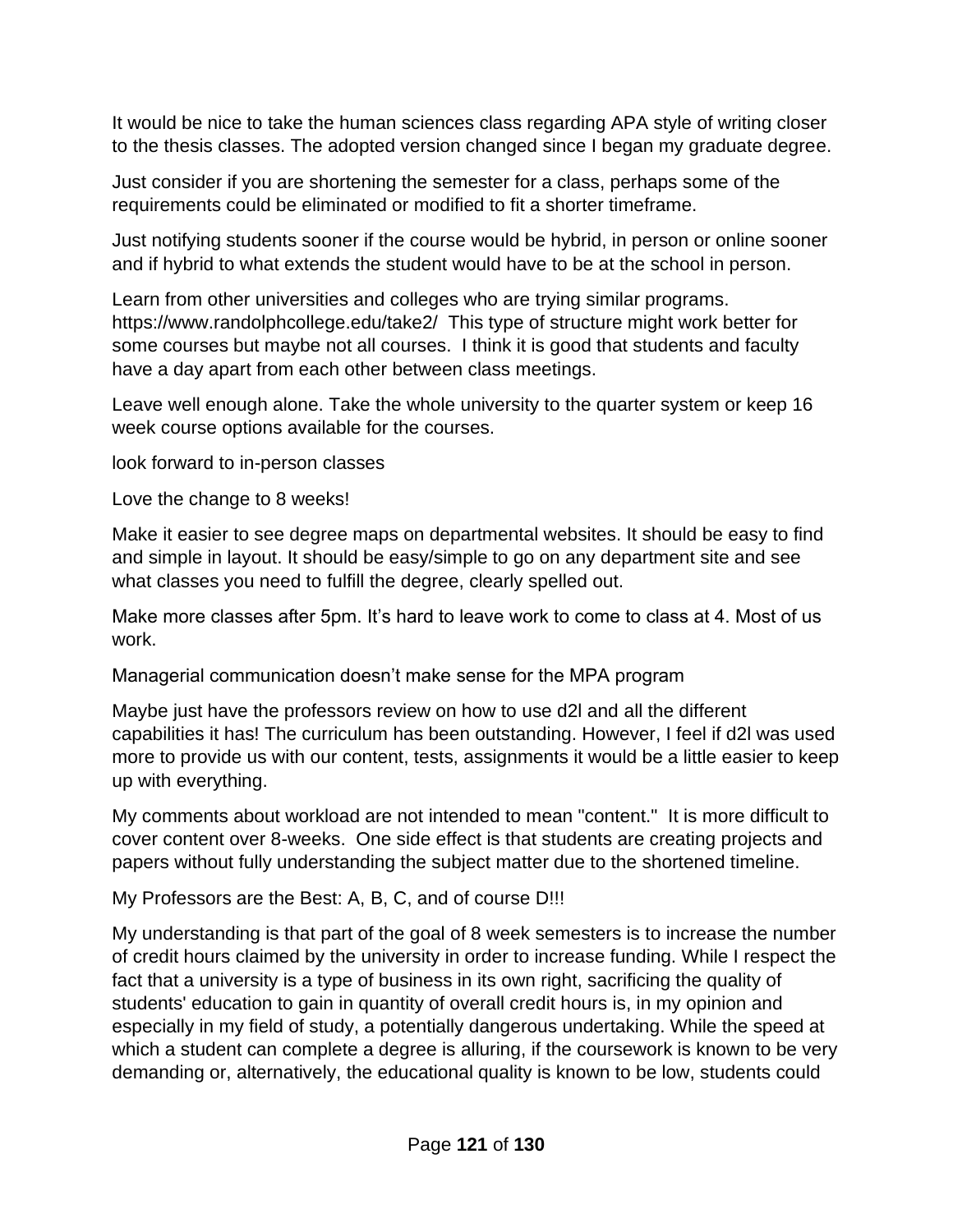face potentially severe disadvantages in the name of expedience and increased funding.

n/a

- n/a
- n/a
- n/a
- n/a
- n/a
- n/a
- N/a
- N/a
- N/a
- N/A
- N/A
- N/A
- N/A
- N/A
- N/A
- N/A
- N/A
- N/A
- N/A
- N/A
- N/A
- N/A
- N/A
- na
- NA
- NA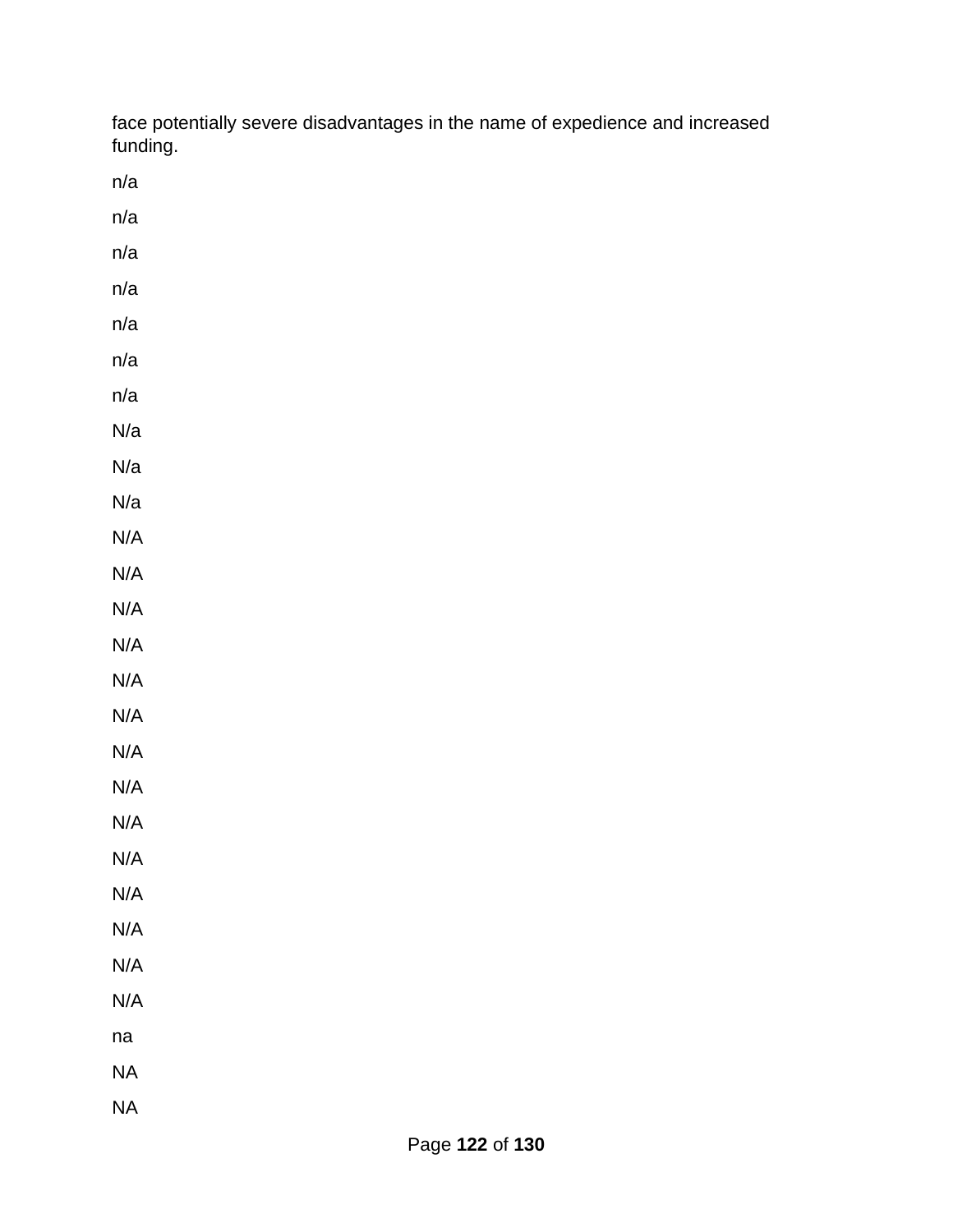NA

Need to make sure professors know what they are doing when it comes to D2L. Mine doesn't and it has impaired leaning/teaching process. Not being certified in online training and then teach an 8-week class...oh my. Not good.

no No No No No No comments at this time. No further comments No thank you none none none None None None None None None None None None at the moment.

None at this time. But this is my first semester. I may feel differently after this semester.

Not at this time.

One of my graduate teachers is not utilizing Brightspace very much. I wish it would be used for communication and for grades to be posted. This professor is doing this all through mySFA email. I feel Brightspace would be a better option.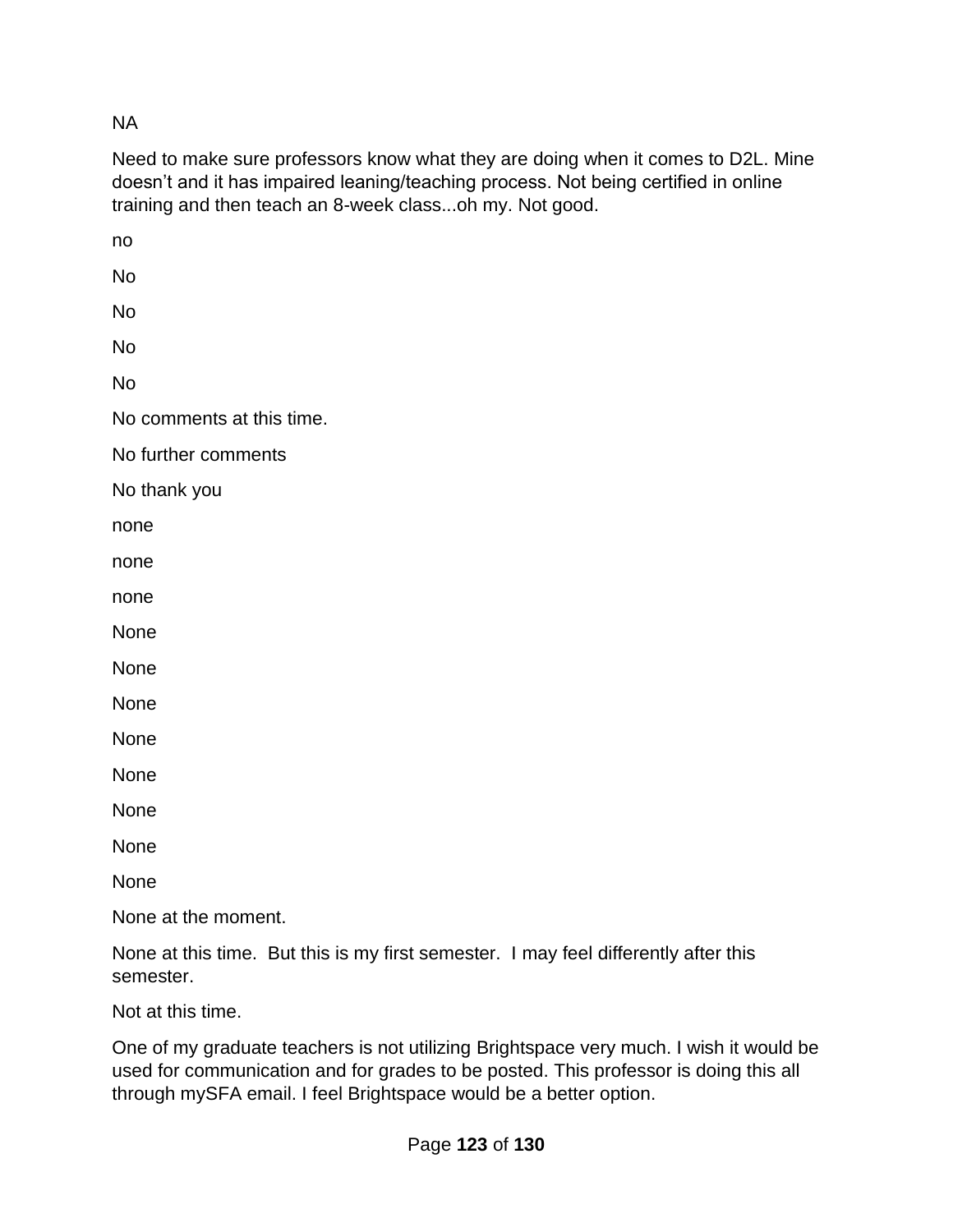One thing I think would be a great addition to courses are class zoom meetings. I feel like I am missing out on the professors' personal experience with course material and advice.

Online and Zoom instruction should seek in include visual, auditory, kinesthetic, and tactile modalities. Even if the traditional style of class would have been "seminar", the removal of students together in a physical classroom decreases the energy among the attendees and lowers the interaction so professors could substitute that missing piece with a different kind of learning to add dynamic and variation to the class through multiple learning modalities. Good teaching uses differentiated learning styles for the lesson, great teaching uses differentiated learning styles for the student.

Online classes are the only way I can take advantage of grad school. I feel the professors have done a great job being agile this year, but it would be more effective if the professors had better technology skills.

Online graduate classes should not be self-taught - there should always be a lecture component that is not dependent on the student reading information and implementing it themselves. For this, books can be bought online and read for much cheaper than graduate tuition. Even at a graduate level, students expect "teaching" to occur, and not that a student should spend all their time going to YouTube to find information that may or may not be accurate. Professors still need to add in recorded lecture for listening

People who can't grasp the fact that only offering courses in an 8-week format can cause serious time management issues shouldn't be allowed to make these types of decisions. The 8-week format only makes sense for courses that have enough sections to offer 16-week options and options during the first and second 8-week periods in the same semester. If you don't want the 8-week program to die a horrible death, make sure you give people all three options for all courses that have 8-week sections.

Please add more contest for students to participate. It could be beneficial for the university, faculty, and students.

Please bring us back in-person for the Spring 2021 semester!

Please continue to work towards achieving APA accreditation for the School Psychology Program.

Please don't make 8-week courses a norm.

Please ensure this decision is made with consideration for the value of our degrees (post-graduation) and not just for enrollment purposes. Post-bachelor degrees should be challenging and are not for everyone. While I understand the need to remain competitive in the educational market, consider the cost; not only to the instructors but also the institution.

Please go back to 16 weeks. Zoom and hybrid classes make it challenging enough for many students to learn 8 weeks makes it exponentially harder.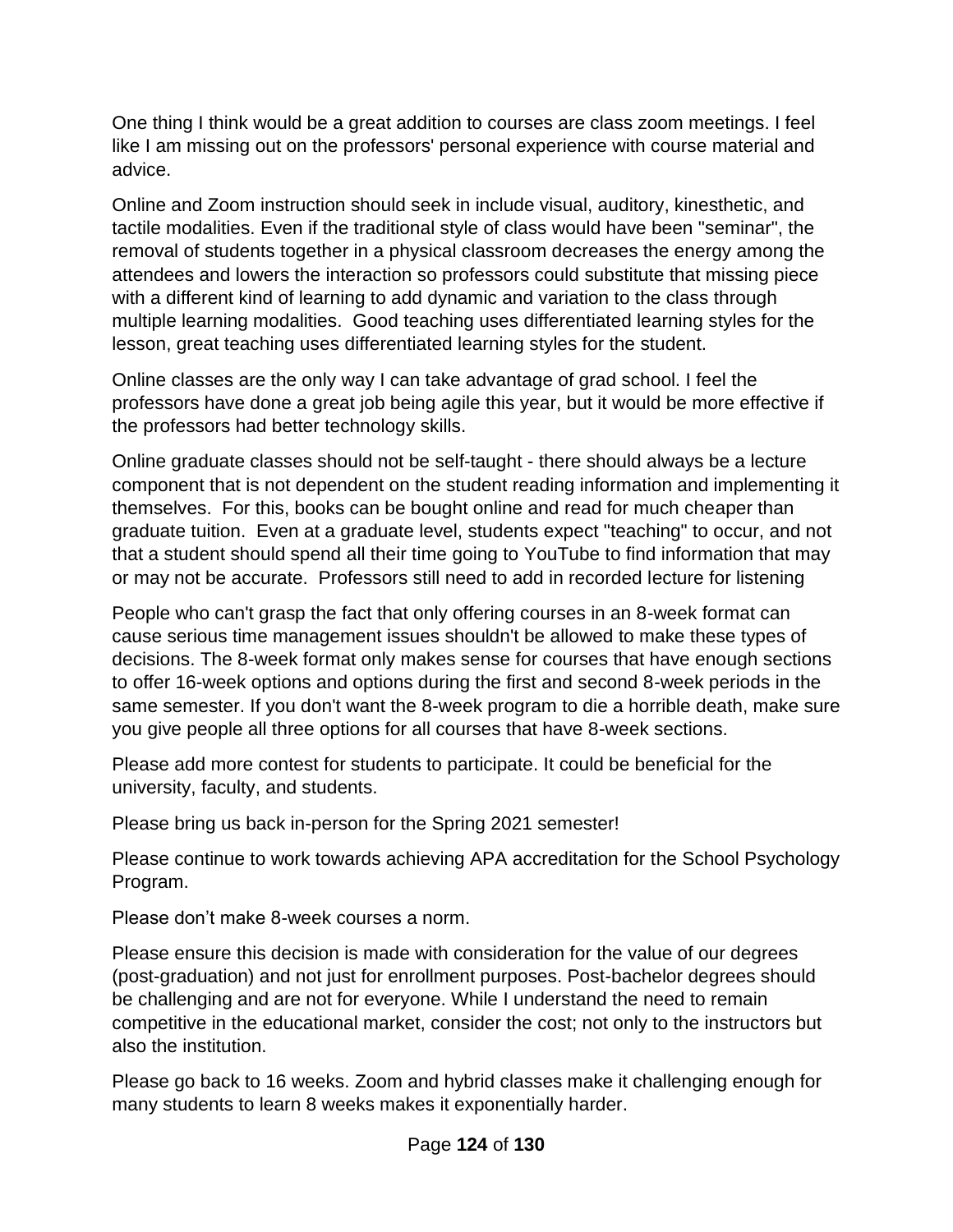Please hire more professors with doctoral degrees and more experience for the speech path graduate program. Some of my classes I paid hundreds for were total jokes and a waste of time. Three specifically. I learned almost nothing in two. In undergrad almost all my professors had their Doctorate. Only clinical mentors had master's degrees and they rarely taught grad level courses. Since coming here have realized how much more my old classmates are learning at other grad programs and it is very disappointing. The professors here should go look at other programs to compare their syllabi (and teaching methods for some). They are way behind the other programs in terms of curriculum, internship opportunities, and outdated resources. It doesn't seem like they have any interest in growing or improving either.

Please make classes online and 8 week course because I find it more beneficial for students and faculty.

Please make sure that when courses are listed online in mySFA, if they plan to have scheduled meeting times during the week, that they be listed as hybrid and have the day and times. This was very difficult this semester because when I registered, most of my course said online, but as the semester began, some professors decided to meet every week during a certain period. I understand the reasoning, but was not expecting that and had to readjust work and family schedules last minute to accommodate.

Please offer courses in the counseling program more frequently to allow for more flexibility in scheduling. I have known students who had to drop a course or had other issues arise and felt like they had to drop out completely because it would delay their graduation an entire year due to the way that classes in counseling are scheduled out over the year. This could place an undue hardship on graduate students, especially those who are more likely to have additional life responsibilities.

Please offer online classes for some of the Spring 21 courses. Not just Zoom that's offered at inopportune times.

Please tell us how this will affect financial aids

Professors are top-notch individuals and are willing to work with students to make sure they are successful.

SFASU is taking an awesome approach to progressing the teaching models of the 21st century! We are writing the books on how to teach post-pandemic, and we are doing it together- students, faculty, grad students, admin, and the countless service members who feed the Lumberjack community and keep it safe. Embracing online structure is optimal for core curriculum and reaching potential students who may not even be in Texas area. I have seen countless members of the SFA academic community show great integrity and ingenuity this semester, and I'm so honored to be learning from talented scholars. Know that you have support of the graduate student body, and that we are working hard to keep the Lumberjack reputation outstanding!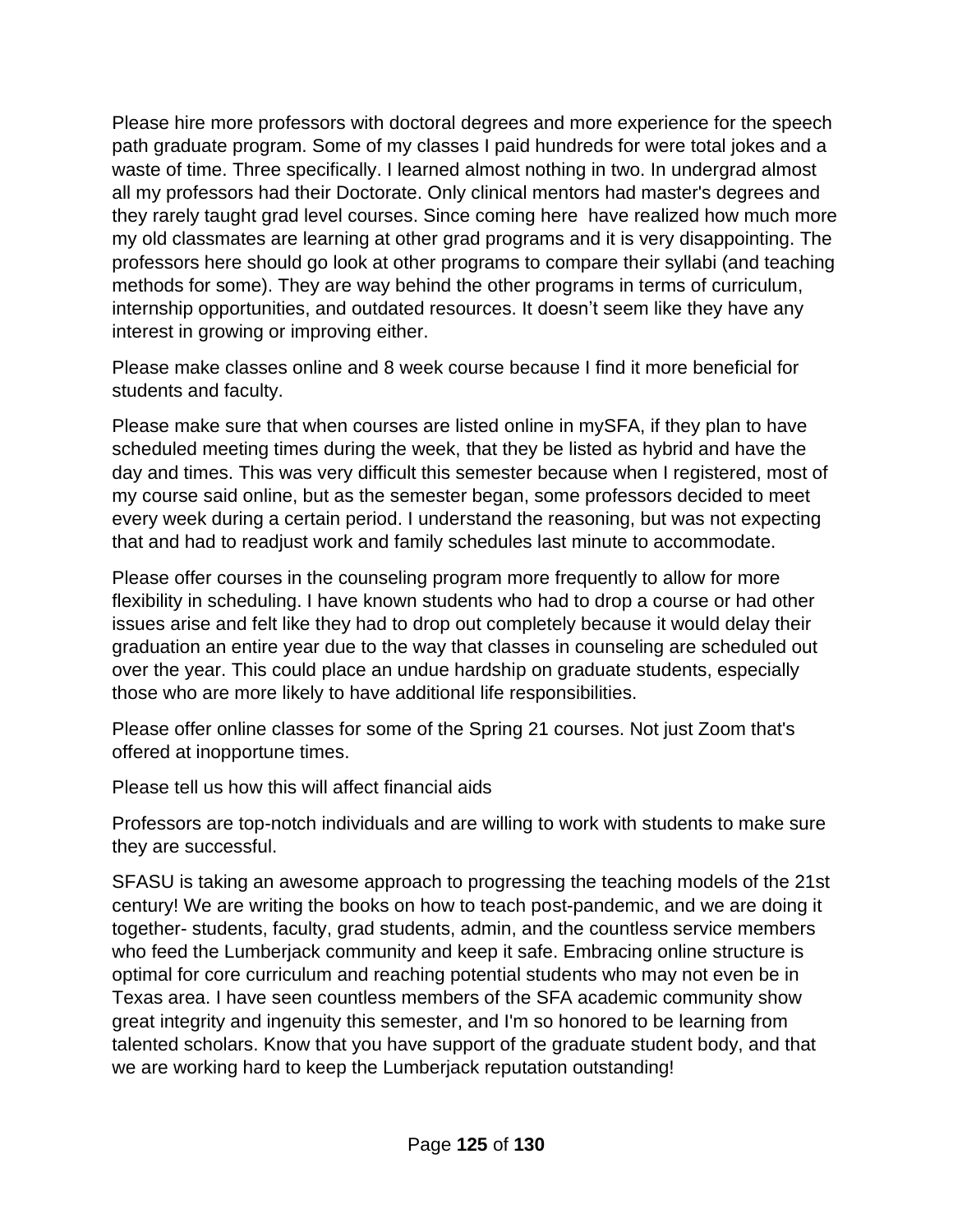Since the length of the courses changed, practicum hour requirements should have changed too. Completing 85 hours in 6 weeks (this was more of the reality when you consider due dates) was extremely difficult while also teaching full time remote and face to face.

So far I am really enjoying my first class, an Independent Study with Dr. X. It is a lot of work but I am learning some new skills and I feel that I am already benefiting from the material I am being exposed to. I look forward to the day when I can say that "I am a proud graduate of SFA."

So far, my 8 week courses have been manageable and I DEEPLY wish I could have done two 8 week courses adjacent to one another along with a full time course my first semester and second semester of my first year. Then, my last year would have been manageable and less stressful. OR I could have not done summer classes. (I did not mind the summer classes, as they were also great) Making it possible for students to complete 3 classes a semester while for them, only ever having to actively be doing coursework for two classes is a wonderful idea. As someone who works full time, I can say with certainty that taking three full time classes is not possible while working full time (at least for me it is not and every other student I have spoken to in this program who works full time agrees) so if these 8 week courses had not been an option during my last year, I would not have finished the program in two years. I would have had to take a summer course after the two-year mark.

So this school has so many issues. 1. It took an entire semester for me to get my transcript changed from probation (where it shouldn't have even been to begin with) to free and clear. 2. It took over a week to get a transfer credit to show up correctly on my transcript. 3. Communication from the university sucks. 4. Graduate courses that are only taught off a PowerPoint should just be converted to fully online, I can sit at home as easily as I can in class to look at a PowerPoint. 5. I feel as if that if you didn't do your undergraduate degree here you get left out of many things and I wish there were more socializing opportunities for grad students. 6. while the university is very pretty, and the instructors are, for the most part, great, I would never recommend to anyone to come here for their degree. On a positive note, I enjoy my classes and my thesis research the most. And the professors seem knowledgeable about their field and to care about us succeeding so that's nice.

Some classes do need to be face to face, but I'm very high risk and prefer not to be in a class room. I work full time, so I can only take classes in the evenings. I prefer online over all but not with Zoom.

Some of the professors that have not taught in a while in this program are kind of harsh.

Some of these questions aren't really applicable to me so I'll explain my situation. I already have a terminal degree (Ed.D. in Educational Leadership) but I am seeking to get the "certification" of 18 graduate hours of English so that I can teach English classes in a post-secondary setting.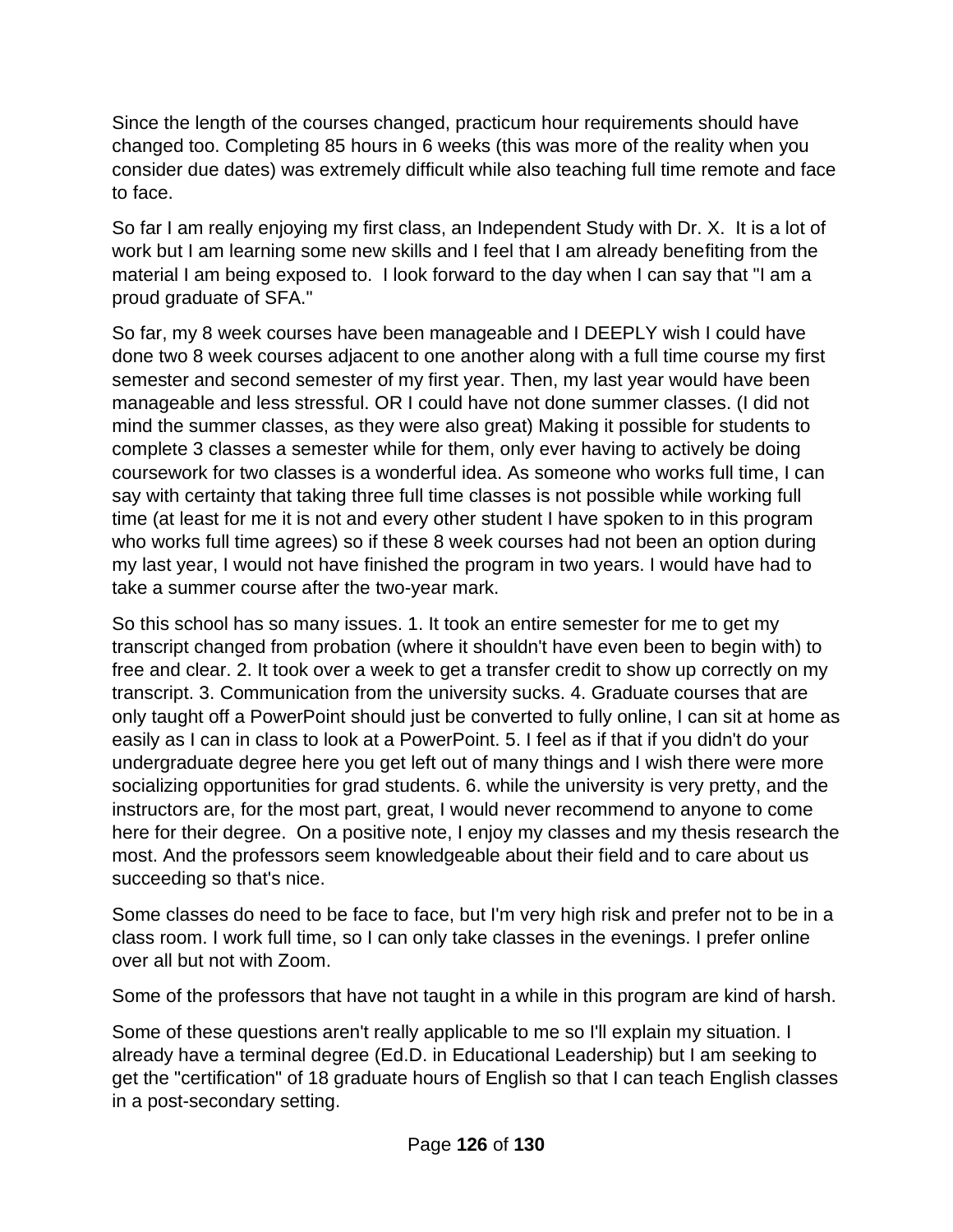Some professors are not as flexible with zoom as the University advertises that they will be.

Some programs do not lend themselves to an 8 week course format. If I had been told at the beginning of this degree journey the classes would be in an 8 week format I would not have started my Masters at SFA.

Speech language pathology should be three years instead of two

Stick to regular 16 week courses. In person is preferred by me.

Summer classes should have zoom sessions required by the teachers. At least once a week. At least if they're just making you read a bunch of chapters they also have to be accountable and do some teaching.

Thank you for gathering feedback and making the best decisions for your programs. Either way, I am excited to continue my education with SFASU!

Thank you for trying new things!

Thank you.

The 8-week classes are beneficial because it allows for reduced amounts of time in the program however, the assignments need to be reduced. Graduate assignments are already heavy in requirements for even a 16 week class. This cannot stay the same if we are cutting the amount of time of the entire course length. The amount of assignments must be reduced for the 8-week courses.

The 8-week courses are good, but one that has too many assignments needs to consider the number of assignments for such a face pace class.

The counseling program needs to be edited better to fit 8-week courses.

The courses itself have been laid out well and the professors have been great with their availability and willingness to help and answer questions. Wish there was more than 8 weeks to complete the 85 practicum hours, reflections, and assignments.

The current situation hybrid due to covid has presented some serious challenges to learning the material and completing the coursework. Although I realize this was necessary due to Covid, it is my hope we return to more face to face instruction in the near future.

The face-to-face (even via Zoom) professional mentorship of faculty at SFA is what draws and retains graduate students to these programs. Please do not reduce the contact hours between faculty and their graduate students; this time is invaluable for organic professional development that simply cannot be conveyed online or in a brief two month period.

The fact that you raised prices for 25% this fall in the middle of a global pandemic is despicable.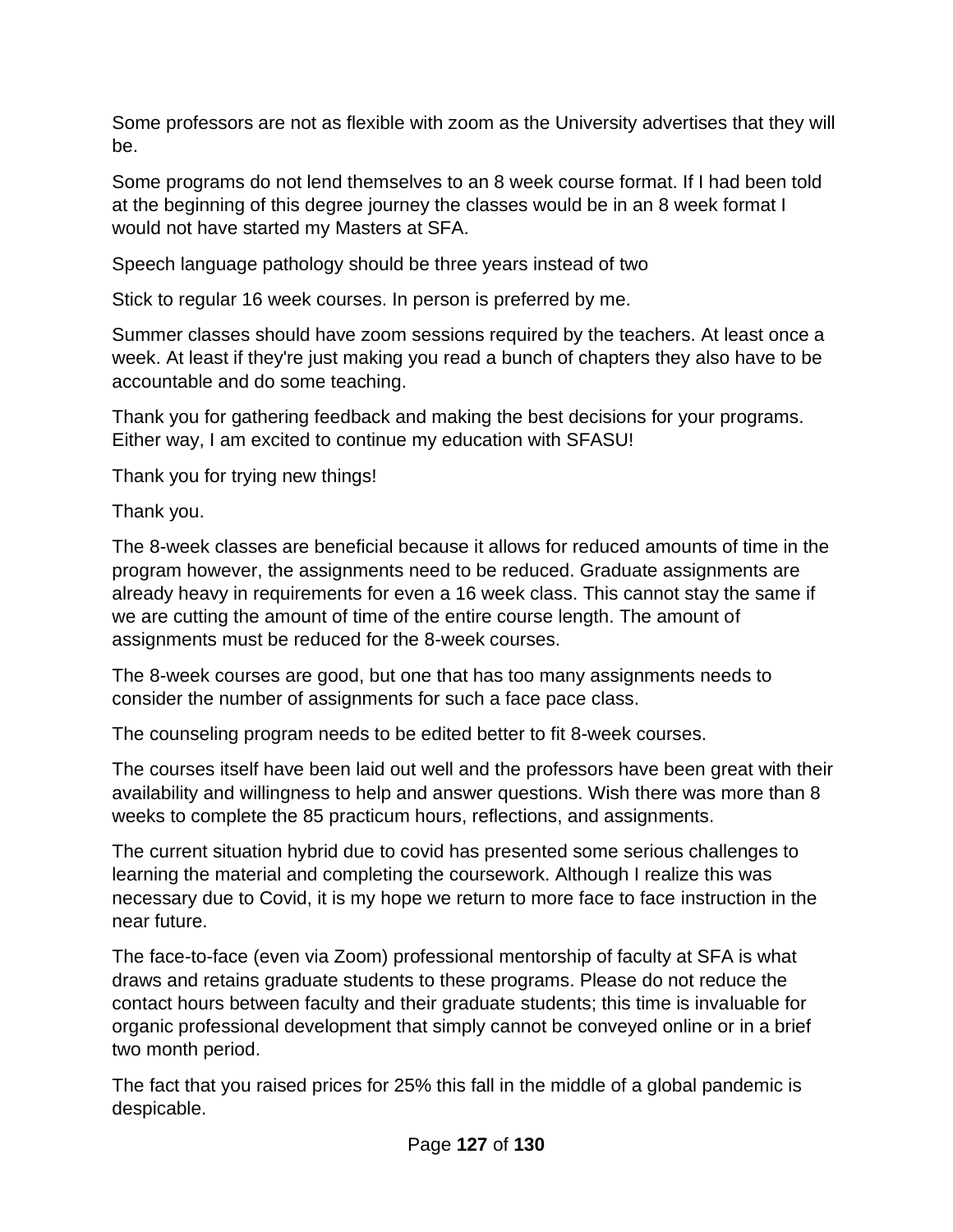The history department is a true gem.

The instructor was accommodating, kind, and understanding but expectations for what we get out of a class cannot change just because the class meets 8 weeks instead of 16. We paid for 100% of the knowledge from the class, not half of it. Thus instructors stress a bit trying to figure out how to effectively get us all the information needed, and we're stressed attempting to absorb it all.

The MSW curriculum should have other options other than focusing on rural communities. Child welfare and clinical focuses should be offered because those are universal studies. The current MSW Advanced Standing online program isn't helpful towards the licensing exam. It also seems to be composed to extensive length papers which isn't helping us learn.

The practicum hour requirement seems to not be communicated to graduate students in the SAHE program until their second to last semester. In which this increases the stress levels that students may experience because they are told rather late that they have to complete 300 hours to graduate. This is a bit unnatural and sometimes difficult to obtain for those who work full-time occupations. In addition, this program is not based on counseling therefore the hour requirement does not make sense. I am not obtaining a counseling degree in addition to my SAHE degree otherwise the hour requirement would make sense. I would recommend fewer hours or to change the degree plan to include counseling as an added portion of the achieved degree. For example, the combined bachelor and master's accounting program ensure that students will receive both degrees.

The school of social work seems to be overwhelming with all the work from courses plus the field instruction. I feel like I don't get enough time to learn the material well. Would be nice to do one course at a time m, because I could focus on one class at a time.

The thought of an 8-week graduate-level course is terrifying. Full disclosure.

The workload is not suited for a person who works 40+ hours a week and has a family. I think the intention is good, but the execution is terrible. I understand this is graduate school, but I also understand the importance of going deep opposed to just skimming the surface of important material. Are we here to learn how to be successful counselors, or are we here to rush through as much information as you can throw our way and hope we catch some of it? We are educated adults. We are capable of participating in discussions and learning from one another. This is not quality education. The focus is being placed on quantity over quality. There's even more work assigned than the professors can even grade on time. My last class ended without me even knowing my grades for half of the assignments I was given. I am questioning whether or not I can even continue in the program if things do not change. I do not feel like my education is being valued over the quantity of work you want collected.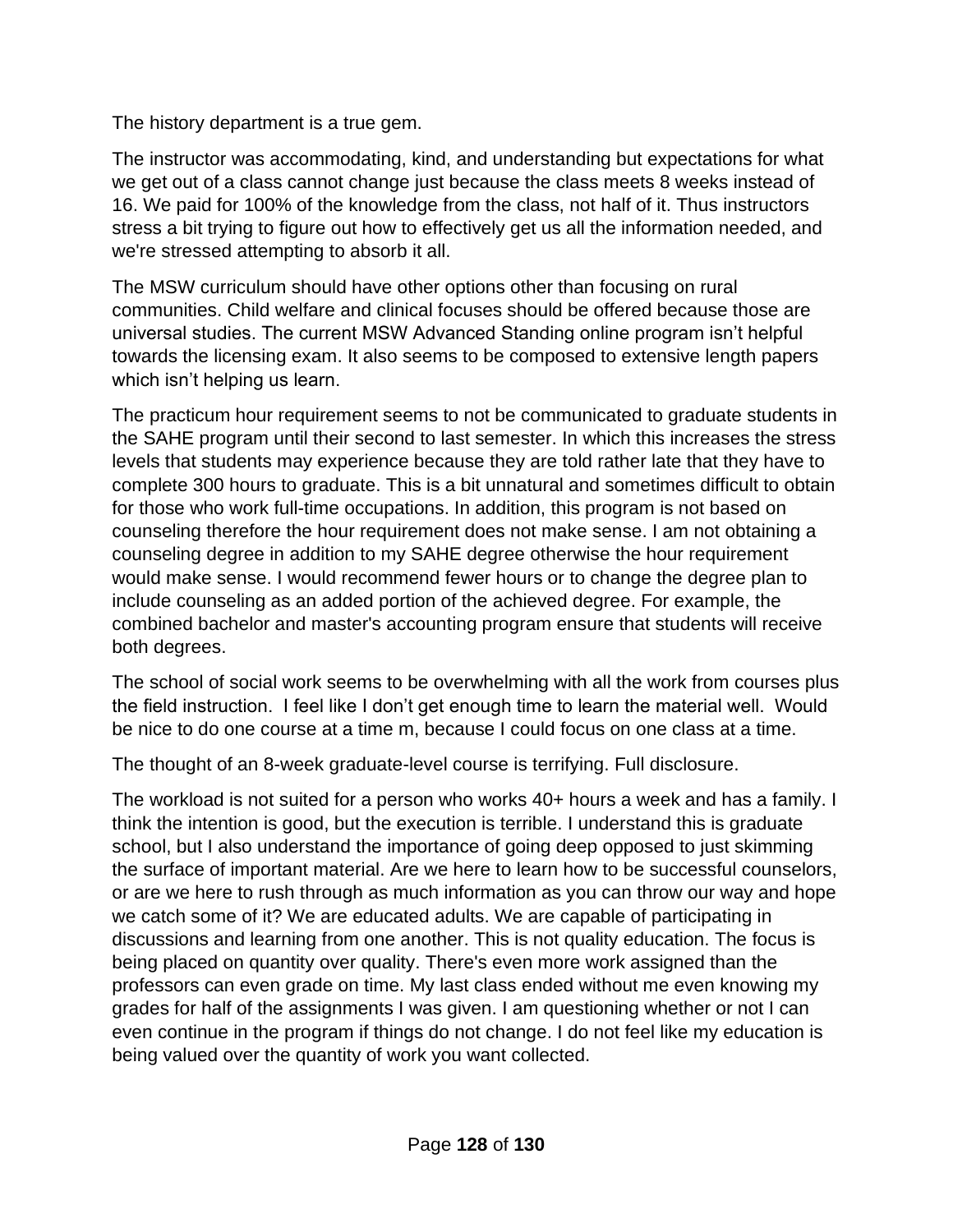There are many errors in the online courses I have taken. Some are obviously typos; others give incorrect or contradictory assignments. For example, one part of the module may say to read particular chapters and another part of the module has a different reading list, or the directions for the quiz say it's over something else. There may be conflicting due dates in different sections of the course and/or syllabus, etc. I think the courses would be better if proofreading by someone outside the instructor's college was required. Other than that, I have truly enjoyed the courses I have taken and the instructors under which I have studied. I believe the content is second-to-none.

This is a great program for completion of the degree which I am seeking.

This is my 1st semester as a grad student, so I haven't technically finished any of my credit hours yet.

This is my first semester as a graduate student and so far the courses seem helpful and informative. I wish it was easier to see what classes are offered for my major (biology), writing a degree plan has been extraordinarily complex when it should not be.

This is my second masters from SFA so I do love the professors and the education department, because I keep coming back

Unfortunately if my classes are only offered in 8-week courses I do not think I will be able to complete my degree at this school. I only have a few free days to do my school work per week, and I would not able to complete the required course work in that time. I do not want to be forced to transfer to another university, I would prefer to finish my degree at SFA.

we need to get back to face to face as soon as possible... unreliable internet, professors struggle with technology... isolation. home not being a functional learning environment, no change of environment between classes. we need to be back in real life for a functional education experience and to learn more effectively

We started and signed up for face-to-face. Being pushed to online has been difficult. I would hope the option for where students learn best is available, rather than being pushed to only online because of reduction is workforce and cost saving. This is a terminal degree and is done because of personal choices, not have-to's. If degree seekers become distance only learners, I feel they will choose to take course at large colleges and universities that may be more adept at meeting distance learner needs.

While I prefer face to face classes, I understand why online classes are necessary. That being said, I feel professors teaching online courses should consider recording lectures or doing ZOOM lectures rather than having the course strictly online with little interaction. When it is all online students are basically teaching themselves and that isn't very helpful or fair when they are paying to be taught.